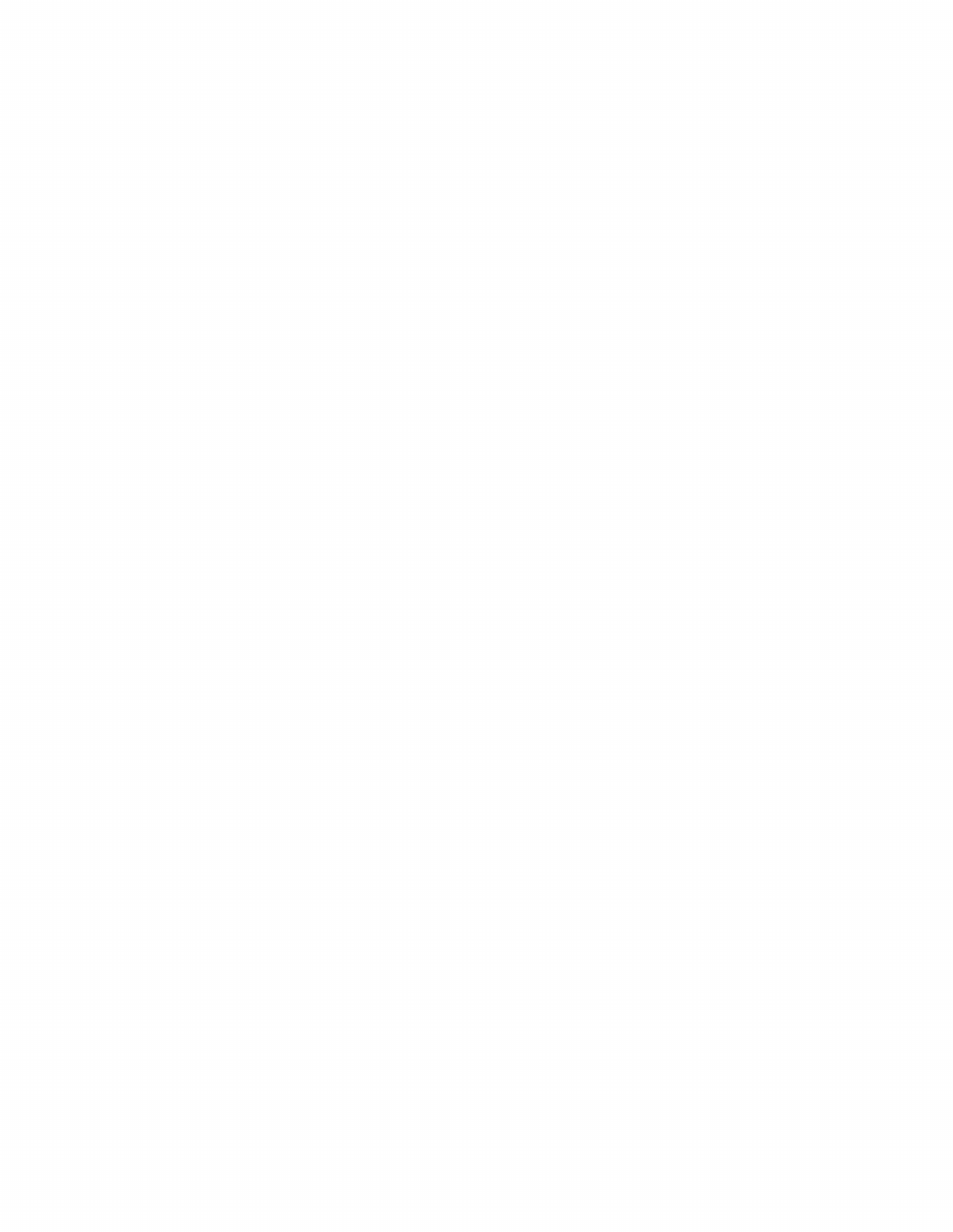#### ABSTRACT

### The Effect of Learning Styles Strategies on Benchmark Eighth Grade Middle School Mathematics Achievement

by

Jean Ferrara

M.Ed. City University of New York, 1985 B.S., St. John's University, 1979

Doctoral Study Submitted in Partial Fulfillment of the Requirements for the Degree of Doctor of Education Administrator Leadership for Teaching and Learning

> Walden University April 2010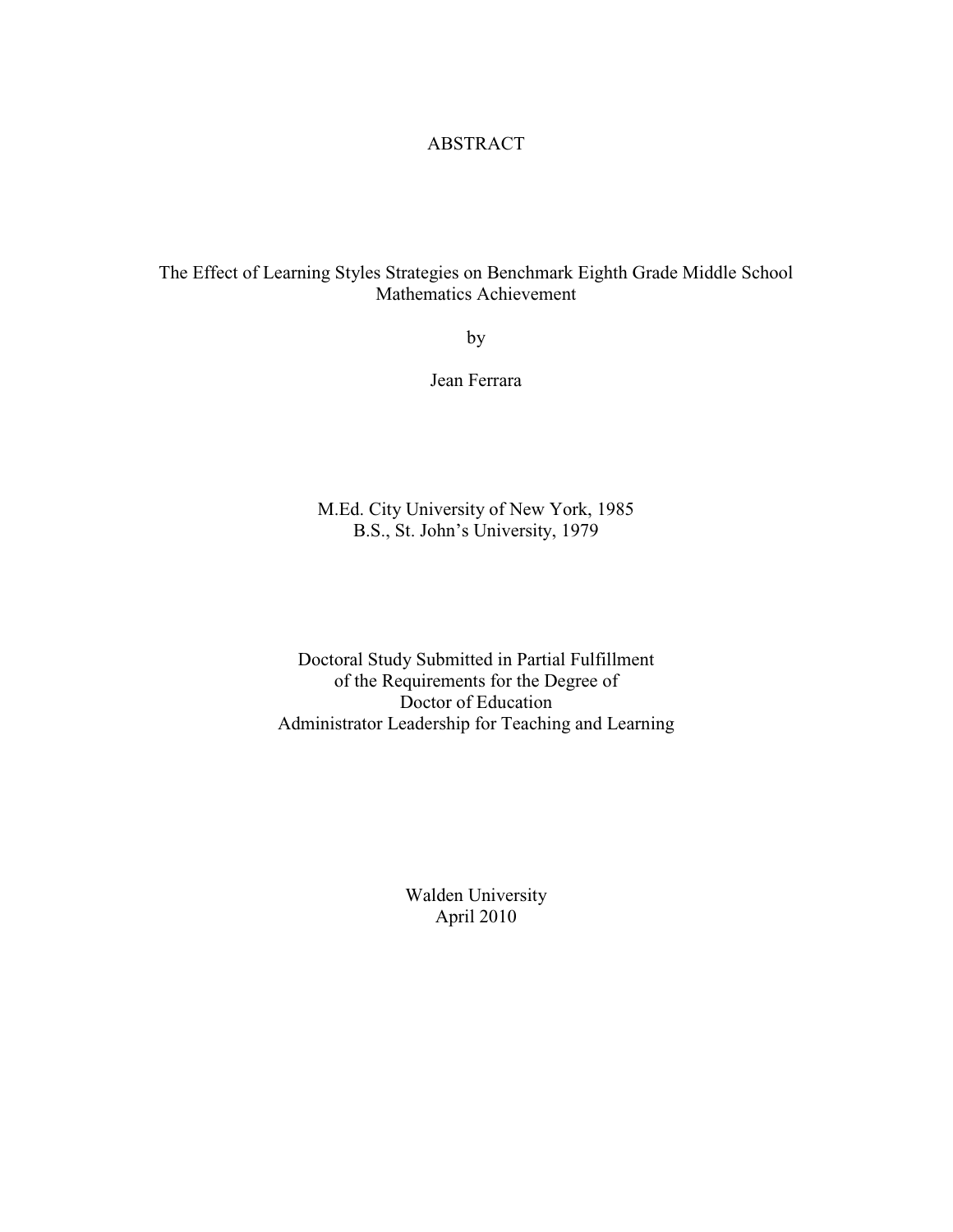## Walden University

## COLLEGE OF EDUCATION

This is to certify that the doctoral study by

Jean Ferrara

has been found to be complete and satisfactory in all respects, and that any and all revisions required by the review committee have been made.

Review Committee Dr. Pamela Warrick, Committee Chairperson, Education Faculty Dr. Lorraine Miller-Nara, Committee Member, Education Faculty

Chief Academic Officer

Denise DeZolt, Ph.D.

Walden University 2010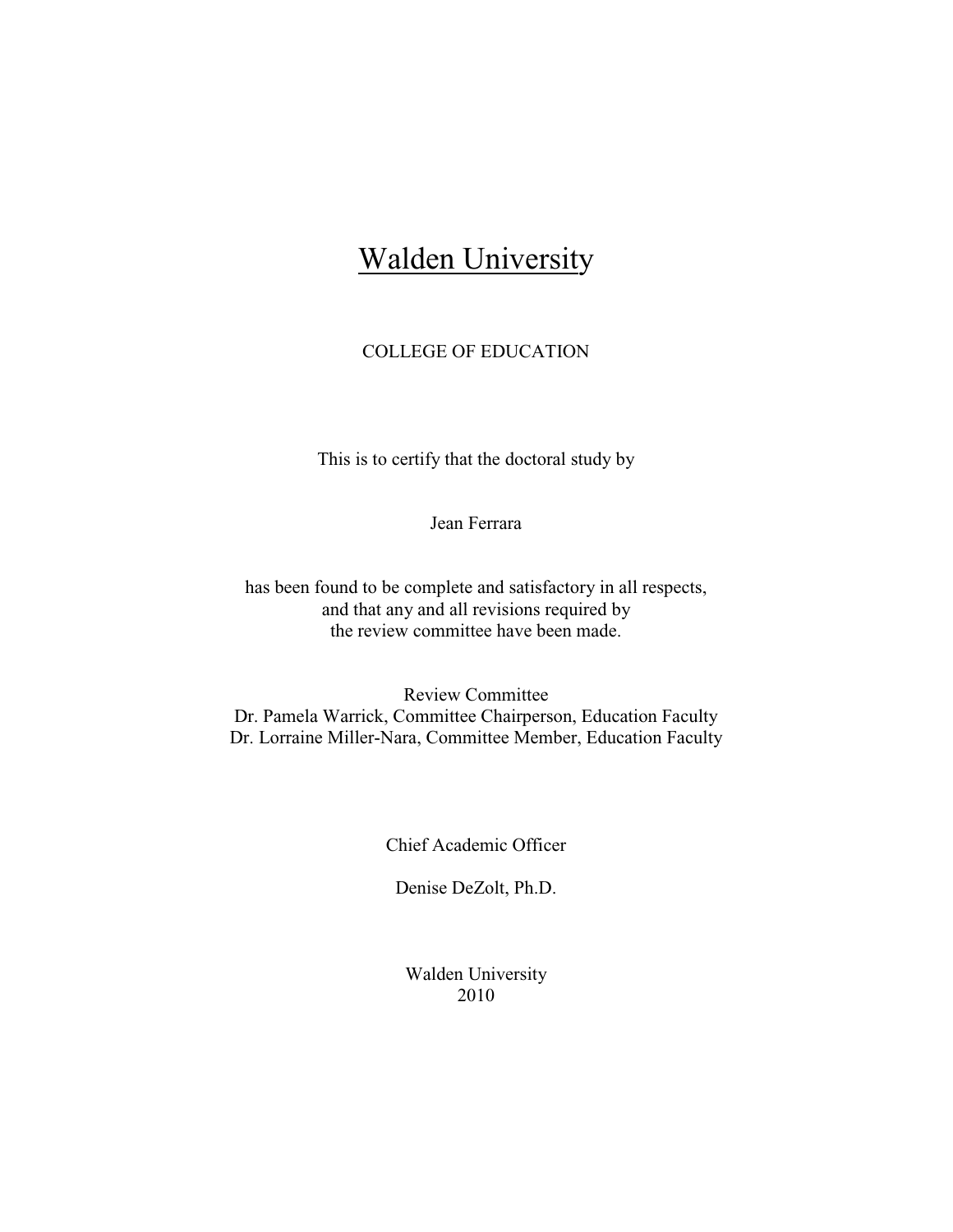#### ABSTRACT

Low standardized mathematics scores resulted in a suburban middle school not reaching adequate yearly progress (AYP) for the 2 previous years. There were many possible factors contributing to this problem, among them the design of instruction. The purpose of this study was to identify learning styles of students and implement differentiated instructional strategies that address the learners' needs. The study was based on the Silver and Hanson's theory of learning style instruction and Gardner's multiple intelligences as a model for differentiating instruction. This sequential mixed methods quasi-experimental causal comparative design study investigated the effect of classroom intervention based on learning style differentiation on the improvement of mathematics achievement and the teachers' perception of learning style instructional strategies. An ANCOVA analysis of 8<sup>th</sup> grade archival math achievement scores from a nonrandomized control and experimental-group pretest-posttest sample measured the effect of using a learning style strategy intervention on the experimental group. No statistical significance was noted for the student scores by instructional type. An anonymous teacher open-ended survey and classroom observations were used to determine teachers' perception of implementing differentiated instruction. NVivo was used to manage the qualitative data, and analysis revealed emerging themes of teachers reporting a better understanding of the importance of differentiation, and designing lessons to include learning styles' instruction. This study impacted social change by developing a working knowledge for teachers of learning style differentiation of instruction intervention so that student mathematical achievement may be positively impacted by a change in the design of their instruction.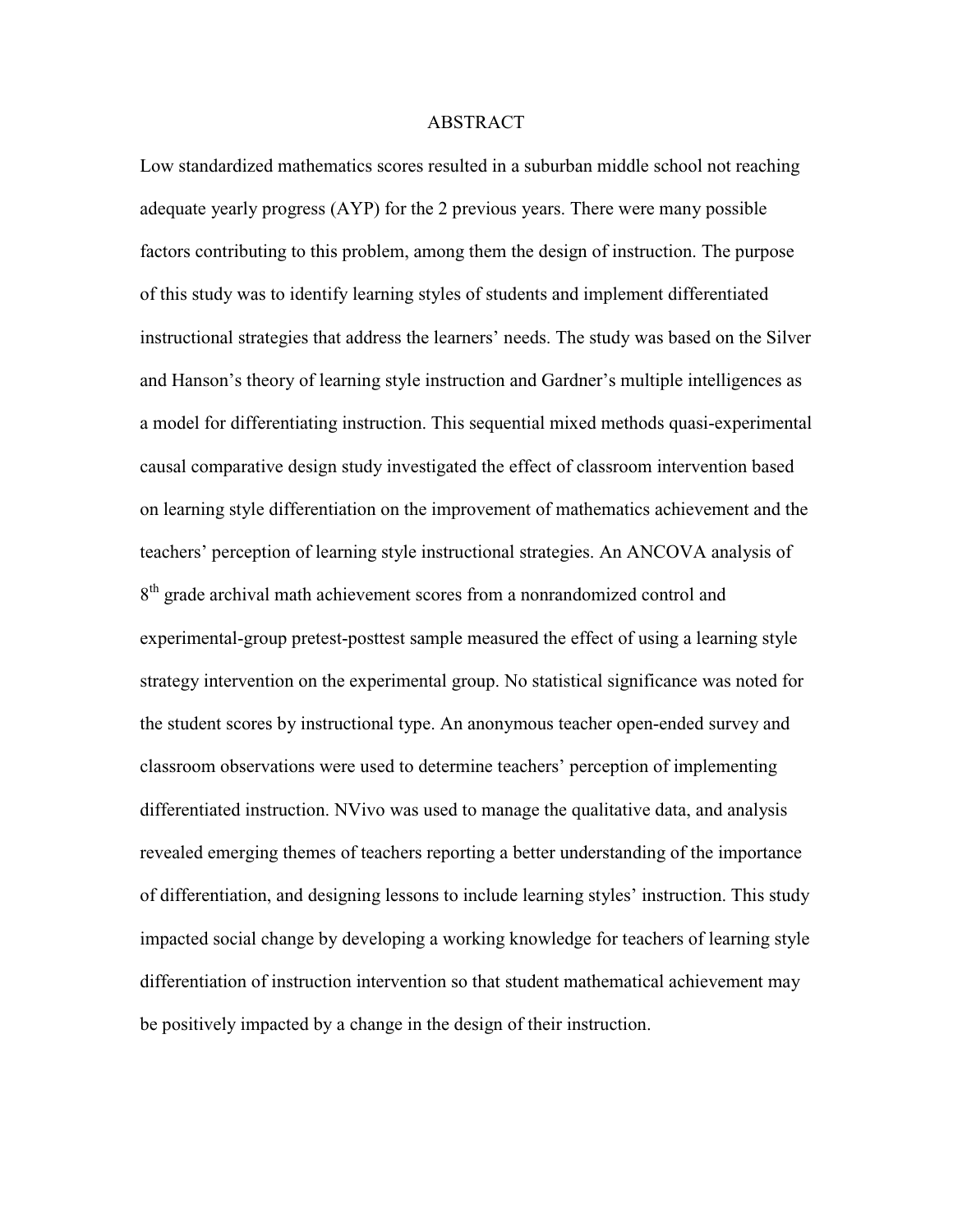The Effect of Learning Styles Strategies on Benchmark Eighth Grade Middle School Mathematics Achievement

by

Jean Ferrara

M.Ed. City University of New York, 1985 B.S., St. John's University, 1979

Doctoral Study Submitted in Partial Fulfillment of the Requirements for the Degree of Doctor of Education Administrator Leadership for Teaching and Learning

> Walden University April 2010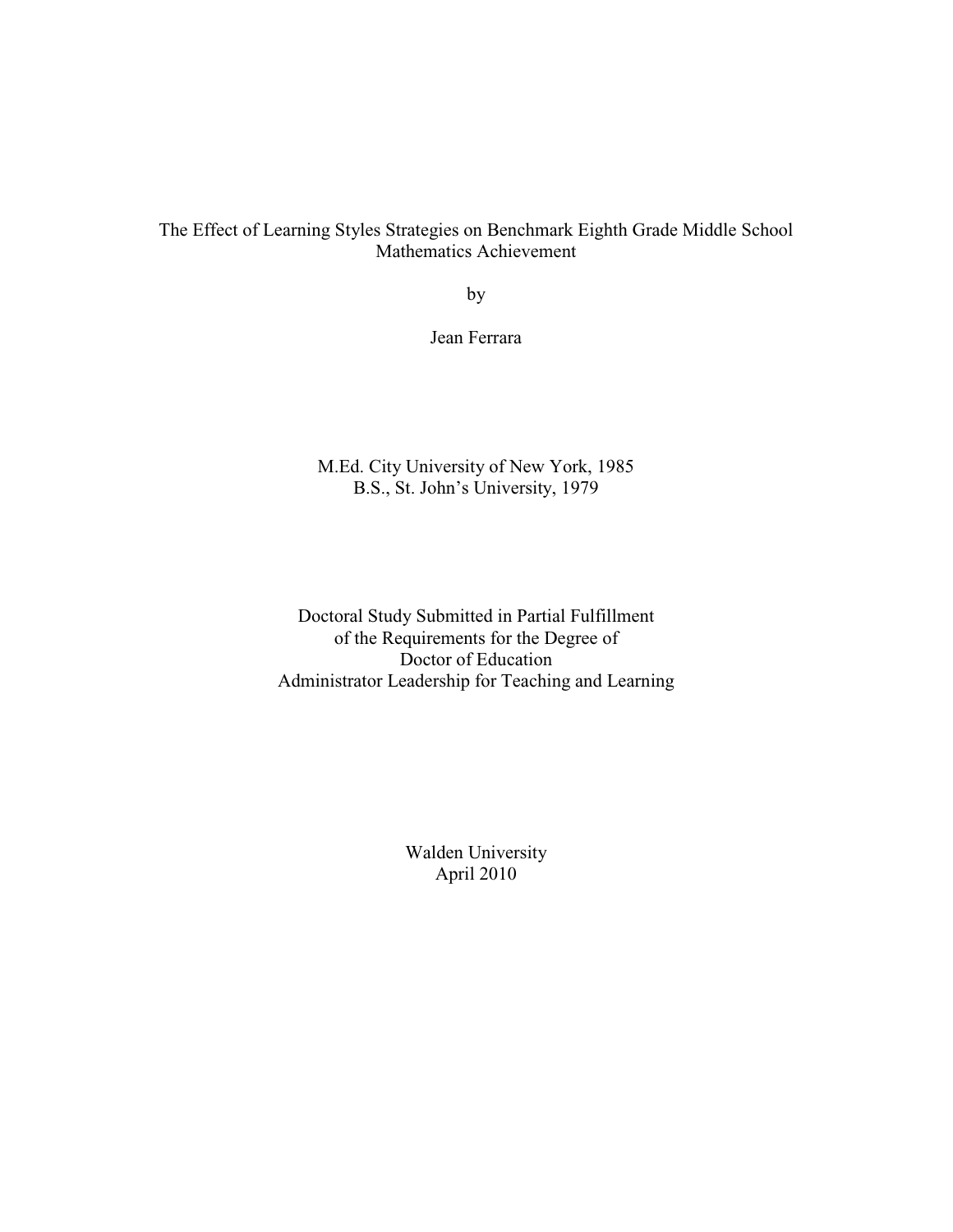UMI Number: 3397130

All rights reserved

INFORMATION TO ALL USERS The quality of this reproduction is dependent upon the quality of the copy submitted.

In the unlikely event that the author did not send a complete manuscript and there are missing pages, these will be noted. Also, if material had to be removed, a note will indicate the deletion.



UMI 3397130 Copyright 2010 by ProQuest LLC. All rights reserved. This edition of the work is protected against unauthorized copying under Title 17, United States Code.



ProQuest LLC 789 East Eisenhower Parkway P.O. Box 1346 Ann Arbor, MI 48106-1346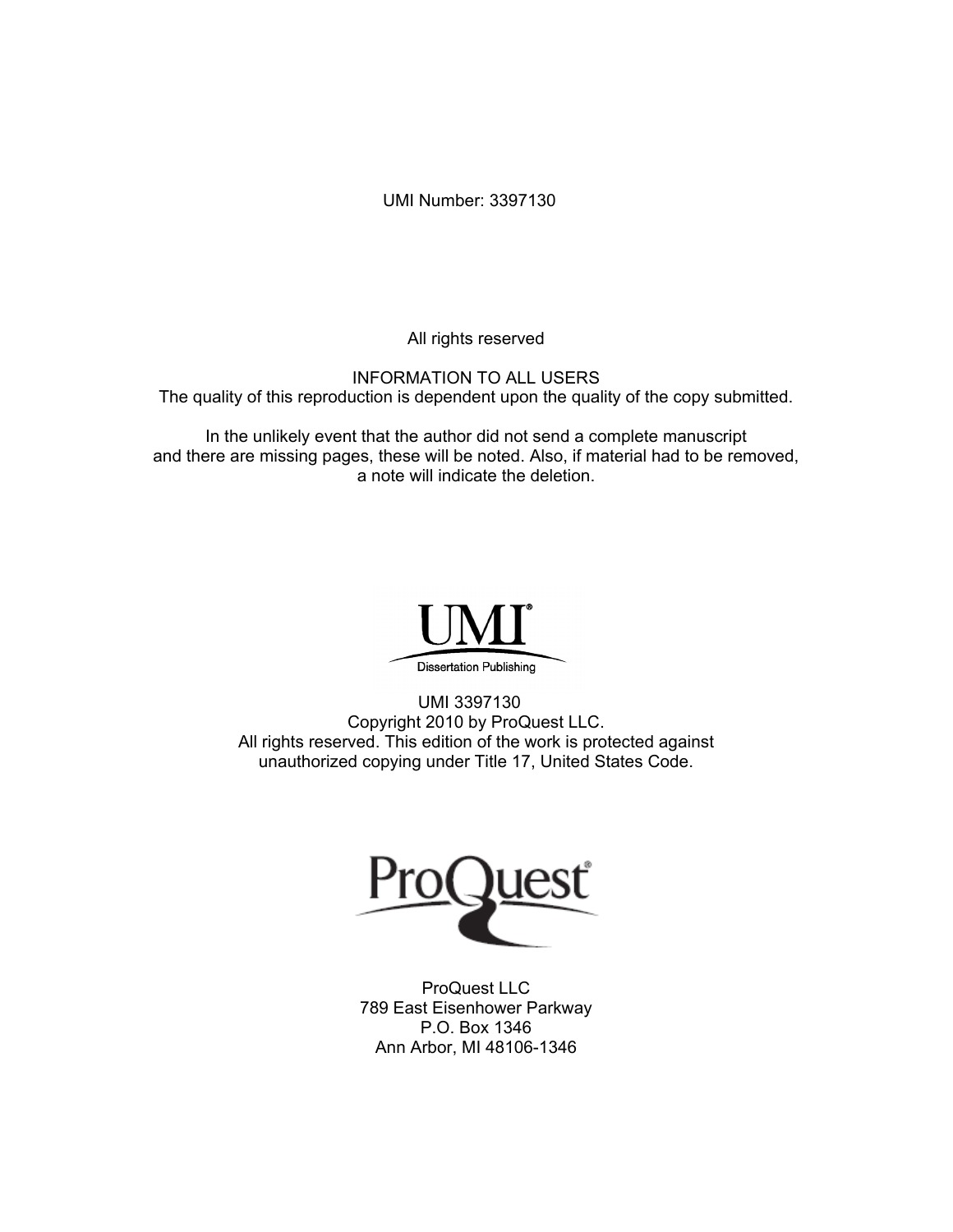#### DEDICATION

I dedicate this doctoral study to my family…

To my husband Tom for his unconditional love and support, and unwavering encouragement; without whom I would ever have reached this long awaited goal; I share this achievement with you;

To my children Jessica, Thomas and Matthew for their inspiration that strengthened me and their patience that allowed me to stay focused on my goal;

To my late Mom, a loving and dedicated educator of young children, who encompassed the meaning of teacher and was my true role model;

To my late Dad for his incredible confidence and excitement in my successes in life; he allowed me to dream any goal is possible;

To my late mother-in-law Louise who always demonstrated the true meaning of remaining steadfast and faithful through many of life's challenges;

To my faithful pet and companion Emma, you stayed by my side for many an unending night as I persisted through my work.

To my colleagues and the profession we represent: may our desire to learn more about helping children reach success never dim.

Above all…my prayers have been answered throughout this entire doctoral journey by my Lord and Savior who never failed to provide me with the wisdom and strength to fulfill my dream. The Lord will fulfill his purpose for me; your love, O Lord, endures forever—do not abandon the works of your hands (Psalm 138:8 New International Version).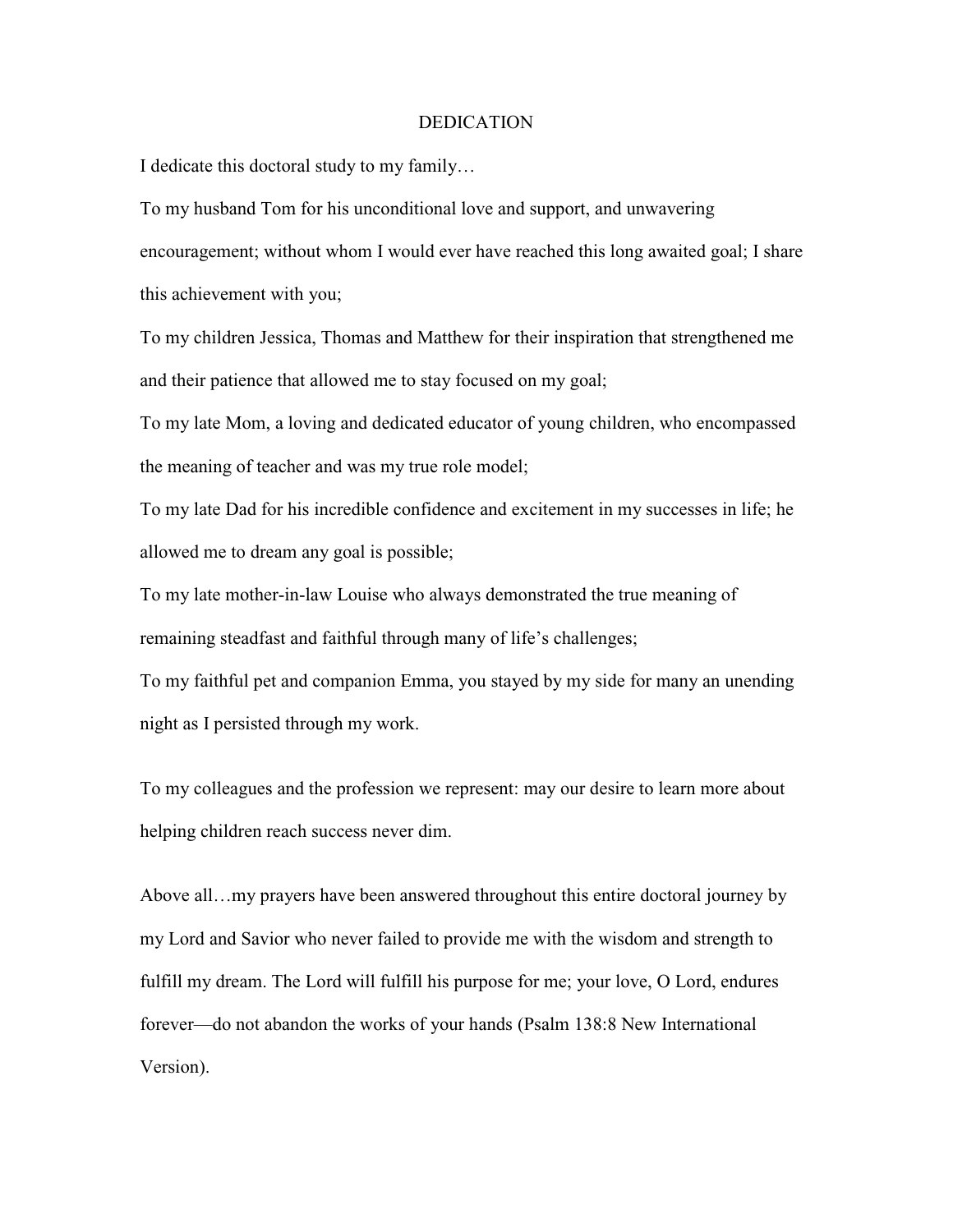#### ACKNOWLEDGMENTS

This journey through the doctoral process is not traveled alone. Alongside the loving devotion and support of my family toward the completion of this goal, I have been blessed with a mentor who has gone beyond the expectations of her role as chair of my committee. Dr. Pamela Warrick supported my efforts relentlessly, but more importantly, she has taught me how to enjoy as well as learn from the process along the way. I will always cherish our friendship.

I extend my thanks for the guidance provided by my committee members, Dr. Lorraine Miller-Nara and Dr. James Maxwell Jackson. I also would like to recognize the support provided by Dr. Marie-Ann Mundy.

I recognize the collegial support of my middle school math teachers and basic skills teachers who supported my efforts as participants in this study, and believed in my vision. Their dedication to the children they inspire to learn is immeasurable. I am very grateful for the invaluable support of Dr. Simon Bosco, District Superintendent, and Dr. Elaine Bettencourt, Director of ESL/Basic Skills. Their endorsement of my study allowed me the opportunity to collect the data needed for my research.

A special recognition to Dr. Harvey Silver and his colleague, Mr. Matthew Perini, for providing the resources to accomplish the research outlined in this study. Utilizing Dr. Silver's instructional model and learning intervention strategies have broadened the educational experience of both the students and the educators involved in the research of this study.

ii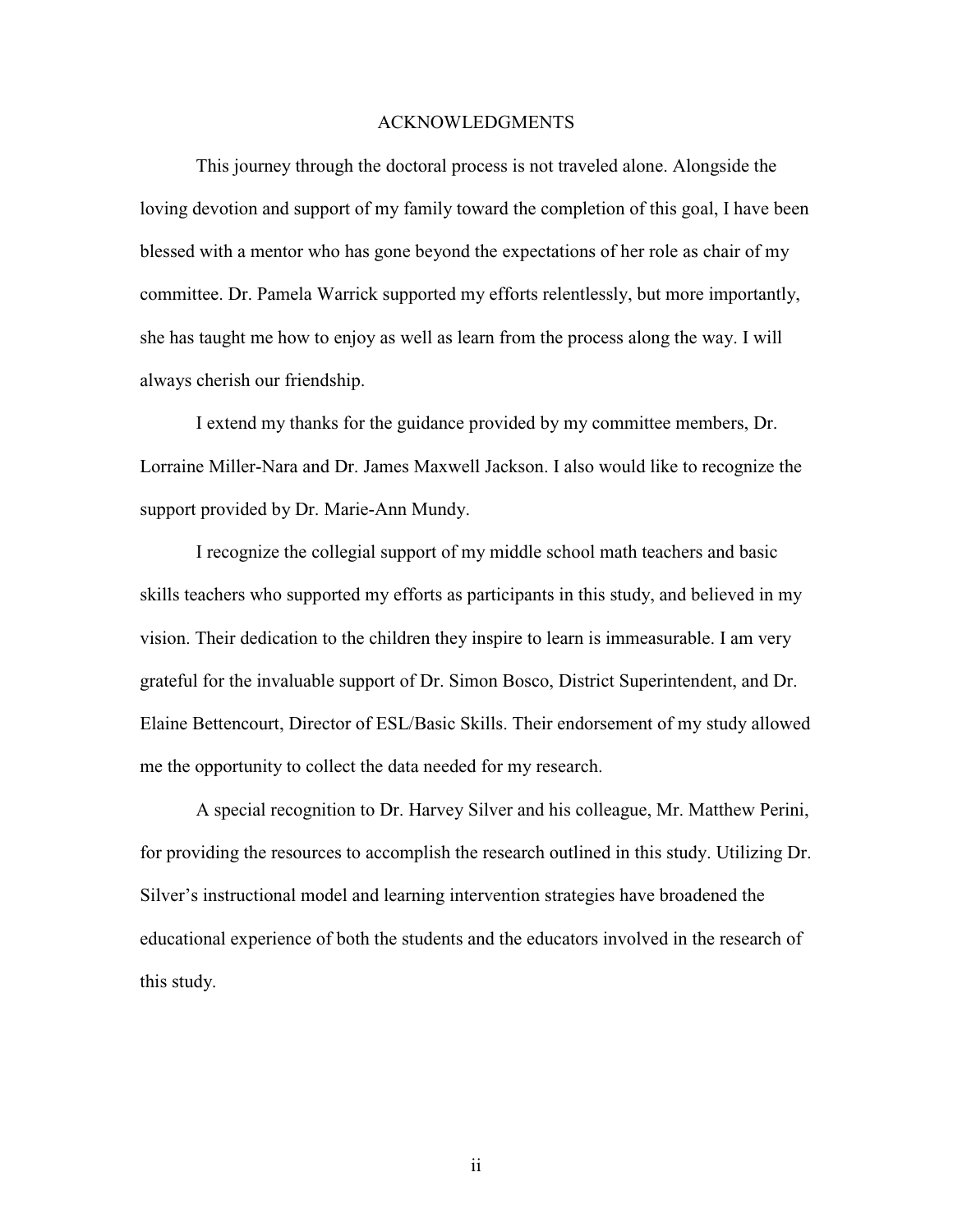| <b>SECTION 3: RESEARCH METHOD</b> | 31 |
|-----------------------------------|----|
|                                   |    |
|                                   |    |
|                                   |    |
|                                   |    |
|                                   |    |
|                                   |    |
|                                   |    |
| <b>Instruments</b>                |    |
|                                   |    |
|                                   |    |
|                                   |    |

## **TABLE OF CONTENTS**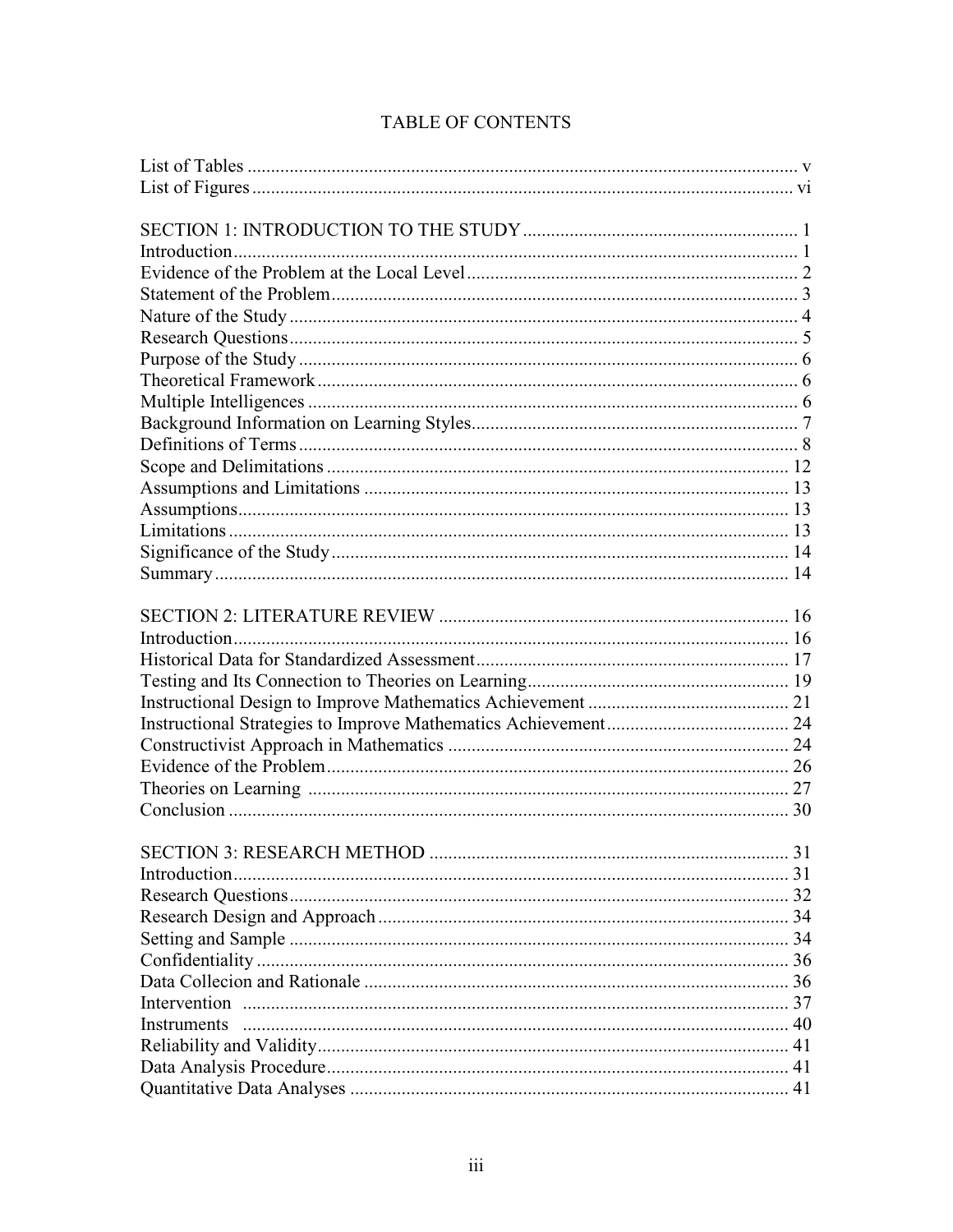| Summary                                                                      |  |
|------------------------------------------------------------------------------|--|
|                                                                              |  |
|                                                                              |  |
|                                                                              |  |
|                                                                              |  |
|                                                                              |  |
|                                                                              |  |
|                                                                              |  |
|                                                                              |  |
|                                                                              |  |
|                                                                              |  |
|                                                                              |  |
|                                                                              |  |
|                                                                              |  |
|                                                                              |  |
|                                                                              |  |
|                                                                              |  |
|                                                                              |  |
|                                                                              |  |
| SECTION 5: DISCUSSION, CONCLUSIONS AND RECOMMENDATIONS 62                    |  |
|                                                                              |  |
|                                                                              |  |
|                                                                              |  |
|                                                                              |  |
|                                                                              |  |
|                                                                              |  |
|                                                                              |  |
|                                                                              |  |
|                                                                              |  |
|                                                                              |  |
|                                                                              |  |
|                                                                              |  |
| Appendix D: Teacher Responses to the Teacher Open-Ended Reflection Survey 87 |  |
|                                                                              |  |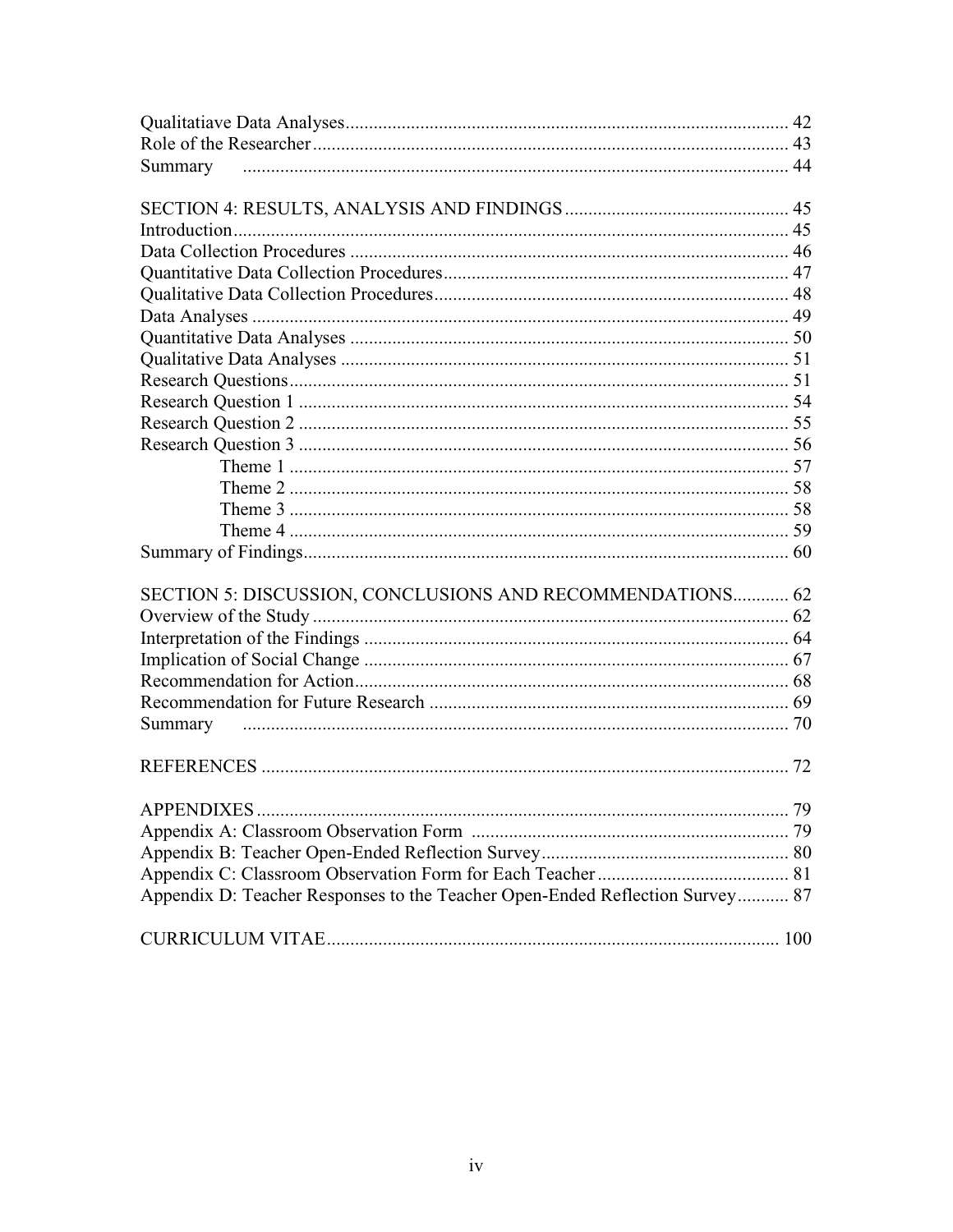## LIST OF TABLES

| Table 1. Average Pretest and Posttest Results for Experimental and Control Groups 52 |  |
|--------------------------------------------------------------------------------------|--|
|                                                                                      |  |
| Table 3. NVivo Results: Themes Categorized from Open-ended Teacher Survey 57         |  |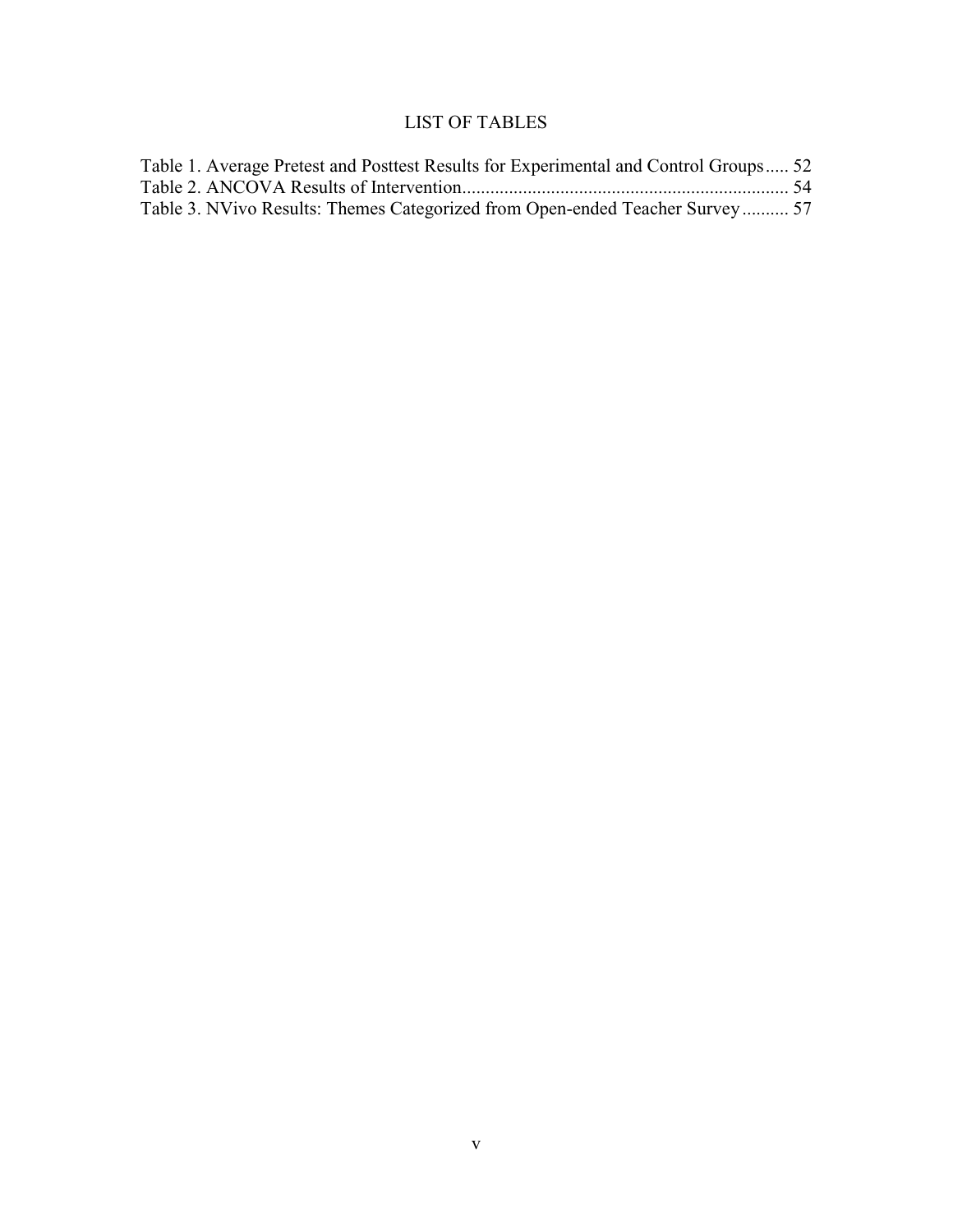## LIST OF FIGURES

|--|--|--|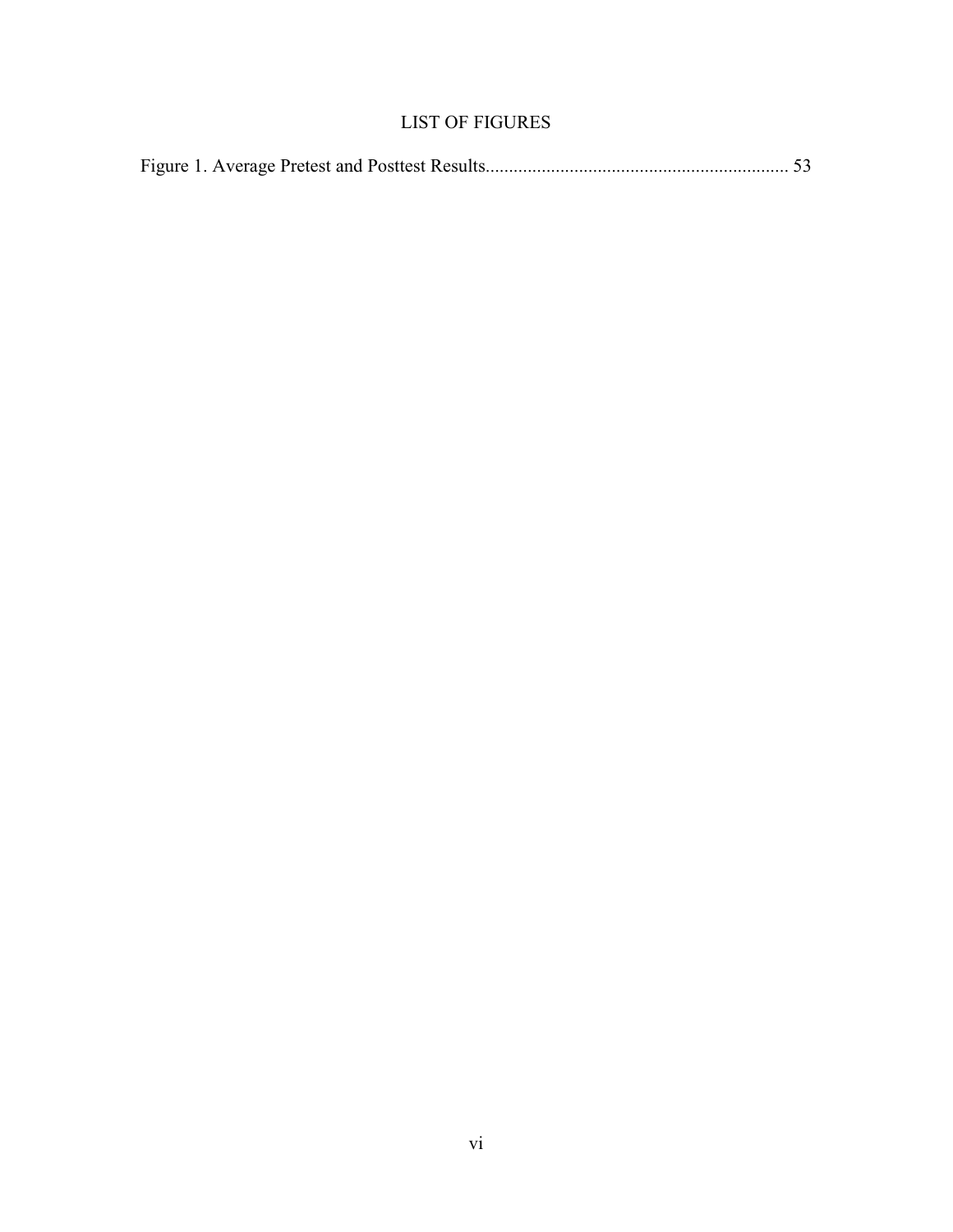#### SECTION 1: INTRODUCTION TO THE STUDY

#### Introduction

Organizational structure and climate of schools is associated with studentachievement levels (Zvoch & Steven, 2006). The relationship between teacher collaborative teams and their participation in the school decision-making process has also indicated a growth in student achievement in elementary and secondary schools (Conley, Fauske, & Pounder, 2004).

Investigations of year-to-year changes in student academic performance have revealed that schools and teachers can have a much larger impact on student gains in achievement than on student-achievement levels. Student-achievement data has revealed that independent of student background, the size and social organization of schools and the practices of teachers share moderate-to-strong relationships with the progress of students. (Lee & Smith, 2001, p. 348)

Middle school math performance may be considered a predictor of a student's future academic success in the areas of mathematics and science at the high school setting, and set the groundwork of a student's future academic opportunities. Not only does school policy set restrictions on scheduling into more advanced courses, but the student may set his or her own restrictions based on developed self-perception (Ding  $\&$ Navarro, 2004). The period of time that extends between the sixth grade and the eighth grade can transform a confident learner into a student who questions the purpose of putting forth effort before he or she will risk the challenge (Ding & Navarro, 2004). With the accountability pressures from the No Child Left Behind Act (NCLB, 2002), schools have been given the charge to increase the academic performance of all students and develop programs to enhance student success (Zvoch & Stevens, 2006, p. 347). It is necessary for middle school instructors to enhance their knowledge of data driven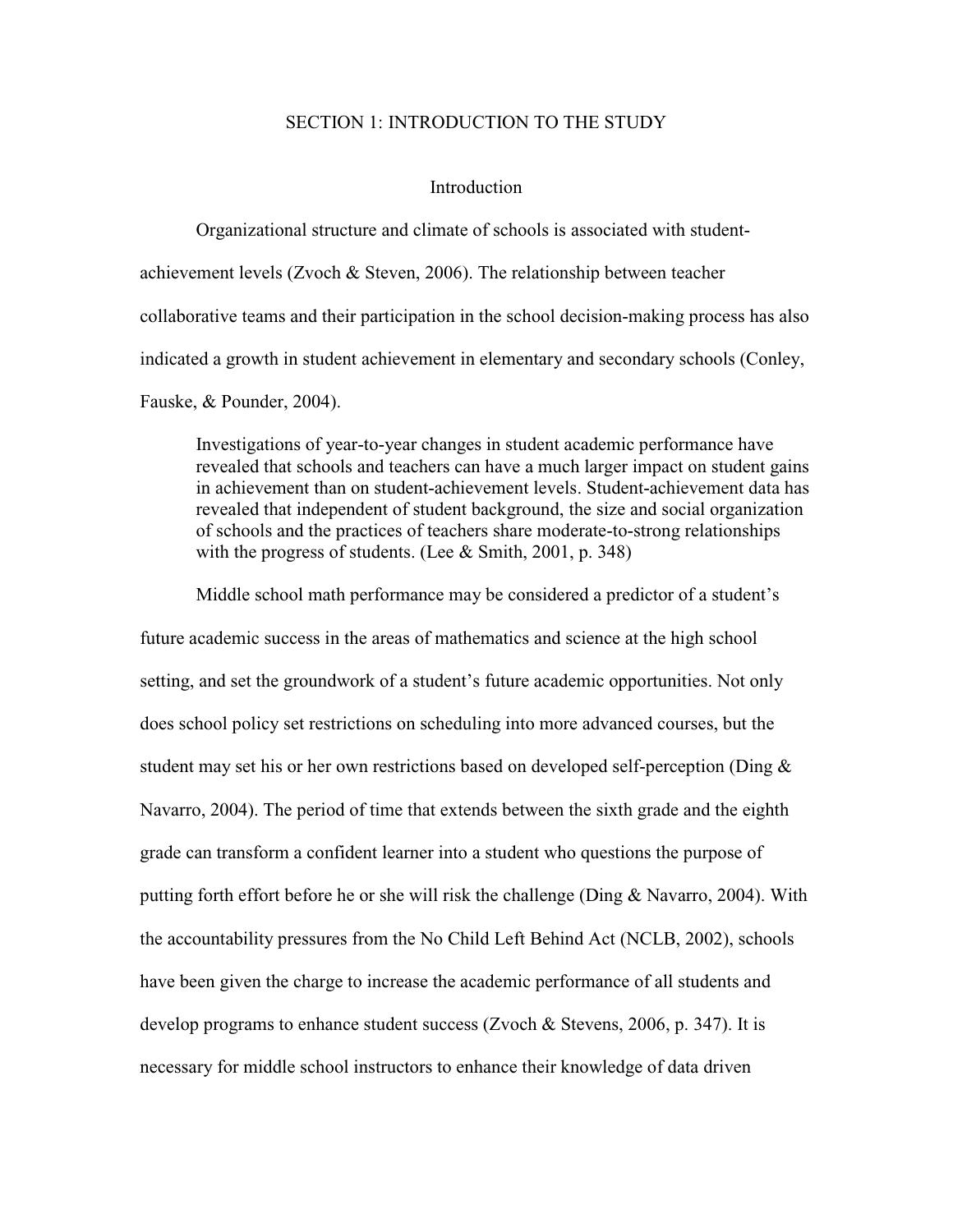instruction and incorporate lessons to meet the needs of differentiated learning styles in order to improve student achievement levels as measured by high stakes testing.

This study examined student achievement in relationship with instructional strategies aligned with learning styles. Learning styles of students were identified and aligned with instructional strategies to address differentiation of skills. The design for this study was a sequential mixed methods quasi-experimental causal comparative design. The study employed unequivalent control and experimental groups using archival data as the pre and post comparison of mathematics achievement. This investigative study was constructed and administered by six teacher leaders under the supervision of the researcher. The effect of the planned intervention model on mathematics achievement was examined with a pre and a post assessment of a local benchmark diagnostic by the district to the eighth grade level of student participants. A more detailed discussion on instructional design and instructional strategies may be referenced in section 2.

#### Evidence of the Problem at the Local Level

Data reported by the New Jersey Department of Education outlined the Adequate Yearly Progress (AYP) Status under NCLB Accountability Requirements: school years 2007 and 2008 for the middle school involved in this study. The School Improvement Status Summary indicated that this middle school was in Year 3 as a Hold Status. AYP was met for this school as a result of the 2008 administration of the New Jersey Assessment of Skills and Knowledge (NJ ASK); however, since the AYP was newly established for 1 year only, the improvement status did not progress out of a Hold Status. Past history over the last six administrations of the state's required assessments suggested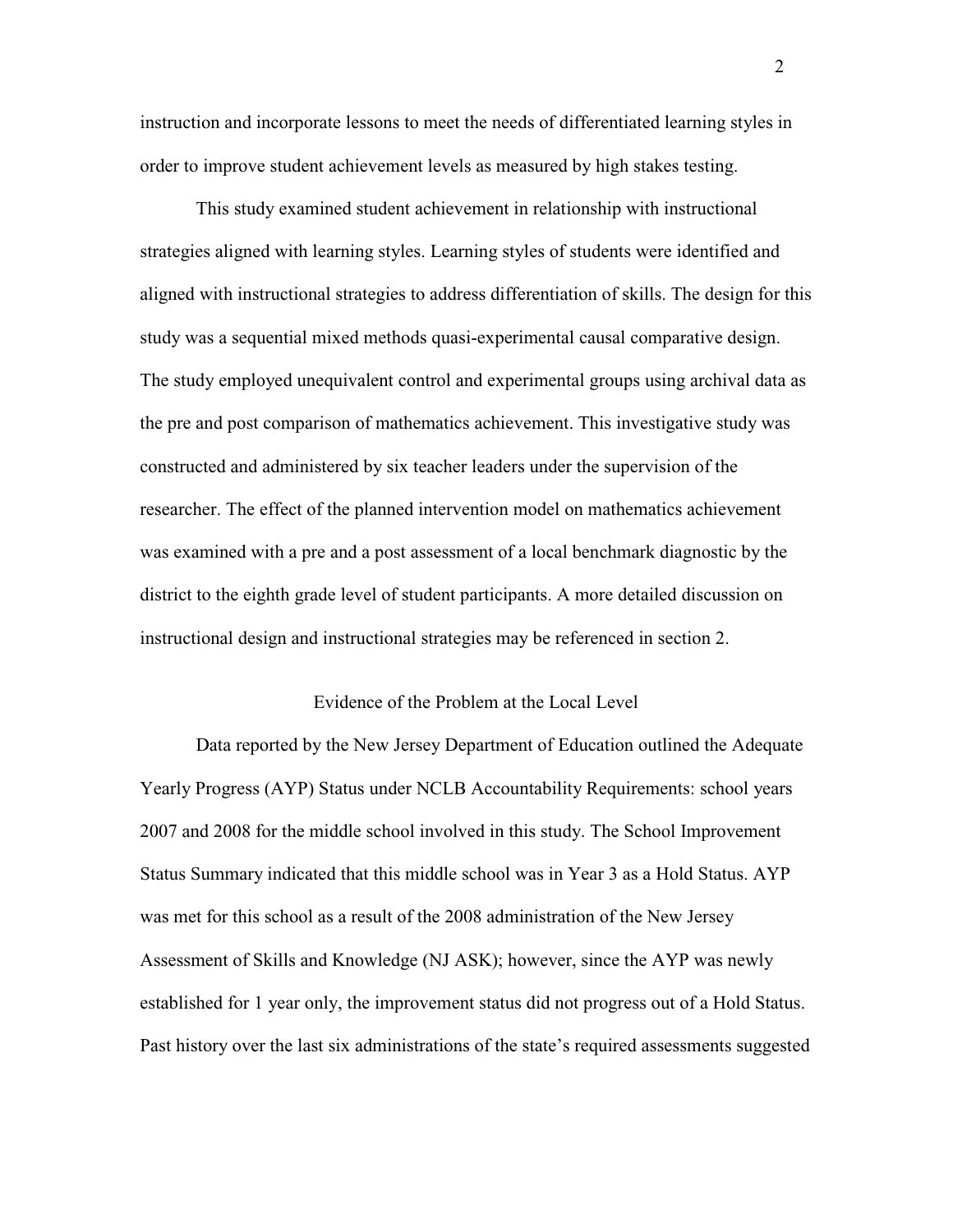that this school had attained AYP before but failed to maintain this status for 2 consecutive school years in order to progress out of the Hold Status. This middle school is also identified as a Title I school as determined by the number of students who are eligible for free or reduced lunch.

#### Statement of the Problem

 The problem at the middle school in a suburban school district was the mathematics achievement levels of students. At that current time, the school was in a Hold status as mandated by the state for any school that had not maintained 2 years of reaching AYP based on the results of the NJ ASK. Since the school in the study was eligible for Title I funding, based on the socioeconomic status of its population, regular after school mathematics reinforcement sessions had been offered free of charge to students identified as being at risk. However, the concern with students' mathematics achievement still remained a priority, particularly since the school needed to meet AYP for 2 consecutive school years to move out of Hold status. This problem impacted the grade 8 population because this cohort of students had a higher percentage of students below proficiency level on the NJ ASK than the other two grade levels in this school. There were many possible factors contributing to this problem, among which were the design of instruction in each of the mathematics classrooms and the need for teachers to address the learning style needs of each of their students through differentiation.

 Built upon the commitments of No Child Left Behind, teachers throughout the nation need to be prepared to face the challenges of raising achievement and closing gaps. Student learning is based upon the quality of the teaching (Heacox, 2002). In a national study conducted by Hall and Kennedy (2006), effective teaching made a greater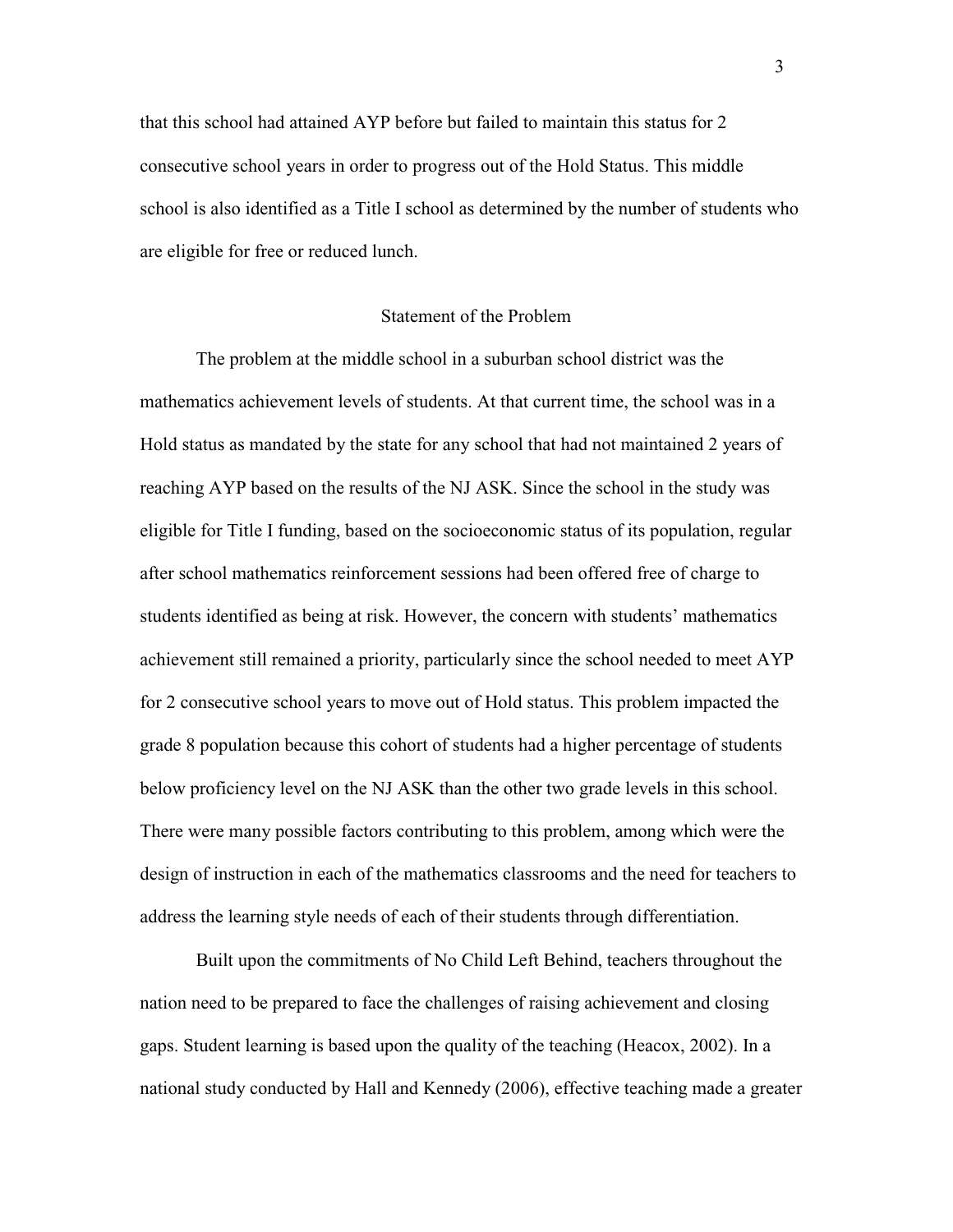impact on student performance. However, with the greater expectation of better teaching comes the realization that teachers need the support of professional development as well as the opportunity to articulate among grade level colleagues (Hall  $&$  Kennedy, 2006).

#### Nature of the Study

 The study investigated the relationship between the differentiation of instruction, based on the identification of learning styles present in the classroom, and knowledge of researched intervention strategies with an improvement of mathematics achievement levels, as noted by a district administration of local pretest and posttest benchmark assessments. The design for this study was a sequential mixed methods quasiexperimental causal comparative design. To determine whether there was a relationship between a teacher's recognition of learning styles and implementation of differentiated instruction with his/her students' mathematical performance, this mixed methods study collected data from three general education grade 8 mathematics classes and three basic skills grade 8 mathematics classes in a suburban middle school. From this population, two of the three general education classes and two of the three basic skills classes were arbitrarily selected to be part of the experimental group. The remaining general education class and basic skills class comprised the control group.

 Because of the nature of this study, a sequential explanatory mixed methods causal comparative design employed a nonrandomized control-group pretest-posttest design. In this design, the quantitative portion was the measure of student achievement before and after the implementation of learning style strategies as measured by an improvement of archival data on pretest and posttest benchmark assessments. The qualitative portion examined teachers' perception of learning styles and intervention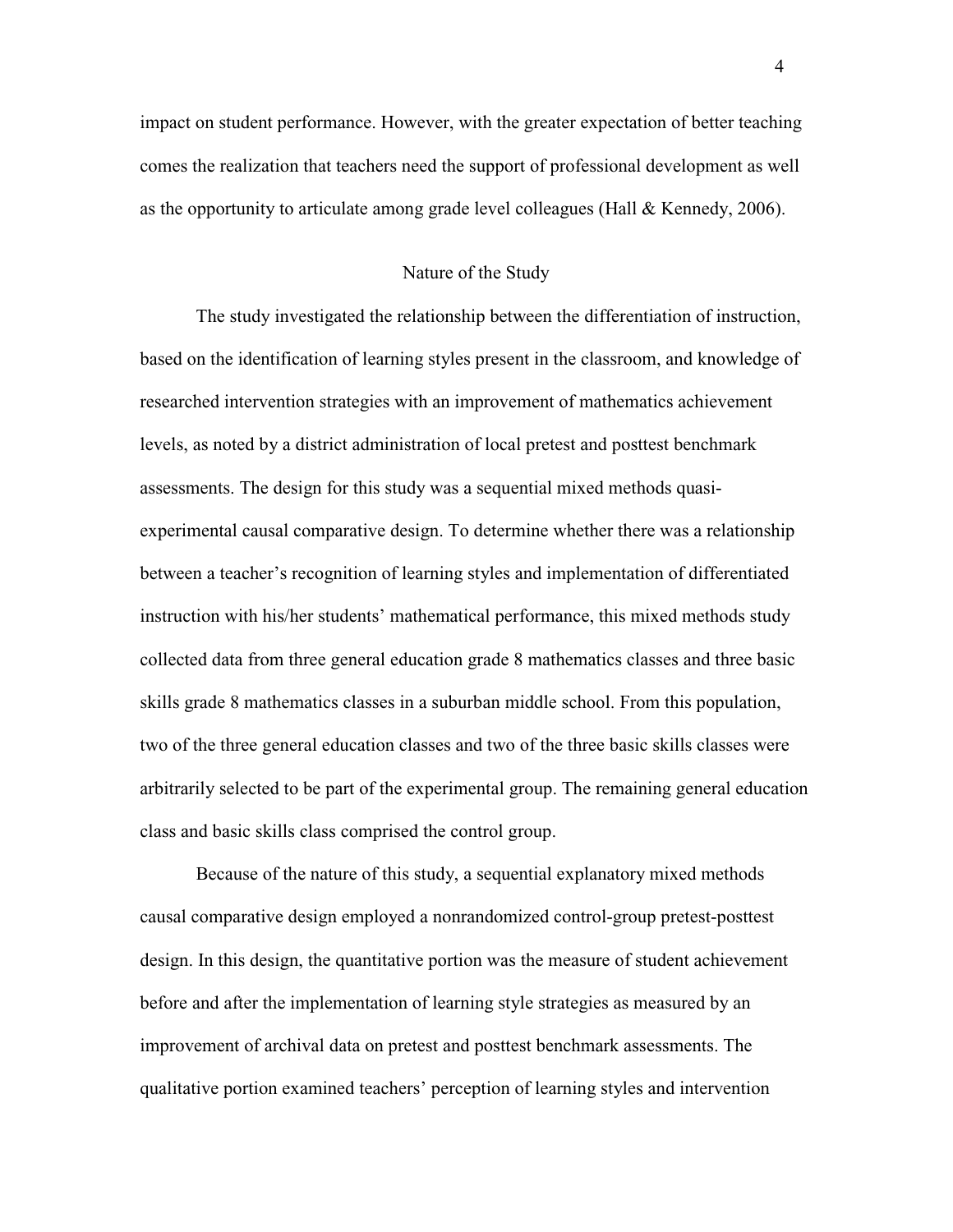strategies through the completion of a reflection survey. Additional discussion regarding methods is addressed later in section 3.

#### Research Questions

The broader question of this mixed methods design study investigated the influence of instructional strategies aligned with learning styles on mathematics achievement at the middle school level. The following subquestions were addressed in this study:

1. What is the difference in mathematics achievement between middle school general education students who were taught with learning style instructional strategies and the middle school general education students who were taught traditionally?

Ho: There is no significant difference in mathematics achievement between middle school general education students who were taught with learning style instructional strategies and the middle school general education students who were taught traditionally.

Ha: There is a significant difference in mathematics achievement between middle school general education students who were taught with learning style instructional strategies and the middle school general education students who were taught traditionally.

2. What is the difference in mathematics achievement between middle school students in the basic skills course who were taught with learning style instructional strategies and the middle school basic skills students who were taught traditionally?

Ho: There is no significant difference in mathematics achievement between middle school students in the basic skills course who were taught with learning style

5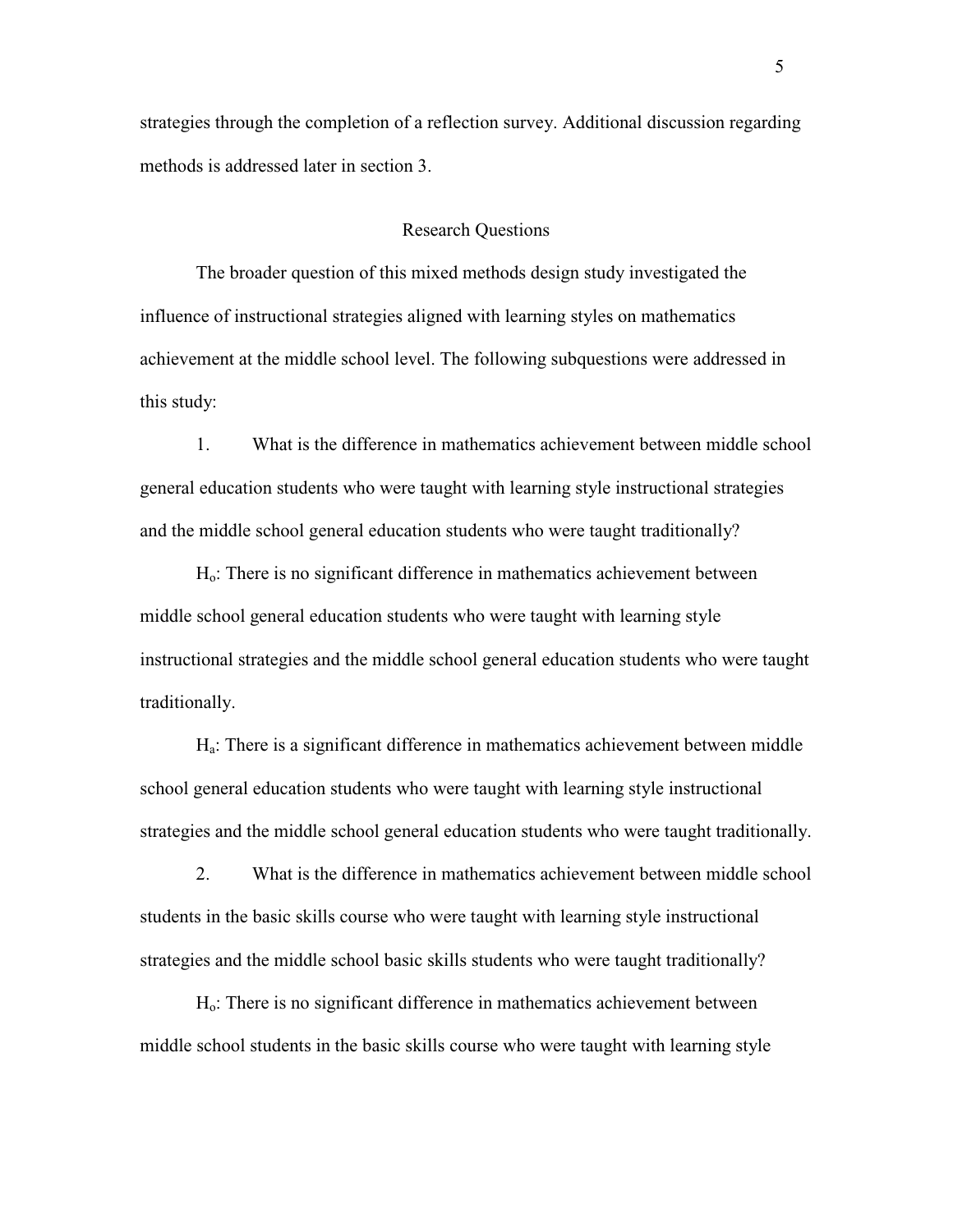instructional strategies and the middle school basic skills students who were taught traditionally.

Ha: There is a significant difference in mathematics achievement between middle school students in the basic skills course who were taught with learning style instructional strategies and the middle school basic skills students who were taught traditionally.

3. How do the teachers describe their perception of the effects of learning styles strategies on the students' benchmark mathematics achievements?

#### Purpose of the Study

 The purpose of this sequential explanatory mixed methods causal comparative study was to examine the implementation of learning styles instructional strategies and the relationship to mathematics achievement of eighth grade students in a Title I middle school in a suburban school district. The implementation of NCLB on achieving proficient outcomes for all students is preventing educators from a focus on enhancing instructional strategies and a directive for all students to master basic skills (Lee, 2006). It may be necessary to establish instructional strategies aligned to learning styles of students to address the needs of all students in the same classroom (Silver & Hanson, 1996).

#### Theoretical Framework

#### *Multiple Intelligences*

According to Gardner (1983), each student is capable of processing information differently from another since they all possess a specific profile of intelligence. Plagued by a concern that only two exclusive intelligences, linguistic and logical-mathematical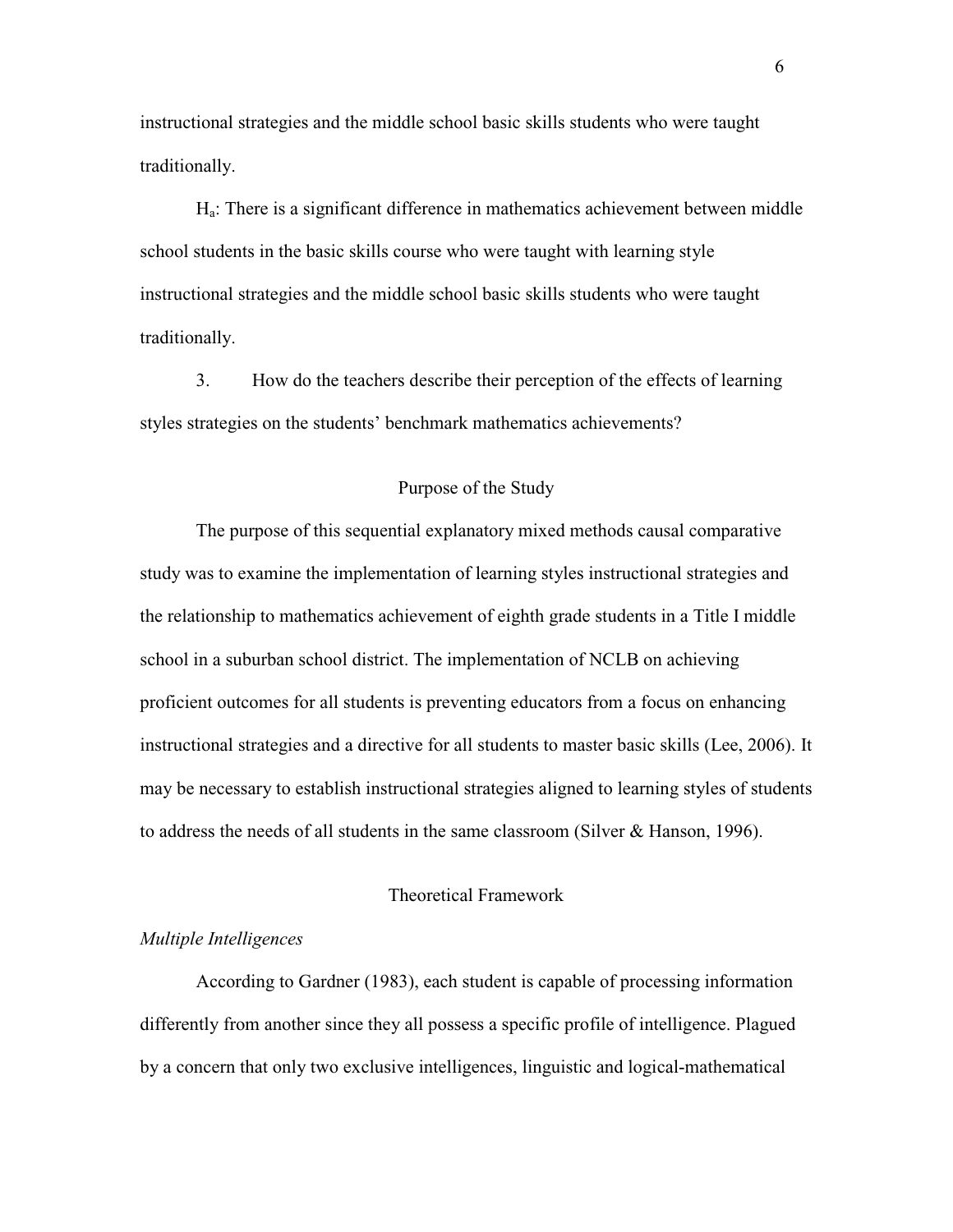symbolization, were used and tested in school, Gardner developed the multiple intelligence theory to include the many other forms of intelligences that exist both in and outside the classroom (Gardner, 1983). Gardner defined intelligences as the ability to do problem solving, not necessarily limited to the type of ability that can be measured by paper and pencil short answer tests. The original seven multiple intelligences included: linguistic, logical-mathematical, musical, spatial, bodily-kinesthetic, interpersonal, and intrapersonal plus the most recently added eighth intelligence: naturalist (Strong, Silver, & Perini, 2000).

#### *Background Information of Learning Styles*

Ryckman (2007) explored the work of Jung, particularly the way information is processed and evaluated to determine the four dimensions of personality: sensing, intuition, thinking, and feeling. Sensing and intuition explain how a person perceives information, and thinking and feeling explain how a person makes judgments about how to use the information. Silver considered Jung to be one of the great minds of the  $20<sup>th</sup>$ century and used his work on learning styles as a foundation of his research on learning styles (Strong, Thomas, Perini, & Silver, 2004) Cooper and Miller (1991) investigated the application of Jung's theories by Myers-Briggs in the development of the Myers-Briggs Type Indicator (MBTI). This questionnaire is used to identify psychological type and allow a better understanding of one's personal differences. The MBTI is used to determine a person's strengths as a learner and worker and has been a guide to understand type differences in education, workplace, and relationships (Cooper & Miller, 1991).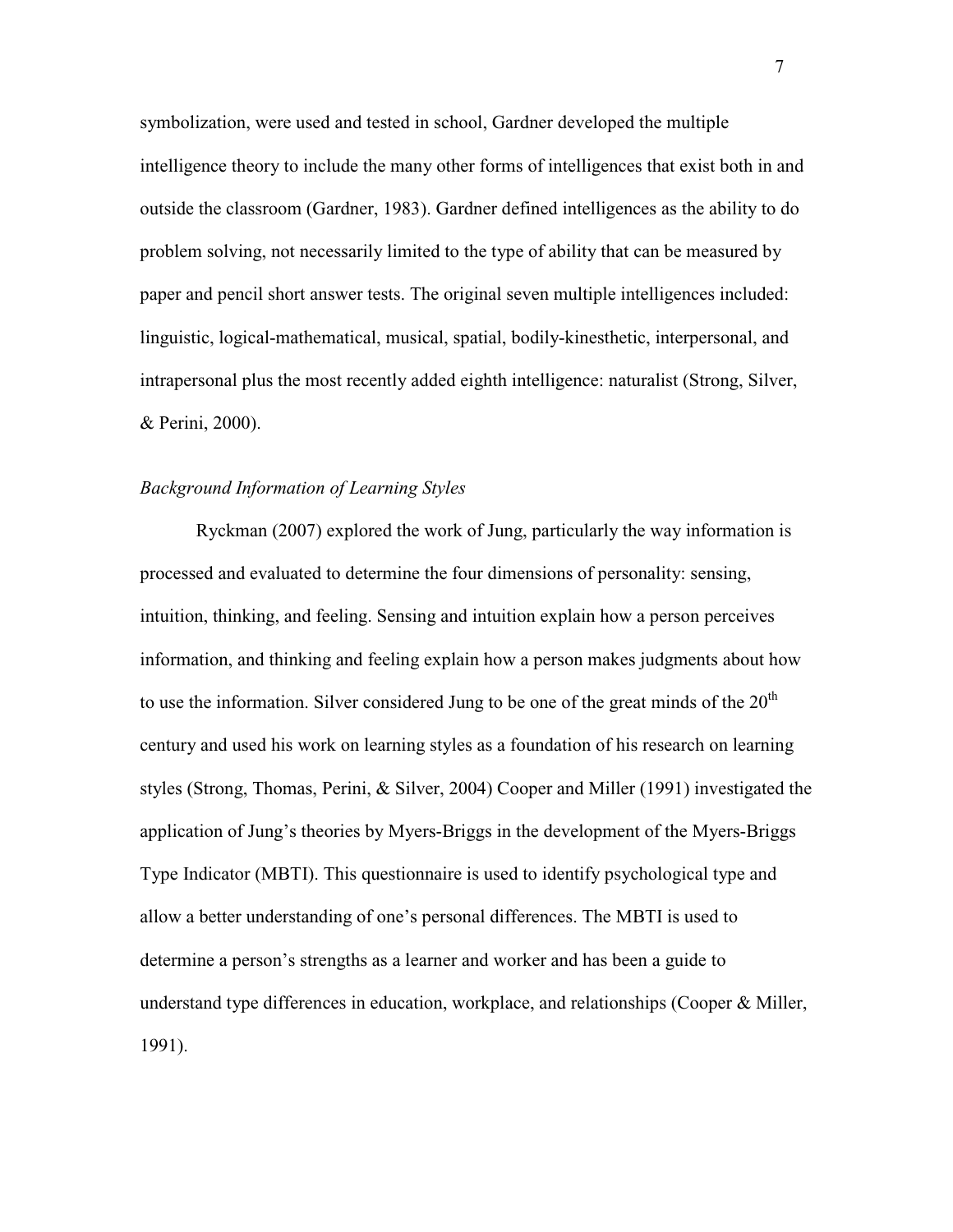The work of both Jung and Myers-Briggs was extended further in the field of education in an attempt to create a clearer vision of how the human personality impacts the process of learning. Researchers who applied the model of cognitive diversity to education included McCarthy, Butler, Gregorc, Mamchur, and Silver and Hanson. All of these learning-style theorists share the common focus on the process of learning (Strong et al., 2000).

 Silver and Hanson (1996) developed a learning style model that resembled the quadrants of Jung's model. Taking the four basic functions first initiated by Jung, sensing and intuition used to perceive knowledge, as well as thinking and feeling used to apply knowledge, they created four combinations or learning styles (Strong et al., 2004):

- 1. Sensing-Thinking, also known as Mastery Style
- 2. Intuitive-Thinking, also know as Understanding Style
- 3. Intuitive-Feeling, also know as Self-Expressive Style
- 4. Sensing-Feeling, also know as Interpersonal Style

It is these four learning styles that became the foundation of this research study since it connects the knowledge and effects of learning styles with instruction in the classroom. More specifically, the work of Strong, Thomas, Perini, and Silver (2004) utilized an understanding of learning styles to develop instructional strategies as a means of intervention in the mathematics classroom.

#### Definition of Terms

*Adequate Yearly Progress (AYP)*: An individual state's measure of yearly progress toward achieving state academic standards. Adequate yearly progress is the minimum level of improvement that states, school districts, and schools must achieve each year,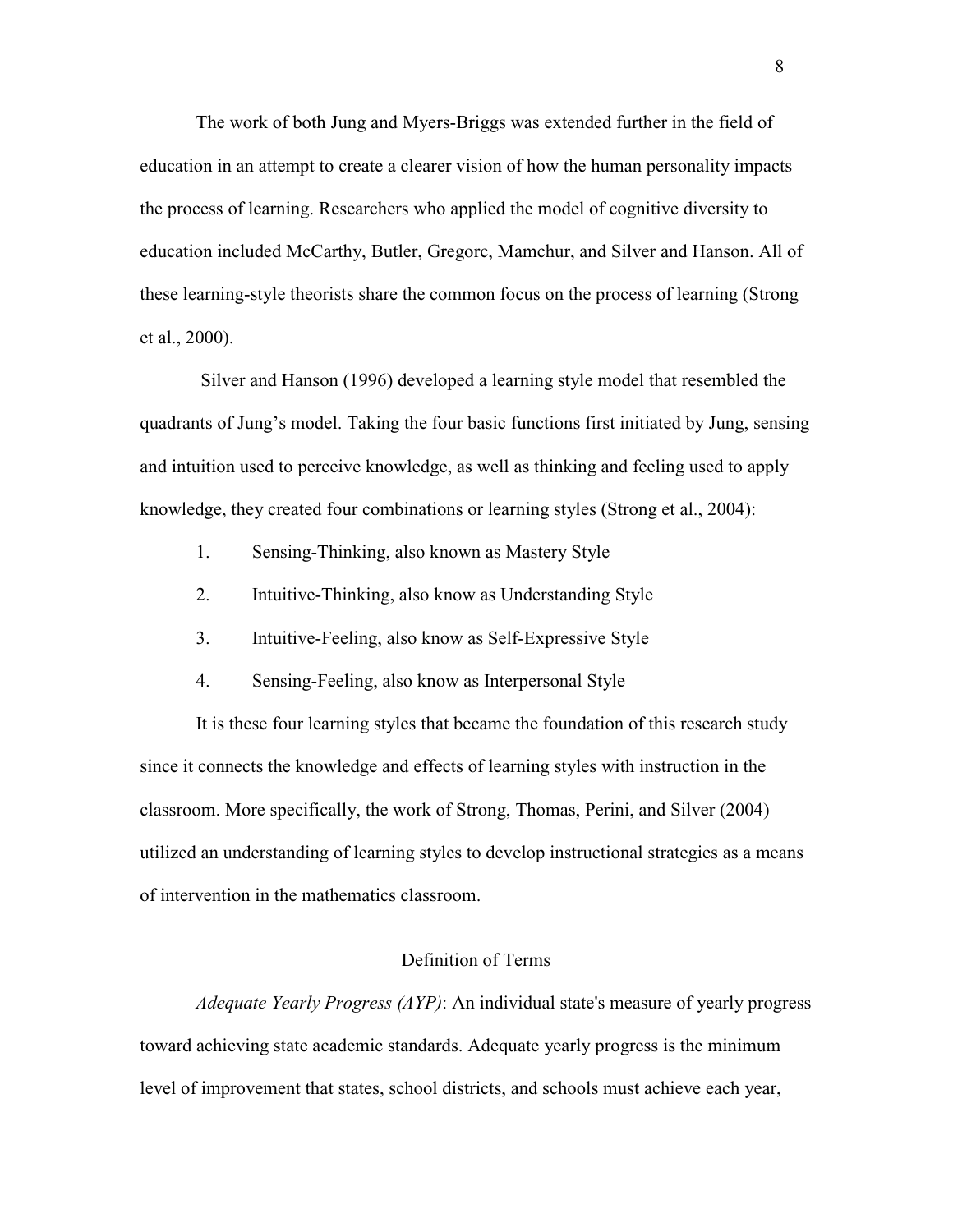according to federal No Child Left Behind legislation. This progress is determined by a collection of performance measures that a state, its school districts, and subpopulations of students within its schools are supposed to meet if the state receives Title I federal funding (State of New Jersey Department of Education, 2009).

*At-Risk Student*: Students may be labeled at risk if they are not succeeding in school based on information gathered from test scores, attendance, or discipline problems (Pollock, 2007, p. 26).

*Data Driven Instruction*: Analyzing existing sources of information (class and school attendance, grades, test scores) and other data (portfolios, surveys, interviews) to make decisions about the school. The process involves organizing and interpreting the data and creating action plans (Wiggins & McTighe, 2005, p. 227).

*Differentiated Instruction*: This is also referred to as "individualized" or "customized" instruction. The curriculum offers several different learning experiences within one lesson to meet students' varied needs or learning styles; for example, different teaching methods for students with learning disabilities (Heacox, 2002, p. 5).

*Peer Review Process*:A team of educators, experts who are closely involved with the curriculum content, examine *evidence* compiled and submitted by school district that is intended to show that its assessment system meets NCLB requirements. Such evidence may include, but is not limited to, results from alignment studies; results from validation studies; written policies, if appropriate, on providing accommodations for students (NCLB, 2002).

*Instructional Strategies:* Methods used to differentiate a lesson in order to meet the needs of the learning styles of the students (Pollock, 2007, p. 70).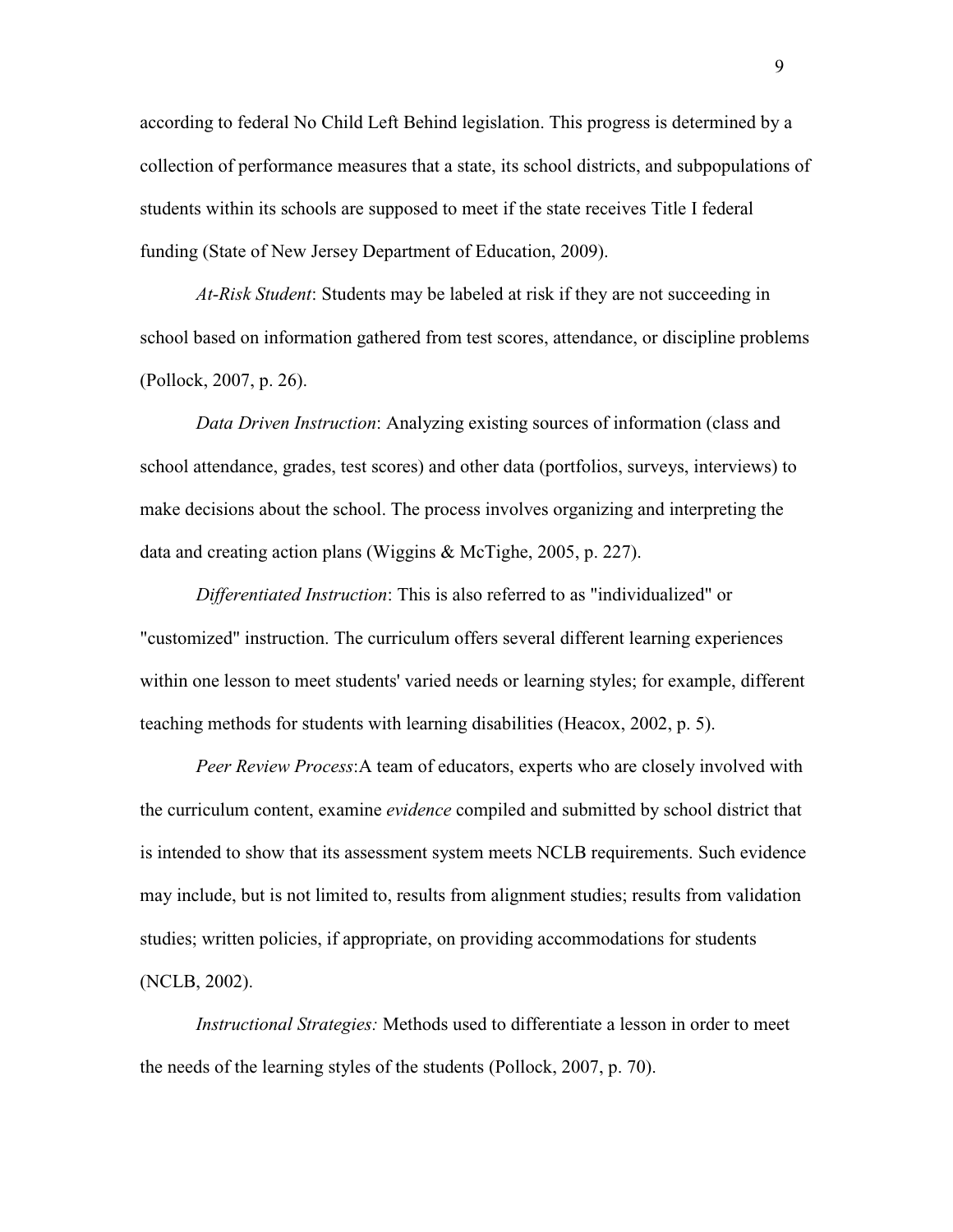*Learning Styles*: The way students learn and how their preferences for certain types of thinking processes affect their learning behaviors (Strong et al., 2000, p. 24).

*Mathematics Achievement:* Indicator of a student's performance in mathematics based on the results of a formal or informal assessment (Blankstein, 2004, p. 156).

*Myers-Briggs Type Indicator* (MBTI): questionnaire used to identify an individual's personality type (Strong et al., 2000, p. 24).

*National Assessment of Educational Progress* (NAEP): NAEP (pronounced nape) is also known as The Nation's Report Card. It is a federally funded program (currently contracted to Educational Testing Service in Princeton, New Jersey.) that provides information about the achievement of students nationally and state-by-state. NAEP tests a representative sample of students in grades 4, 8, and 12 each year and reports the results to the public (State of New Jersey Department of Education, 2009).

*NCTM Standards*: A description of what students should be expected to learn in mathematics classes published originally in 1989 by the National Council of Teachers of Mathematics (NCTM). The mathematics standards became the model for other subject matter organizations that developed standards in the early 1990s. Those standards were not adopted by the federal government, so instead they are used primarily for reference rather than for official purposes. For example, many of standards adopted by most states in the mid and later 1990s were at least partly derived from the national standards (NCTM, 2000).

*New Jersey Assessment of Skills and Knowledge (NJASK)*: With the enactment of the NCLB Act, New Jersey's statewide assessment of elementary students has undergone further change. Under the provisions of this federal legislation, every state is required to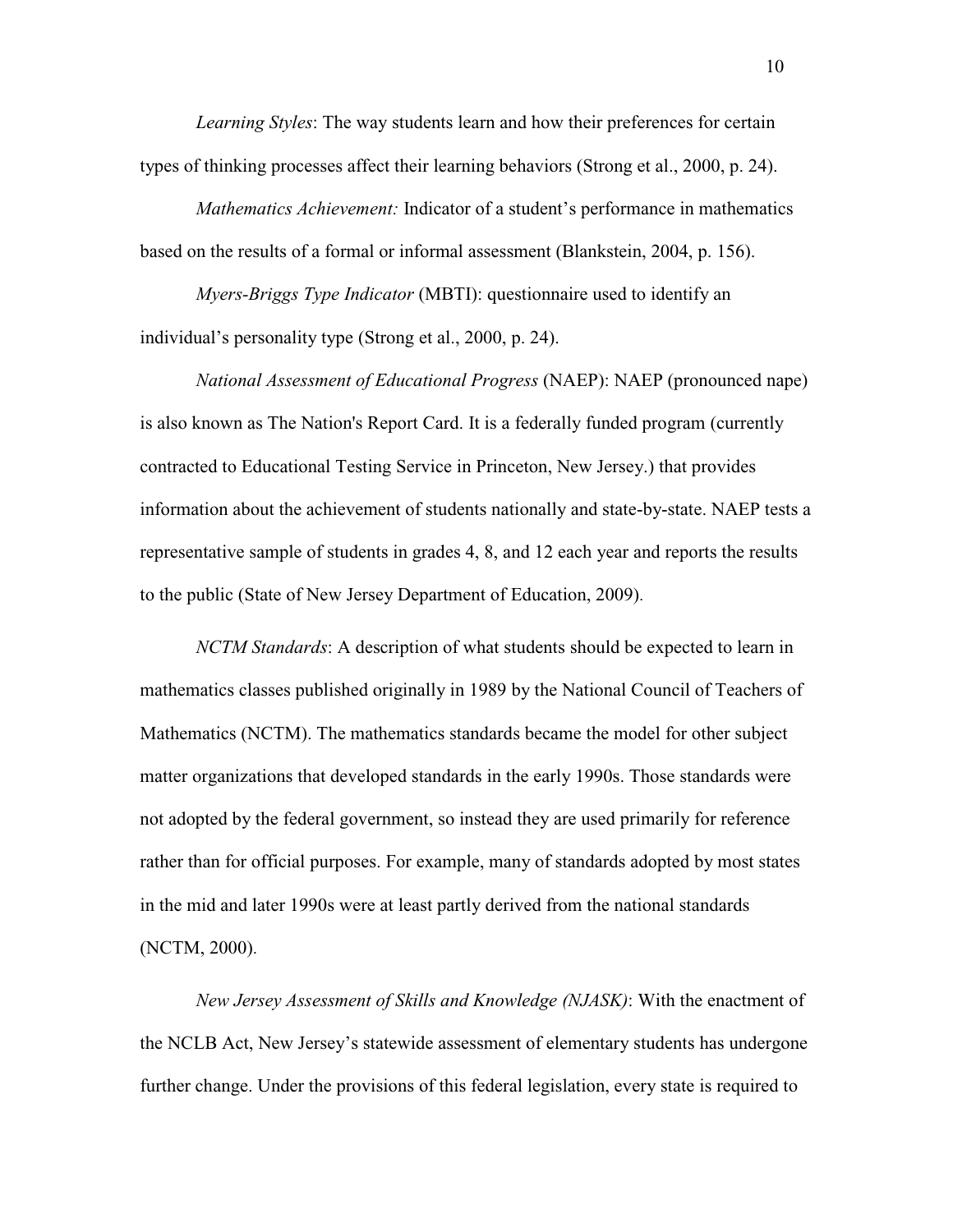administer annual standards-based assessment of all children in grade 3 through 8. Federal expectation is that each state will provide tests that are grounded in that state's content standards and that assess students' critical thinking skills in three content areas: language arts literacy, mathematics and science (State of New Jersey Department of Education, 2009).

*No Child Left Behind Act*: Signed into law by President George W. Bush in 2002, No Child Left Behind sets performance guidelines for all schools and also stipulates what must be included in accountability reports to parents. It mandates annual student testing, includes guidelines for underperforming schools, and requires states to train all teachers and assistants to be highly qualified (State of New Jersey Department of Education, 2009).

*Professional Development*: Programs that allow teachers or administrators to acquire the knowledge and skills they need to perform their jobs successfully (Loucks-Horsley et al., 1998, p. 16).

*Professional Learning Community (PLC)*: An extended learning opportunity to foster collaborative learning among colleagues within a particular work environment or field (DuFour, 2004, p. 6).

*Title I*: A federal program that provides funds to improve the academic achievement for educationally disadvantaged students who score below the 50th percentile on standardized tests, including the children of migrant workers. (State of New Jersey Department of Education, 2009).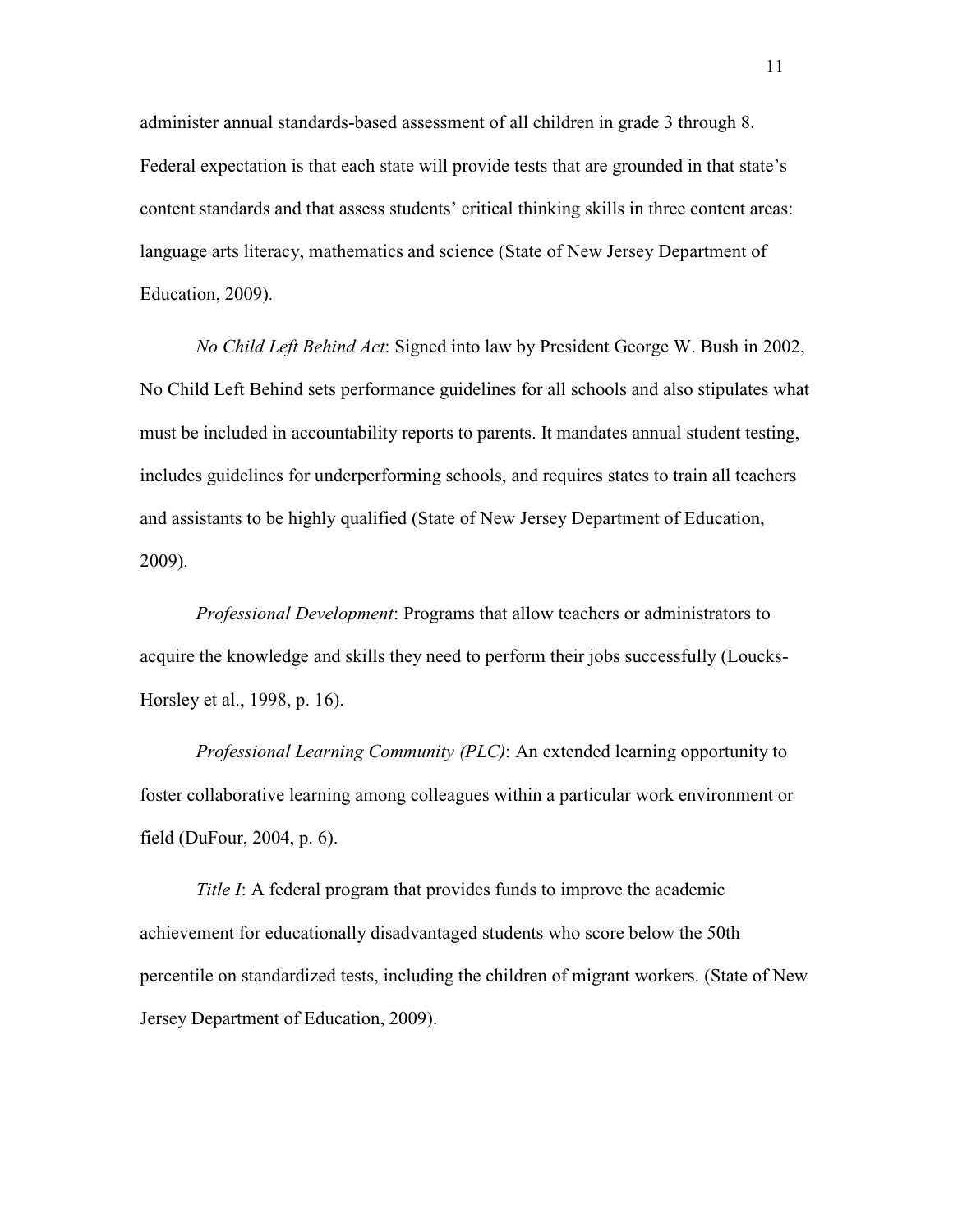*Traditional Instruction:* This type of instruction is conducted without learning style delivery strategies. (Pollock, 2007, p. 62).

#### Scope and Delimitations

 This research study took place within one middle school in a suburban school district. Grade 8 participants were selected for this study since this grade level permitted a sample of at least three general education mathematics classes as well as three basic skills mathematics classrooms during marking period 3.

1. The delimitations of this study are as follows: Participants: 100 general education and basic skills grade 8 students combined, three general education grade 8 teachers and three basic skills grade 8 teachers

2. Time: One day of professional development for the teachers and 5 days of intervention strategies in the classrooms

3. Resources: District approved grade 8 mathematics textbook *Pre-Algebra, 2003*; (McGraw-Hill Publishers); *Math Tools* (Silver, Brunsting & Walsh, 2008) and *Styles and Strategies for Teaching Middle School Mathematics* (Thomas, 2003); Pretest and Posttest results from district administered local benchmark assessments; results from the Learning Style Inventory for Students and Math Learning Style Inventory for Students, both administered by the district.

4. Location: Title I Middle School in suburban school district. Actual intervention to take place in regularly scheduled mathematics classes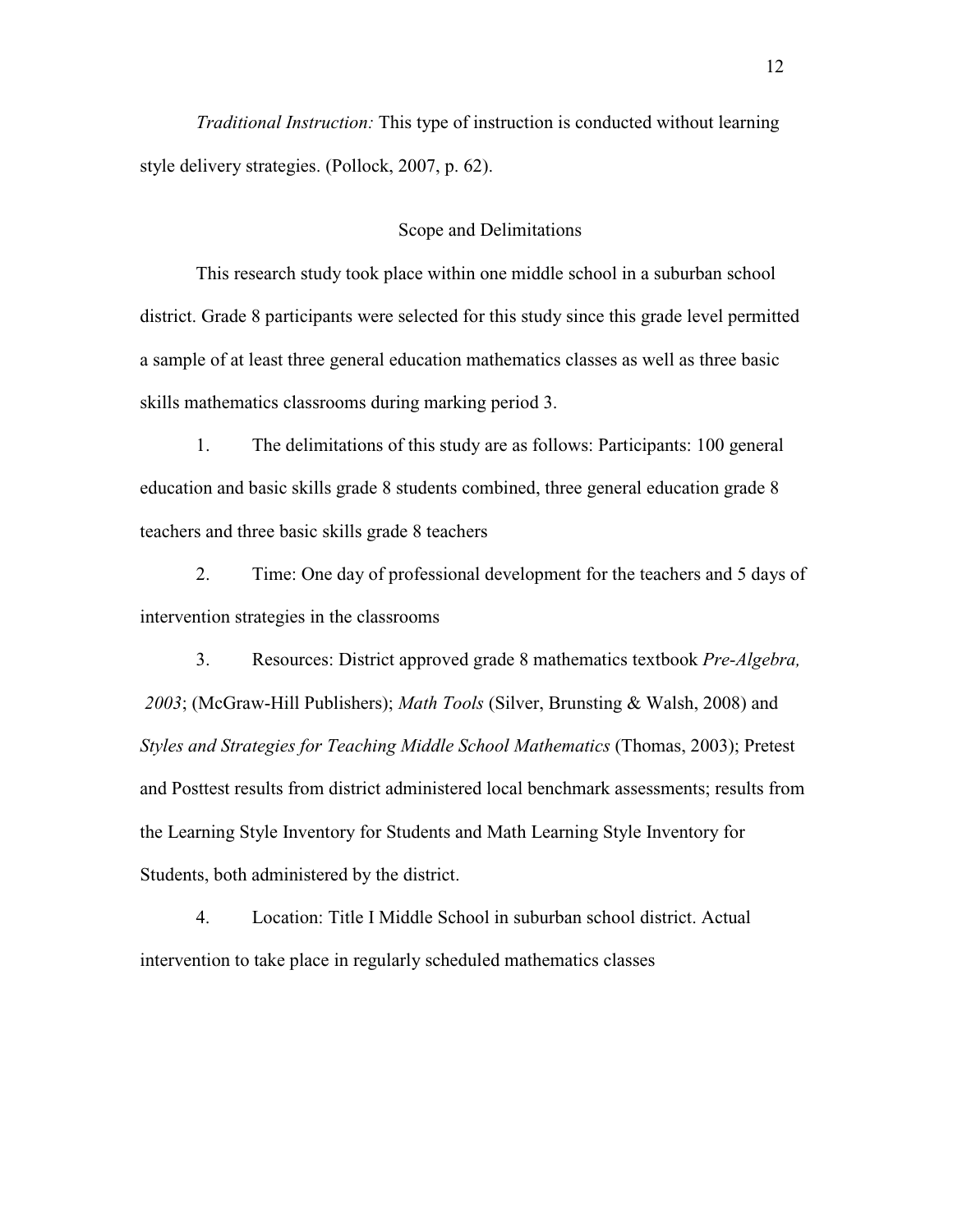#### Assumptions and Limitations of the Study

#### *Assumptions*

Considering the collaborative atmosphere present in this middle school setting, the assumption was made that all teacher participants invited to join this research study would be cooperative and committed to the goals of this study. It was also assumed that the information shared with the experimental teachers during the professional development sessions would be consistent with the learning style intervention strategies that were exercised during the instructional period with their sample population. The integrity of the confidentiality of intervention activities was assumed to be maintained by the experimental teachers. Lastly, it was assumed that the pretests and posttests were administered under the same testing variables, and that all participating teachers graded their assigned students' tests consistently with the rubric approved by the district.

#### *Limitations*

The weakness to this study has been attributed to: (a)the limited time for intervention and examination of data during the 1 week period of time allocated for this study, (b) inability to control for years of experience (tenure/nontenure status) of teachers in grade 8 as mathematics instructors, their certification in mathematics or highly qualified certification in mathematics,  $(c)$  time of day mathematics class is taught,  $(d)$ proportions of gender classifications in each classroom, (e) proportions of socioeconomic status for purposes of Title I classification in each classroom, (f) probable attrition of student population that would impact sample size, (g) prior math performance of students in these classes, and (h) adopted curricula for scope and sequence.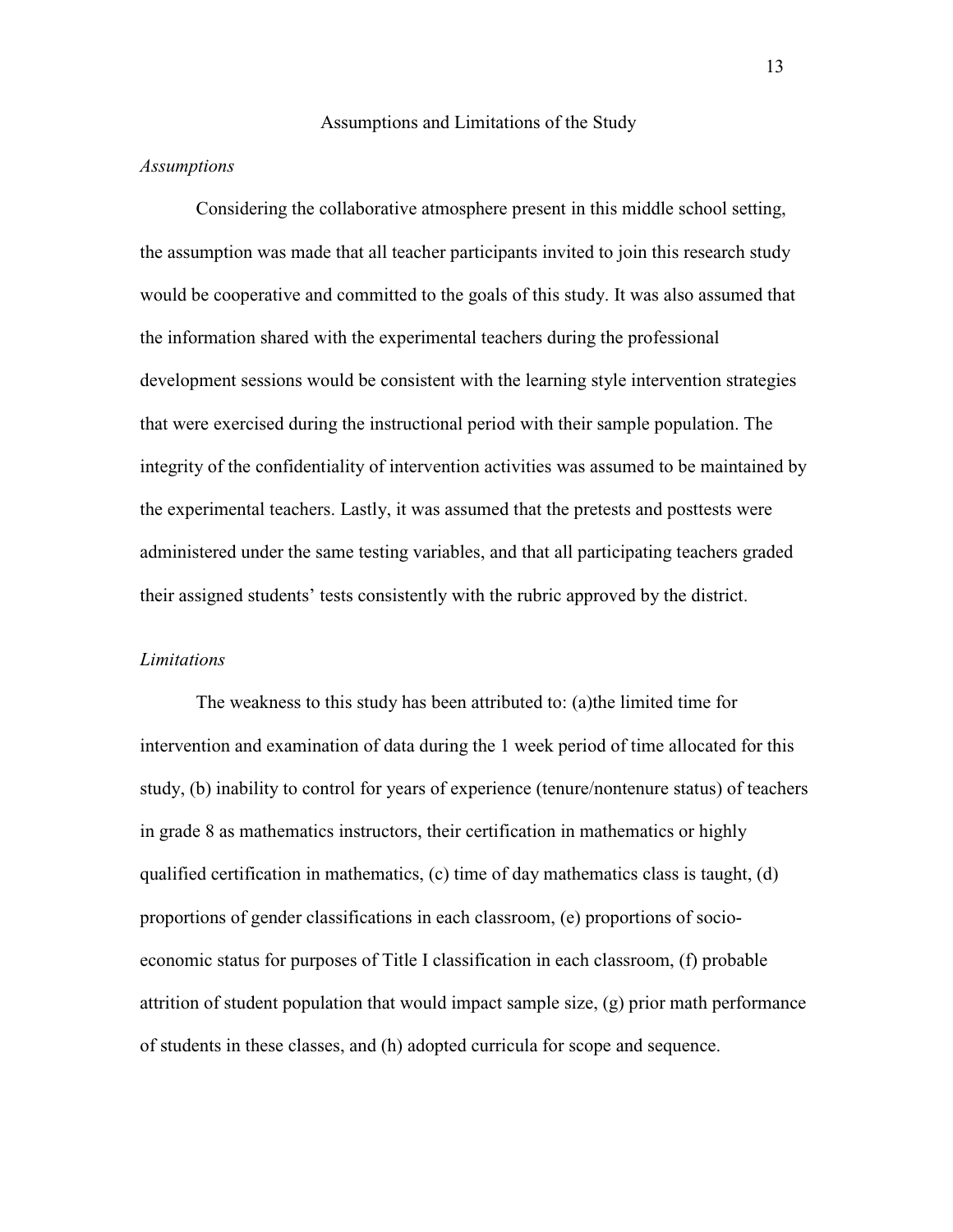#### Significance of the Study

 This study investigated some of the pertinent factors that affect mathematics achievement at the middle school level. Included in this study is the analysis of the stratification of students at the middle school level, as well as curriculum expectations that are prevalent in the middle school classrooms. Standardized assessments as required by NCLB and designated by national and state standards were also examined in terms of the lasting impact on student achievement, particularly the method by which they learn mathematics. Learning styles of students were identified and aligned with instructional strategies to address differentiation of skills. Each teacher had an increased exposure to professional research as well as a better understanding of learning styles and differentiation of instruction to improve student achievement. The purpose of the intervention was to help students reflect on their learning so that they may develop a greater self-awareness of how they learn in order to retain knowledge and become improved learners (Strong et al., 2004). The significance of this study was to help students score higher on standardized assessments by providing an opportunity for teachers to gain a greater awareness of learning styles as well as the accommodating instructional strategies necessary to meet the needs of their students. Through planned professional development, teachers were shown how to implement learning style strategies in their lessons to differentiate their classroom instruction.

#### Summary

 This study was intended to have teacher leaders, through the design of a Professional Learning Community (PLC), identify learning styles of students, articulate both horizontally and vertically, implement prescribed instructional strategies, and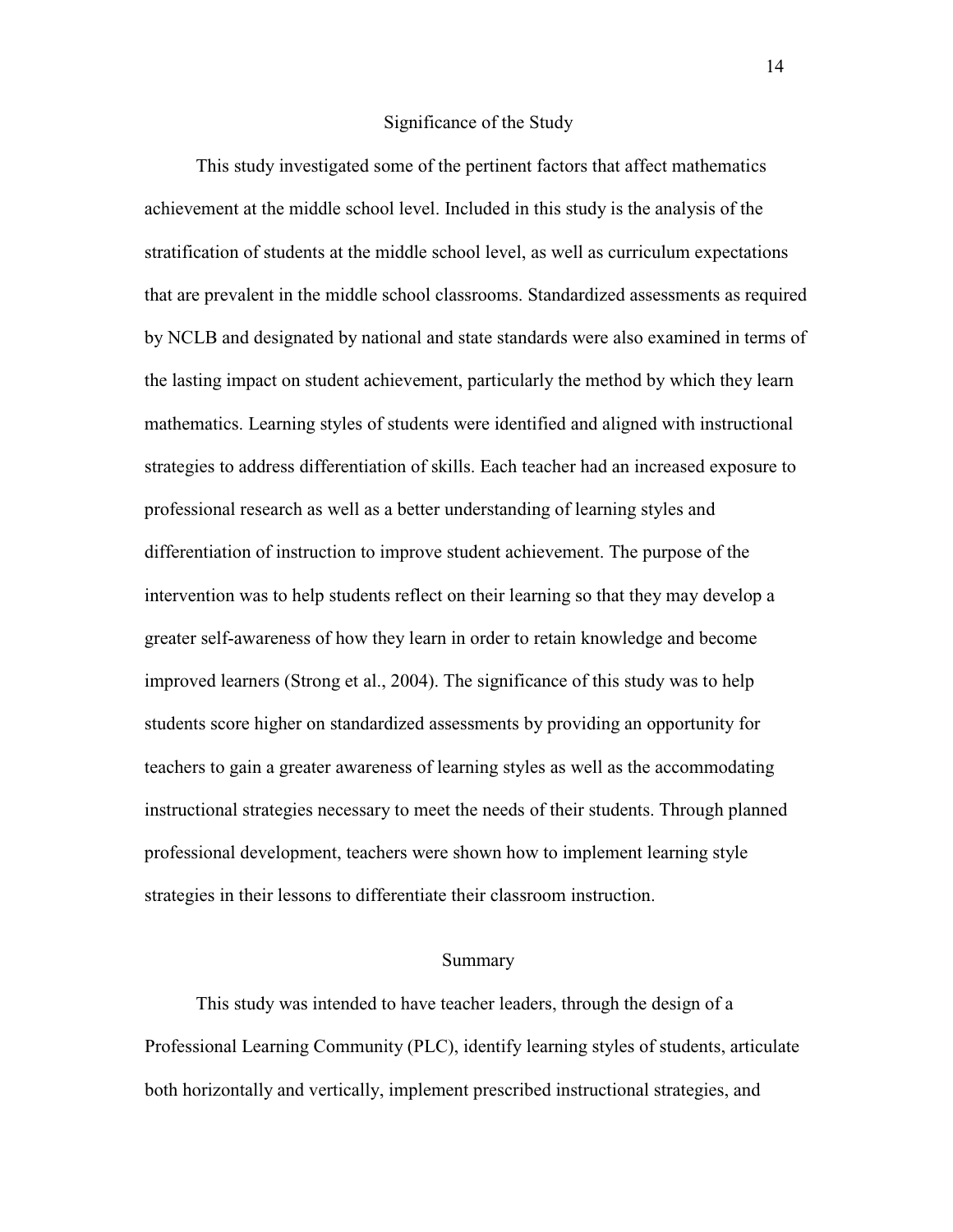ultimately raise mathematics achievement of students. The effects of their instructional intervention were measured by an examination of scores obtained from pretest and posttest local assessments administered by the district. Participating teachers received professional development regarding learning styles and effective instructional strategies that created productive differentiated classroom environments. Their perception of the effects of learning styles strategies on the students was also evaluated. The remaining sections of this study present the relevant scholarly professional literature on learning styles and intervention strategies (section 2), the description of the design and methodology (section 3), the analysis of the data results and findings of the study (section 4), and the conclusions and recommendations for further research (section 5).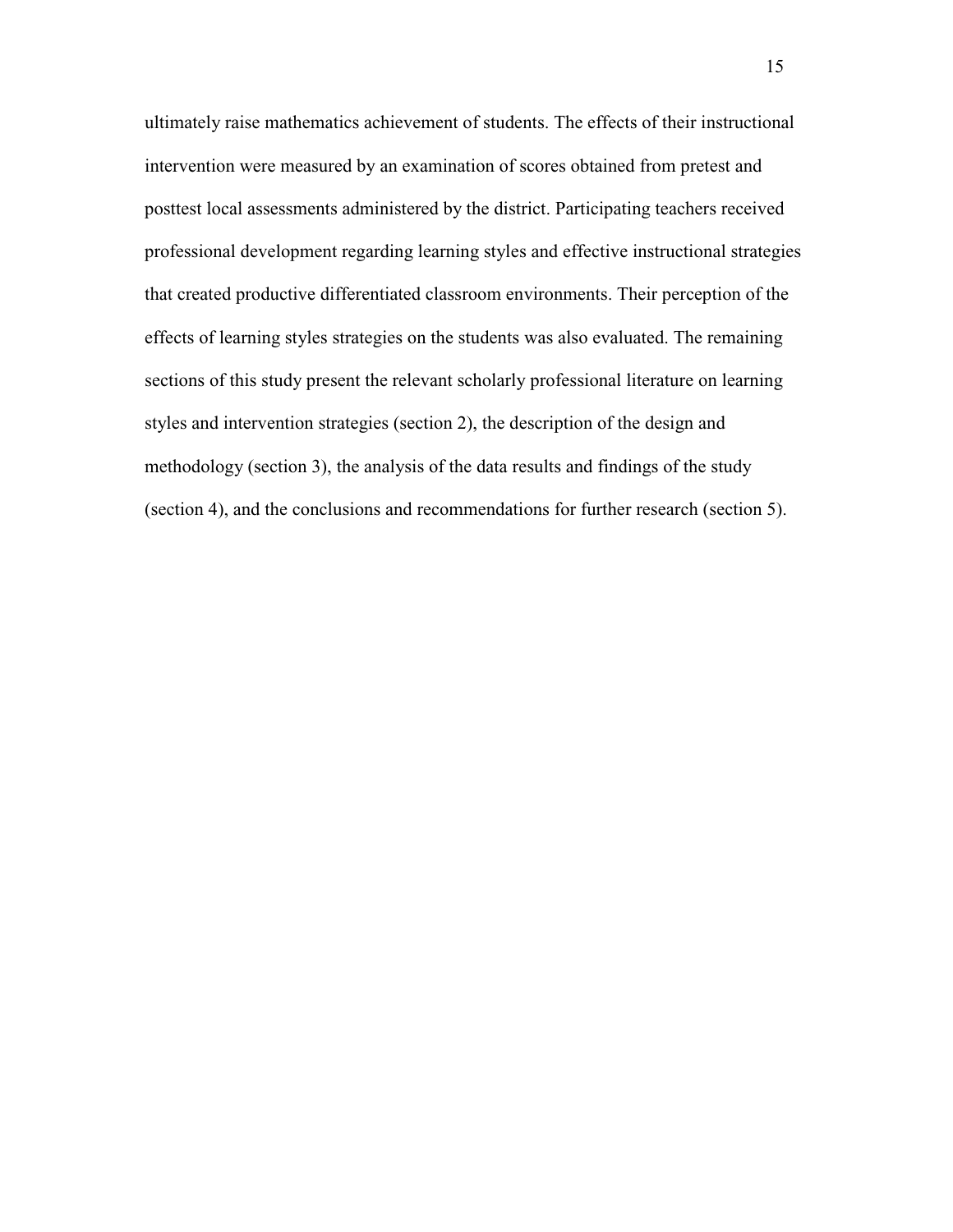#### SECTION 2: LITERATURE REVIEW

#### Introduction

 The measure of an effective school practice is the ability of a school to enhance all levels of student performance and subsequently close the achievement gap among students. Creating teacher leaders, otherwise known as empowering teachers, establishes a sense of personal commitment that brings about positive change in student performance (Somech, 2005). Emphasis is placed on responsibility, the responsibility of all educators to bring about change in a realistic manner. This study investigated how teacher leaders address the charge of increasing the academic performance of all students. The literature review contains the following topics: Historical Data for Standardized Assessment, Testing and Its connection to Theories on Learning, Instructional Design to Improve Mathematics Achievement, Instructional Strategies to Improve Mathematics Achievement, and Theories on Learning. Extensive research was conducted in both professional peer-reviewed journals as well as published texts focused on the differentiated learning model. JSTOR, SAGE, ERIC and EBSCO databases were used to facilitate access to electronic copies of journal articles. Keywords and phrases used as the Boolean search words to initiate this electronic process were: *math achievement, middle school mathematics, standardized assessments, learning styles, and multiple intelligences.* The research of Dewey, Gardner, Marzano, Schön, Kolb, Jung and Silver were accessed and reviewed to support the theoretical data needed to validate the direction of this research study.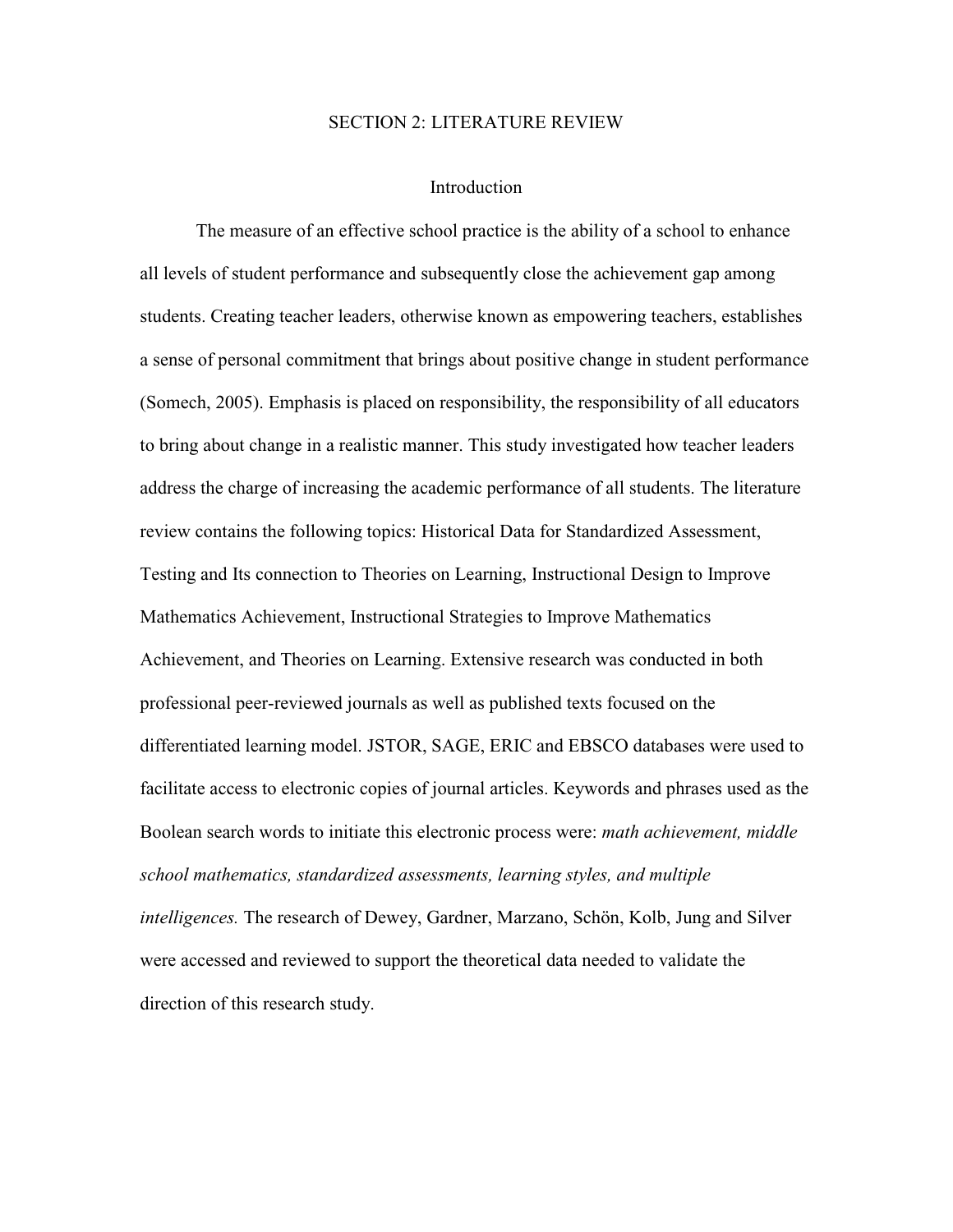#### Historical Data for Standardized Assessment

The expectations of standardized testing have changed from the early  $20<sup>th</sup>$  century to the end of the 20th century. Standardized testing during the first part of the 20th century was used to sort students into tracks, that is, college bound or vocational (Linn, 2001). According to Linn (2001), this was considered to be both an objective and an efficient classification. During the 1970s and 1980s, minimum competency tests were introduced to decrease the number of student retentions each year otherwise known as social promotion (Linn, 2001). This type of testing was an outgrowth of the progressive philosophy of the time which still encompassed the belief that not one type of educational program is good for all (Linn, 2001). As practiced during the earlier part of that century, some students were tracked to go to college, while others were tracked to join the labor forces (Baker, 2001). The concept of tracking continued to enhance efficiency of instruction by reducing the number of students retained by grade (Baker, 2001). Thus, by the end of the 20th century, the original goal of standardized testing serving as an empirical measure by which an educational system could predict the future actions of the test taker was now changing to an accountability method by which educational policies could determine the effectiveness of programs and the impact on students (Baker, 2001).

 Concern for an educational system doomed to mediocrity, as well as an economy threatened by poor student achievement, spurred the National Commission on Excellence in Education in 1983 to produce a document entitled, *A Nation at Risk*. As a response to this study, legislators began focusing on the performance of students and the accountability of schools (National Commission on Excellence in Education, 1983).This document marked the commencement of the movement toward educational reform.

17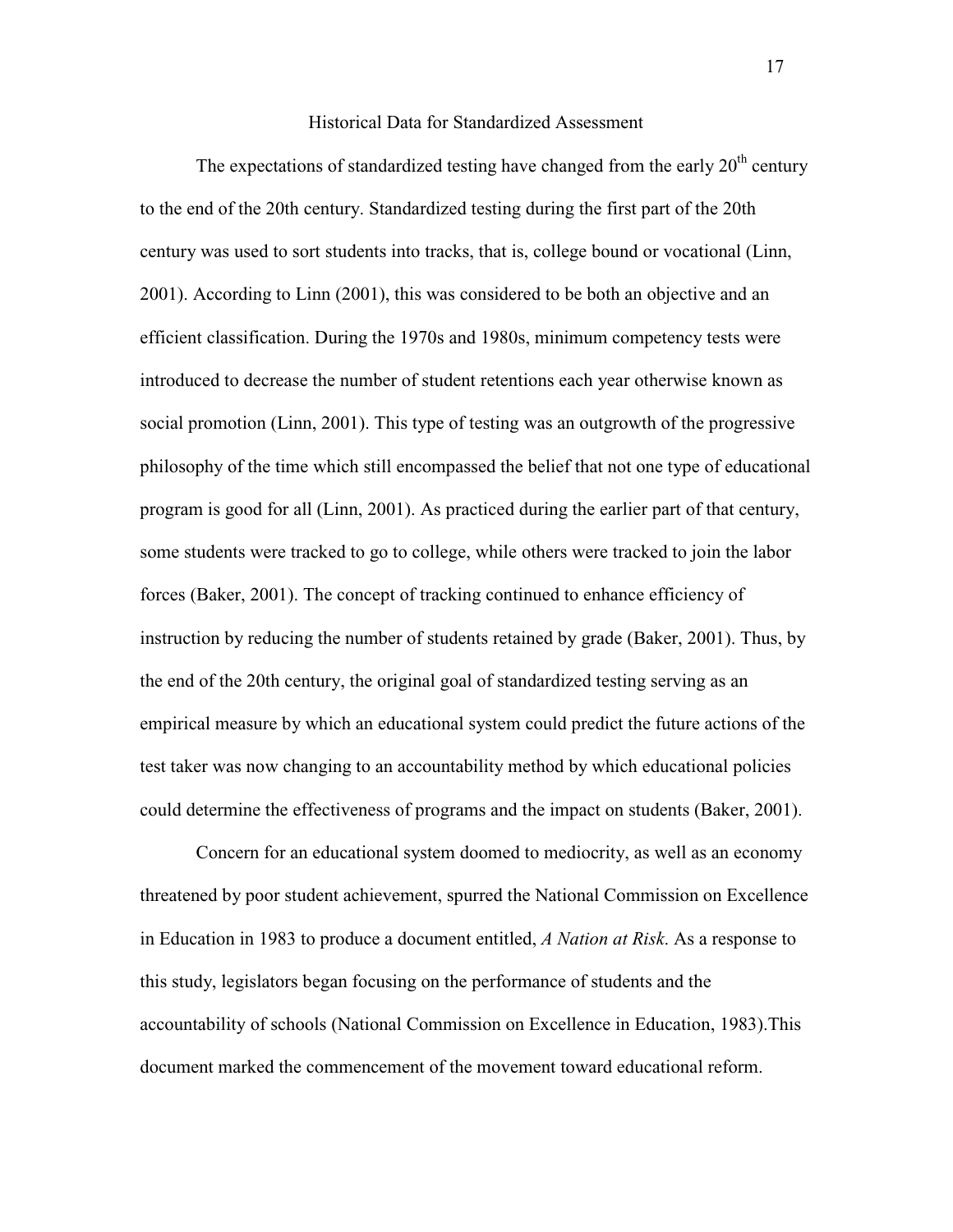Upon entering the 21st century, the premise by which standardized testing is exercised has changed from the acceptance of differentiated standards of the elite versus the masses to the demand of higher standards for all (Kornhaber, 2004).With the adoption of NCLB, the focus of policymakers is now to make schools more accountable for the improvement of all student performance by testing all students from grades 3 through 8. NCLB redefined the role of the federal government in K-12 educational systems across the nation (NCLB, 2002). Its sole purpose is to eliminate the achievement gap between the disadvantaged, disabled, and minority students with all other students at that same grade level (Kornhaber, 2004).

The National Council of Teachers of Mathematics (NCTM) joined the reform efforts by developing a standards-based curriculum and this gave rise to a national effort, required by NCLB, to have a standards-based curriculum design for all subjects (Ding  $\&$ Navarro, 2004). Once these state core curriculum content standards were developed, state assessments were aligned to the core curriculum standards for reading and mathematics and administered beginning with grades 4, 8, and 11 in the spring of 2003. With each consecutive year, every state is required to implement a state test aligned to the core curriculum content standards for grades 3, 5, 6, and 7 in the timeframe specified by the NCLB Act. Science has also been added to specified grade levels to the content tested by these mandated assessments (NCTM, 2000).

The expectations of the NCLB Act require school districts to meet (AYP) guidelines. AYP is the measure of each state's improvement in educational outcomes as reflected by a comparison of each state's educational progress objectives for all groups of students and actual attainment of proficiency goals for these students (Nation's Report

18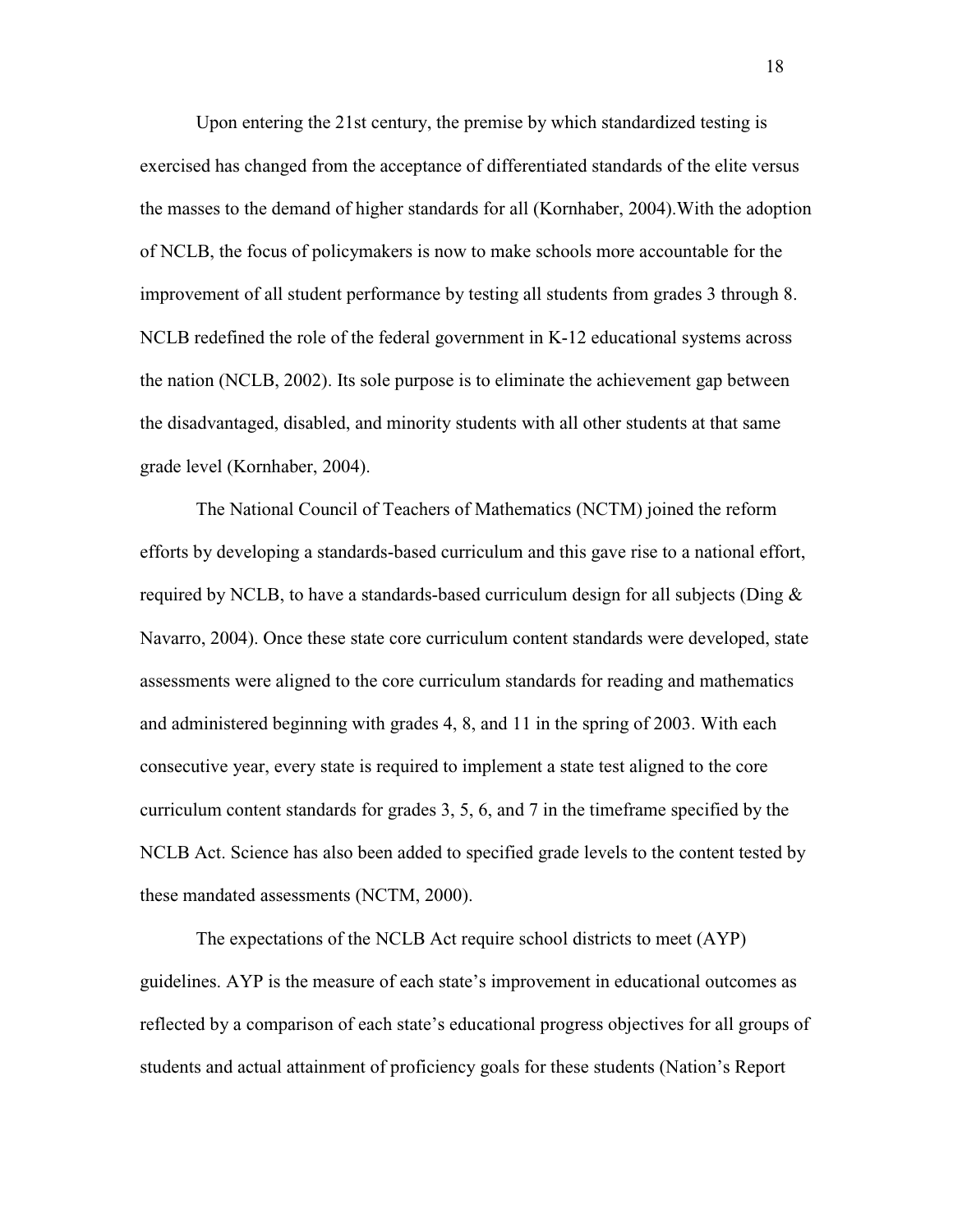Card, 2006). This accountability system determines consequences for each state, either rewards or penalties, based on changes in student performance (Ding & Navarro, 2004). For grades 3 through 8, high-stakes state testing is the only criterion used to evaluate AYP. All school districts are expected to show that achievement levels are raising in order not to be penalized (Ding & Navarro, 2004).

The current annual state standardized tests used in the state of New Jersey are as follows for grades 3 through 8 and grade 11 respectively: NJ ASK3, NJ ASK4, NJ ASK5, NJ ASK6, NJ ASK7,NJ ASK8, and the High School Proficiency Assessment (HSPA). Each of these tests is equated horizontally or peer reviewed to ensure consistency across the system and is aligned with the New Jersey Core Curriculum Content Standards (NJCCCS) (New Jersey Department of Education, 2007).

#### *Testing and Its Connection to Theories on Learning*

As a reaction to the accountability statutes of the NCLB Act, the focus of the educational system's attention has been on developing standards to guide instruction and testing. According to the National Assessment of Educational Progress (NAEP), the NCLB Act is a policy that forces change without any grounding in specific educational approaches or targeted resources to ensure that effective programs are put in place (Lee, 2006, p. 8). At the same time that school districts are exerting efforts to move the scores upward that will determine their fate, a greater concentration of classroom instruction has been spent on test preparation and drill exercises and a narrowing of curriculum to only include topics that will be tested. Ultimately, teachers are teaching to the test, and this will lead to false measures of achievement, not a deeper knowledge of subject matter (Ding & Navarro, 2004). Recent data collected by NAEP for the Nation's Report Card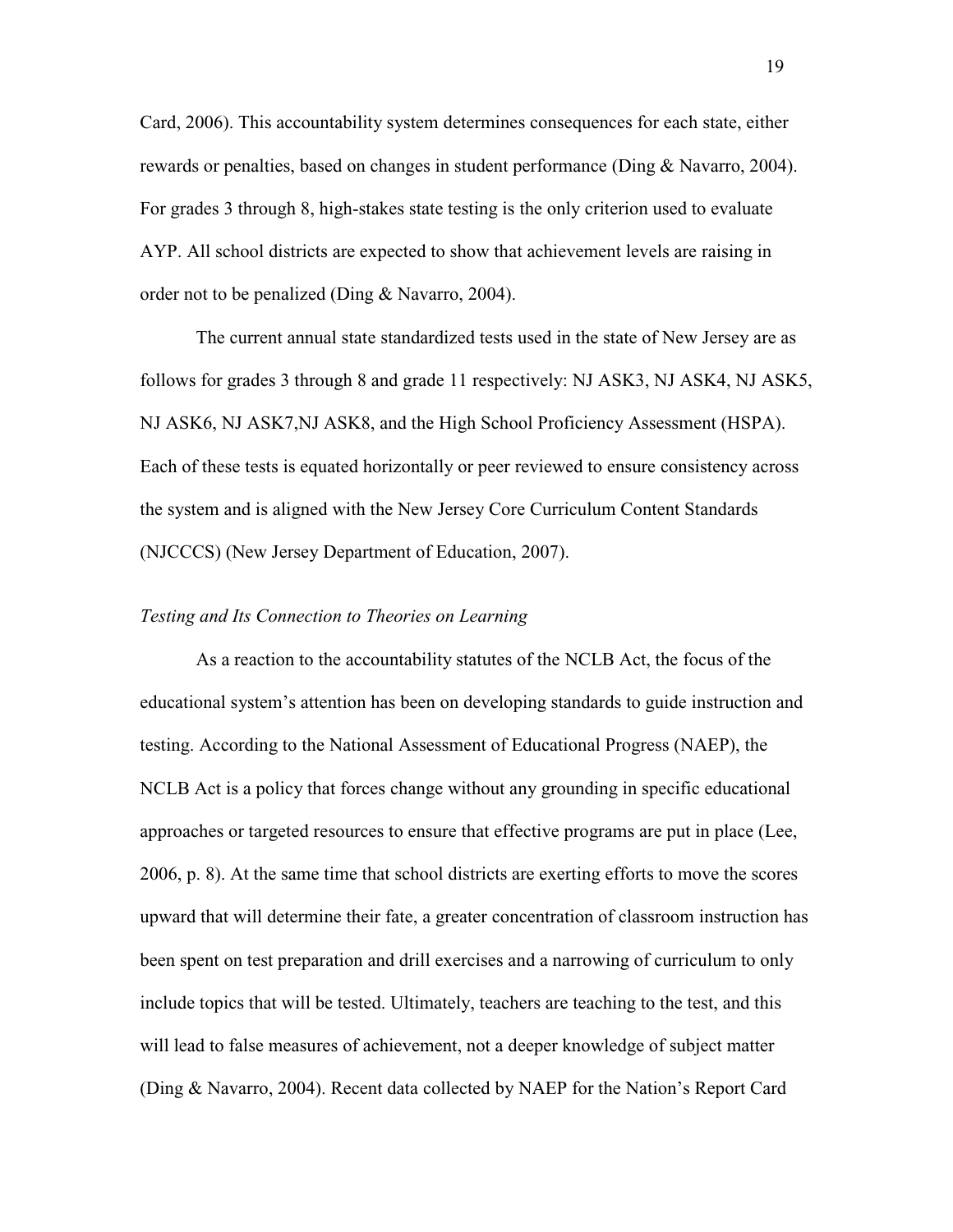indicated no significant improvement in achievement levels in grades 4 and 8 for reading and minimal growth for mathematics for the same grade levels (Lee, 2006). The mathematics performance reported on the 2005 Nation's Report Card showed that fourth grade scores improved by 3 points from 2003 to 2005, and eighth grade scores improved by 1 point from 2003 to 2005 (New Jersey Department of Education, 2007). These results, researched by Lee, do not mirror the more positive results required by NCLB. According to Lee, reform takes time and test driven change is unrealistic (p. 9). It is necessary to reach out to educators to use data from these high-stake tests to recommend instructional strategies that will produce real gains for students. According to Dewey (2006),

Examinations are of use only so far as they test the child's fitness for social life and reveal the place in which he can be of the most service and where he can receive the most help…I believe that to set up any end outside of education, as furnishing its goal and standard, is to deprive the educational process of much of its meaning and tends to make us rely upon false and external stimuli in dealing with the child…true education comes through the stimulation of the child's powers by the demands of the social situations in which he finds himself. (p.78)

Gardner's (1993) response to why all children do not excel on the same tests is because all children do not fit the same mold; they need to be able to explain material in their own manner. He claimed that there are seven different intelligences and that educators should implement his theory of multiple intelligences when planning lessons and interventions in order to reach all students in the classroom (Gardner, 1993). Since children learn differently, there should exist an individualized evaluation process. Preferred measures of assessment, according to Gardner, include student portfolios, or journals (Gardner, 1991). It is necessary to look at what students could do well, instead of what they could not do (Gardner, 1983).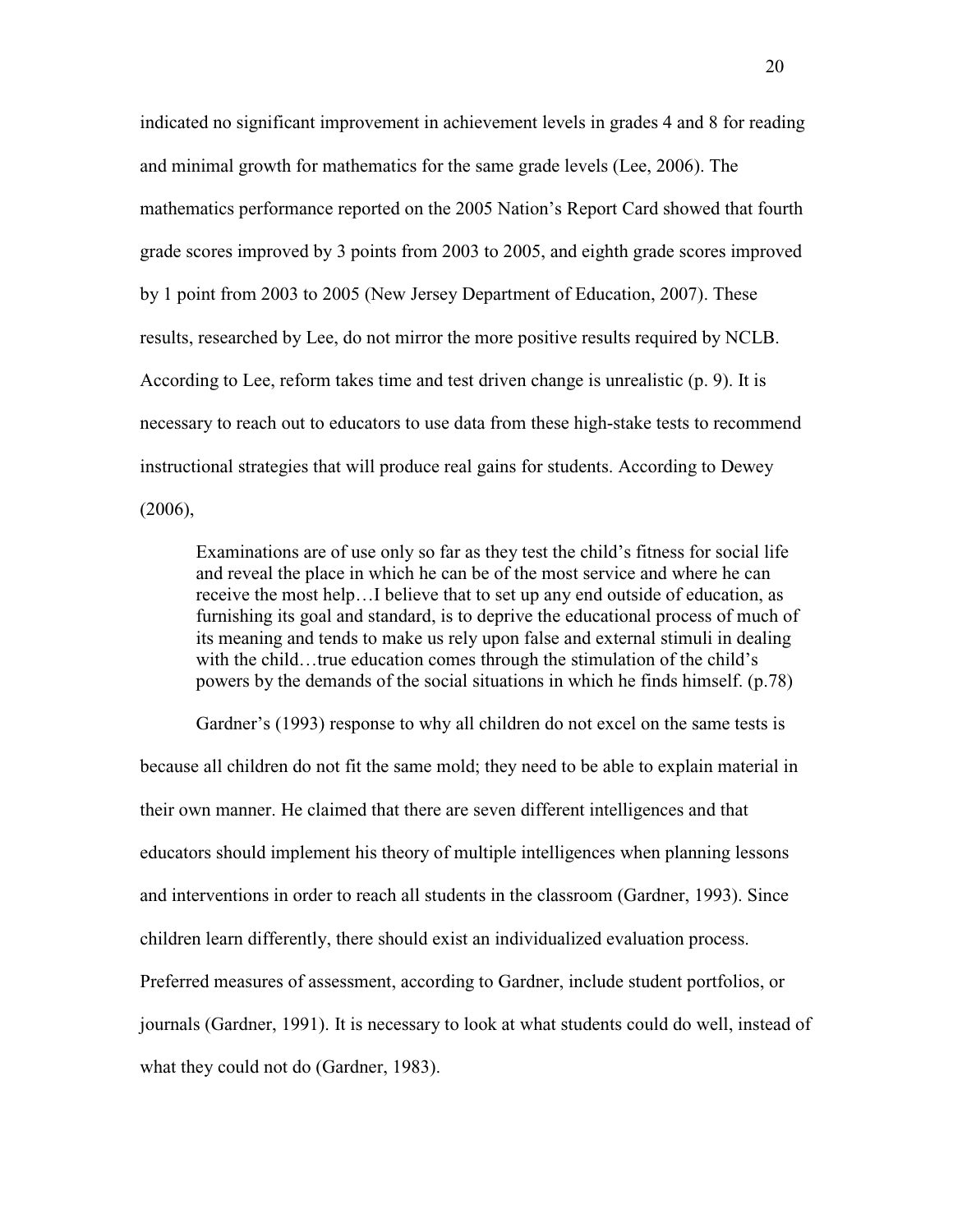Marzano recognized that there are different learning styles and that educators need to adapt differentiated teaching strategies to facilitate learning for all students (Marzano, 1992). Marzano (2001) described the nine effective teaching strategies that will influence student achievement: identifying similarities and differences; summarizing and note taking; reinforcing effort and providing recognition; homework and practice; nonlinguistic representation; cooperative learning; setting objectives and providing feedback; generating and testing hypotheses; and questions, cues, and advance organizers. Gardner and Marzano each contributed toward improving student achievement. Together, Gardner's theory on multiple intelligences and Marzano's theory on teaching strategies provide an awareness of how best a student can learn and retain information.

 Strong, Silver, and Perini (2000) distinguished the four dimensions of math learning to include computation, explanation, collaboration, and problem solving. With recognizable connections to Marzano's meta-analytical research on best practices to use in the classroom, Silver et al. developed instructional strategies to use in the mathematics classroom (Silver, Brunsting, & Walsh, 2008). In addition to Marzano's nine effective teaching strategies, Silver et al. added vocabulary and writing to make better connections between their recommended instructional strategies and the NCTM Standards (Silver, et al., 2008).

#### *Instructional Design to Improve Mathematics Achievement*

Connecting mathematical concepts to practical application is essential to the improvement of performance levels of students. Attention must be paid to the demands of the current trend of mathematical curriculum (Mero, 2007). Lee (2006) determined that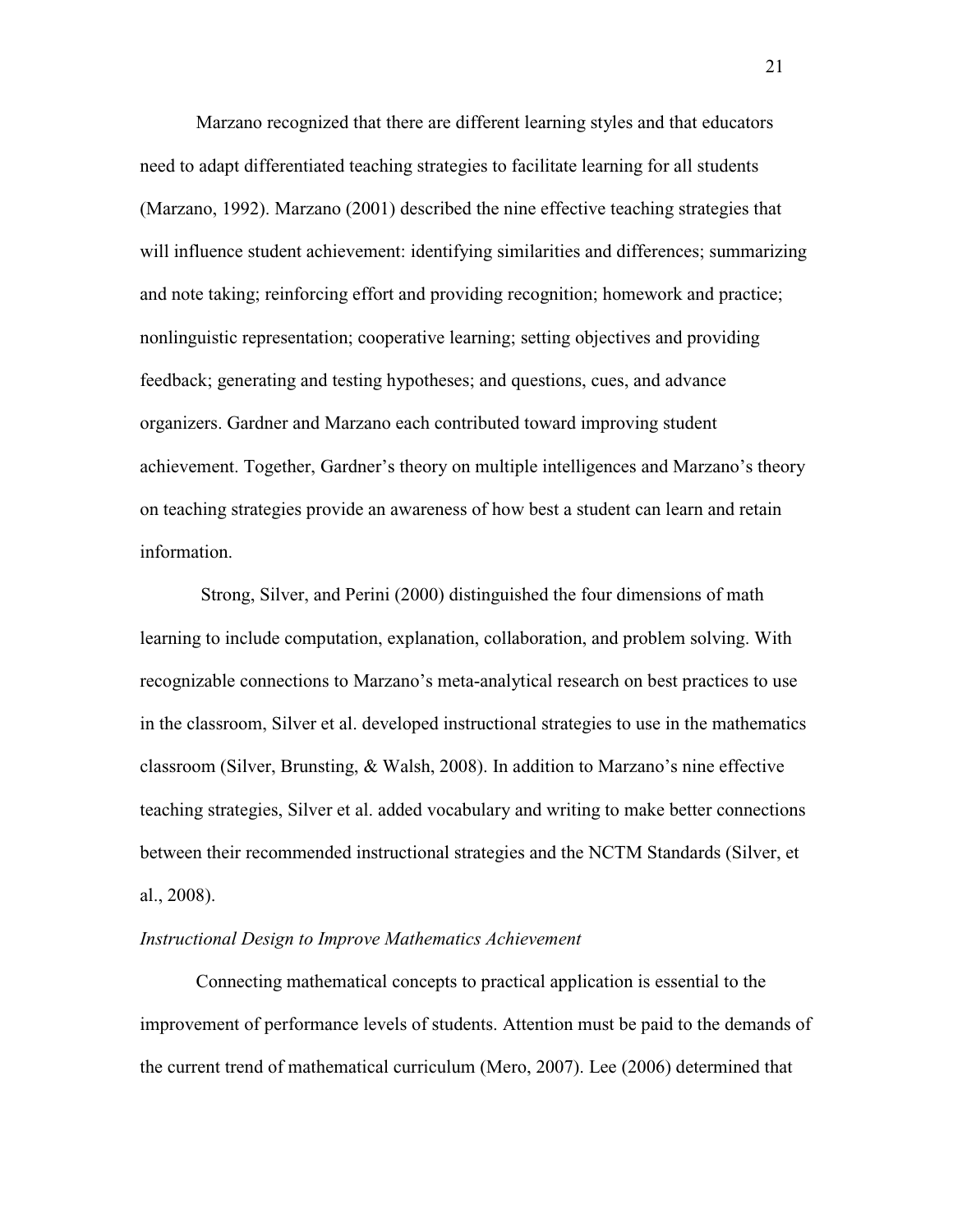the nature of a classroom discourse on mathematics was directly related to the effects on students of differing abilities, both academic and social/cultural. The NCTM suggested that the selection of mathematical tasks for students is key to changing students' expectations about the subject. It is recommended that mathematics be viewed as useful knowledge taught in thematic units utilizing the students' knowledge base as a reference. At the middle school level, the methodology of instruction for mathematics is a transition from traditional concrete math at the elementary level to abstract math at the high school level. Senge (2000) suggested that students need a more active role in problem solving and in critical thinking activities to stimulate their interest in mathematics.

The environment in the classroom requires a shift in focus. In order for students to take risks and problem-solve or conjecture, they need to feel as if their information is important to the class (Strong, 2001). The one-size-fits-all method of solution strategy should no longer exist (Ogbuehi & Fraser, 2007). Students should be able to relate their problem-solving strategies to their general knowledge of mathematics or connect it to a real world situation if they are to succeed in mathematics achievement.

Embedding mathematical concepts and skills in a relevant context enhances students' interest and motivation to learn and seek solutions (Gilbert, Reid, & Marzolf, 2004). These practices may be encouraged and monitored by administrative personnel (Gilbert, Reid, & Marzolf, 2004). Challenging a student to pursue higher order critical thinking is not intended for a student to become totally frustrated and disconnected (Shields, 2005). Student performance has a direct relationship with the characteristic and attitude of a teacher. Shields (2005) stated,

Standard Six in The Professional Standards for Teaching Mathematics (1991) states that a teacher should promote a positive disposition by communicating a love for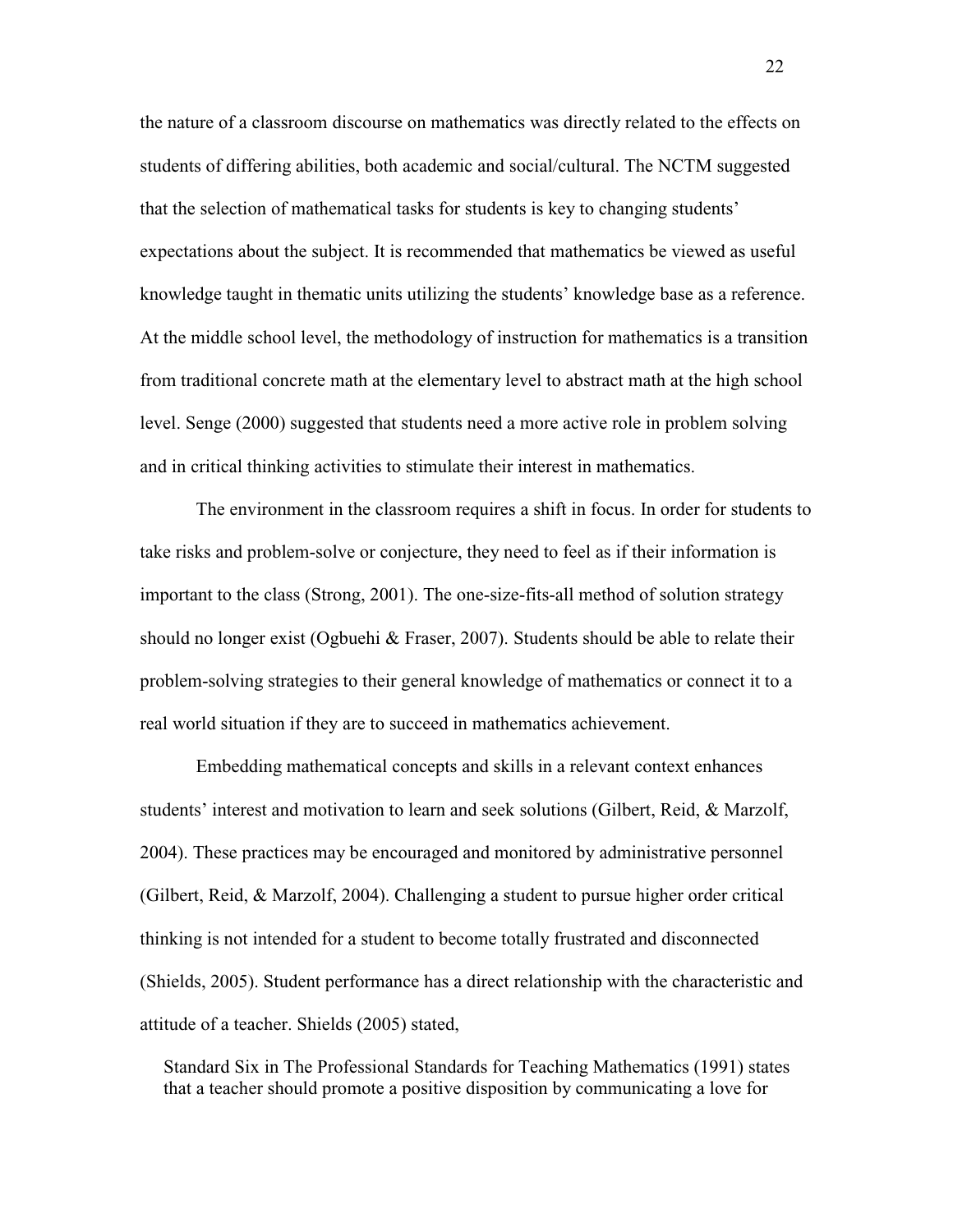mathematics and a spirit that illustrates that math is a great invention of the human mind. Secondly, a teacher should demonstrate the value of math as a way of thinking and illustrate its application in other disciplines as well as in society. (p. 327)

According to Dewey in his 1913 publication*,* interest is a vital educational factor (Freeman, McPhail, & Berndt, 2002). The Third International Math and Science Study, conducted in 1995, issued a report stressing the importance of curriculum and its significance in providing challenging mathematics in the classroom. There is a concern regarding the plethora of topics introduced in the middle school mathematics curriculum without the provision of in-depth investigations and opportunities for inquiry-based learning (as cited in Bandlow, 2001). Many middle school curriculums may be considered an extension of the elementary curriculum rather than a preparatory program for higher level courses. As stated by Bandlow (2001), "Schools should discontinue the use of commercially-designed curriculum and adopt curriculum guides that emphasize hands-on, research-based, inquiry-centered approaches to learning" (p. 73). Many exemplary math programs require teachers to have an in-depth understanding of mathematics. The experience and knowledge base to present topics as a mathematics facilitator may require many middle school administrators to provide professional development opportunities. Teachers need to know more about how to effectively teach the subject areas they are responsible for teaching (Bandlow, 2001).

During middle school, the mathematics curriculum becomes more abstract. Memorization and knowledge of past strategies isn't enough to get by any more. Students need to be constantly trained to apply their knowledge to new ideas and to use math as a discovery tool. The curriculum needs to deepen understanding of topics and enhance skills. (Shields, 2005, p. 328)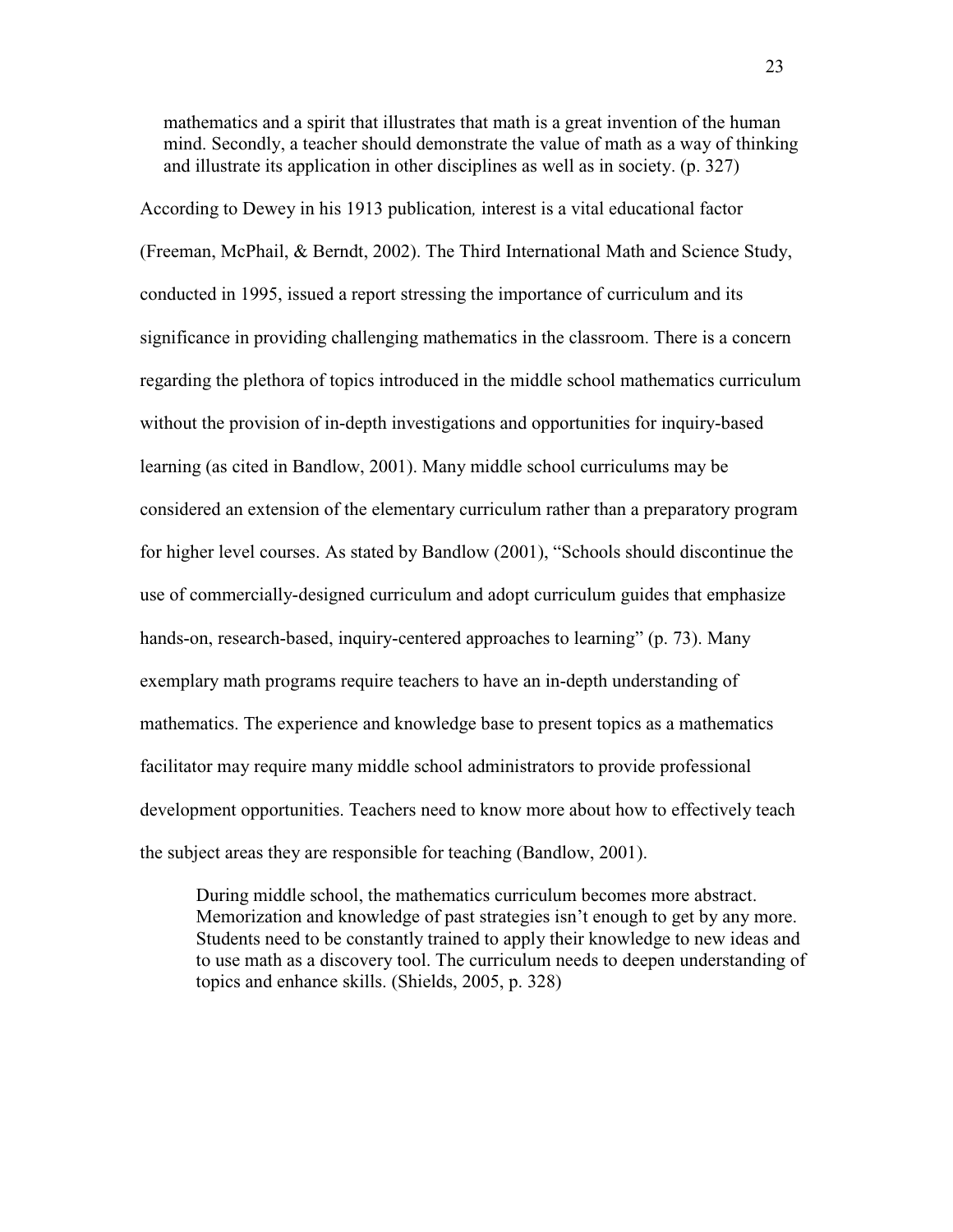#### *Instructional Strategies to Improve Mathematics Achievement*

According to Turner, Meyer, Midgley, and Patrick (2003), certain instructional practices are associated with positive motivation. These include focusing on instruction, fostering enjoyment of mathematics, applying mathematical concepts to real-world relationships and encouraging self-confidence as a mathematical learner. Student motivation is considered to be one of the most important factors affecting student achievement. With this premise in mind, it is necessary to address the question of what activities do middle school students view as facilitative toward learning (Freeman et al., 2002).

Currently, math reform movements base recommendations on the constructivist theory in which a student must construct his/her own knowledge through meaningful experiences. In response to this reform, curriculum and instructional design has become more scientifically based particularly for reading and mathematics (Liston, Whitcomb, & Borko, 2007). According to Lane (2007), a constructivist instructor is one who uses teaching methods that help students develop, reflect, and evaluate in order to modify their own conceptual framework. As Schön (1987) recommended, both teachers and students need time during the learning process to reflect on their actions to modify their approach to learning or problem solving.

# *Constructivist Approach in Mathematics*

In constructivist learning, the student creates his/her own understandings and in effect, his/her own knowledge (Ishii, 2003). Ishii stated many important features of constructivism in the classroom that influence the effectiveness of a lesson:

1. Use prior knowledge to engage learner,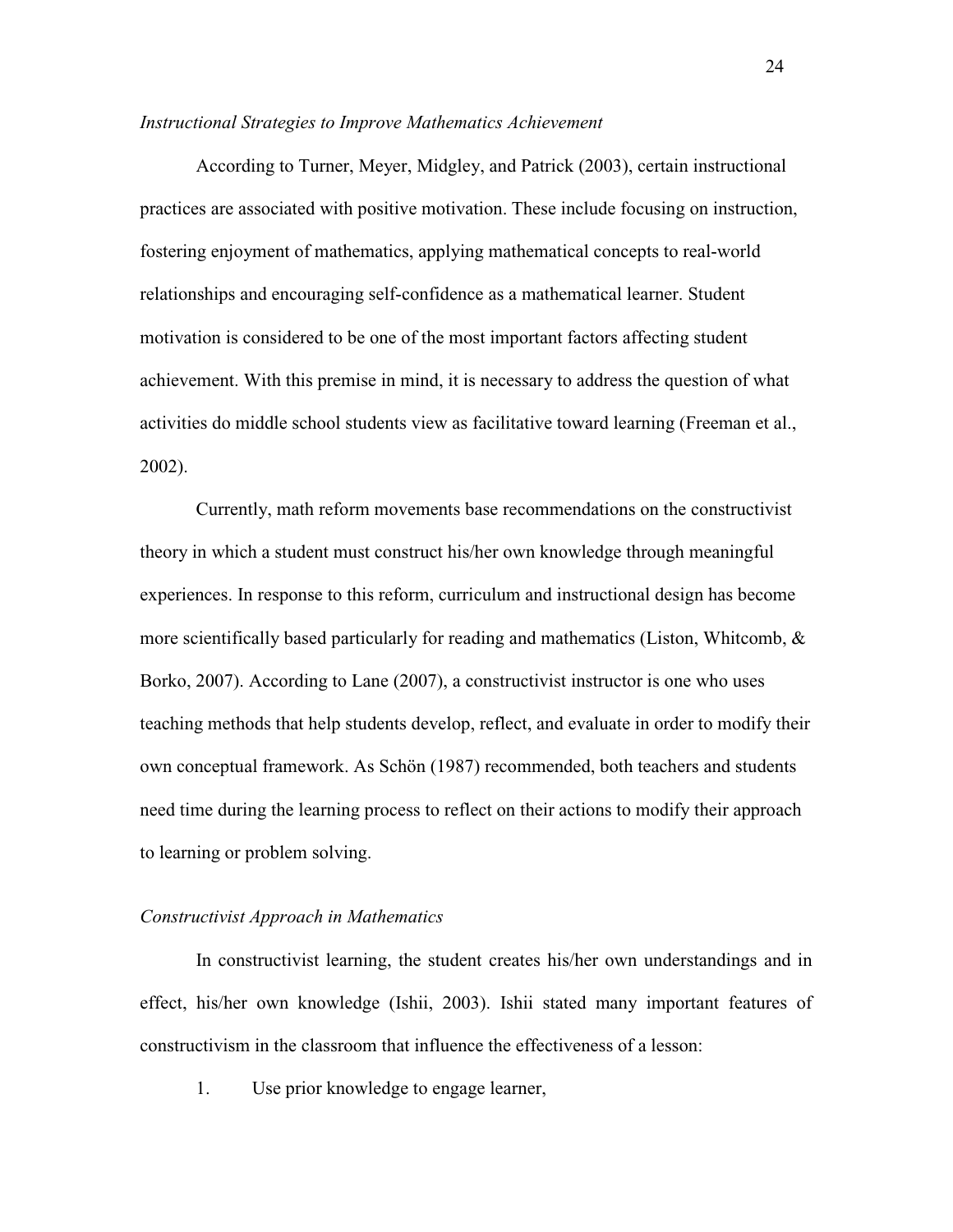2. build lessons around big idea/concepts,

3. make learning meaningful by valuing students' comments,

4. address curriculum to students' hypotheses, and

5. assess learning throughout the lesson as students engage in meaningful tasks.

According to Brooks and Brooks (1999), it is also essential to make note of the necessary characteristics of the constructivist teacher: encourage student initiative, evaluate data, respond to student learning by adjusting instructional strategies, encourage student dialogue and engage students in discussions, construct connections to prior lessons, and nurture curiosity and encourage inquiry.

Learning math is a two-sided equation: what students bring to the process and the quality of the instruction (Schwartz, 2006). Less time should be spent on lecturing and drilling and more time on engaging in activities that require social interactions and discovery (Lane, 2007). The research of Senge (2000) showed that teachers should create environments and provide assignments in which students are in charge of their own learning and are granted opportunities to interact with other students to enhance their problem solving skills.

Karns (2006) recommended teaching strategies to improve mathematical achievement by focusing on improved communication and collaboration between the teacher and the student. Effective instruction should begin with a curriculum that allows students to make connections to their real-world experiences. Testing would have a greater impact on learning if feedback is given to students in a timely manner (Karns, 2006).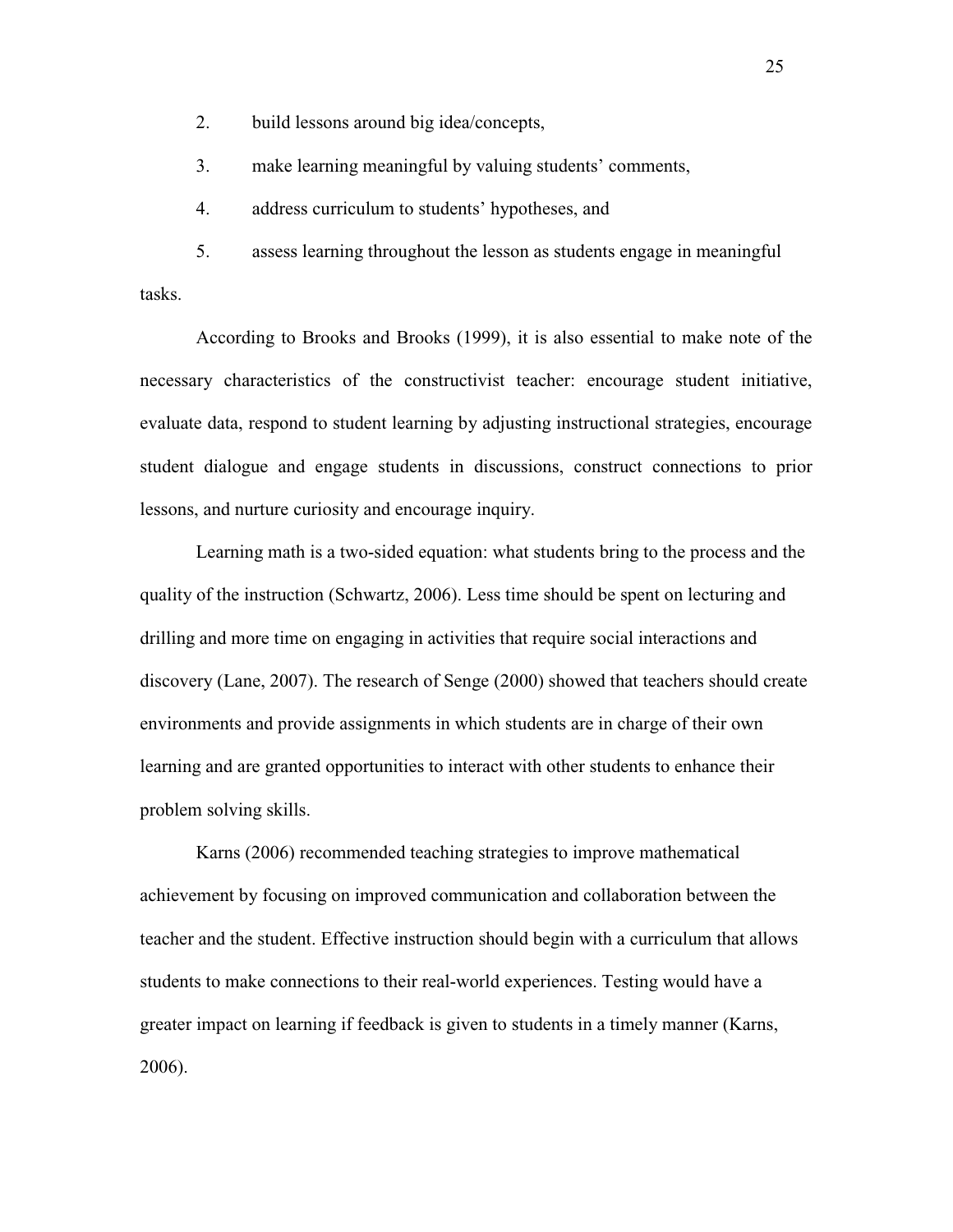Silver and Hanson (1996) recognized the importance of matching instructional strategy or teaching style to learning styles prevalent in the classroom. They categorized effective teaching strategies into five areas: Mastery, Understanding, Self-Expressive, Interpersonal, and one that combines these four called Meta-Strategies. Mastery strategies focus on practice and drill of computational procedures, Understanding strategies focus on explaining or proving solutions, Self-Expressive strategies help students visualize problems rather than rote learning, Interpersonal strategies connect learning to real-world experience and lastly; Meta-Strategies incorporate all of the preceding strategies to address all four learning styles (Silver & Hanson, 1996).

# Evidence of the Problem

Achievement gaps constitute important barometers in educational and social progress (Lee, 2006). The measure of an effective school practice is the ability of a school to enhance all levels of student performance which in turn will close the achievement gap among students.

An effective school is a school with high achievement and small variation in achievement among its students. Therefore, to determine school effectiveness it is crucial to examine school characteristics and practices that can reduce student achievement variation. (Choi & Kim, 2006, p. 10)

Achievement levels are measured two ways: student achievement and school achievement. Typically school achievement is a comparison of various schools' standardized testing results within a particular District Factor Grouping (DFG). The results are reported in the Nation's Report Card as all states are required by Congress to participate in the National Assessment of Educational Progress (NAEP, Hall & Kennedy,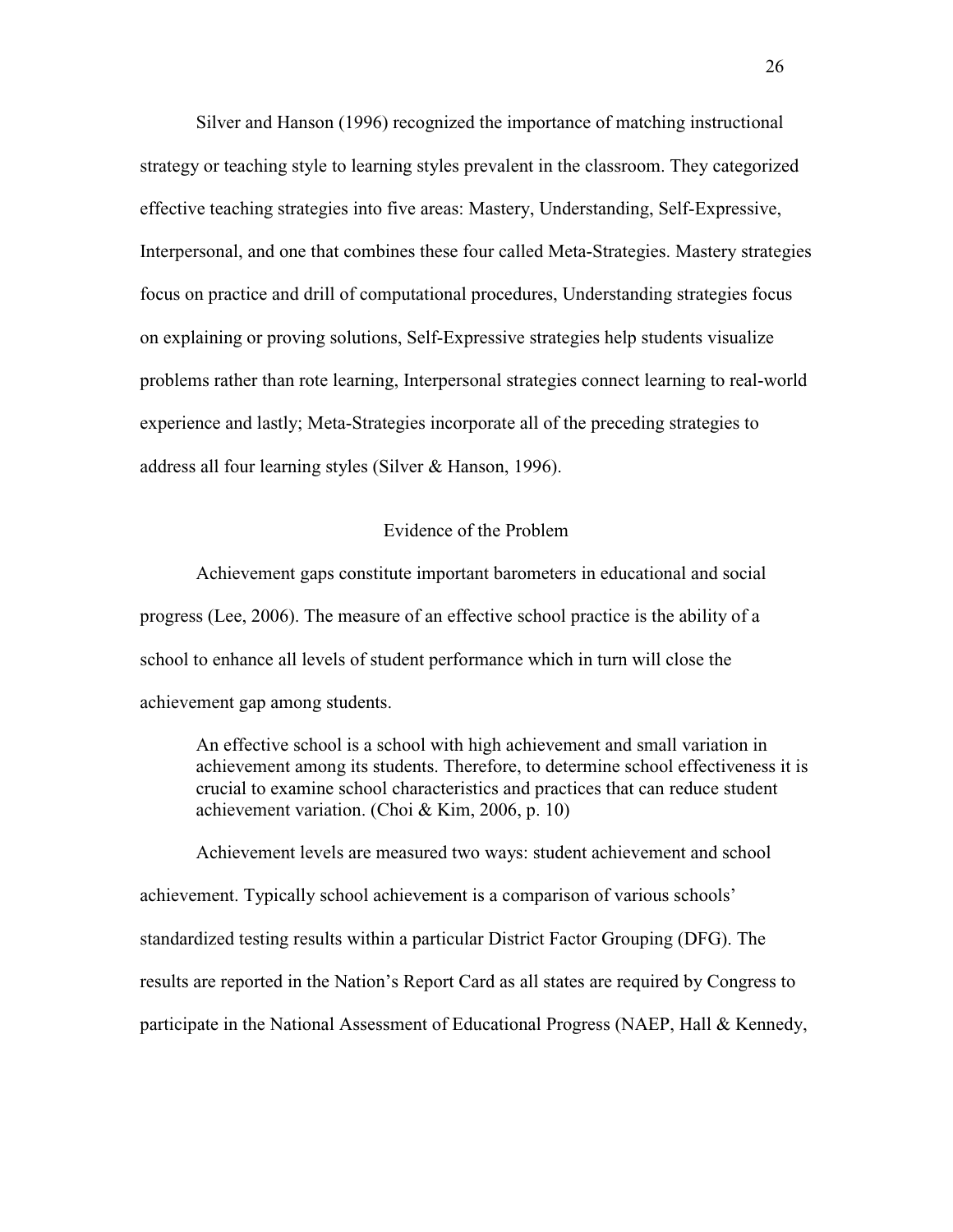2006). This is an assessment of the variance in achievement between schools or districts, often compared to national expectations.

The second way to assess student achievement is an analysis of the variance of students' performance within a specific school. According to Choi and Kim (2006), a successful school should have a small variation in their students' achievement levels. This mantra should serve as a guide to assessing school policies, so that the focus of current research would be devoted to determining what school practices are associated with creating smaller student achievement variations. Using this strategy to analyze the research at hand is the best way to examine interventions designed for equalizing the effect of school practices on student performance.

## Theories on Learning

 The recognition that students attend to a learning situation differently dependent upon their methods of processing information has been the focus of many research studies on learning. Jung's research investigated how one perceived the world through sensing and intuition. Myers-Briggs extended Jung's psychoanalytical theory and measured the degree of sensing and intuition through the Myers-Briggs Type Inventory (MBTI) (Cooper & Miller, 1991). Sharing a connection with these theorists, Kolb's research focused on experiential learning and developed the experiential learning circle model. This characterizes learning as a four stage process between two bipolar dimensions: concrete (feeling) and abstract conceptualization (thinking), and reflective observation (watching) and active experimentation (doing) (Cornwell & Manfredo, 1994). According to Kolb's model, individuals will use different learning strategies that will relate to how effective they are as learners using their primary learning style. He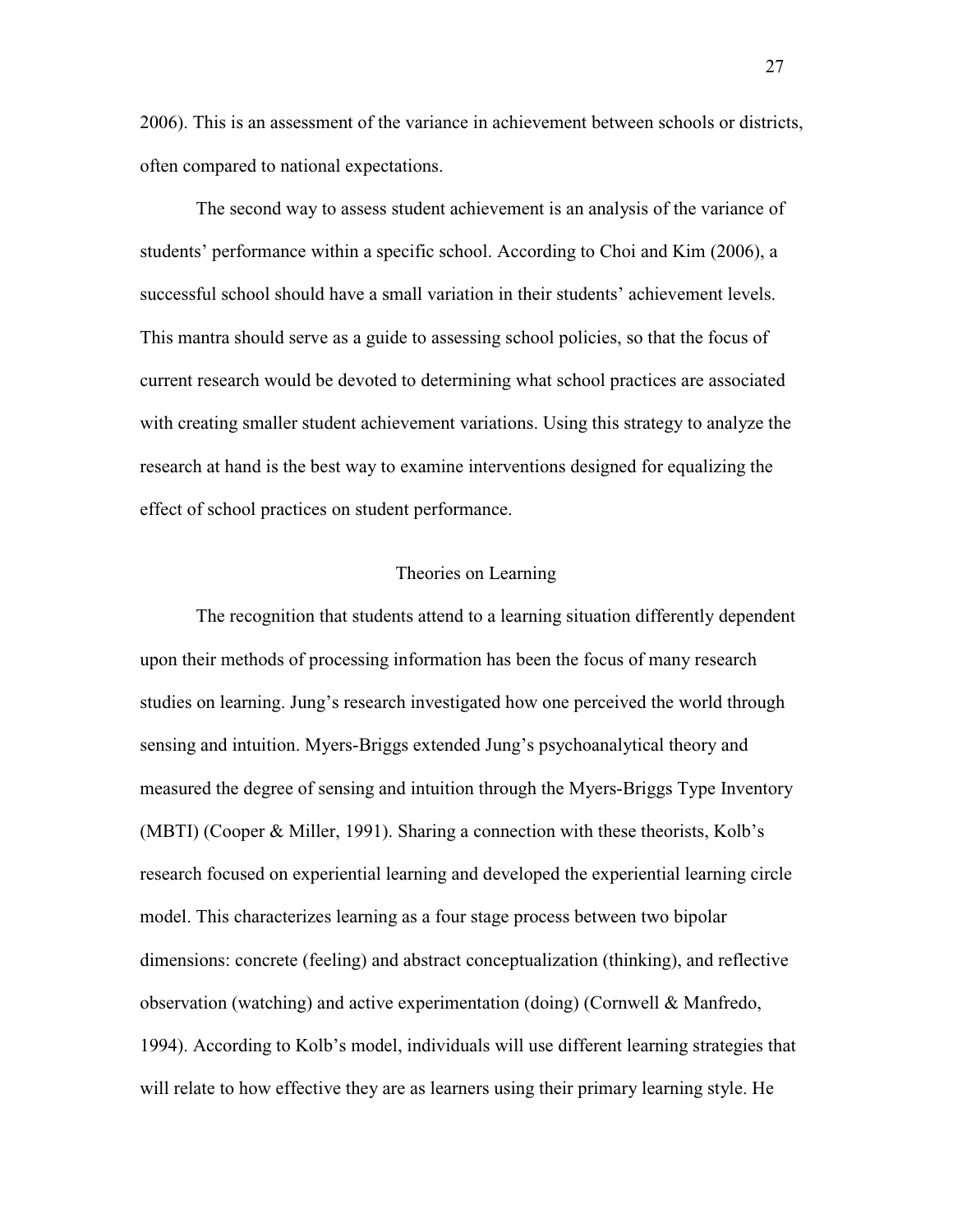termed these learners as accommodators, convergers, divergers, and assimilators (Cornwell & Manfredo, 1994). Kolb emphasized a danger in being locked into any one style of learning since each possesses both strengths and weaknesses (Kolb, 1988). These theories will shed light on this study since there exists a need for individual style consideration leading to higher student achievement.

 Felder (2005) introduced the Index of Learning Styles which assesses the preferences of learning on a five scale learning style model which is parallel to a corresponding teaching style model. A connection exists between the dimensions of Felder's learning and teaching styles with that of Jung (sensory/intuition) and Kolb (active/reflective). Felder hypothesized, "instructors who adapt their teaching style to include both poles of each of the given dimensions should come close to providing an optimal learning environment for most (if not all) students in a class" (1988, p. 675). Since Felder concluded that the natural learning style is inductive, whereas the natural teaching style is deductive, his research supported that a more inductive teaching approach would promote a more effective learning environment. Felder suggested that "matching teaching style to learning style will result in a deeper understanding and more positive subject attitude" (as cited in Giles, Ryan, Belliveau, DeFreitas, & Casey, 2006, p. 214).

 Gardner (1991) probed the theory of multiple intelligences and emphasized a connection between the recognition of multiple intelligences by the instructor with the improved ability to reach more students. According to Gardner, "But when the appropriate observational lenses are donned, the peculiar nature of each intelligence emerges with sufficient (and often surprising) clarity," (1983, p. 9). Silver and Strong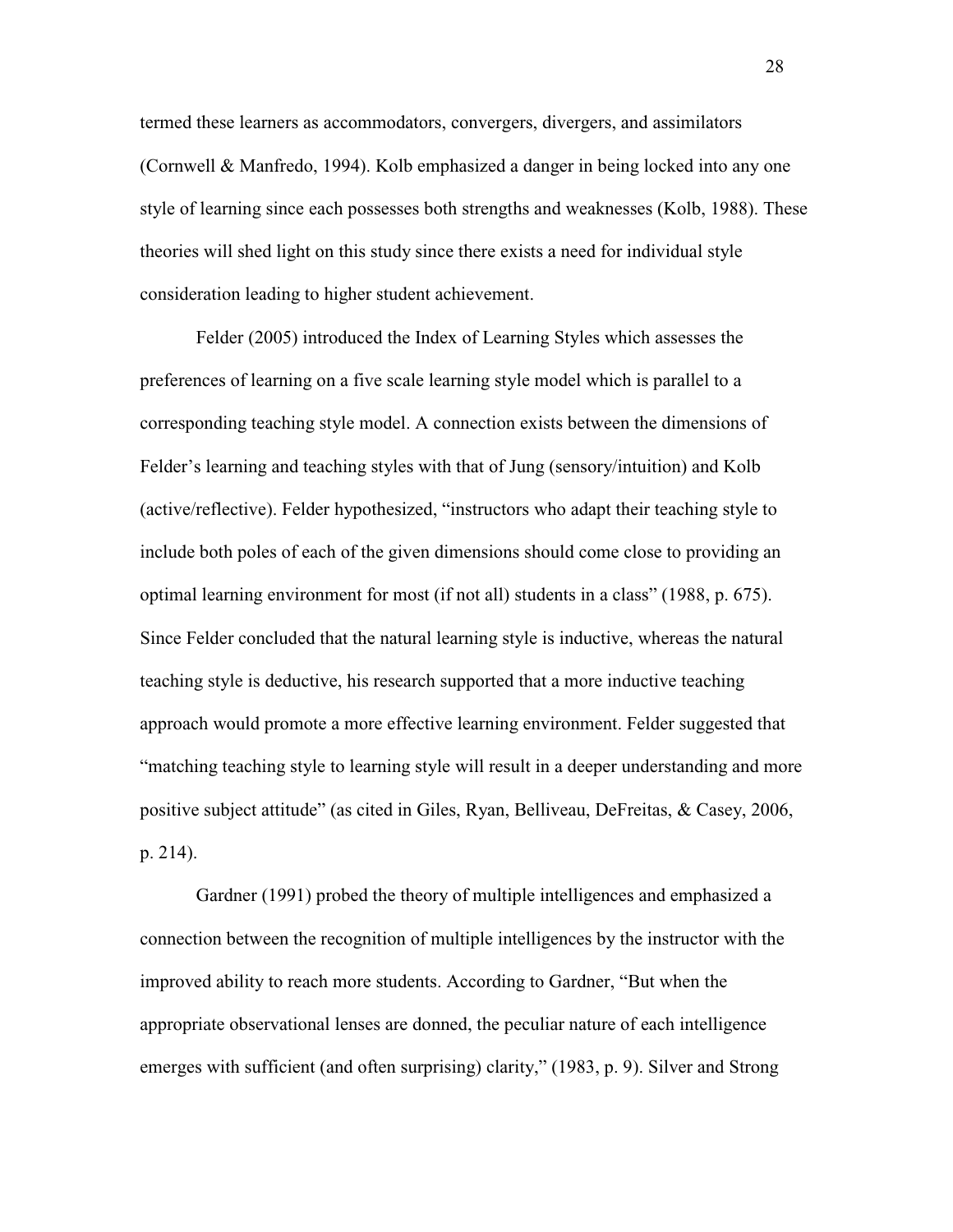introduced the four learning style model, which largely encompasses the research of Jung and Gardner. These learning styles include Mastery, Understanding, Self-Expressive and Interpersonal. According to Silver, Strong, and Perini (1997, p. 42), the preferences of each learning style are described as follows:

1. Mastery Learner – very structured directions; rote drill and practice

2. Understanding Learner – problem solving approach; discussions and projects

3. Self-Expressive Learner – creative, multi-tasks, alternative thinker

4. Interpersonal Learner – teamwork/collaborates, makes connections to real world

Silver, Strong and Perini (2007) recommended to teachers that students be permitted to work in their stronger learning style but to be encouraged to use this strategy as a means to develop confidence in the other three learning styles, ultimately to become balanced, diverse learners. For this purpose, the Learning Style Inventory for Students (LSIS) was created so that both students and their teachers could have a better awareness of prevalent learning styles in the classroom. In so doing, it is equally important for teachers to gain an insight regarding both their learning style and teaching style. In typical learning environments, according to Silver and Strong, the learning style of the teacher may dominate the classroom instruction, which may not meet the needs of the learning styles present and result in disengagement and lack of motivation on behalf of the student (2000). Silver recommended that teachers complete a Learning Style Inventory for Adults (LSIA) as well as a Teaching Style Inventory (TSI). These theories indicate that both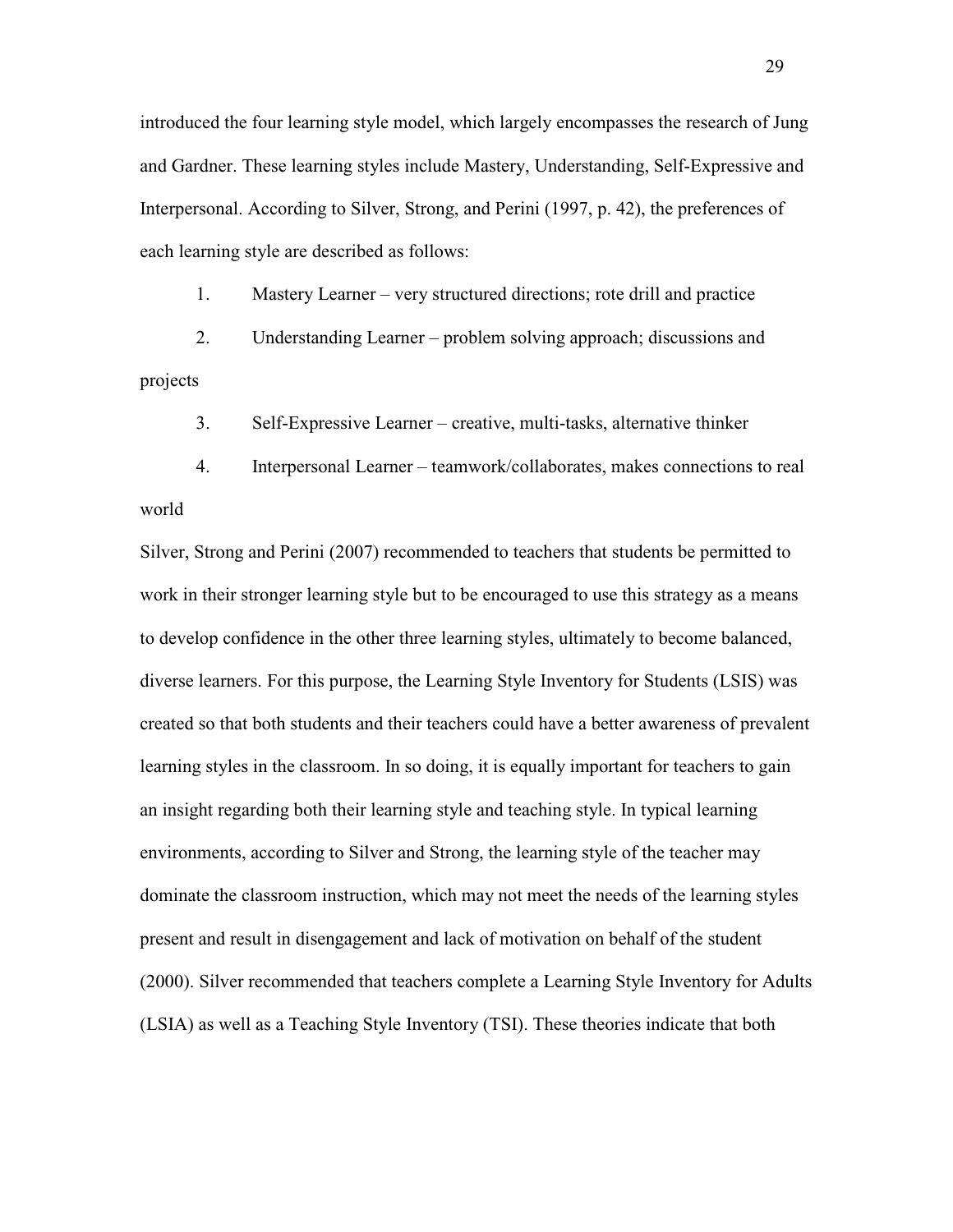teacher and student learning styles impact instructional strategies recommended to raise student achievement.

Sternberg, a professor of Cognitive Psychology at Yale University, found through his extensive investigation of students' diverse cognitive abilities that students exposed to teaching styles that matched their learning style outperformed students who did not have this experience. He concluded that students taught in a manner that "fits" how they think will perform better in school (Sternberg & Spear-Swerling, 1996). In a follow-up study, Sternberg assigned groups of students to one of three instructional conditions: traditional instruction, instruction matched to learning style preference, and instruction that incorporated all four learning styles. His conclusion was that even though students who had instruction that matched learning style outperformed those students given traditional instruction, students exposed to all four learning styles performed the best (Sternberg, 1997).

# Conclusion

 This section is a summary of the current literature on the investigations of learning styles of students and the methods by which they process information. Attention was given to the importance of recognizing learning styles in order to obtain optimum results within the classroom environment. The research emphasized on keeping students engaged throughout the instruction to raise student achievement. This may result primarily from addressing learning styles through differentiation and researched intervention strategies. A description of the design and methodology follows (section 3), the analysis of the data results and findings of the study (section 4), and the conclusions and recommendations for further research (section 5).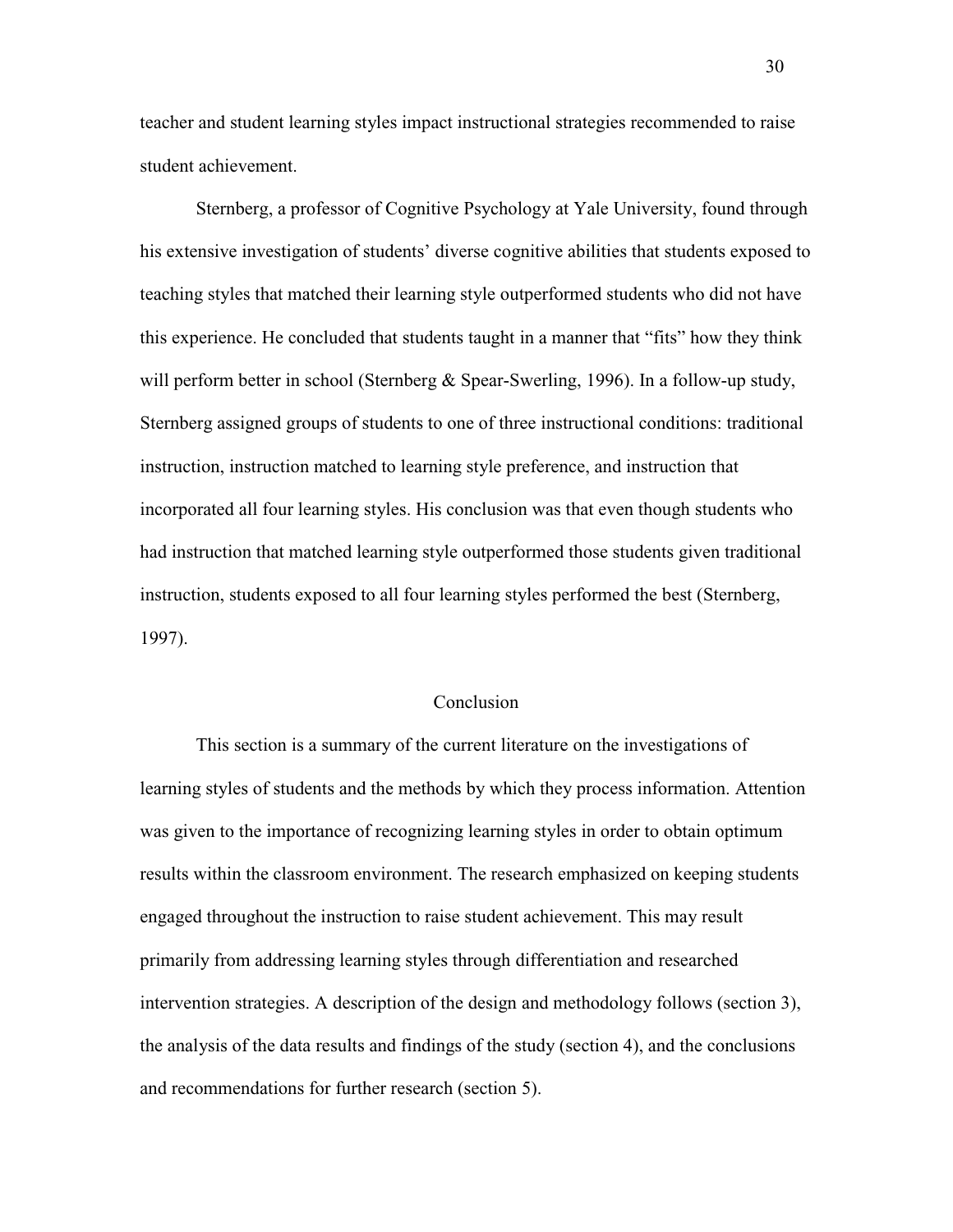#### SECTION 3: RESEARCH METHOD

#### Introduction

 This sequential explanatory mixed methods causal comparative study examined the implementation of learning styles instructional strategies and the effect on mathematics achievement of eighth grade students in a Title I middle school in a suburban school district. The implementation of NCLB with the purpose of achieving proficient outcomes for all students is preventing educators from a focus on enhancing instructional strategies and a directive for all students to master basic skills.

According to Creswell (2003), quantitative research in a mixed methods approach would include experiments, choosing subjects for treatment conditions, as well as surveys for data collection to form generalizations. These strategies were incorporated in this research study.Qualitative research in a mixed methods approach can include the following strategies: ethnographies, grounded theory, phenomenological research, narrative research, and case studies. Ethnographies focus on cultural studies, observing subjects in their natural setting. Using grounded theory, the researcher develops a theory based on views of the participants of the study (Creswell, 2003). Phenomenological research requires prolonged involvement with the subjects of the study to create relationships and identify patterns (Creswell, 2003). Narrative research is created by the researcher through stories told by the participants. Lastly case study, the strategy selected for this research, finds the researcher collecting data using various procedures over a period of time (Creswell, 2003).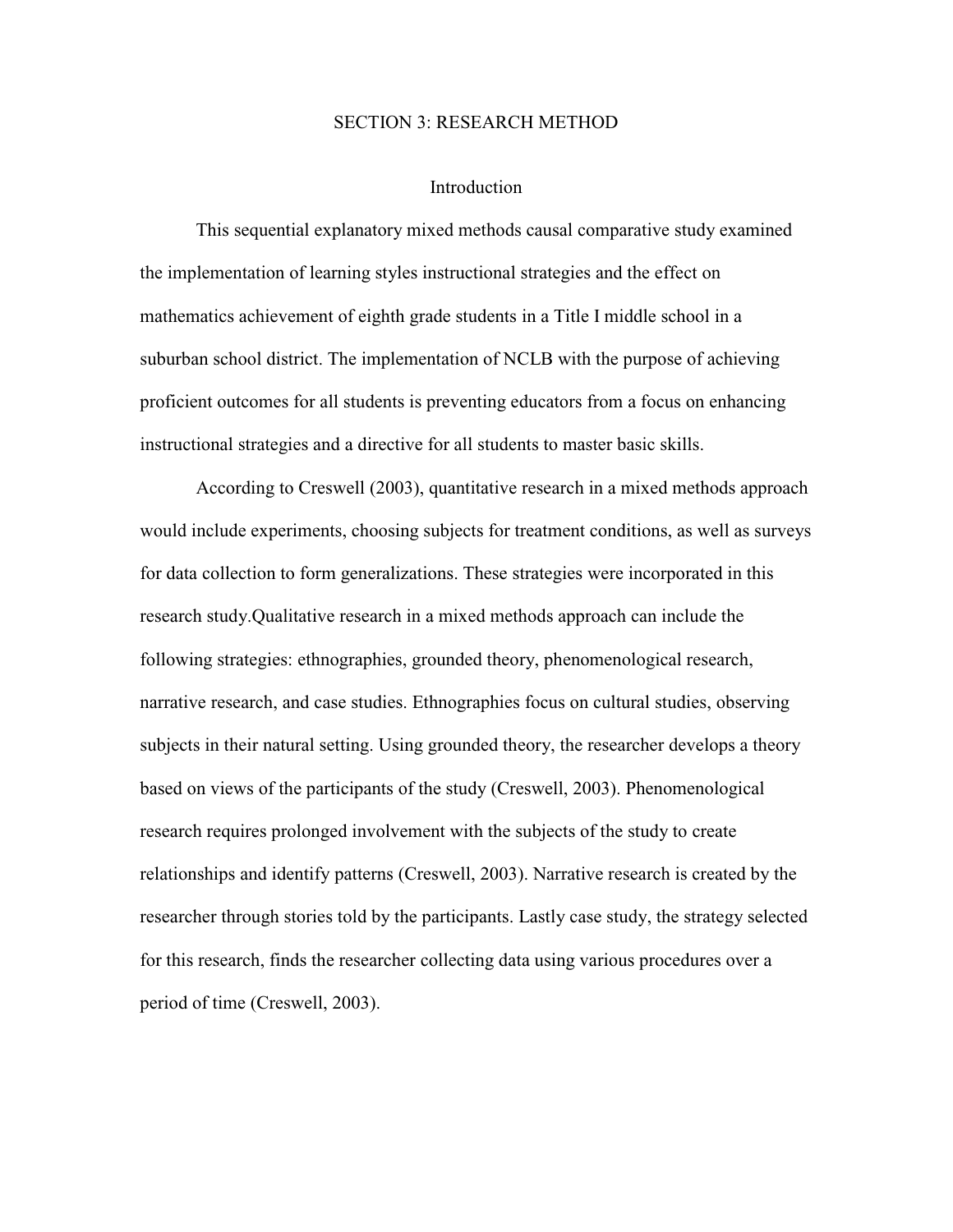According to Yin (2009), qualitative studies are the preferred research strategy when how, what, and why questions are being asked; when the researcher has little control over the event; or when the research is being carried out in a real-life context. The choice of a mixed methods design was made for this study because expo facto data were available quantitatively by way of the pretest and posttest results, and were collected by the researcher qualitatively through surveys and observations of participating teachers. The researcher conducted the quantitative investigations initially, followed by the qualitative investigations, and she then compared findings of each within this single study. The priority between both methods was equally distributed. This type of design is best suited for a shorter data collection period (Creswell, 2003, p. 217).

### Research Questions

The purpose of this sequential explanatory mixed methods causal comparative study was to implement and evaluate researched instructional strategies that will positively impact mathematics achievement. Student achievement was measured by an improvement of test scores obtained from pretest and posttest local benchmark assessments administered by the district. Six eighth grade classrooms of a suburban middle school were chosen to investigate the influence of instructional strategies, aligned with learning styles, on mathematics achievement. The following research questions were addressed in this study:

1. What is the difference in mathematics achievement between middle school general education students who were taught with learning style instructional strategies and the middle school general education students who were taught traditionally?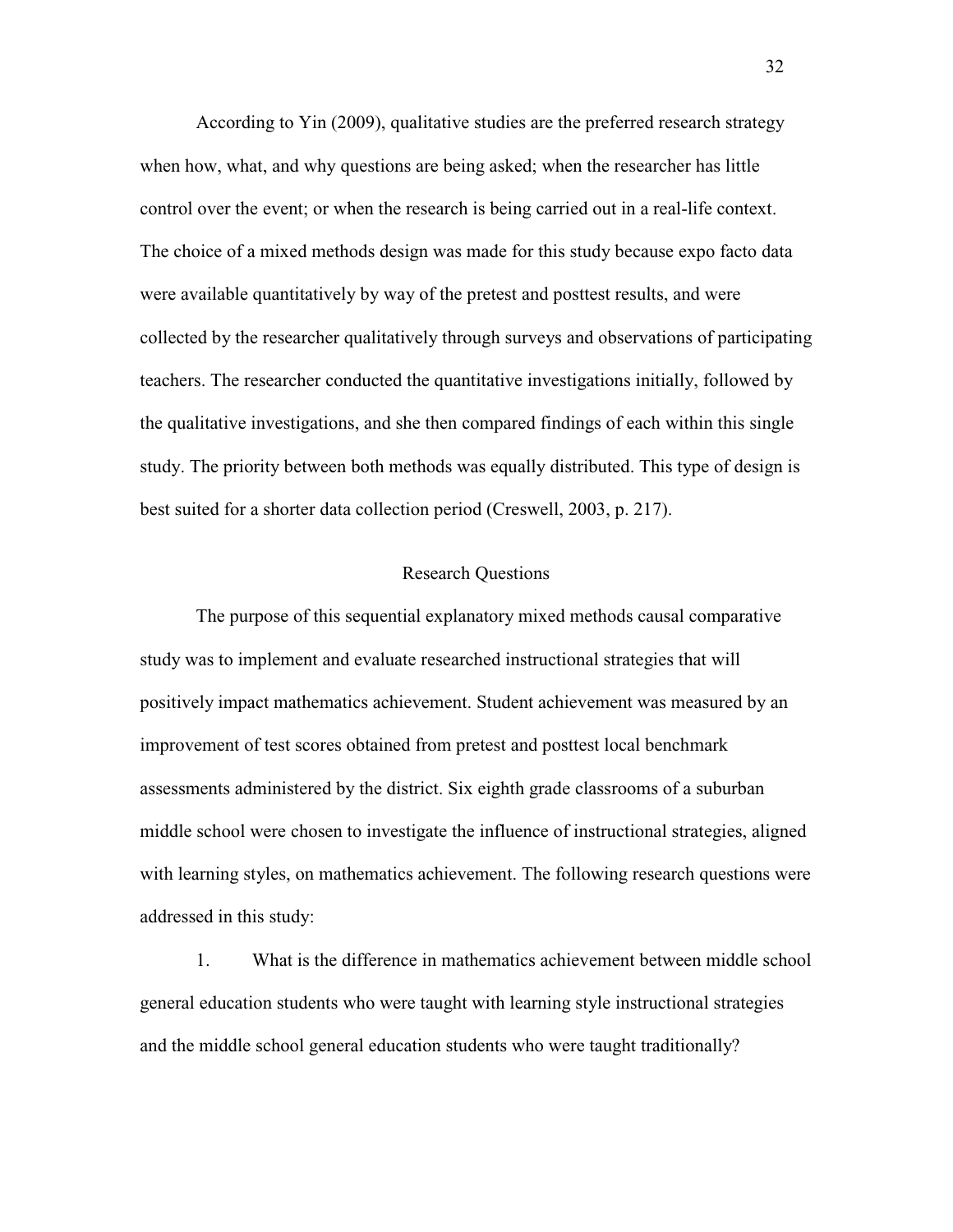Ho: There is no significant difference in mathematics achievement between middle school general education students who were taught with learning style instructional strategies and the middle school general education students who were taught traditionally.

Ha: There is a significant difference in mathematics achievement between middle school general education students who were taught with learning style instructional strategies and the middle school general education students who were taught traditionally.

2. What is the difference in mathematics achievement between middle school students in the basic skills course who were taught with learning style instructional strategies and the middle school basic skills students who were taught traditionally?

Ho: There is no significant difference in mathematics achievement between middle school students in the basic skills course who were taught with learning style instructional strategies and the middle school basic skills students who were taught traditionally.

Ha: There is a significant difference in mathematics achievement between middle school students in the basic skills course who were taught with learning style instructional strategies and the middle school basic skills students who were taught traditionally.

3. How do the teachers describe their perception of the effects of learning styles intervention strategies on the students' benchmark mathematics achievements?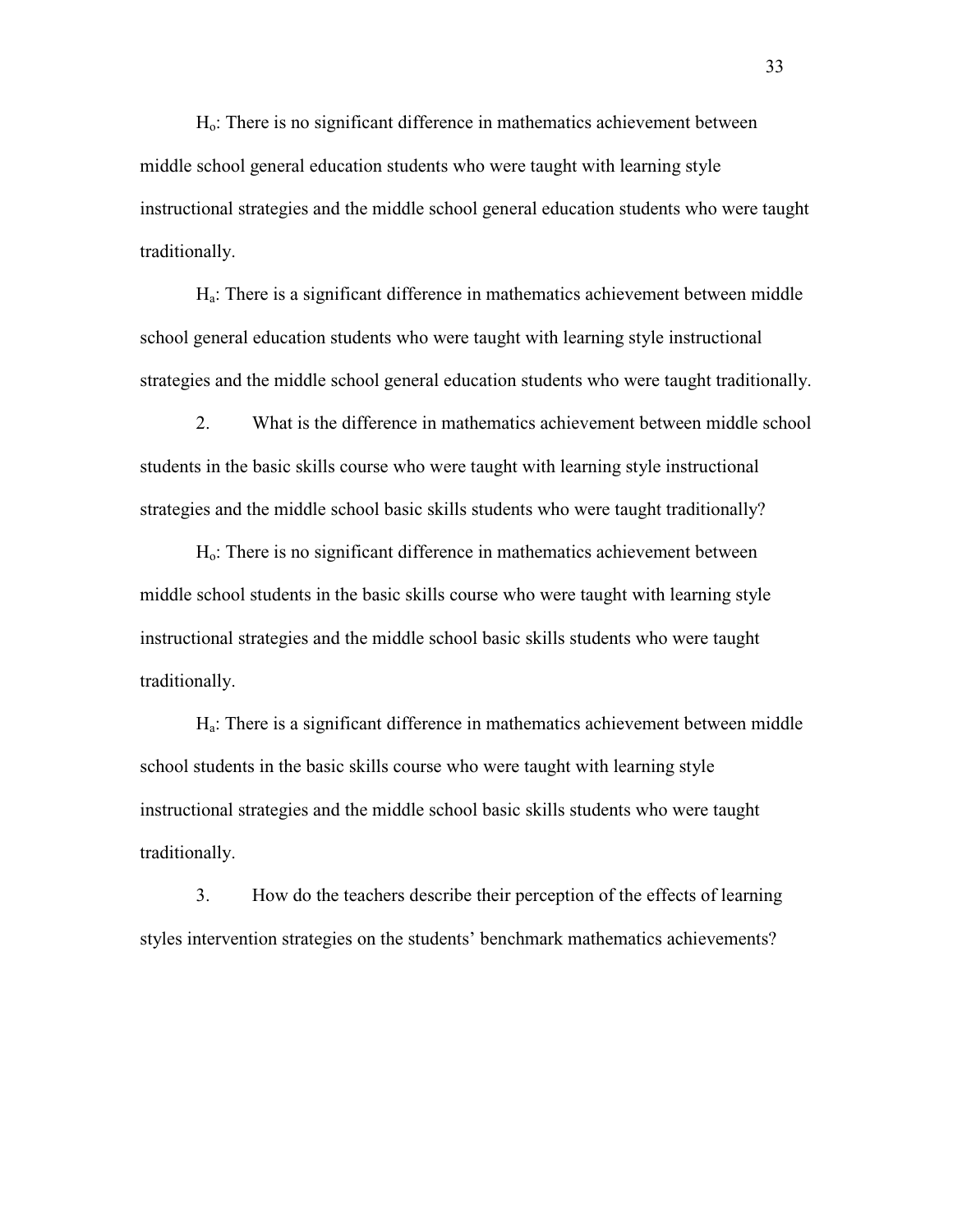#### Research Design and Approach

 The design for this study was a sequential explanatory mixed methods causal comparative study. It employed a nonrandomized control-group pretest-posttest design using archival data as the quantitative before and after comparison of mathematics achievement of the eighth grade students. The specified instructional strategies (independent variable) were implemented in the mathematics lessons of all students in the experimental population. A pretest measure, the results of a local benchmark assessment administered by the district, was followed by a treatment for the experimental groups, that is, intervention of instructional strategies, which was concluded with a posttest administration of a local benchmark assessment to all students in the study. A control was placed on the experiment by separating the population into two subgroups: no intervention/traditional instruction, and intervention based on strategies to address all four learning styles, Mastery, Interpersonal, Understanding, and Self-Expressive with an emphasis on the Interpersonal.

There were two forms of qualitative data collected for this study: a classroom observation form (Appendix A) during the intervention, and an anonymous teacher openended reflection survey at the completion of the intervention (Appendix B). Teachers were given the anonymous open-ended survey to complete; classroom observations were conducted by the researcher as part of regular job responsibilities. Creswell (2003) stated that mixed methods design is chosen to capture ideas from real-life contact.

## *Setting and Sample*

 This research study was conducted in a 42-square mile suburban school district located in the northeastern United States. The total student enrollment for the district is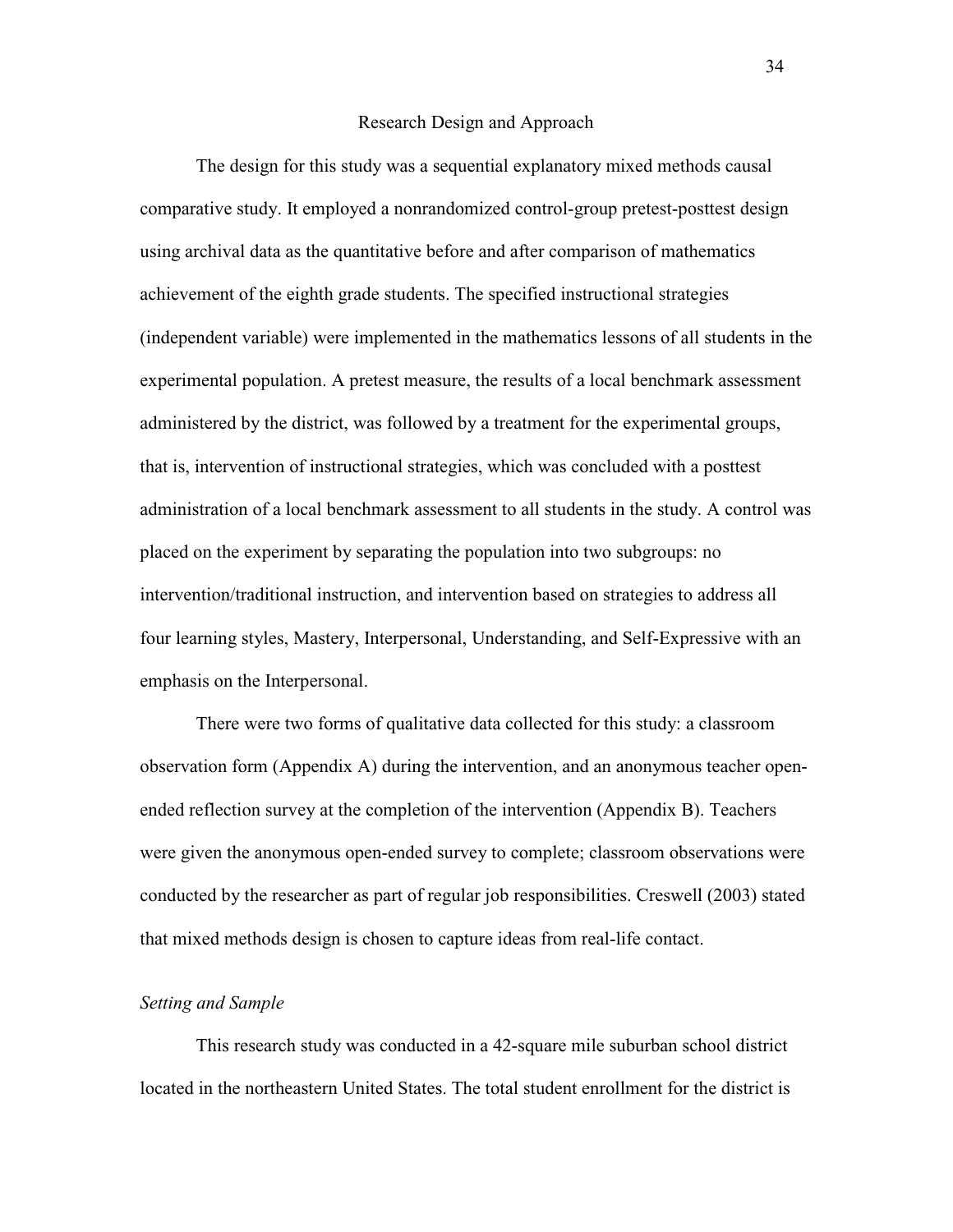over 15,000 students from 12 elementary schools (K-5), two middle schools (6-8) and the one high school (9-12). The population of the area is approximately 79% White,  $11\%$ Asian, 5% Black, and 5% represented by Native American, Pacific Islander, Hispanic, Latino, and other.

The middle school chosen for this study was selected because of its record of low math performance as stated on the state School Report Card. The grade 8 population was selected due to the history of this grade level's performance on the NJ ASK8, as well as the necessity to prepare these students for transition to the rigors of the high school curriculum. The school is also classified as a Title I middle school since the requisite number of students as mandated by the state are eligible for free or reduced lunch. The Title I classification also permits the district to provide resources to this school to enhance student achievement (NCLB, 2002).

Using the Sample Size Calculator, specifying a 95% confidence level and 8.5 confidence interval, for this middle school's total grade 8 population of 515 students, the sample size needed would be 106 students. Approximately 110 students' data from this Title I middle school population, to include both regular education and basic skills classes, were analyzed. A convenience sample was employed because the participants were selected from preassigned class rosters. A representative number of students from each general education classroom and a proportional number of students from each basic skills classroom were selected to represent grade 8 in this middle school population. Class rosters from grade 8 were used to make up the sample 76 general education students per participating grade level and 19 basic skills student per participating grade level. Six teachers of these middle school students participated in the study; four who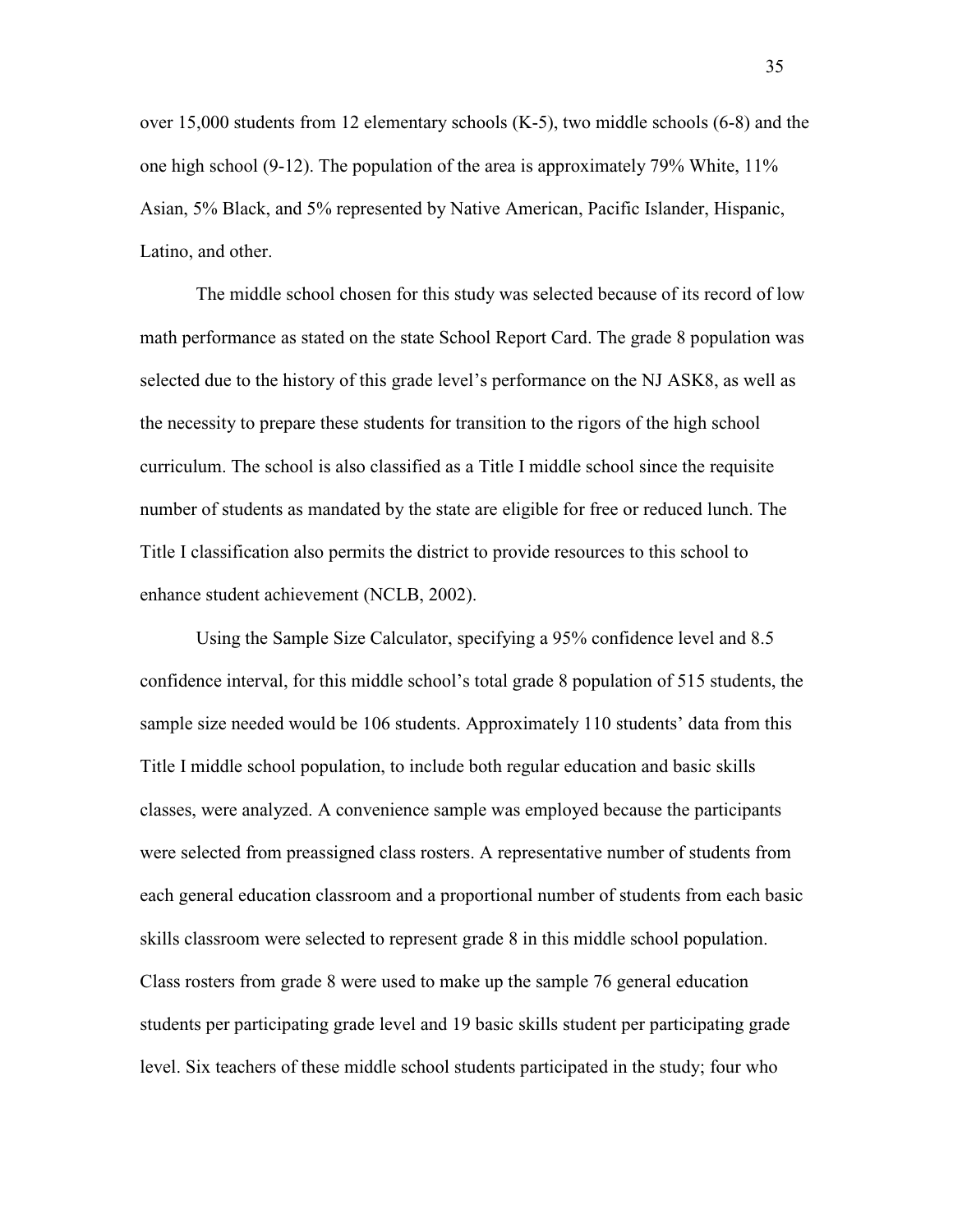received training in the experimental group and two teachers who did not receive any training on learning styles were in the control group. There were two groups in this study: the experimental group and the control group. The experimental group, made up of 62 students from two general education classes and two basic skills classes, received learning styles intervention instructional strategies. The control group, made up of 33 students from one general education class and one basic skills class, had traditional instruction with no intervention.

The grade 8 general education teachers in this study teach the district approved mathematics curriculum. The grade 8 basic skills teachers in this study teach a supplemental mathematics curriculum to support those students who need additional reinforcement of computational skills and test taking strategies. The basic skills classification for students is determined by a low performing score in mathematics on the standardized assessment from the prior year's test results.

# *Confidentiality*

 The identity of the participants as well as the data sets remained confidential. This confidentiality was maintained by keeping all data in a secured file. Anonymous teacher open-ended surveys were stored in this secured file. Archival data for pretest and posttest assessments of the study were protected by storage in a locked cabinet in the administrator's office.

#### Data Collection and Rationale

Archival data of all 110 middle school students' mathematics benchmark achievement were analyzed using two quarterly assessments. Quantitative procedures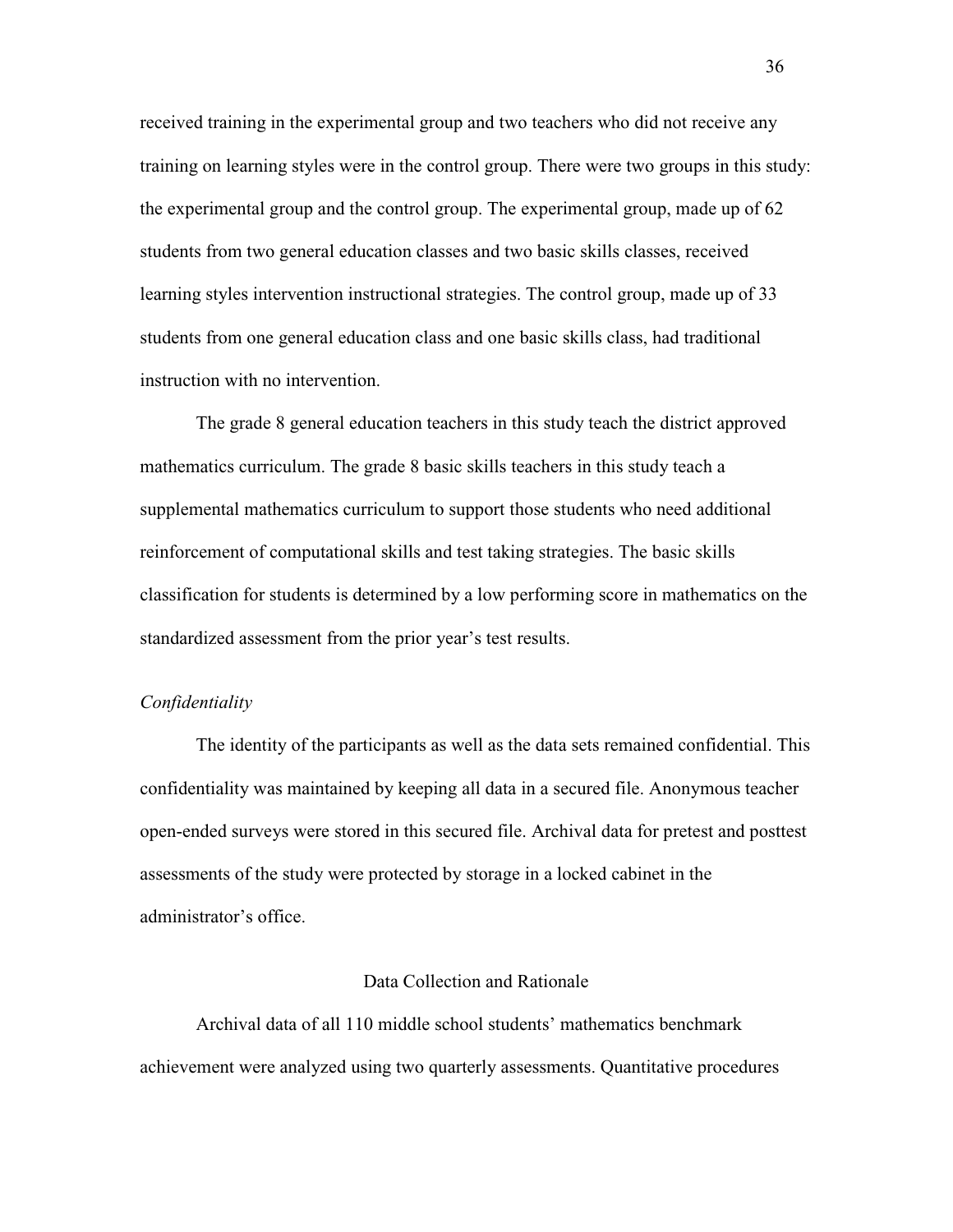focus on the measurement of facts and also determine a relationship among the variables of the study (Creswell, 2003). Benchmark assessments are quarterly assessments collected by the middle school as part of their Title I assessment. The data were made available to the researcher with a data usage agreement for the study.

There were two forms of qualitative data collected for this study: a classroom observation form (Appendix A) during the intervention, and an anonymous teacher openended reflection survey at the completion of the intervention (Appendix B). The observation was conducted by the researcher as part of the verification of implementation process congruent with the school district guidance for interventions of professional development. All 6 teachers were observed during the intervention process. Each of the six teachers had completed a consent form in which they agreed to be part of this study. The researcher constructed follow-up questions for the six teachers on the implementation of learning style instructional strategies. Strengths of this type of data collection are that it can be reviewed repeatedly, exact evidence by the participants is contained, and it allows for broad coverage of previous events (Yin, 2009).

#### *Intervention*

As part of a district Title I initiative, learning style inventories were given to middle school students after their teachers attended professional development on learning styles. There were two groups in this study: the experimental group and the control group. The experimental group, made up of 62 students from two general education classes and two basic skills classes, received learning styles intervention instructional strategies. The control group, made up of 33 students from one general education class and one basic skills class, had traditional instruction with no intervention.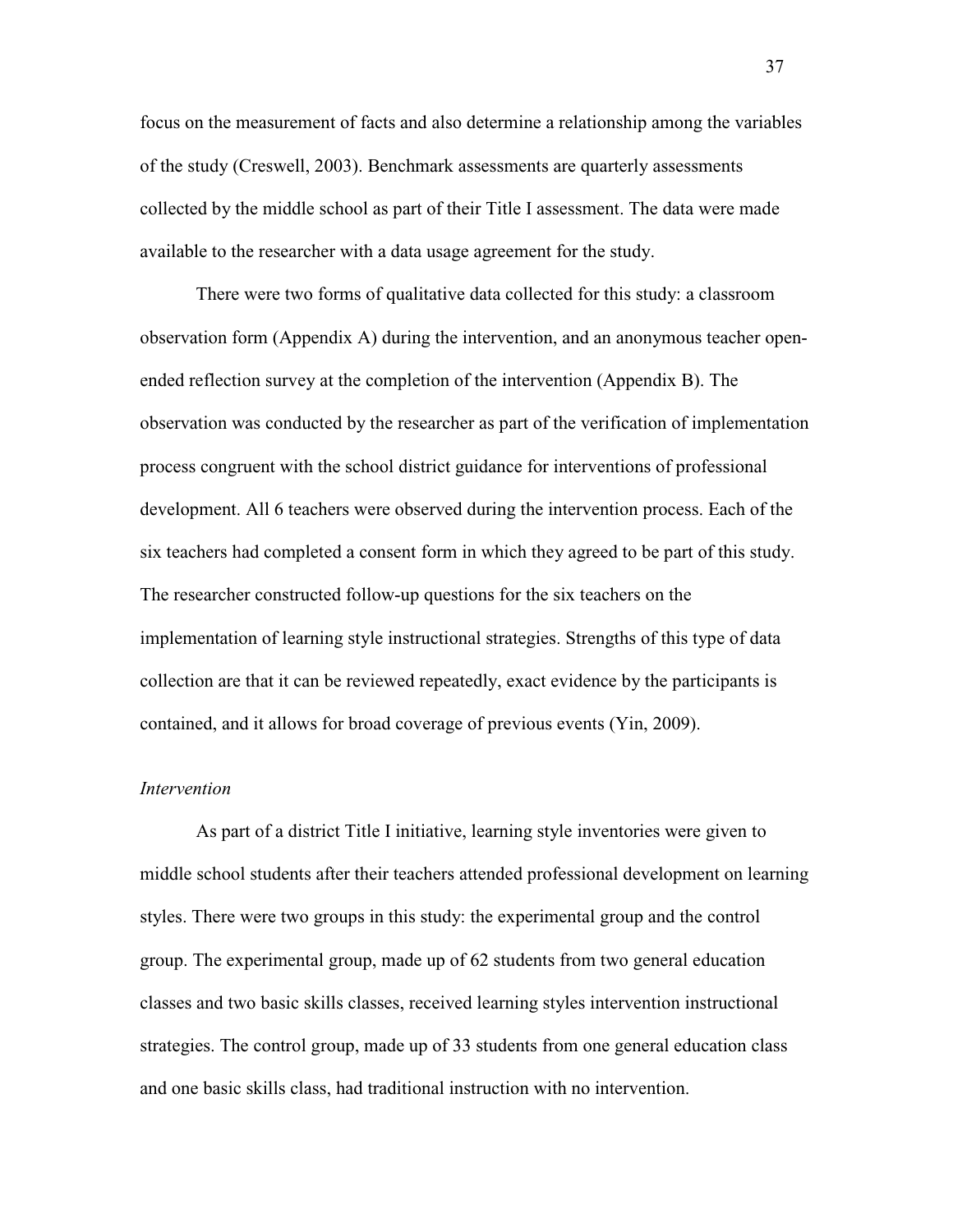Only 4 of the 6 six participating teachers were assigned to the experimental group and received professional development over the course of 1 full day (6 hours) directly from. Silver, an expert in integrating learning styles and multiple intelligences into instruction and assessment. The two remaining participating teachers, assigned to the control group, did not receive training. Silver's training was based on his research of learning styles and effective instructional strategies for the middle school mathematics classroom to improve student achievement. Over 50 district teachers attended the first 3 hour session of this district presentation by Silver which was held in the library of the local high school. The design of this part of Silver's professional development included a PowerPoint description of the Four Learning Styles, supported by a presentation of recommended intervention/teaching strategies and concluded with an open question and answer discussion. As part of the Title I initiative, four experimental group teachers out of the six participating teachers in this study attended Silver's professional development. These teachers were from the two general education classes and two basic skills classes that received intervention. The remaining two teachers of the control group of this study did not receive training. These teachers were from the one general education class and one basic skills class that did not receive intervention.

The second 3 hours of. Silver's professional development was attended by the four experimental group teachers who participated in this study. This part of the professional development was specifically designed so that these teachers would gain a greater understanding of the Four Learning Styles as well as review the recommended intervention strategies developed by Silver. Lessons designed by Silver and his associates were presented which focused on the importance of differentiation of instruction to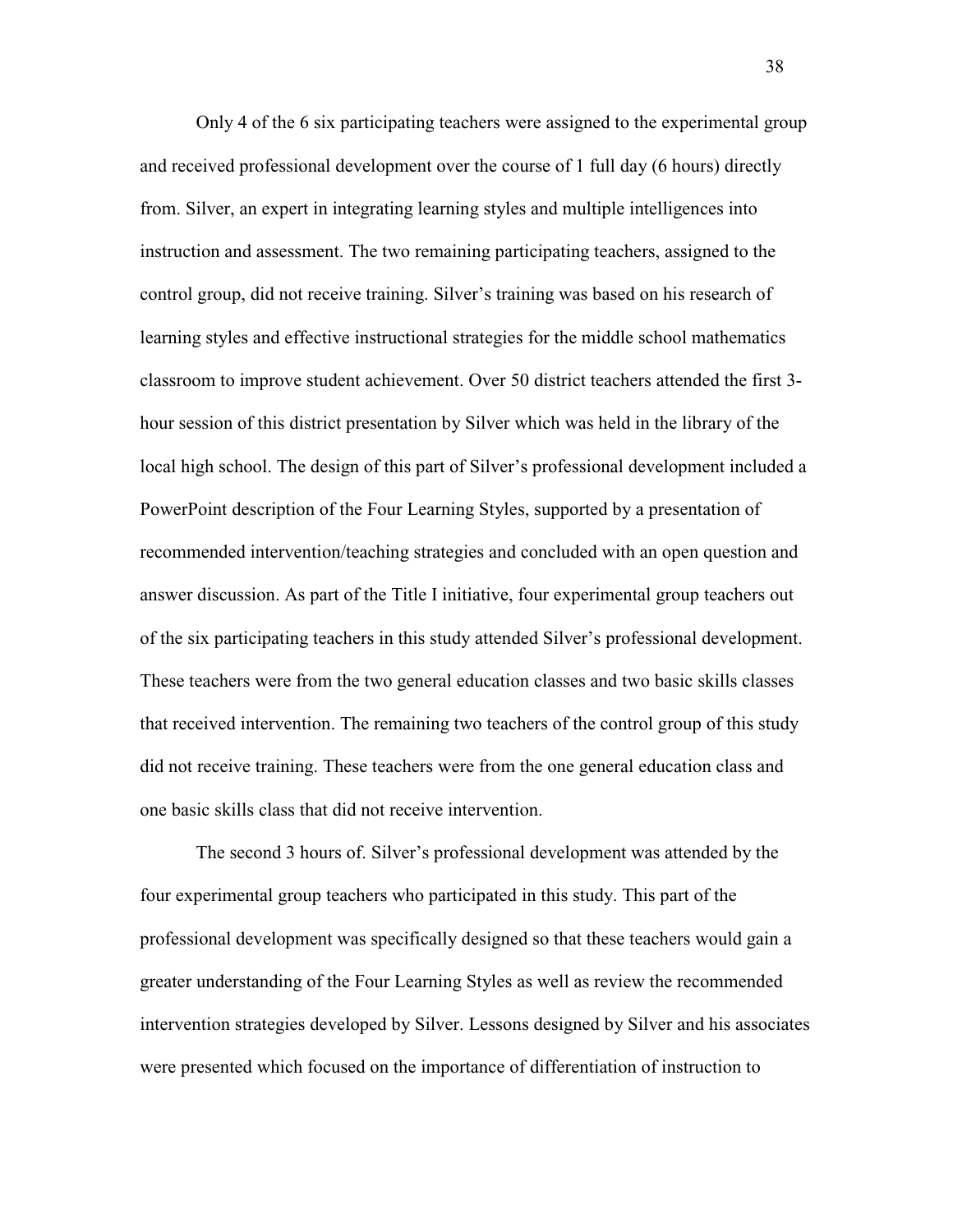recognize the integration of various learning styles present within a classroom with an emphasis on the Interpersonal style of learning. This information can be referenced in the work of Silver in his 2008 publication (Silver et al., 2008). The experimental group of teachers was directed to select strategies to create lessons that were implemented in each of the four participating grade 8 classrooms that were intended to receive treatment over the course of 1 week. The results of this intervention were measured by the results of the district administration of a posttest local benchmark assessment.

Data from the Learning Style Inventory for Students (LSIS) and the Math Learning Style Inventory (MLSI) were used to design instructional strategies for students based on the identification of students preferred learning styles (Silver, Strong, & Perini, 2007). The middle school teacher leaders also completed inventories: the Teaching Style Inventory (TSI), and the Learning Style Inventory for Adults (LSIA) (Silver, Thomas & Perini, 2008). It is recommended that an awareness of one's learning style as an adult will give a greater sensitivity to the limitations caused by the use of only one teaching style in the classroom (Silver & Hanson, 1996). A working knowledge about the relationship between learning styles and instructional styles was established by way of professional development presented by Silver to the teacher leaders.

The four middle school teachers who received training and represent the teacherparticipants of the experimental group met collaboratively over a period of 1 week after style inventory student and teacher results were provided to each teacher who designed appropriately aligned lessons based on the inventories. Lessons were designed collaboratively by the four teachers. The four teachers in the experimental group delivered the lessons designed with learning style instructional strategies to their middle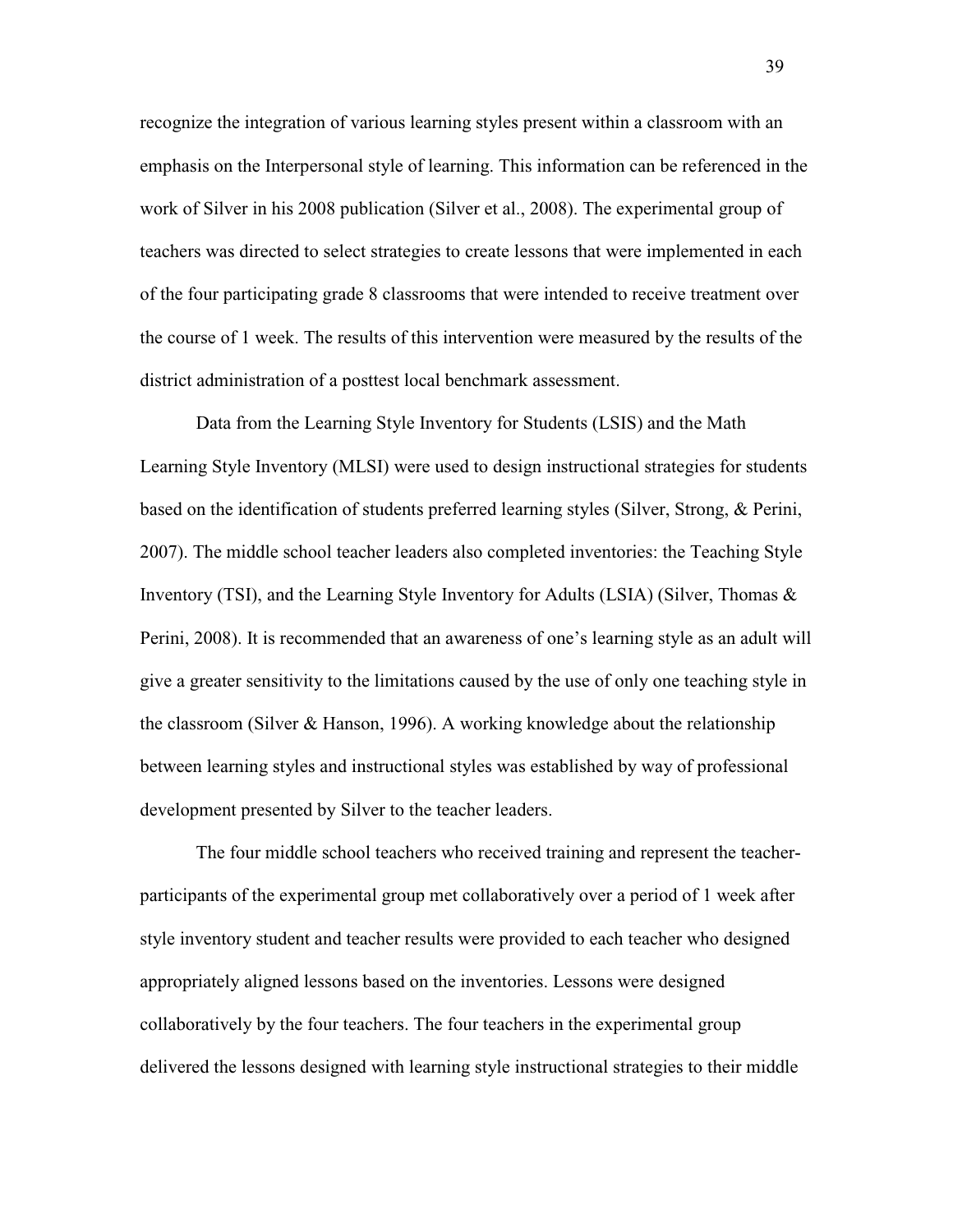school students in a classroom setting. The two teachers representing that control group continued to deliver traditional instruction to their students. Traditional instruction is referred to as instruction without learning style delivery strategies.

## *Instruments*

 Benchmark assessments are administered at the end of each 10-week marking period on an assigned date by each of the middle school mathematics teachers to all general education and basic skills students. Each of these timed assessments is composed of 20 questions: multiple choice, short answer, and open response. The assessments are scored expertly by a district committee. Data are parametric and reported in raw scores for analysis. The benchmark assessments were created by an expert team of middle school grade level mathematics teachers and district curriculum committee members. The curriculum meetings were designed to align curriculum and construct the diagnostic benchmark assessments. The draft versions of the benchmarks were then reviewed by all the remaining middle school mathematics teachers and district curriculum committee for comments and recommendations. The benchmark committee reconvened to address and make revisions for any concerns that were raised by their grade level colleagues to create the final version of the assessment.

 Each of the quarterly benchmark assessments is aligned with the New Jersey Curriculum Content Standards (NJCCS) as well as the National Council of Teacher of Mathematics (NCTM) standards. This expert team created diagnostic tool is used to determine mastery level of key concepts in preparation for the NJASK state standardized testing. These benchmarks also serve as a diagnostic tool to modify instructional methodology as well as identify best practices and lesson objectives for the following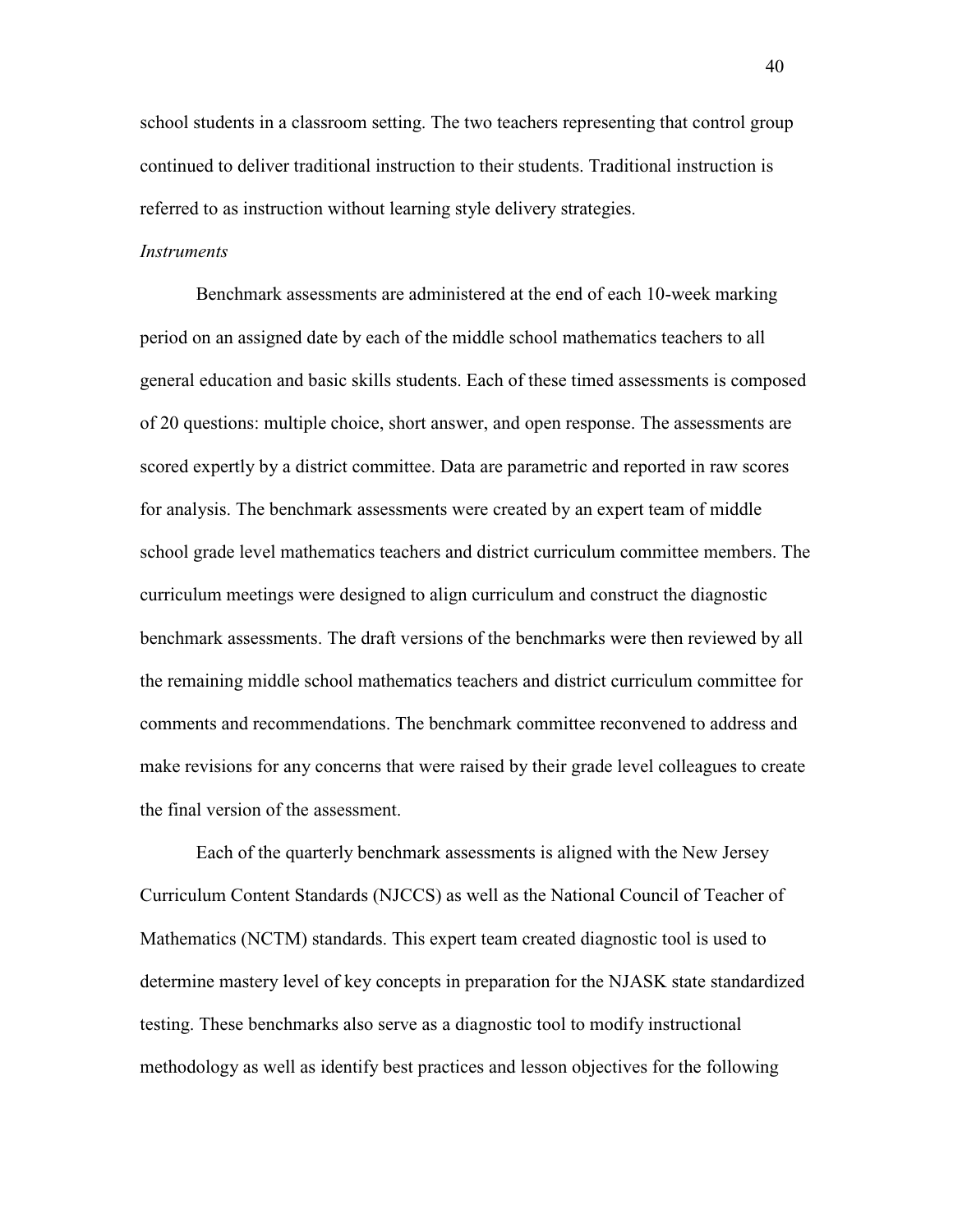marking periods. For the purposes of this study, two benchmark assessments were compared to assess level of achievement.

 Anonymous teacher open-ended surveys and classroom observation forms were also used as part of this study. The teacher open-ended survey was created as a compilation of questions raised by the teachers during the professional development with Silver. The classroom observation is a district approved document.

## *Reliability and Validity*

Merriam (1998) posited that all research is concerned with producing valid and reliable results that are trustworthy. The benchmark assessments are expertly created and designed to measure a specific set of skills aligned with state and national standards. Face validity is a judgment by experts that the measure appears to be valid. Test retest reliability was used to establish consistency of the measure. The researcher recognized possible threats to validity of the outcome: students who dropped out during the intervention due to external reasons, as well as the communication between students of the control and experimental groups which had an influence on the outcome. The teacher open-ended survey and classroom observation document have gone through a peerreview process and have been calibrated to ensure validity and reliability.

#### Data Analysis Procedure

#### *Quantitative Data Analyses*

 An ANCOVA provided an analysis of whether learning styles instructional strategies had an effect on the outcome of student mathematics achievement. The benchmark assessment scores from marking period three, collected as the posttest results,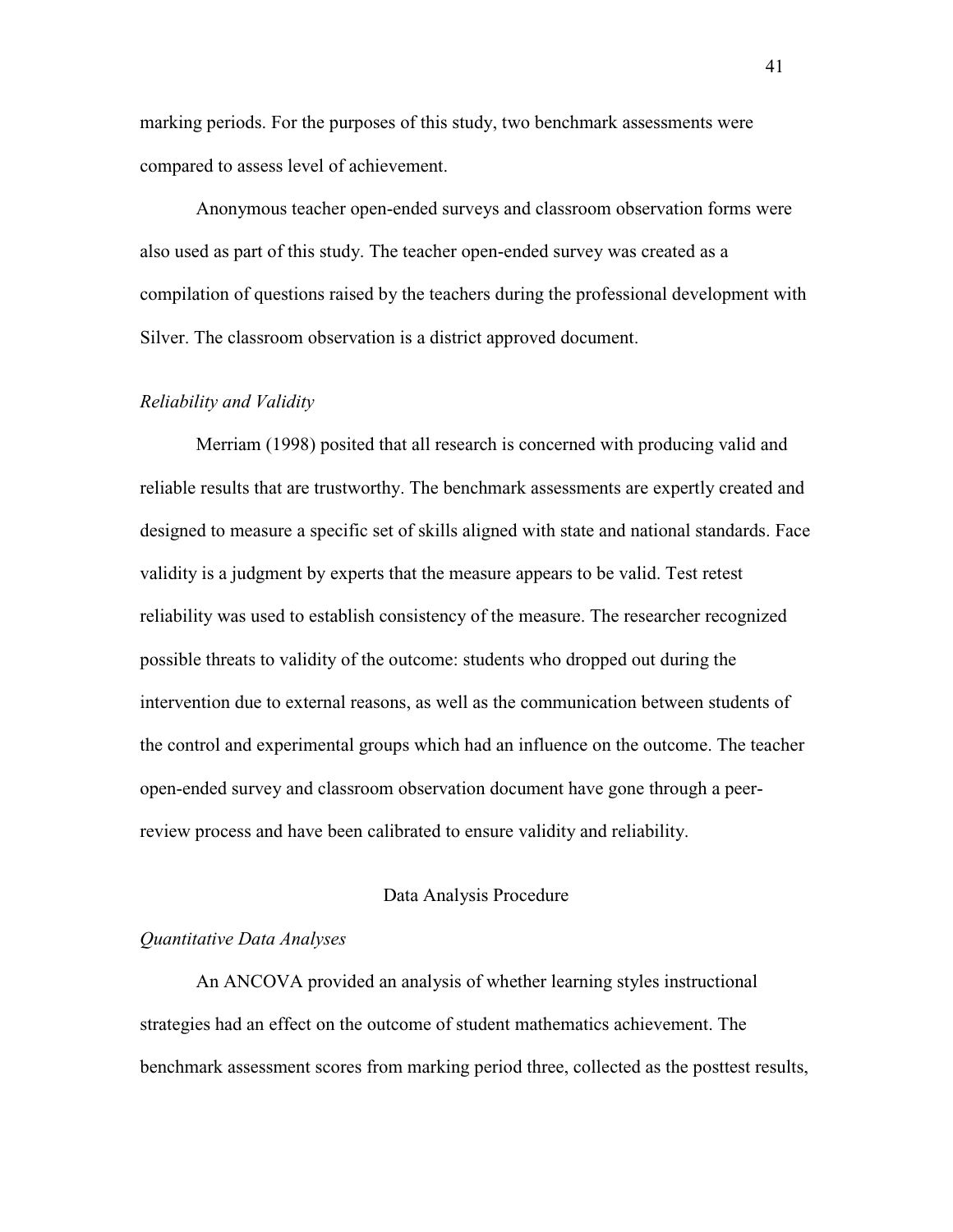were analyzed as the dependent variable of student achievement; the pretest scores from the marking period three benchmark assessment served as the covariate. SPSS Statistical Software (SPSS Inc, 2005) is the most appropriate for implementing a statistical analysis. This was used to measure archival data. The analysis of the quantitative data provided a measure of change on student mathematics achievement benchmark scores. There were four groups of students, 62 total, in the experimental group taken from two general education classes and two basic skills classes. There were two groups of students, 33 total, in the control group taken from one general education class and one basic skills class.

# *Qualitative Data Analyses*

 Yin (2009) stated that the researcher may develop a general explanation that is aligned with individual cases even with multiple and varying details. A coding process was used to complete the data analysis for the protocol. Qualitative coding NVivo software was used to analyze patterns in qualitative data collected from teacher open – ended surveys and classroom observations. In addition, the software was used to transcribe all survey data and assign a nominal scale for identification, develop coding categories aligned with the protocol dimensions, and analyze frequency of appearances. From this process emerging themes were drawn from the data analysis to reveal perceptions of teachers concerning implementation of learning style strategies on student achievement. Since classroom observations are part of the job responsibilities of the researcher, there are procedural administrative checks approved by the district. Since the respondents to the teacher open-ended survey remained anonymous, the interpretation of the survey response themes by the researcher was not affected.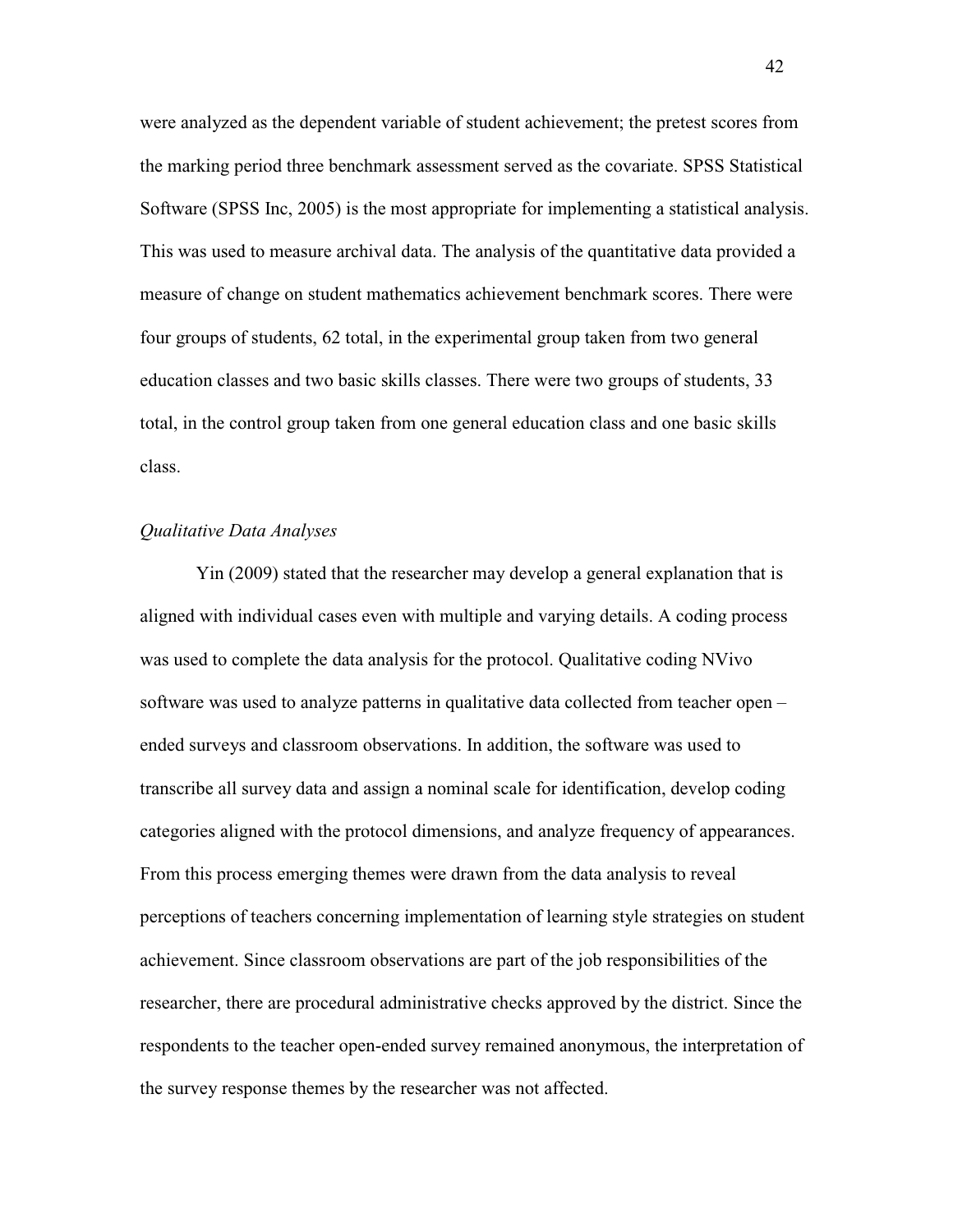### Role of Researcher

The researcher is a K-12 district mathematics supervisor. The duties are to oversee the implementation of the mathematics curriculum in the district, formulate the mathematics budget to include new textbook adoptions, present workshops to in-service teachers and the community, conference with parents, and observe and evaluate elementary, middle, and high school staff members. The researcher observed teachers during the intervention period to confirm the incorporation of the learning style strategies during mathematics instruction as a follow-up to the Title I plan to improve mathematics achievement. None of the teachers were evaluated regarding job performance by this researcher in relationship to this study. Bias was controlled by allowing the teachers to select the class roster of students' scores that were evaluated. Class rosters from grade 8 were used to make up the sample, 76 general education students per participating grade level and 19 basic skills student per participating grade level. Six teachers of these middle school students participated in the study: four who received training in the experimental group, and two teachers who did not receive any training on learning styles were in the control group. There were two groups in this study: the experimental group and the control group. The experimental group, made up of 62 students from two general education classes and two basic skills classes, received learning styles intervention instructional strategies. The control group, made up of 33 students from one general education class and one basic skills class, had traditional instruction with no intervention.

The researcher presented no immediate contact with students to sway results of district testing or intervention procedures. The researcher did not do any of the training in relationship to this study. All responses are confidential, without risk of consequence, and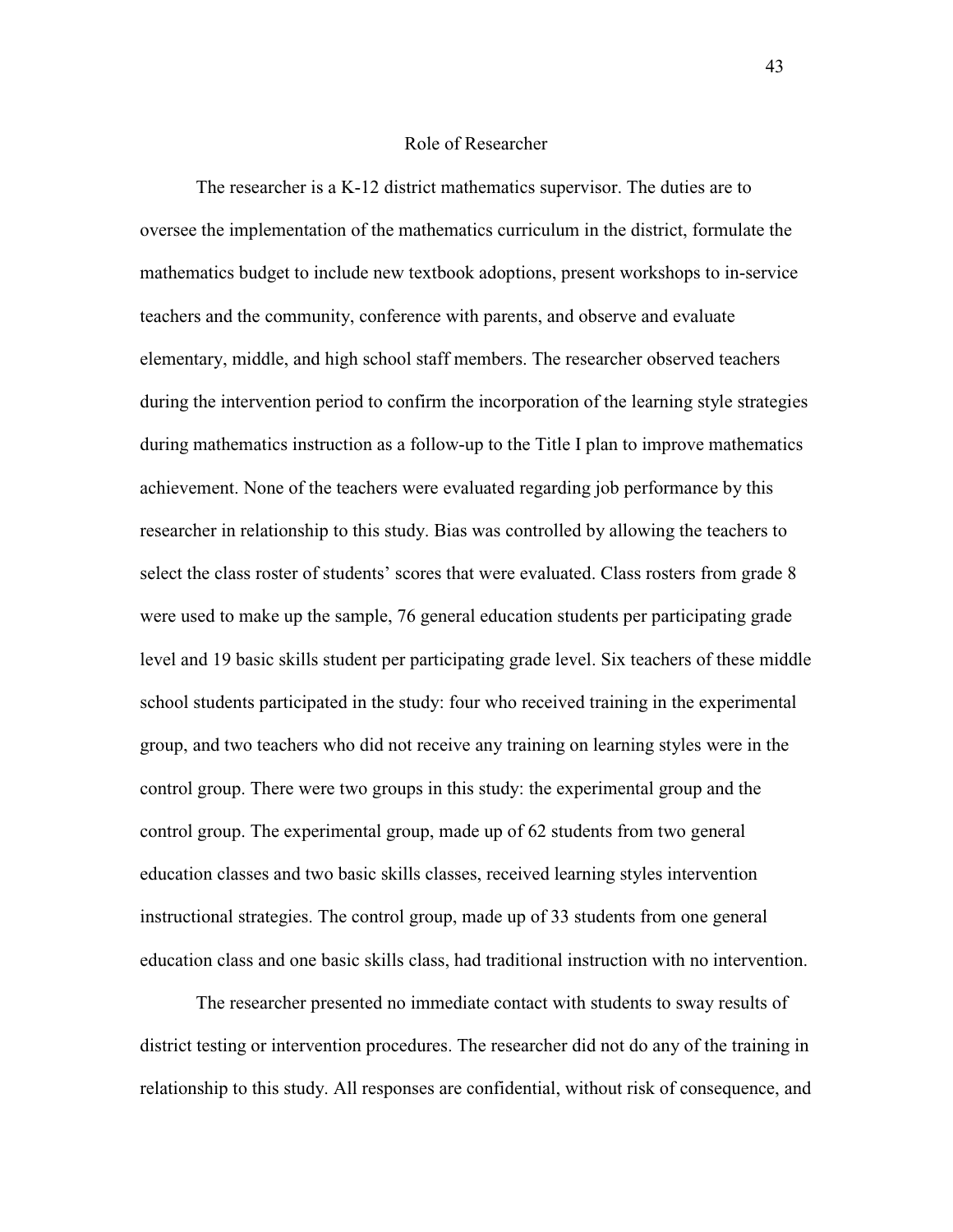are not connected to job or student performances. The researcher obtained a data usage agreement with the school district to analyze the archival data for this study. This school district archival data are maintained on file according to district policy. Each of the six teachers had completed a consent form in which they agreed to be part of this study.

### Summary

 This section provided the rationale for choosing a sequential explanatory mixed methods causal comparative study that examined the implementation of learning styles instructional strategies and the relationship to mathematics achievement of eighth grade students in a Title I middle school in a suburban school district. Quantitative data collection was ex post facto from district administered pretest and posttest local benchmark assessments, as well as from the district's records of the Learning Style Inventory for Students and Math Learning Style Inventory for Students. Qualitative data collection was done through anonymous teacher open-ended surveys and classroom observations of participating teachers. Data analysis of both the quantitative and qualitative investigations addressed the three research questions. Teachers benefited from examining the findings of this study in relationship to the implementation of learning styles instructional strategies. The remaining sections of this study are the analysis of the data results and findings of the study (section 4), and the conclusions and recommendations for further research (section 5).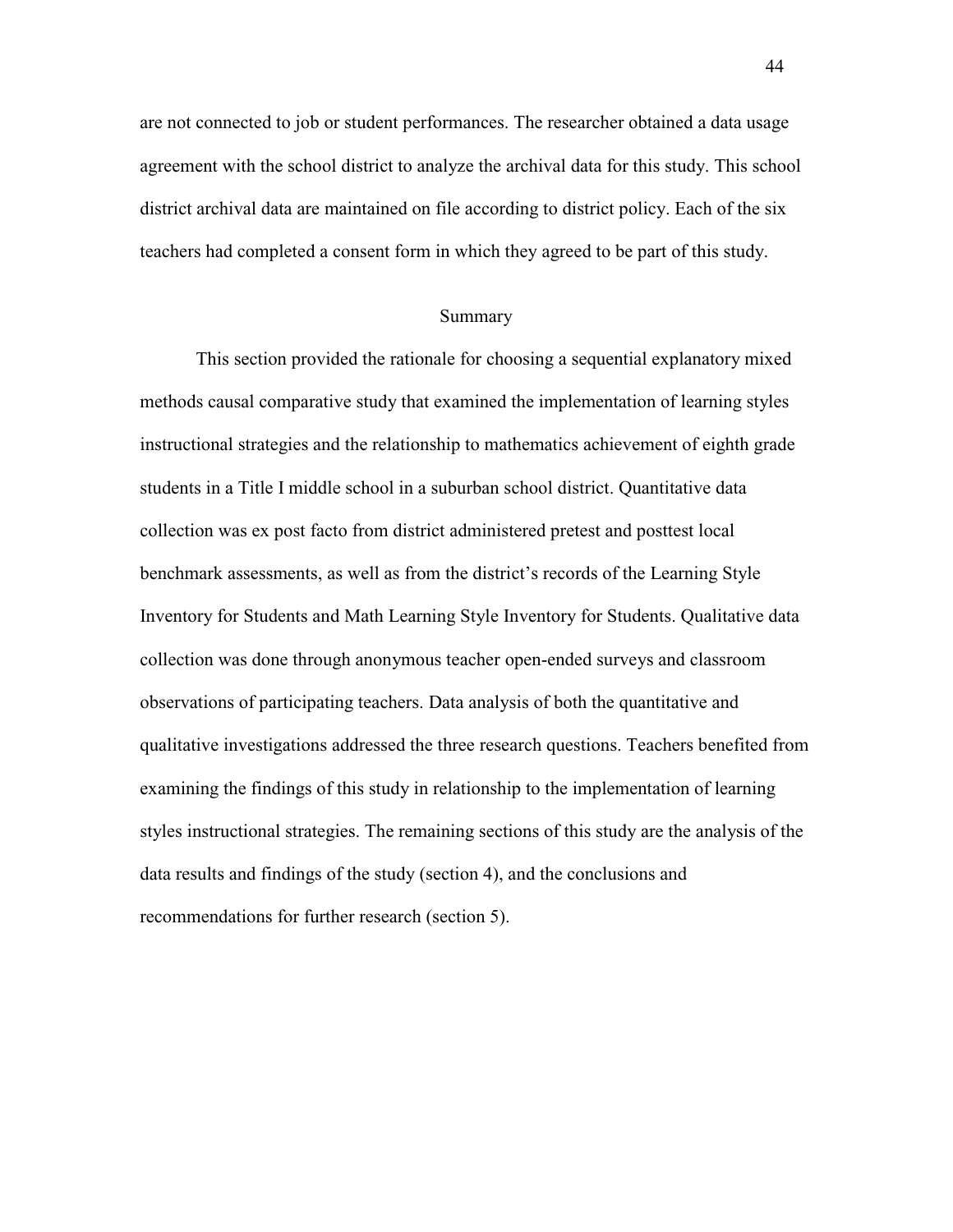#### SECTION 4: RESULTS, ANALYSIS AND FINDINGS

# Introduction

The purpose of this sequential explanatory mixed methods causal comparative study was to examine the implementation of learning styles instructional strategies and the relationship to mathematics achievement of eighth grade students in a Title I middle school in a suburban school district. This study investigated the relationship of the differentiation of instruction based on the identification of learning styles present in the classroom and knowledge of researched intervention strategies with an improvement of mathematics achievement levels as noted by a district administration of a pretest and posttest local benchmark assessments. Six eighth grade classrooms of a suburban middle school were chosen to investigate the influence of instructional strategies, aligned with learning styles, on mathematics achievement. The findings discussed in this section are determined from the data analysis conducted based on the following research sub questions addressed in this study:

1. What is the difference in mathematics achievement between middle school general education students who were taught with learning style instructional strategies and the middle school general education students who were taught traditionally?

2. What is the difference in mathematics achievement between middle school students in the basic skills course who were taught with learning style instructional strategies and the middle school basic skills students who were taught traditionally?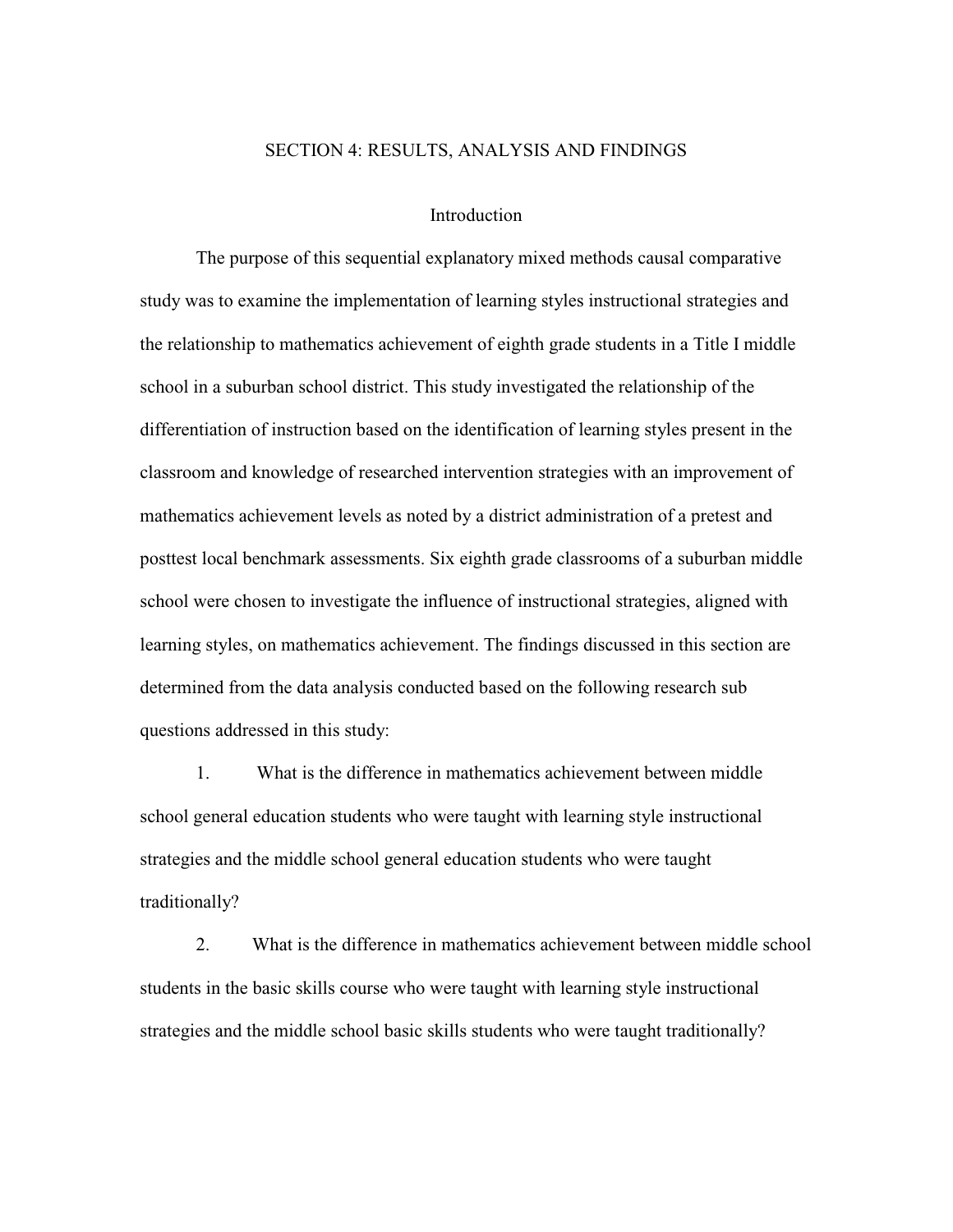3. How do the teachers describe their perception of the effects of learning styles strategies on the students' benchmark mathematics achievements?

# Data Collection Procedures

This study examined the implementation of learning styles instructional strategies and the effect on mathematics achievement levels in district benchmark assessments of eighth grade students by incorporating both quantitative and qualitative data collection procedures. To answer each research question, the researcher obtained approval from the IRB to conduct a sequential mixed methods quasi-experimental causal comparative design study. Archival data were used as the before and after comparison of mathematics achievement for these eighth grade middle school students. A Data Use Agreement was signed by the superintendent of schools to use the district's archival data. The six participating teachers, four general education and two basic skills, were asked to sign a Consent Form which explained the purpose of the study as well as the role of each teacher in the study.

A pretest measure, the results of a local benchmark assessment administered by the district, was followed by a treatment for the experimental groups that is intervention of instructional strategies, which was concluded with a posttest administration of a local benchmark assessment to all students in the study. The population was put into one of two groups: the control group with no intervention traditional strategies; and the experimental group with intervention based on strategies to address the learning styles.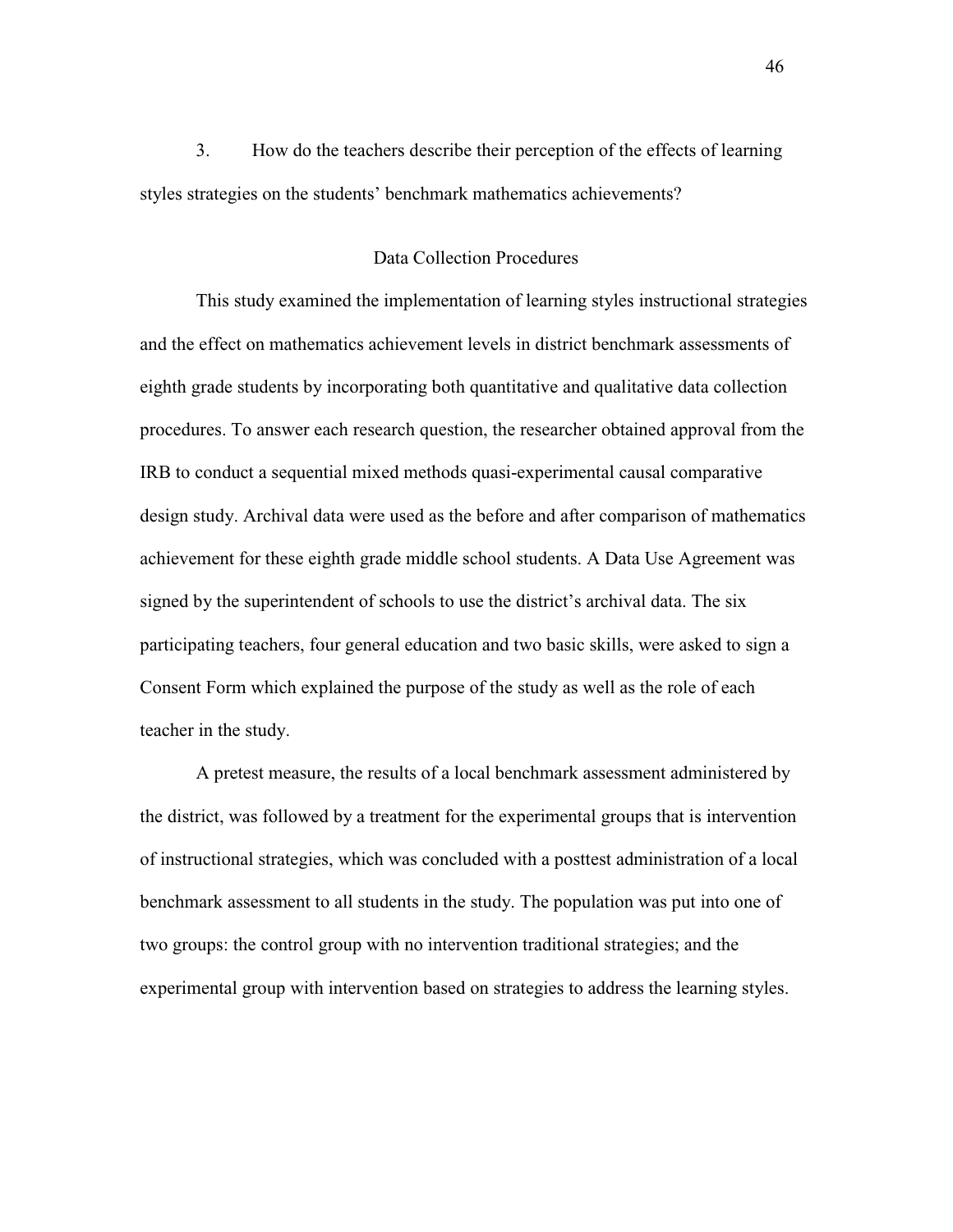Ninety-five students' data from both regular education and basic skills classes were analyzed; class rosters from grade 8 were used to make up this sample of 76 general education students and 19 basic skills students. There were two groups in this study: the four classes in the experimental group which was composed of two general education and two basic skills classes, and the two classes in the control group: one general education class and one basic skills class. Six teachers of these middle school students participated in the study; four who received training were in the experimental group and two teachers who did not receive any training on learning styles were in the control group.

# *Quantitative Data Collection Procedures*

This study employed a nonrandomized control-group pretest-posttest design using archival data as the quantitative before and after comparison of mathematics achievement of the eighth grade students. A pretest measure was a local benchmark assessment administered by the district at the beginning of the marking period to all students in the study. This pretest measure was followed by an intervention period of 1 week in which specified instructional strategies addressing the differentiation of learning styles were employed by only the four experimental teachers. The intervention treatment was concluded with a posttest measure of a local benchmark assessment to all students in the study from both experimental and control groups.

 Both the pretest local benchmark assessment and the posttest local benchmark assessment were created by an expert team of middle school grade level mathematics teachers and district curriculum committee members. Each quarterly assessment is aligned with the New Jersey Curriculum Content Standards as well as the National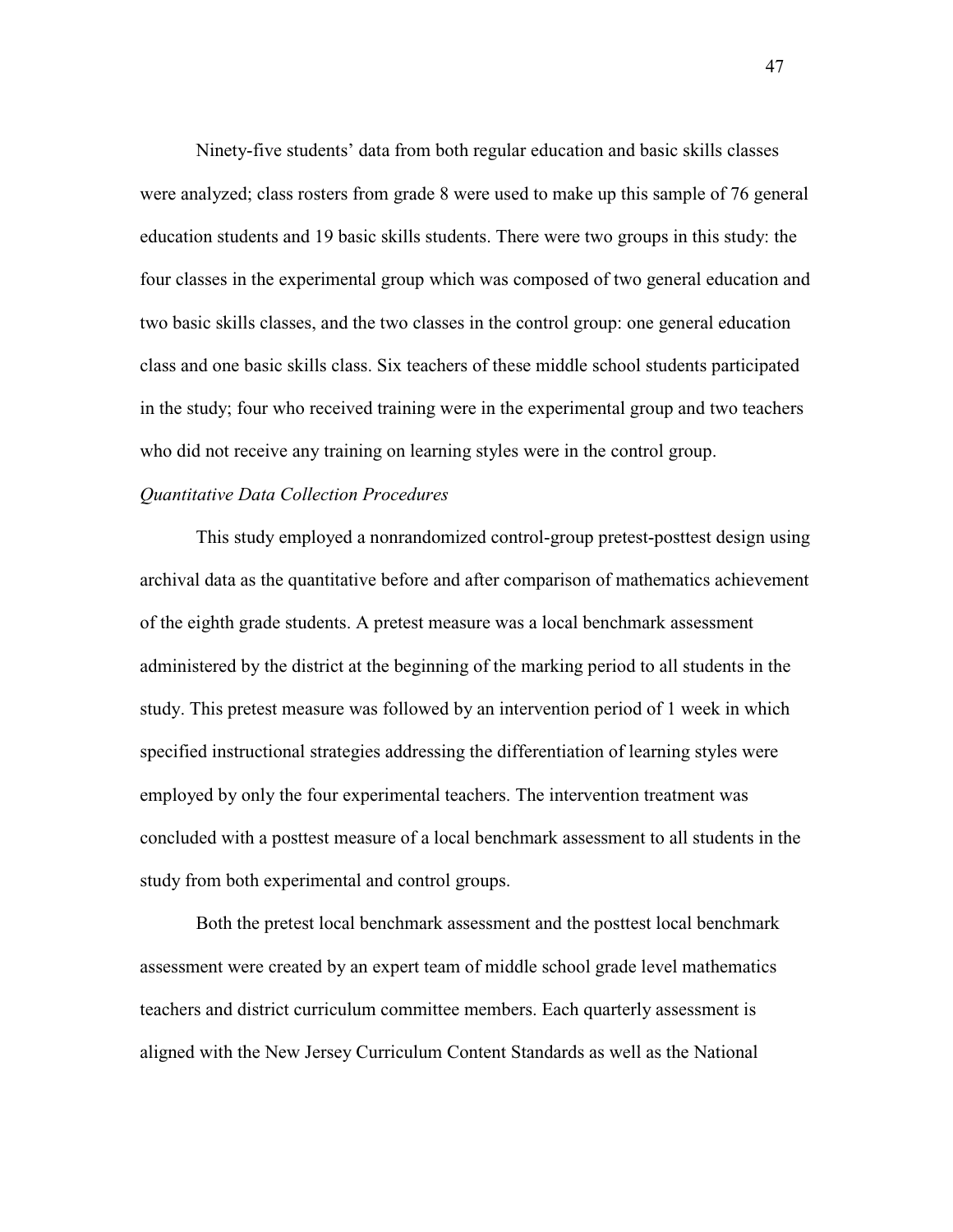Council of Teacher of Mathematics standards. This diagnostic tool composed of 20 questions: multiple choice, short answer, and open response is used to measure mastery of key concepts included on the NJASK state standardized testing.

Each of the six participating classes were administered the assessment within a class period of 42 minutes under regular testing conditions. The participating teachers proctored the assessment and collected the completed assessments for grading purposes. Any absent students were given the assessment upon their return to school. The assessments were scored by a district committee of grade level teachers and the scores were reported as a raw score for purposes of data analysis for each of the participating teachers' classes.

#### *Qualitative Data Collection Procedures*

The six participating teachers were invited to participate in this study since the target research group was the eighth grade population and these teachers were assigned to this grade level as part of their instructional day. Prior to collecting any qualitative data, teachers were informed of the research study to be conducted and were asked to review and submit a signed copy of the Consent Form which outlined the purpose of the study, their role, the procedure, risks and benefits as well as being assured of confidentiality. Qualitative data were collected by the use of anonymous teacher open-ended surveys and classroom observation forms. The teacher open-ended survey consisted of 10 questions that were generated by the experimental teachers during their professional development experience with Silver. All six participating teachers completed the open-ended survey. None of the teachers kept their responses anonymous. The contents of the open-ended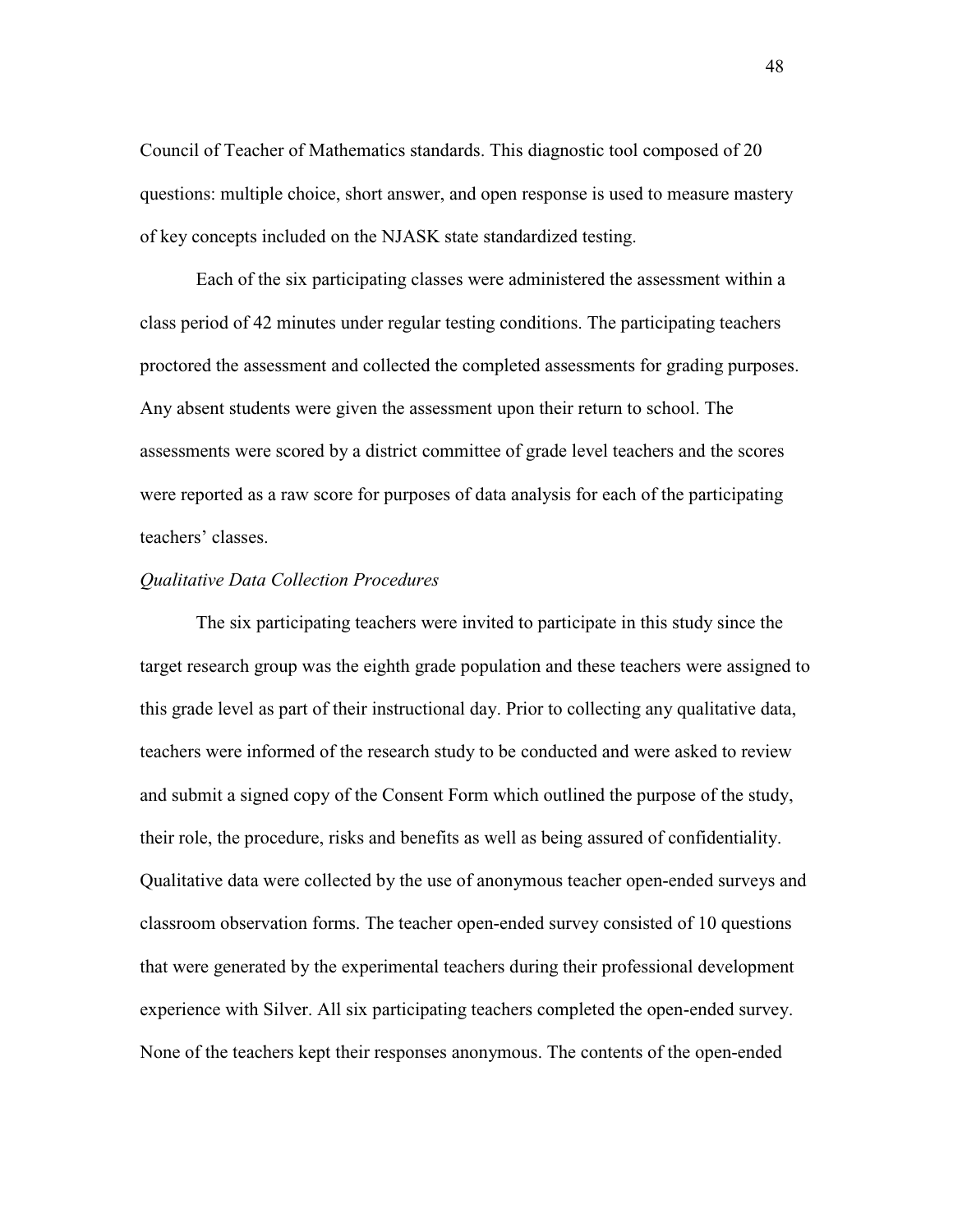survey questions and teacher responses was guarded by emailing each teacher a copy of the document and accepting the completed form in a sealed envelope sent interoffice mail within a set period of time. The inclusion of names on each document was optional. All six teachers identified themselves on the survey.

The classroom observation form was a district approved document that included a narrative statement completed by the researcher as part of the regular job responsibility of a district mathematics supervisor. The researcher visited all six classrooms during the math instruction by the six participating teachers throughout the 1 week period of intervention, and recorded a narrative of what was observed during the lesson. The completed teacher observation form was part of the district's archival data which is routinely completed for each tenured staff member and those who have not attained tenure status. This document is maintained in the personnel records of the district's central administration offices. The teacher observations were reviewed by the researcher together with the responses from the teacher survey, and the change in student performance noted between the pretest and posttest benchmark assessments to triangulate the data.

#### Data Analyses

 The researcher chose a mixed methods design for this study because it was the best method in consideration of the availability of archival data and the sample size of teachers participating in the study. Quantifiable, archival data were available with the pretests and posttests and was collected qualitatively with the surveys and observations.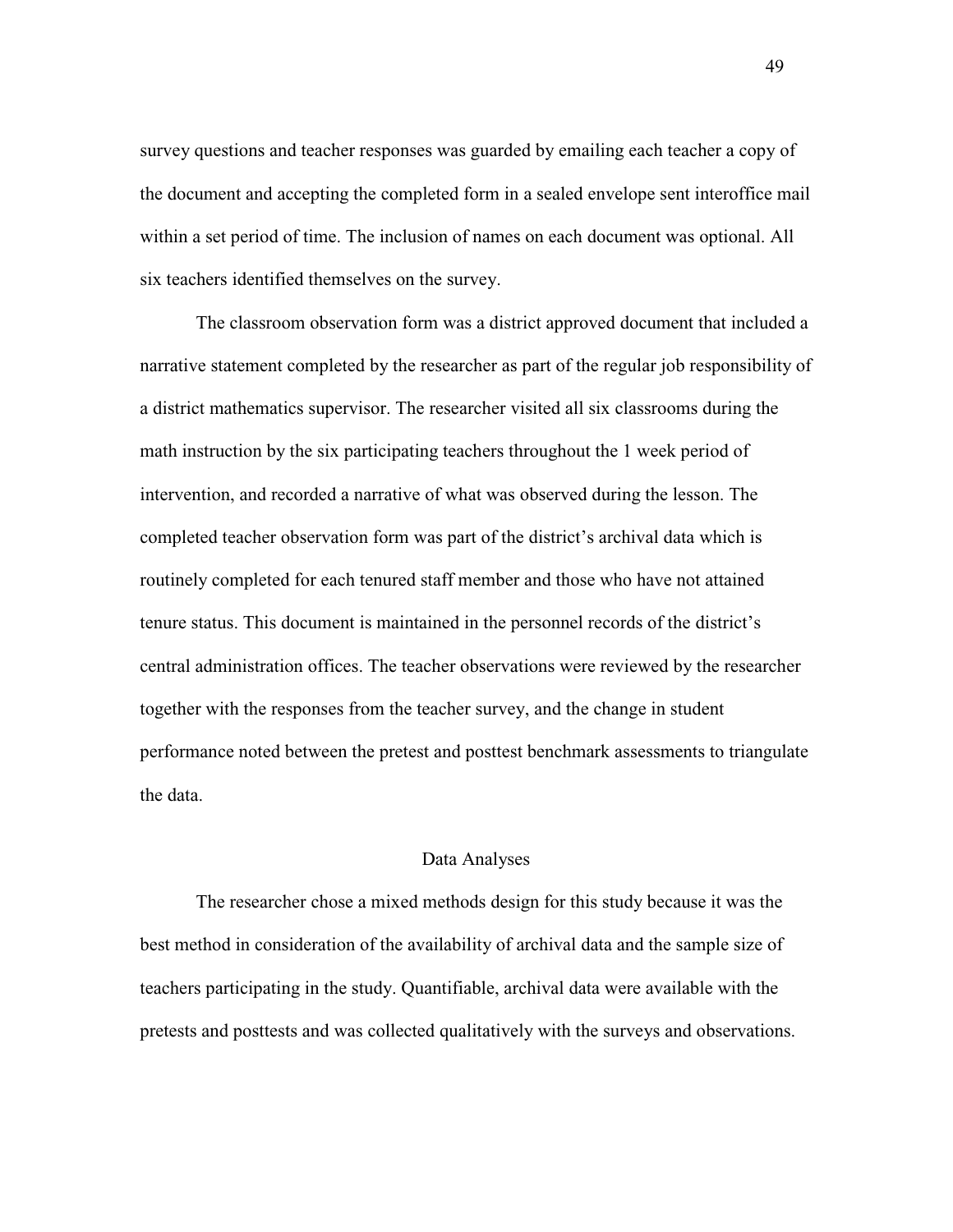Quantitative data analysis was conducted initially, followed by the qualitative data analysis. The priority of both methods was equally distributed.

 Triangulation of the data collected was conducted to corroborate findings from the ANCOVA analysis, the researcher's observations of the lessons (Appendix C) and the responses to the teacher open-ended reflection survey (Appendix D). According to Creswell (2003), "triangulation of data will validate and substantiate findings" (p. 217). *Quantitative Data Analyses* 

 The SPSS Statistical Software (SPSS Inc, 2005) was deemed the most appropriate for implementing the statistical analysis and was used to measure the archival data. The quantitative data provided a measure of change of student mathematics achievement scores from the pretest to the posttest benchmark assessments. An ANCOVA provided the analysis of whether learning styles instructional strategies had an effect on the outcome of the student achievement levels. The benchmark assessment scores from marking period three, collected as the pretest scores were the covariate, the posttest results at the end of the same marking period were the dependent variable, the intervention or treatment period was the independent variable. There were four groups of students, 62 in total, in the experimental group composed of two general education and two basic skills classes. There were two groups of students in the control group,33 in total, in the control group taken from one general education class and one basic skills class.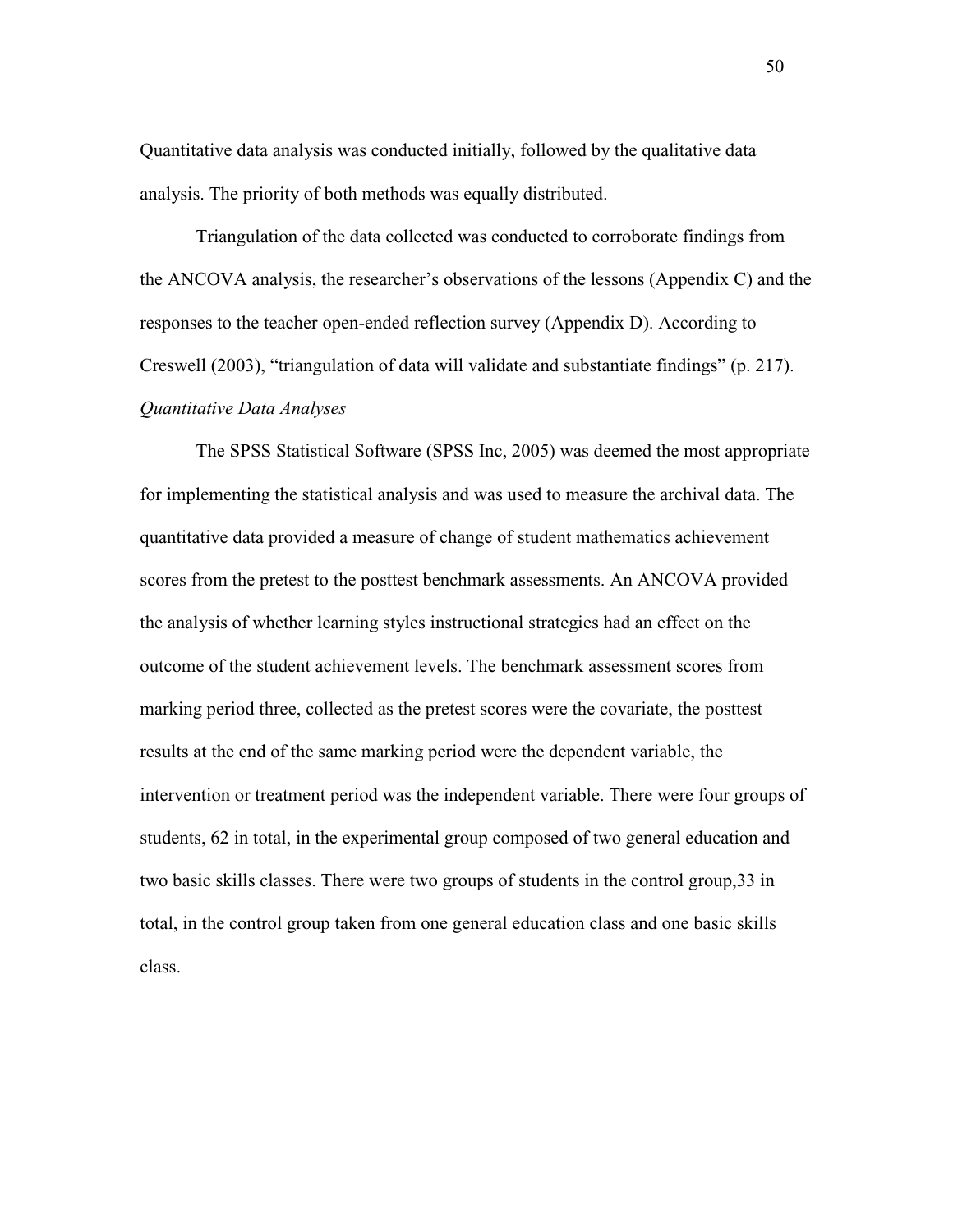#### *Qualitative Data Analyses*

Qualitative coding NVivo software was used to analyze patterns in qualitative data collected from teacher open-ended surveys and classroom observations. A coding process was used to complete the data analysis. The software was used to transcribe all survey data and assign a nominal scale for identification, develop coding categories aligned with the protocol dimensions, and analyze frequency of appearances. Emerging themes were drawn from the data analysis to reveal perceptions of teachers concerning implementation of learning style strategies on student achievement. Classroom observations were reviewed by the researcher for district approved procedural checks. The researcher further reviewed these observations to identify emerging themes and/or patterns of instruction.

The NVivo software for the qualitative research process will automatically take the data that the researcher inputs and create nodes which are main categories emerging from the data. All data are selected to be coded according to these nodes. For purposes of this research, the responses to the teacher open-ended survey were analyzed using this coding process by NVivo. The results of this survey can be referenced under Table 3 in this section on page 57.

# Research Questions

 The following table (Table 1) provides a summary of the results from the district administered pretest and posttest benchmark assessments. The data presented in this table along with the quantitative analysis provided by the use of the SPSS software were referenced to address the first two research questions of this study.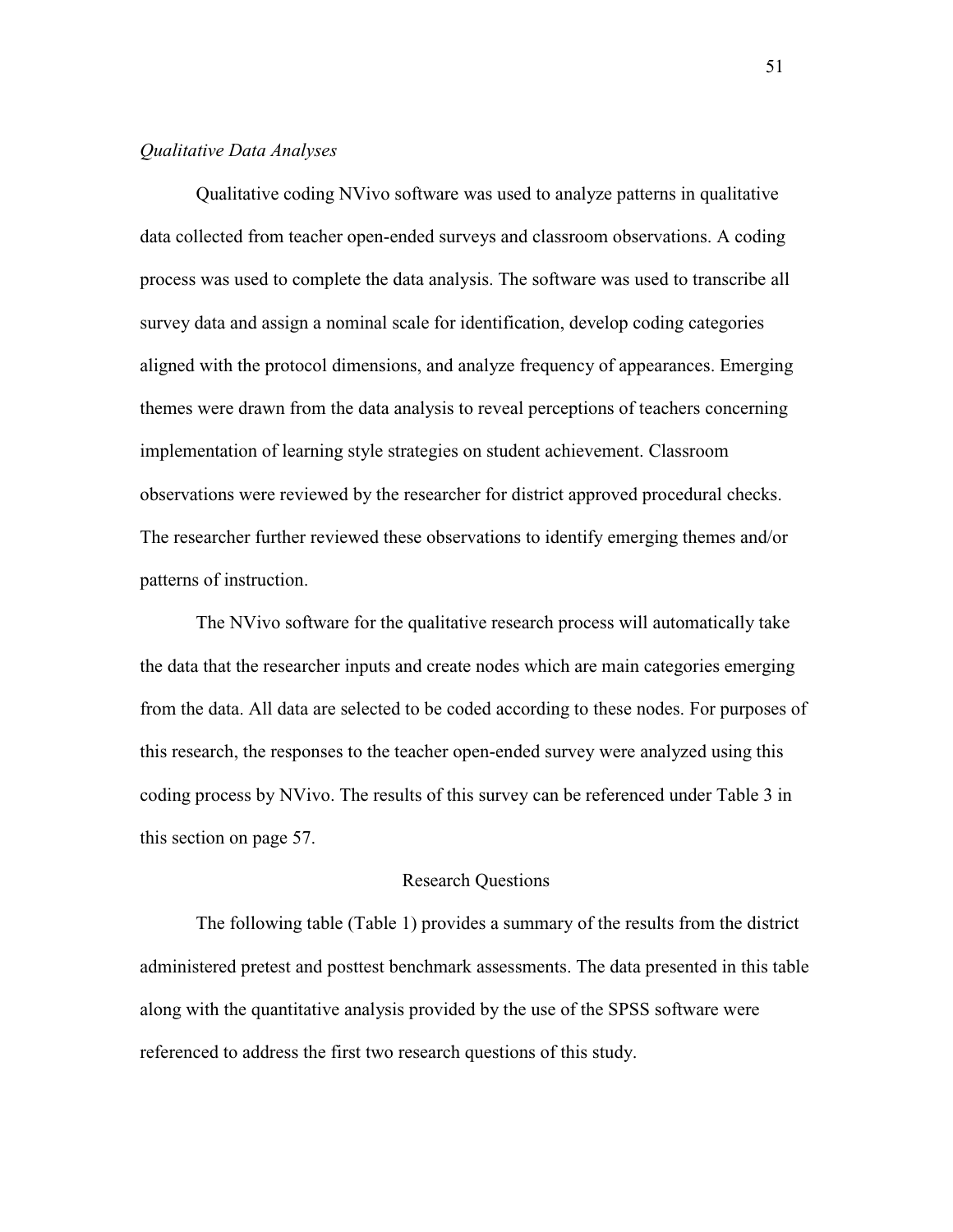| Experimental<br>Group           | Number<br>of<br><b>Students</b><br>By Class | Teacher/Class          | Pretest<br>Average<br>Score        | Posttest<br>Average<br>Score | Change<br>in<br>Average<br>Score |
|---------------------------------|---------------------------------------------|------------------------|------------------------------------|------------------------------|----------------------------------|
| General<br>Education<br>General | 23                                          | A                      | 87.83                              | 81.09                        | $-6.74$                          |
| Education                       | 17                                          | B                      | 73.71                              | 81.41                        | $+7.70$                          |
| <b>Basic Skills</b>             | 12                                          | C                      | 68.58                              | 74.42                        | $+5.58$                          |
| <b>Basic Skills</b>             | 10                                          | D                      | 70.8                               | 75.9                         | $+5.51$                          |
| Sub-Total                       | 62                                          | Average<br>Performance | 75.23                              | 78.21                        | $+2.98$                          |
| Control<br>Group                | Number<br>of<br><b>Students</b><br>By Class | Teacher/Class          | <b>Pretest</b><br>Average<br>Score | Posttest<br>Average<br>Score | Change<br>in<br>Average<br>Score |
| General<br>Education            | 24                                          | Е                      | 79.42                              | 80.79                        | $+1.37$                          |
| <b>Basic Skills</b>             | 9                                           | F                      | 72.2                               | 73.7                         | $+1.50$                          |
| Sub-Total                       | 33                                          | Average<br>Performance | 75.81                              | 77.25                        | $+1.44$                          |

*Average Pretest and Posttest Results for the Experimental and Control Groups* 

In Figure 1, which follows, the data from Table 1 are presented so that the improvements in test scores from the pretest to the posttest could be easily identifiable. In the experimental group, scores of 3 out of 4 classes improved slightly in Classes B, C and D respectively. The scores in Class A decreased minimally. For the control group, scores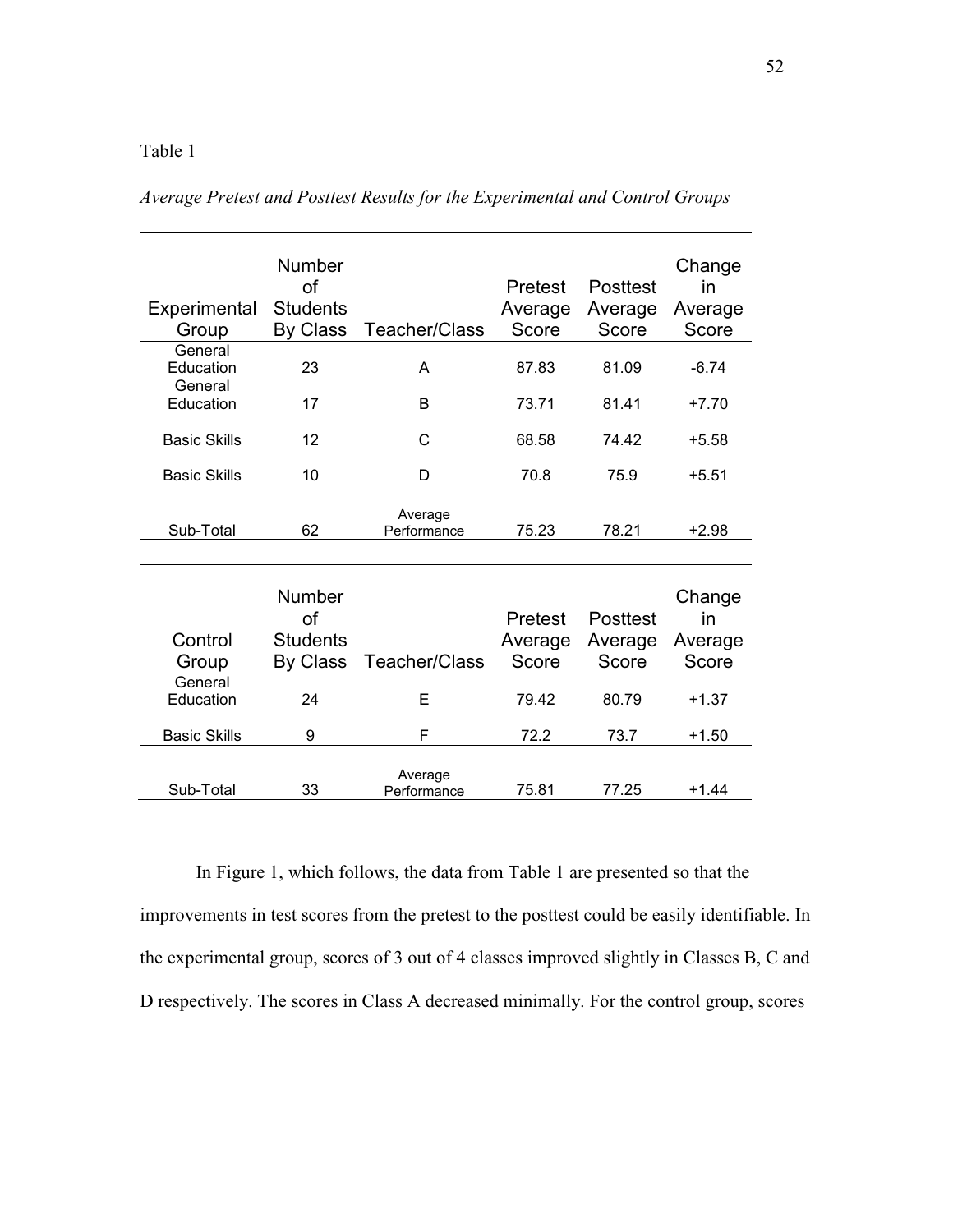improved slightly both classes despite the lack of provision of professional development to the instructors regarding learning style intervention strategies.





*Figure 1.* Average Pretest and Posttest Results.

The following table (Table 2) provides a summary of the results from the quantitative analysis conducted using the SPSS software. The results of the district administered pretest and posttest benchmark assessments were the basis of this quantitative analysis. An ANCOVA provided the analysis of whether learning styles instructional strategies had an effect on the outcome of the student achievement levels. The results from the ANCOVA presented in this table were referenced to address the first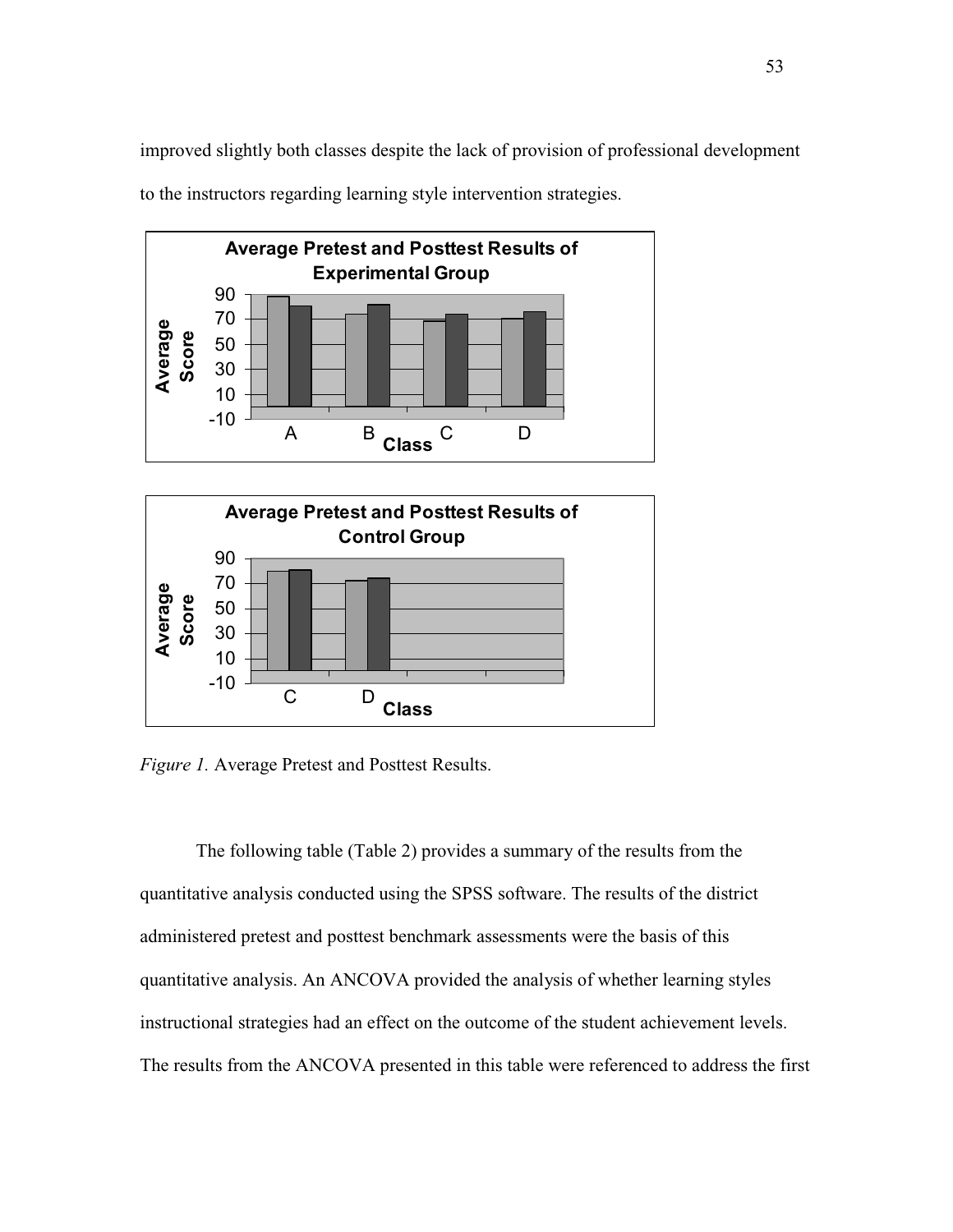two research questions of this study. ANCOVA was used to determine if any significant difference is noted between the pretest and posttest scores after adjusting for baseline performance. A significance value of .05 or less will denote statistical significance. Based on the results recorded in Table 2, no statistical significance was noted for the student scores  $[F(1, 3) = 3.486, p = .159]$ .

### Table 2

## *ANCOVA Results of Intervention*

Dependent Variable: Posttest Score

| Dependent variable: Posttest Score |                            |               |             |        |      |                               |
|------------------------------------|----------------------------|---------------|-------------|--------|------|-------------------------------|
| Source                             | Type III Sum of<br>Squares | df            | Mean Square | F      | Sig. | <b>Partial Eta</b><br>Squared |
| <b>Corrected Model</b>             | 35.287a                    | $\mathcal{P}$ | 17.644      | 1.806  | .306 | .546                          |
| Intercept                          | 108.703                    |               | 108.703     | 11.126 | .045 | .788                          |
| Instruction                        | 1.833                      |               | 1.833       | .188   | .694 | .059                          |
| Pretest score                      | 34.058                     |               | 34.058      | 3.486  | .159 | .537                          |
| Error                              | 29.310                     | 3             | 9.770       |        |      |                               |

#### Tests of Between-Subjects Effects

 $*R$  Squared = .546 (Adjusted R Squared = .244)

## *Research Question 1*

What is the difference in mathematics achievement between middle school general education students who were taught with learning style instructional strategies and the middle school general education students who were taught traditionally?

Research Question 1 served as a tool to investigate the significance of the learning styles instructional intervention on mathematical achievement levels as measured by a comparison of the district administered posttest benchmark assessment scores adjusted by the pretest scores. The presentation of the data is in Tables 1 and 2.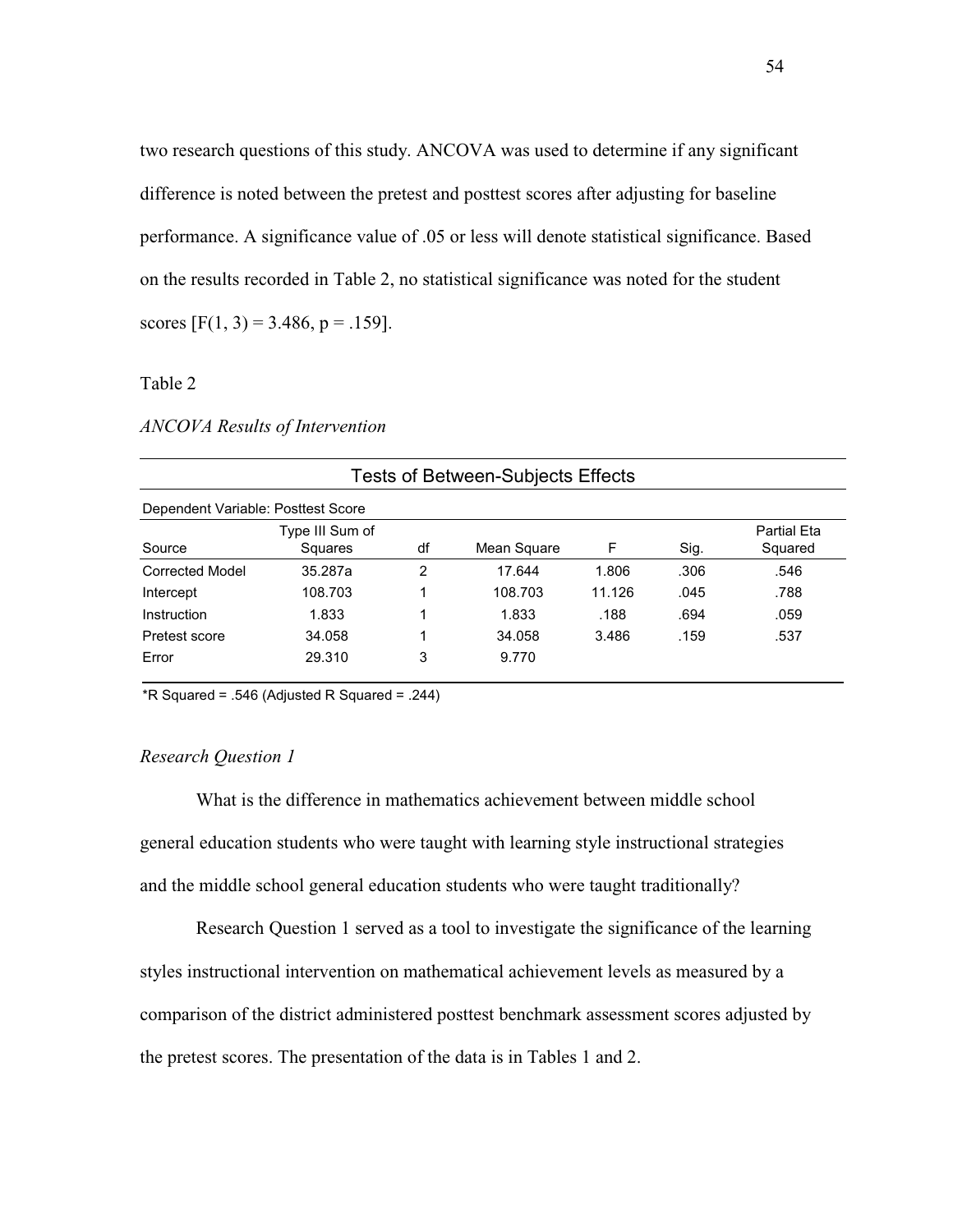The findings suggested that there was a slight improvement of the scores of most students. Even though the results from the SPSS software are not significant, there is an improvement of grades. There were 76 general education students in this part of the study. As recorded in Table 1, the average performance of general education students in Classes A, B and C receiving learning style intervention during instruction notes an improvement of scores in two of the three classes with an average improvement of at least 5.58 points. In the general education class taught without intervention, Class E, the average improvement of scores recorded was 1.37 points. Based on the results recorded in Table 2, no statistical significance was noted for the student scores  $[F(1, 3) = 3.486, p]$ = .159]. The findings support the null hypotheses

### *Research Question 2*

What is the difference in mathematics achievement between middle school students in the basic skills course who were taught with learning style instructional strategies and the middle school basic skills students who were taught traditionally?

Research Question 2 served as a tool to investigate the significance of the learning styles instructional intervention on mathematical achievement levels within the basic skills classrooms in this study as measured by a comparison of the district administered pretest and posttest benchmark assessments. The presentation of the data is in Tables 1 and 2.

This research question narrowed the measure of the effects of learning style instructional strategies on mathematics achievement by examining the results of the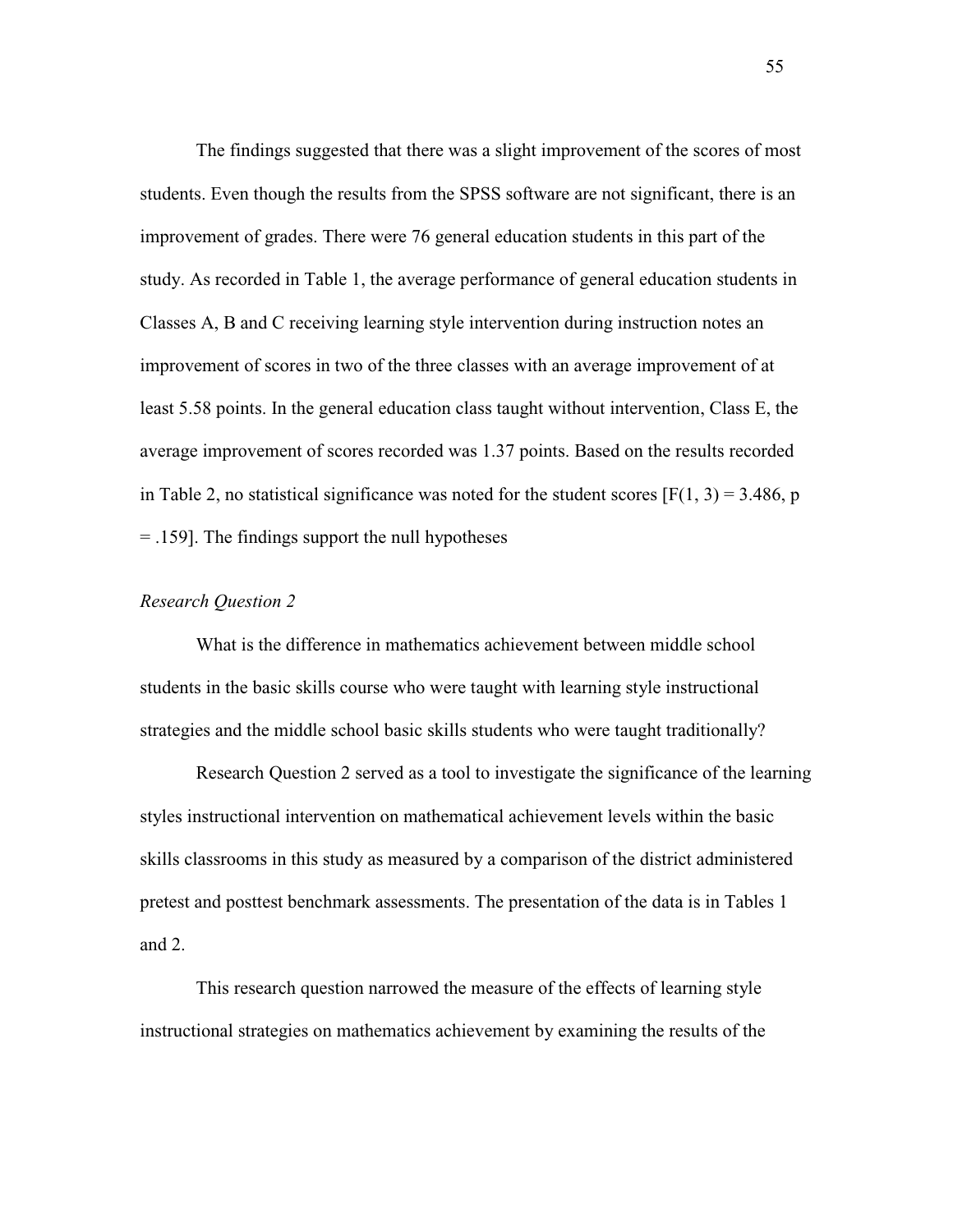intervention on the basic skills population. There were 19 basic skills students in this part of the study. The posttest results in Table 1 suggest that there was a slight improvement of scores from the pretest to the posttest for these students. As recorded in Table 1, the average performance of basic skills students in Class D receiving learning style intervention during instruction notes an average improvement of scores of at least 5.1 points. In the basic skills class taught traditionally, Class F, the average improvement of scores recorded was 1.5 points. Based on the results recorded in Table 2, no statistical significance was noted for the student scores  $[F(1, 3) = 3.486, p = .159]$ . The findings support the null hypotheses

## *Research Question 3*

How do the teachers describe their perception of the effects of learning styles strategies on the students' benchmark mathematics achievements?

Research Question 3 served as a tool to investigate the feedback from the participating teachers regarding the use of learning styles intervention strategies as an instructional mechanism to improve student learning in mathematics. An anonymous teacher open-ended reflection survey (Appendix B) was disseminated to the participating teachers to gather data to identify common themes and/or patterns regarding their perception of the effects of learning styles strategies on the students' benchmark mathematics achievements. Actual responses from the teacher open-ended reflection surveys can be referenced in Appendix D. Table 3, which follows, summarizes the themes that emerged as the researcher reviewed the data presented by the NVivo coding.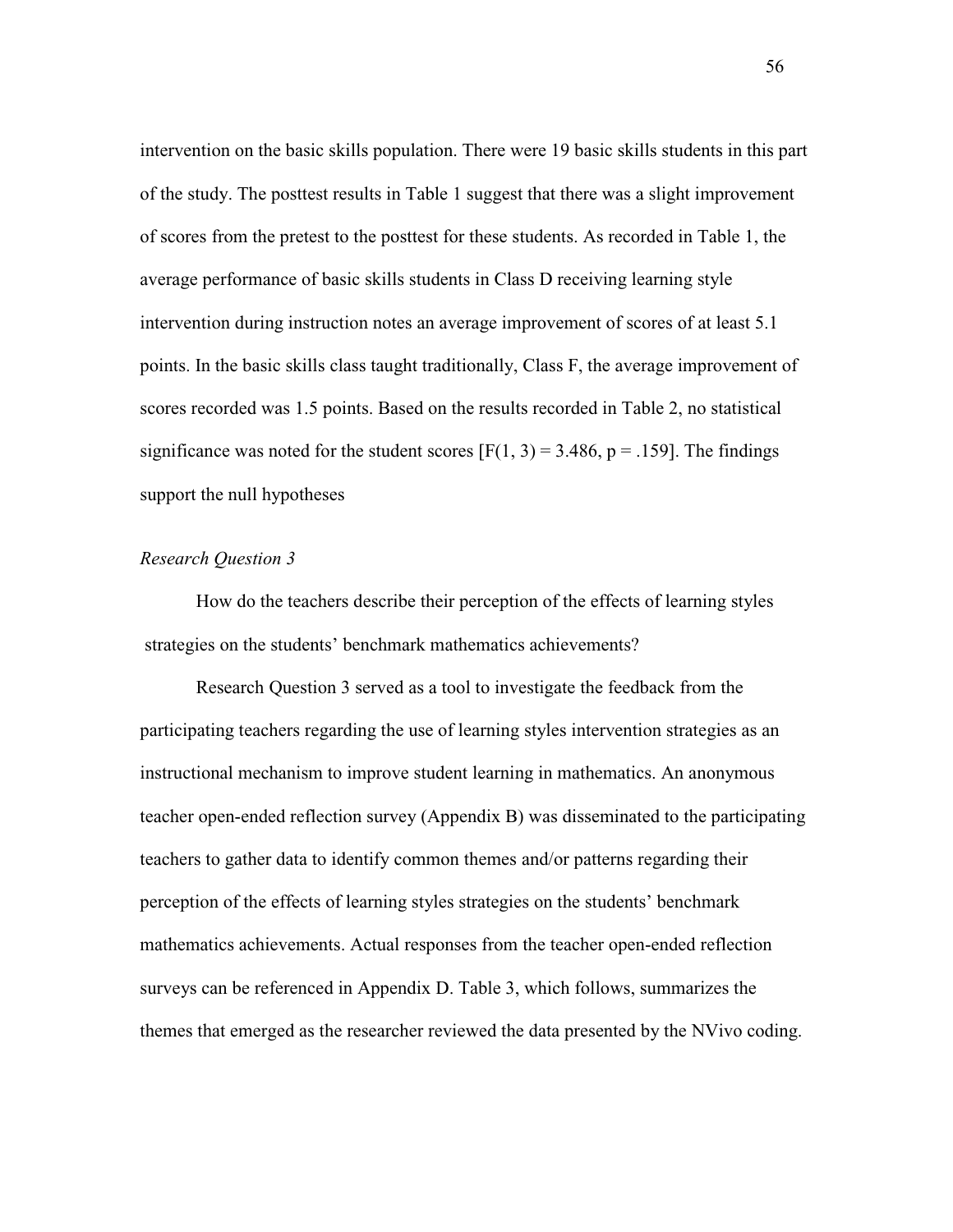# Table 3

NVivo Results: Themes Categoried from Teacher Open-ended Reflection Survey

| Survey Questions/                                                                                            | <b>Emerging Pattern of Responses</b><br>(Representative of Quotes by Teachers as listed in Appendix D)                                                                                                       |
|--------------------------------------------------------------------------------------------------------------|--------------------------------------------------------------------------------------------------------------------------------------------------------------------------------------------------------------|
| <b>Themes</b>                                                                                                |                                                                                                                                                                                                              |
| Questions 1, 2 & 3:<br>Theme 1<br>Use of Learning Styles                                                     | • Better understanding of the importance of<br>differentiation<br>• Improved knowledge of designing a differentiated<br>classroom<br>Strongest Learning Style in final project was<br>intrapersonal          |
| Questions $4 & 5$ :<br>Theme <sub>2</sub><br>Expectations of<br><b>Lesson Revealed to</b><br><b>Students</b> | • Student knowledge of expectations did assist with<br>instruction<br>Students had more specific questions<br>$\bullet$<br>Taught to mastery and to the test due to rigid<br>timeframe                       |
| Questions $6 & 7$ :<br>Theme 3<br><b>Recommendations</b>                                                     | • Need to apply real world experiences in math<br>lessons more regularly<br>• Teach concepts; make more connections<br>Utilize differentiation more often<br>$\bullet$                                       |
| Questions 8, 9 and 10:<br>Theme 4<br>Reflections                                                             | Not enough time to implement strategies<br>٠<br>Differentiation improved participation and<br>$\bullet$<br>encouraged more self-discovery<br>• Need to incorporate more "hands on experiences" in<br>lessons |

### *Theme 1: The Use of Learning Styles Strategies to Differentiate Instruction.* When

learning styles are identified, learning is more successful which supports the importance of utilizing a variety of learning style strategies. Differentiation is not about teaching different lessons. It is about teaching meaningful lessons that address the methods by which students take in, comprehend and retain information. Knowledge of learning styles helps teachers teach outside of their comfort level; they are better informed to answer students' questions appropriately and completely and attend to students' needs more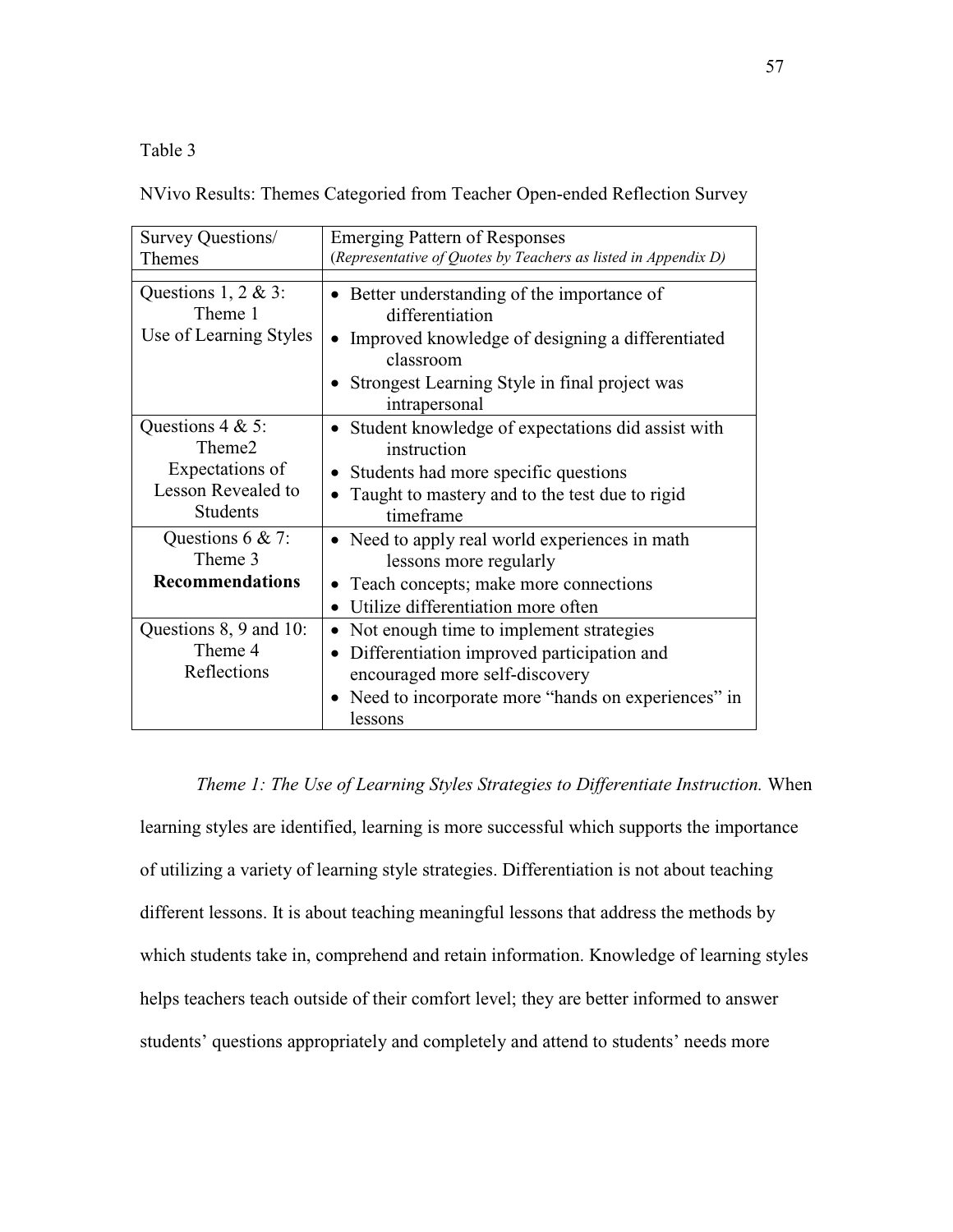successfully. Assessments to measure student understanding were also modified to match the learning styles of students; results of these assessments provided more accurate data for further instruction.

A representative response to Question 1 on the teacher open-ended survey regarding increased knowledge of learning styles and instructional strategies from Teacher A: "In my Masters Degree program, I learned how personal preferences of learning styles impacted my daily classroom instruction. We were not shown many strategies that could be used to help differentiate our instruction, and fight our natural tendencies to teach the way we learn best. I now have a much better understanding on what is meant by truly differentiating instruction". (See Appendix D)

*Theme 2: Expectations of Performance and Actual Performance Levels.* Knowing the expectation of the lesson raised performance levels and students asked meaningful questions. More time was invested by students in attaining successful outcomes. Students were more motivated to seize opportunities for self-discovery and learn from each other.

 In a sample response to Question 4 on the teacher open-ended survey regarding students' advance knowledge of expectations on performance, Teacher F responded, "This method of giving information helped them digest information. The rapport in the room is one of confidence in the teacher and the lessons progressed smoothly." (See Appendix D)

*Theme 3: Recommendations by Teachers.* After implementing the intervention strategies over the short period of time allotted to this task, all control teachers agreed that teaching whole concepts as opposed to isolated topics is more beneficial to mastery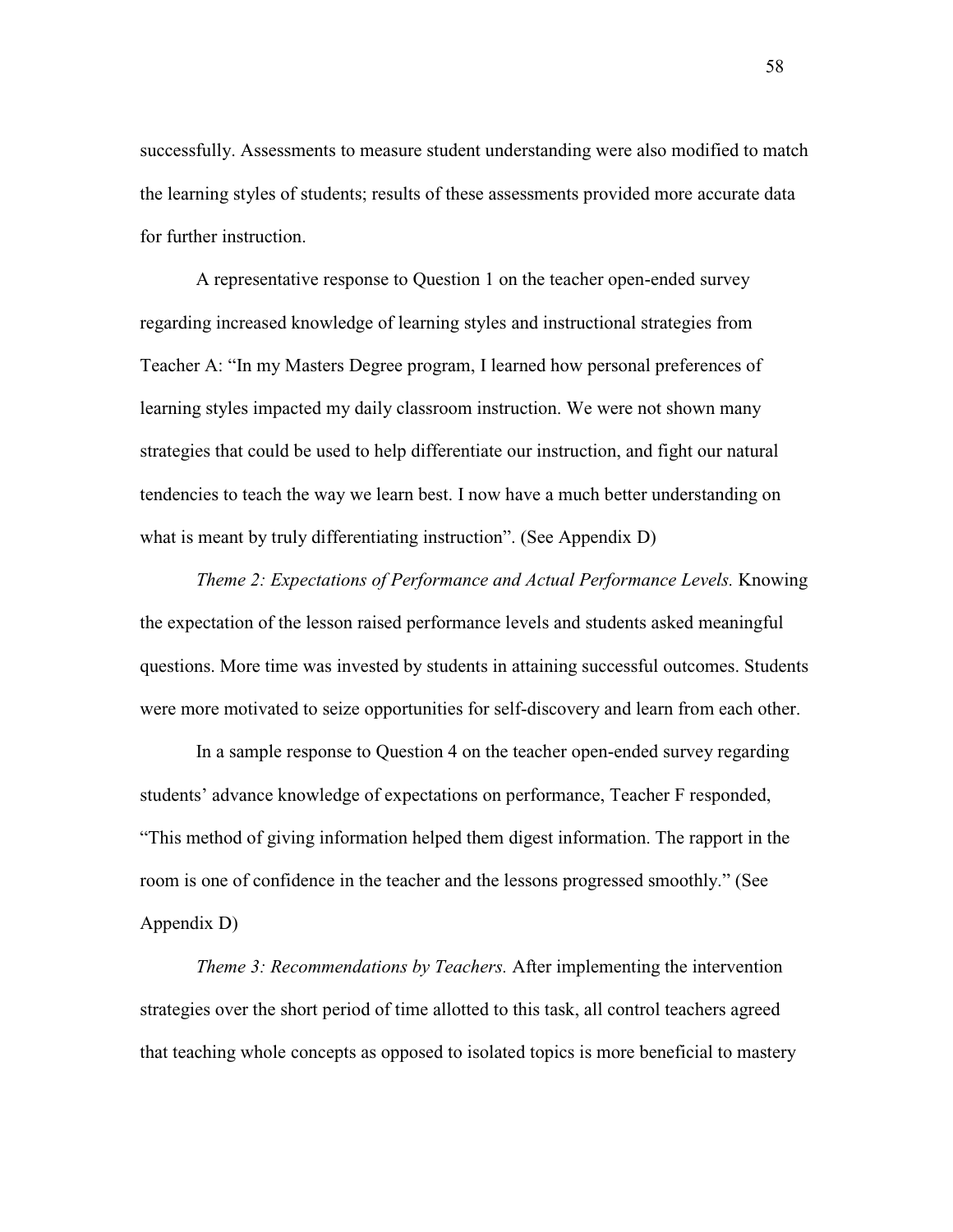of content. The final assessment project revealed a similar recommendation by both the experimental and control teachers: the inclusion of real world application of skills to solidify understanding of topics. Overall, a general recommendation by both groups of teachers was to chunk information into fewer topics, but to teach in greater depth within each topic. Sample recommendations as quoted by some of the teachers are as follows: Teacher F responded "Present material in smaller bites—not so much information so quickly; it's overwhelming for the students." Teacher C added "Learning can be made more meaningful by creating and applying real life experiences." (See Appendix D)

*Theme 4: Reflections by Teachers.* Time limits forces teachers to teach to the test and not for mastery. When the circumstances surrounding instruction are rigid, particularly the allotment of time, teachers lose sight of student learning for application of skill and focus solely on getting through the content of the lesson and the concluding assessment.

Representative of the teachers' reflections on time constraints during instruction, Teacher B had the following response to Question 8 on the teacher open- ended survey regarding the impact of time on instruction: "Time was a factor because I did not feel like I had enough time to cover the concept…I was not able to have time to reflect on each tool or discuss the topics the way I wanted to. I also would have liked to spend more time on the final task and time to reflect on it with the students." (See Appendix D)

Research Question 3 investigated the teachers' perception of learning styles strategies and its effect on their students' performance. The teacher observations conducted by the researcher, combined with the responses of the survey, corroborate the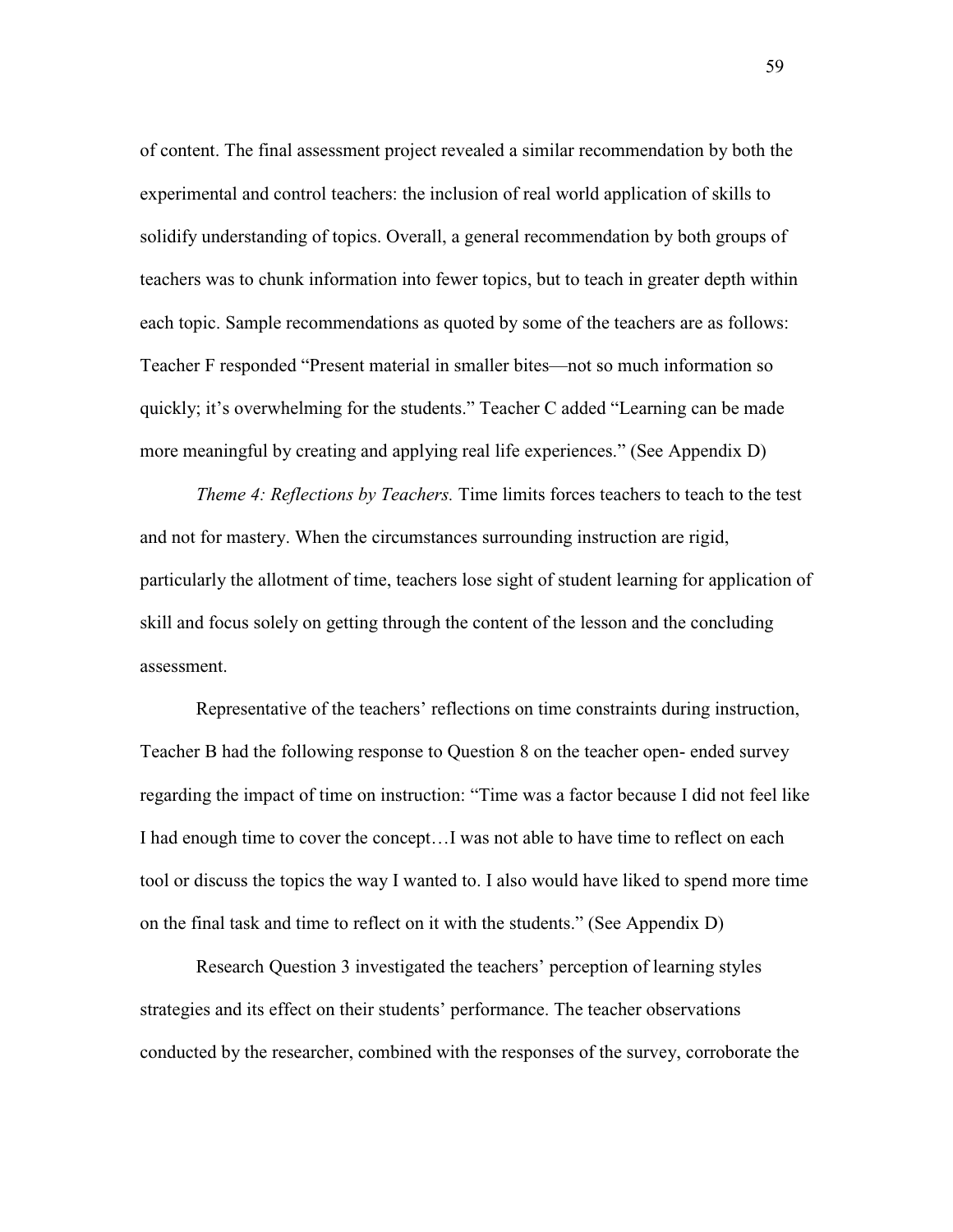prevailing theme regarding the perception that learning style intervention strategies may have a positive effect on student performance. Teachers A, B, C, D, E and F commonly reported in their surveys that they recognized positive benefits related to incorporating lessons that differentiate instruction to address learning styles. The researcher recorded in the observation notes class activity that represents high motivation, enthusiasm, student engagement and investigation.

#### Summary of Findings

Results of the district administered pretest and posttest benchmark assessments from both the experimental and control groups of this study reveal slight improvement in mathematical achievement levels as indicated in Table 1 which lists the average results from both benchmark assessments for both groups, and in Figure 1 which illustrate the slight increase in scores in 4 out of the 5 classes. When the researcher reviewed actual improvement of average scores by group recorded in Table 1 and in Figure 1, the measure of change between the pretest and posttest of the experimental group's average performance indicated that the scores were raised at least 5 points. This can be compared to the improvement of scores between the same two tests for the control group which indicated a slight change of 1.37 points. Although this observation might suggest that the learning style intervention had a positive impact on mathematical achievement, there is no significant evidence that Research Questions 1 and 2 were supported. The statistical results did not reach the minimum requirement to note significance; therefore, the results of the ANCOVA supported the null hypotheses.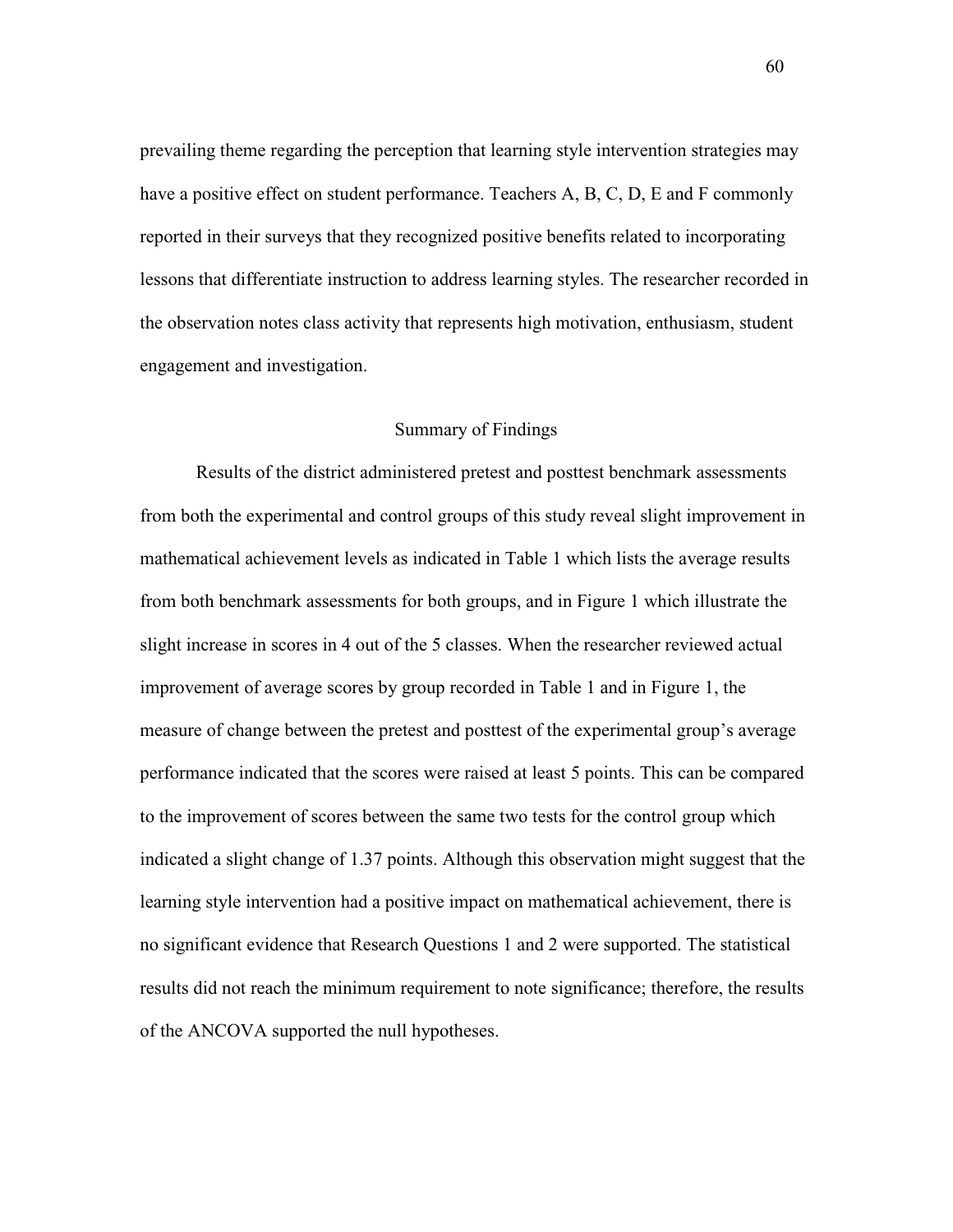The recognizable themes established from the NVivo analysis were recorded in Table 3 in this section of the study. The researcher identified a pattern of the teachers' responses to the teacher open-ended survey within these results which revealed that the teachers saw the value of the learning style intervention strategies when given the opportunity to incorporate them during instruction. Many of the responses suggested that the students' behavior and motivation were positively affected by the recognition of learning styles and the incorporation of strategies to address differentiation.

When the researcher reviewed the observational notes prepared when visiting each class during the week's intervention period, emerging patterns of instruction were clearly visible. These observations are included in Appendix C. The differentiation of instruction led to improved student participation as noted through conversations with the teachers. Students within the classrooms that incorporated the intervention of learning styles strategies during instruction expressed greater interest in the lesson and more active engagement in discussion than those students involved in the traditional instruction. Student discussion during the lessons revealed the use of multiple strategies for problem solving. In the remaining section of this study (section 5), the conclusions and recommendations for further research drawn from the analysis of the data will be discussed.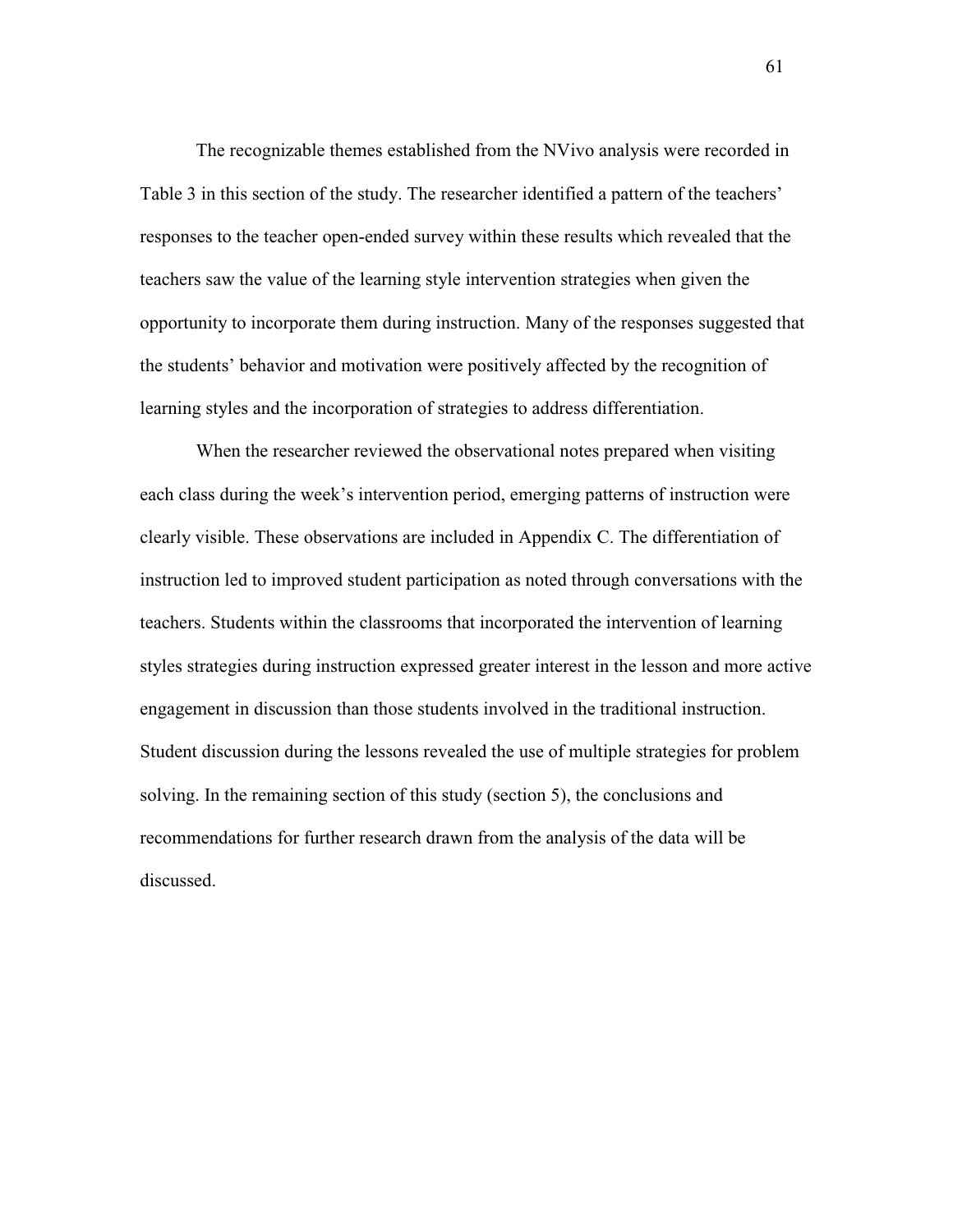#### SECTION 5: DISCUSSION, CONCLUSIONS, AND RECOMMENDATIONS

#### Overview of the Study

 The purpose of this sequential explanatory mixed methods causal comparative study was to examine the implementation of learning styles instructional strategies and the relationship to mathematics achievement of eighth grade students in a Title I middle school in a suburban school district. Creswell (2003) stated that mixed methods design is chosen to capture ideas from real-life contact. This study employed a nonrandomized control-group pretest-posttest design using archival data as the quantitative before and after comparison of mathematics achievement of the eighth grade students. Two forms of qualitative data were also collected for this study: a classroom observation form (Appendix A) during the intervention, and an anonymous teacher open-ended reflection survey at the completion of the intervention (Appendix B).

The pertinent factors that affect mathematics achievement at the middle school level due to the mandates created by NCLB and the connection between state funds with test results were investigated. Two groups, an experimental and a control group both comprised of an equal proportion of general education and basic skills students, were created to compare the effect of learning style intervention strategies on mathematics achievement. Learning styles of students were identified and aligned with instructional strategies to address differentiation of skills. A district approved pretest and posttest were used to measure change in mathematical performance of the students. Each teacher in the experimental group had an increased exposure to professional research to create a better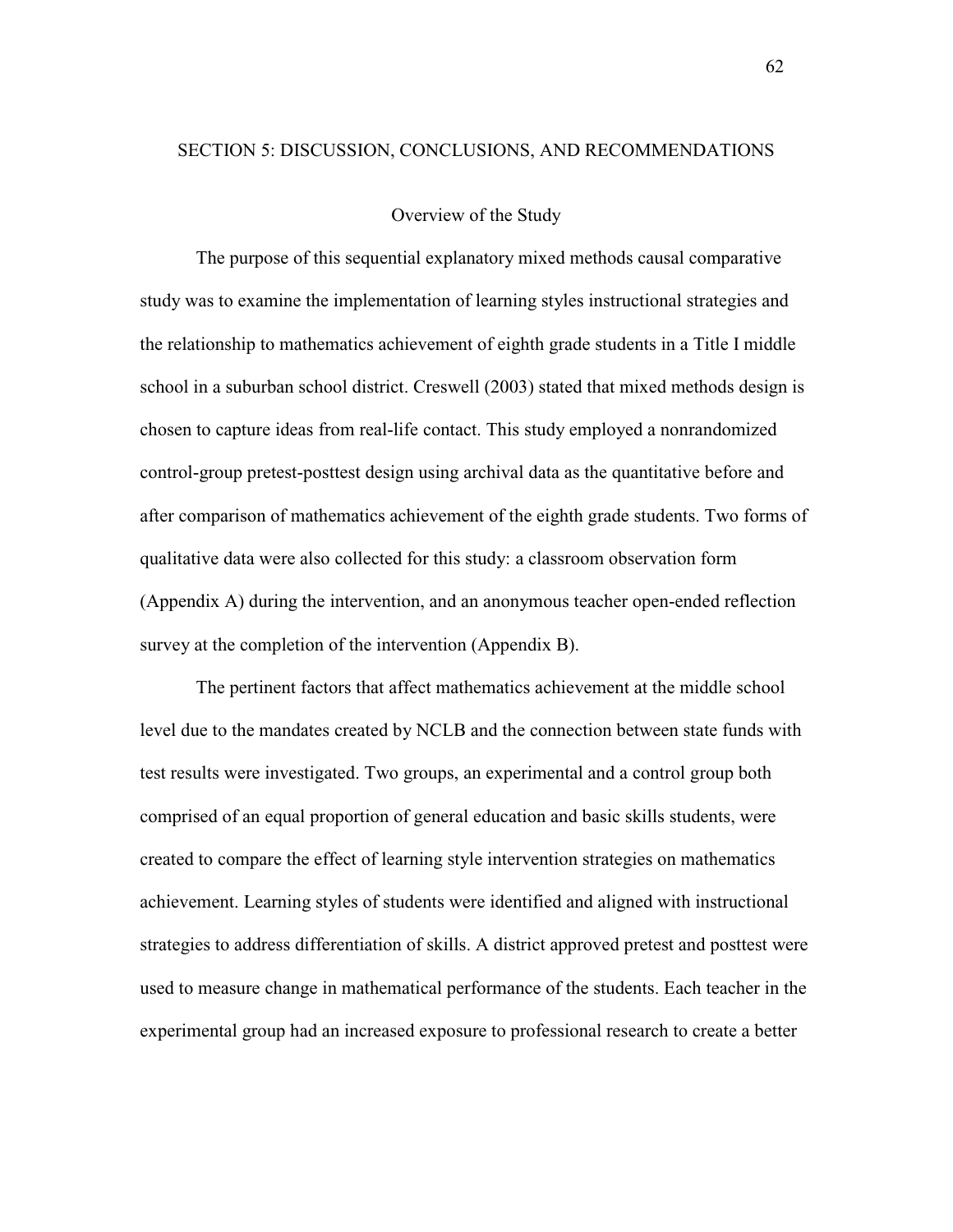understanding of learning styles and differentiation of instruction to improve student achievement. Gardner (1993) claimed that there are seven different intelligences and that educators should implement his theory of multiple intelligences when planning lessons and interventions in order to reach all students in the classroom. Marzano (2001) described the nine effective teaching strategies that will influence student achievement. Silver, Strong, and Perini developed instructional strategies to use in the mathematics classroom which had recognizable connections to Gardner and Marzano (Silver, Brunsting, & Walsh, 2008). Consistent with the literature researched, the teachers received professional development to assist their lesson planning so that all four learning styles prevalent in a classroom would be addressed. The students also were also given the opportunity to become more familiar with the best methods by which they could process information from a math lesson; whether it was visual, oral or tactile instruction through the actual instruction provided by the teacher or the individual assignments. Teachers engaged students in collaborative groupings so that they could articulate their understanding of the lesson as well as the strategies they used to gain this understanding. According to Strong et al.(2004), students reflected on their learning and demonstrated a greater self-awareness of how they learn in order to retain knowledge and become improved learners (p.75).

The teachers' perception of the effects of learning styles strategies on the students was also evaluated with a review of their responses to an open-ended teacher survey on learning styles. At the conclusion of the intervention week, all participating teachers were given the teacher survey to complete. The experimental teachers were able to reflect on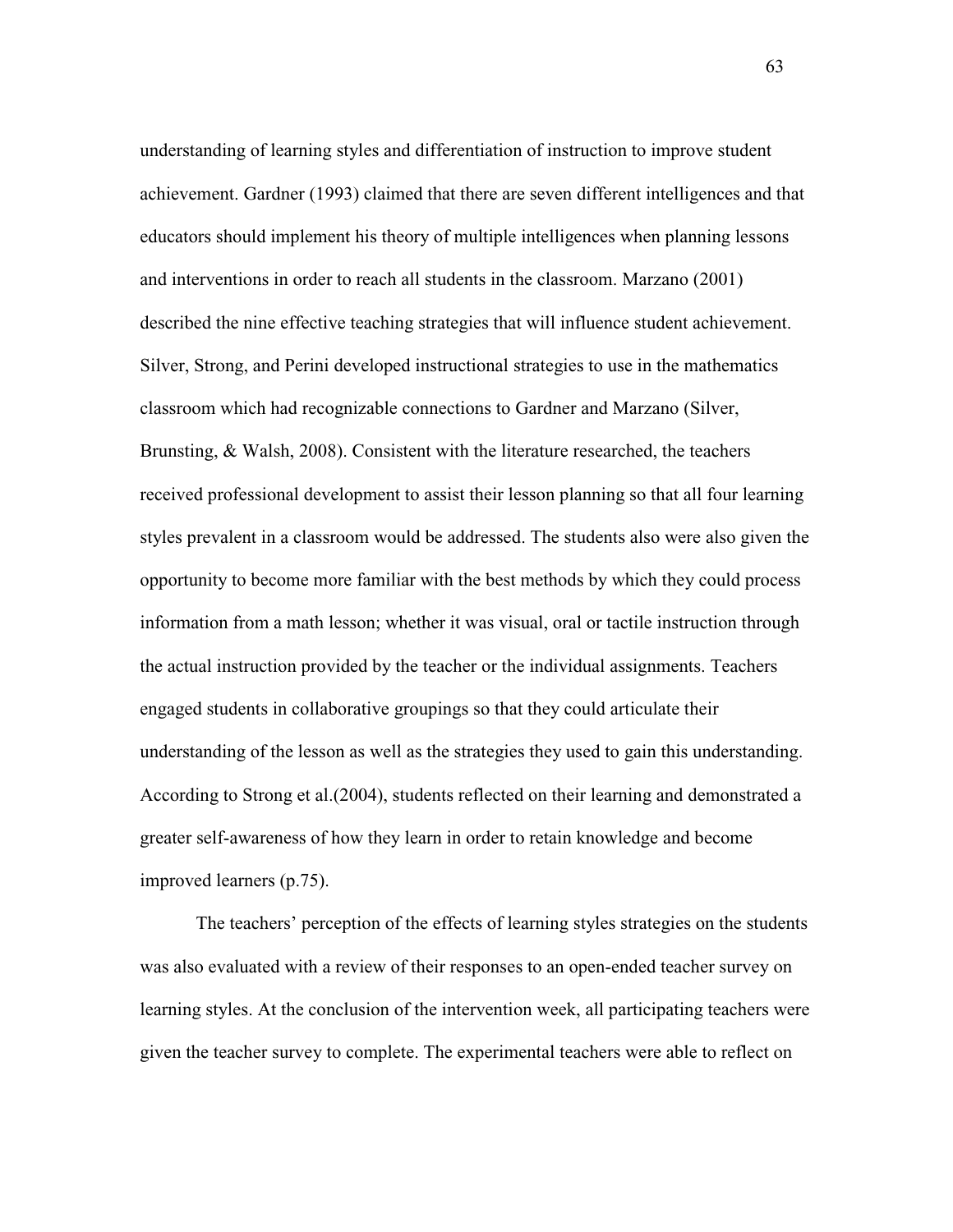the process by which they were introduced to learning style intervention, the lessons utilized to implement strategies, and the results they observed from the students' assignments as posttest results. The control teachers were given the same survey but only were able to reflect on the strategies they traditionally employ and the results the student achieved in their assignments and posttest benchmark assessment. The surveys were reviewed comparatively from both groups of teachers. Common threads of responses were identified as follows; shown collectively from all the teachers in Table 3.

• Both groups of participating teachers recorded a concern for not having enough time to teach the skills presented over the course of one week of instruction.

• Both groups of participating teachers noted an overall improvement in conceptual understanding as indicated from posttest benchmark results. However, the overall improvement of mathematical understanding was not as high as the teachers would have expected the students to achieve.

• Both groups of teachers attributed the lack of accomplishing significant results on the posttest benchmark assessment on the lack of time granted to the instruction. More specifically to the group of experimental teachers, the lack of time granted to the intervention strategies yielded limited results.

### Interpretation of Findings

The research questions presented in this study established the framework in which the findings could be discussed and conclusions could be drawn. Within the literature reviewed, Lee (2006) discussed the necessity to reach out to educators to use data from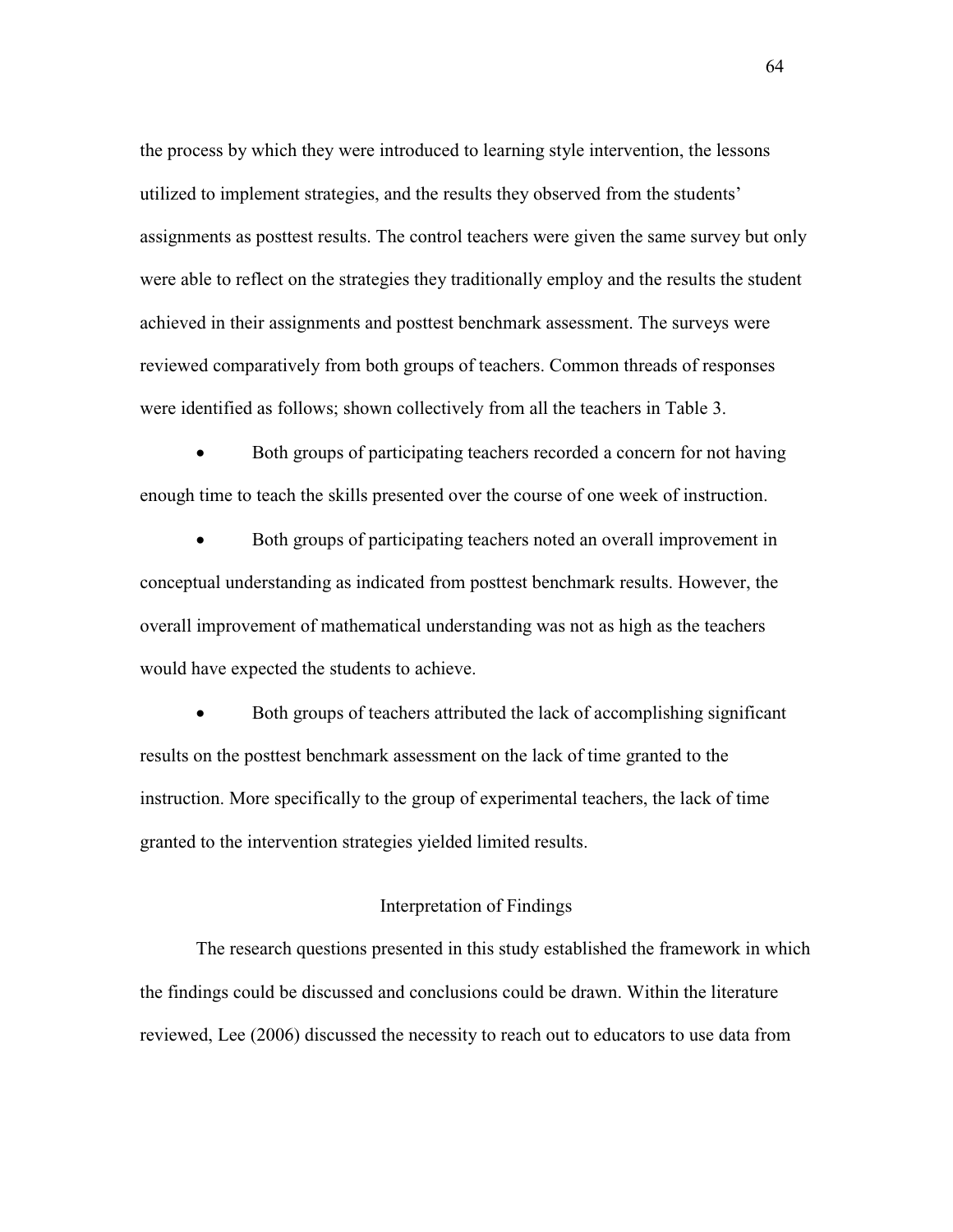high-stake testing to recommend instructional strategies that will produce real gains for students. Keeping the focus of this research on this educational philosophy, the broad questions of this mixed methods design study investigated the influence of instructional strategies and their alignment with learning styles on mathematics achievement at the middle school level. Gardner (1993) recognized that all children do not fit the same mold and need to explain material in their own manner; hence this study also recognized the need to investigate the effects of differentiation of instruction. Marzano (1992) recognized different learning styles and the need to adapt differentiated teaching strategies to facilitate learning for all students. With recognizable connections to Marzano's research on best practices to use in the classroom, Silver, Strong, and Perini (2000) developed instructional strategies to use in the mathematics classroom.

These theories were essential to the design of this study and the direction of the investigation. To maintain consistency throughout the intervention period of the study, the researcher arranged for Silver to present 1 full day (6 hours) of professional development to only the experimental teachers. Silver's training was based on his research of learning styles and effective instructional strategies for the middle school mathematics classroom to improve student achievement.

The quantitative research questions of this study investigated the difference in mathematics achievement of middle school students who were taught with traditional instruction and those who were given learning style intervention strategies during their instruction. Research question 1 examined the effects of this difference in methodology with regular education middle school students; research question 2 examined the same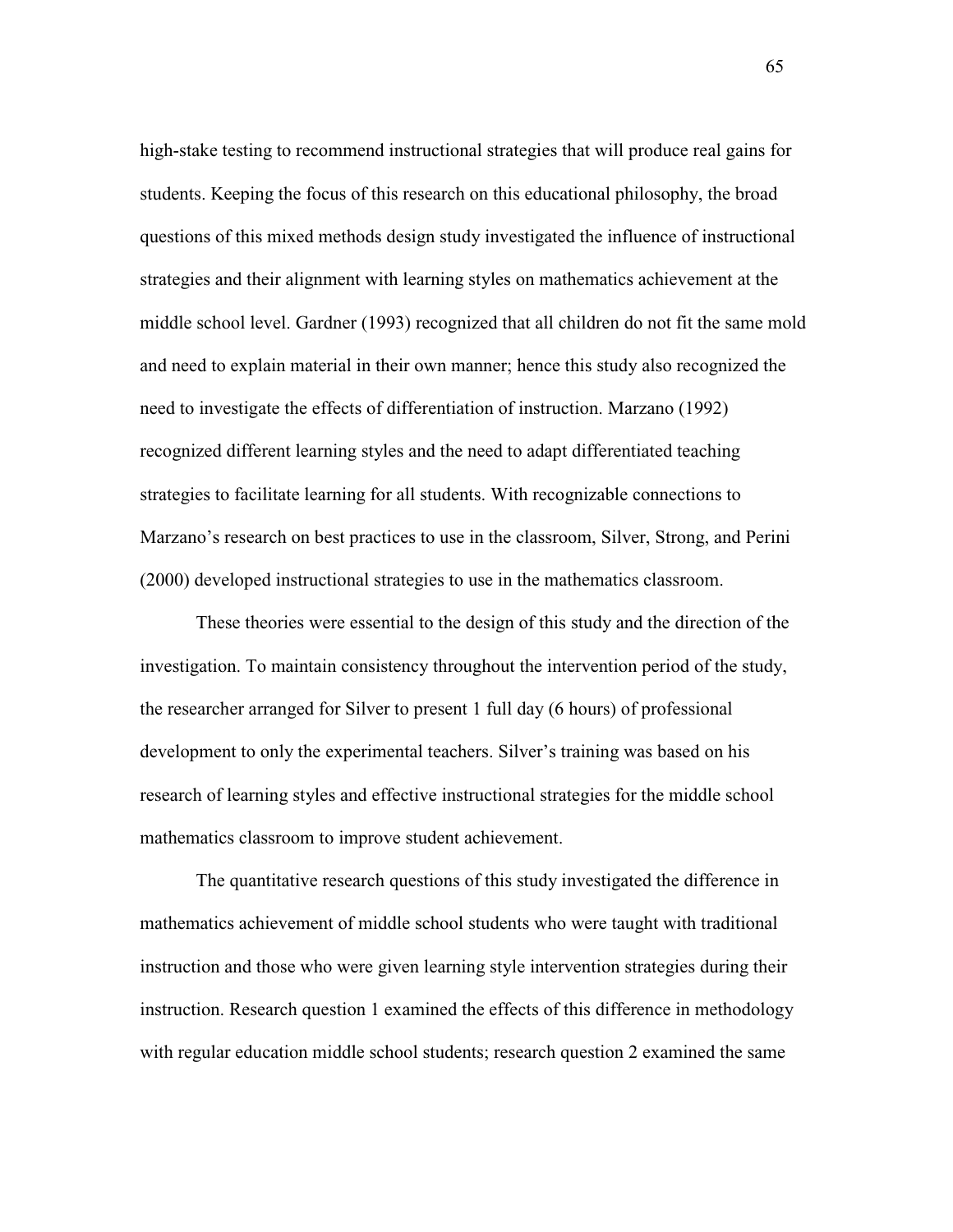premise with basic skills middle school students. The findings from the SPSS data analysis for both research questions supported the null hypothesis. Although no significant difference was noted in mathematical achievement gains between the pretests and posttests via the data analysis, it is noted that a minimal increase in overall mean score in mathematical achievement for both the general education and basic skills education students between these two benchmark assessments was visible.

Silver, Strong, and Perini(2007) emphasized that all students rely on all four learning styles to learn mathematics. A teacher must tap into the students' learning styles and build upon students' strengths by accommodating preferred styles to develop less preferred styles (Thomas, 2003, p.14). This rotation of utilizing learning style intervention strategies to tap into students' approach to problem solving takes time. As evidenced by the literature, further investigation regarding the extension of learning style intervention strategies with the identical student sample in this study would allow the researcher to develop additional conclusions about the effect of the length of the intervention period with the measure of mathematical achievement. Several of the participating teachers in this research study inferred via the teacher open-ended survey that the mathematical achievement levels could have possible improved with an extension of the intervention period with the students. There was a slight difference in the experimental groups regarding noted common themes regardless of the opportunity shared during the professional development on learning style strategies.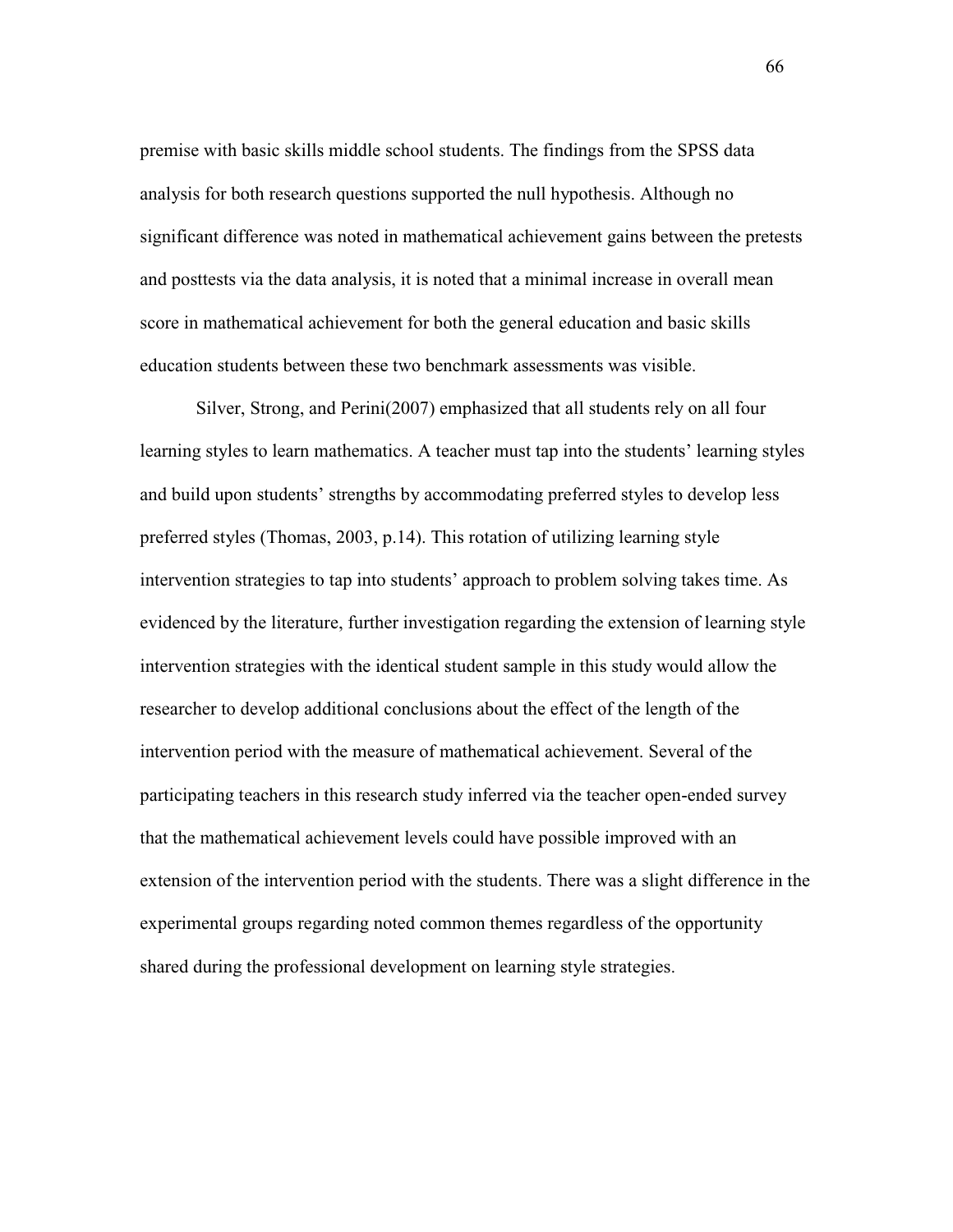#### Implication of Social Change

 The intention of this study was to have teacher leaders, through the design of a PLC, identify learning styles of students; articulate both horizontally and vertically, implement prescribed instructional strategies, and ultimately raise mathematics achievement of students. Included in this study was the analysis of the stratification of students at the middle school level, as well as curriculum expectations that are prevalent in the middle school classrooms. Standardized assessments as required by the NCLB and designated by national and state standards were also examined in terms of the lasting impact on student achievement, particularly the method by which they learn mathematics.

 This study revealed an awareness of the four possible learning styles that may be prevalent in any classroom. It is suggested that teachers be made aware of how to differentiate their instruction to appropriately address these learning styles. In conjunction with this reasoning, assessments should be redesigned to allow students to problem solve using their learning style preference while strengthening the weaker of their learning styles.

This study impacted social change by the improved horizontal collaboration among teachers, particularly with their discussion regarding student performance and their recommendations for modifying the current mathematics program. More specifically, this study assisted in teacher awareness of alternative methods by which they could reach the underachieving student and assist that student in making connections to the material instructed. Non-traditional assessment measures such as projects were incorporated into lessons so that students who typically perform poorly with traditional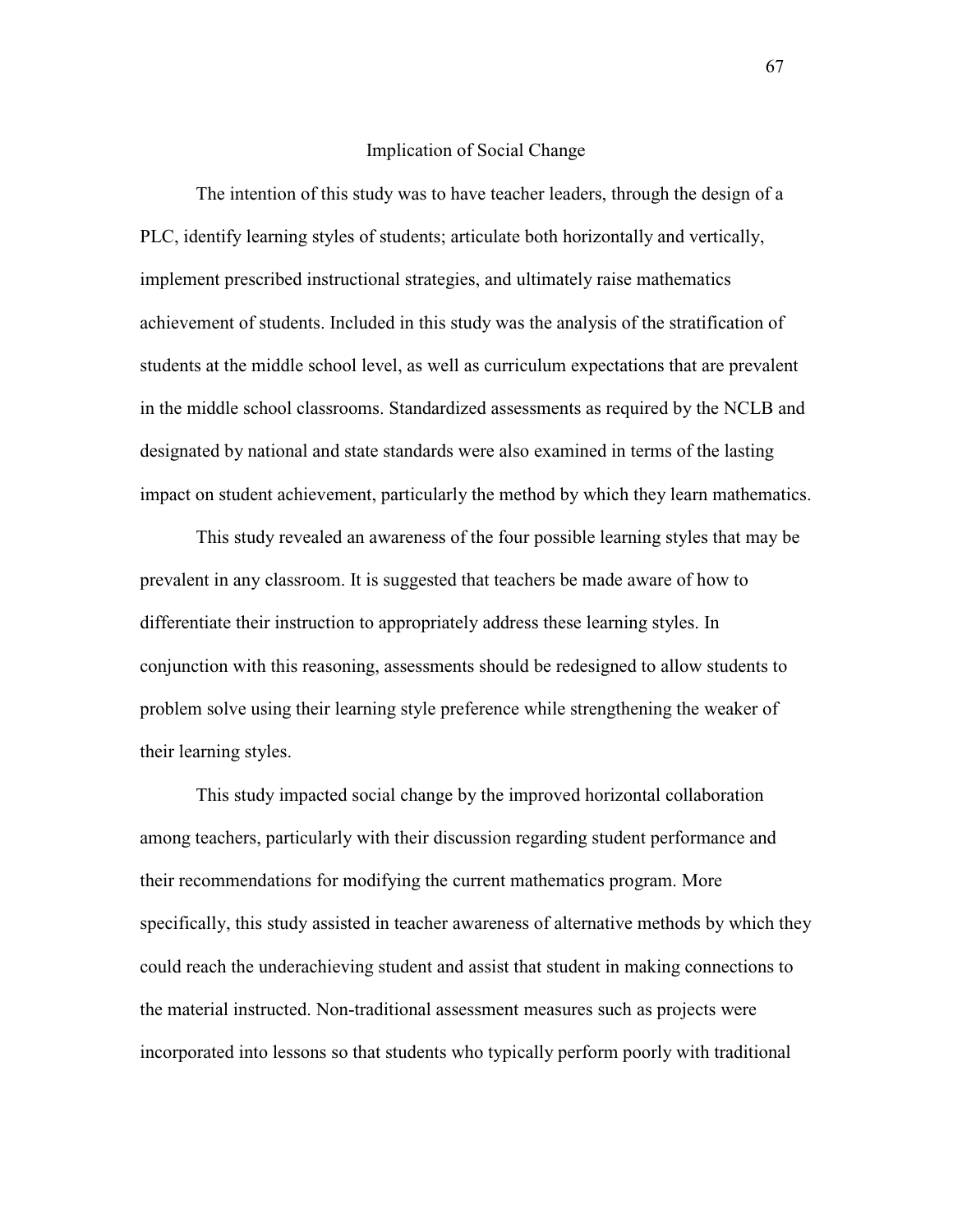testing could discover an avenue by which they could demonstrate their mastery of the lesson's objective.

Teachers are continually challenged with the demands made on presenting evidence of student achievement particularly through the results of standardized assessments. It is incumbent on today's educator to learn how best to present information during instruction to assist students in gaining as well as demonstrating mastery of content.

#### Recommendations for Action

 Although the results of the data analysis of the pretest and posttest assessments did not indicate significant improvement, the scores did improve slightly. The time constraints resulting from the length of the marking period within which the cohorts for the basic skills students remained the same might have factored into the minimal improvement recognized between the pretest and posttest scores. Following the professional development provided by Silver, experimental teachers were allowed less than two weeks of using intervention strategies during instruction. A recommendation by the teachers on the teacher open-ended reflection survey was the provision of more time to implement learning style strategies so that greater improvements in mathematics achievement on these district benchmark assessments could be expected.

The results of this study should be shared with middle school classroom teachers as well as administration. Teachers should be made aware of the potential in using learning style intervention strategies during the course of their instruction to increase the practice of incorporating differentiation on a more regular basis. Administrators should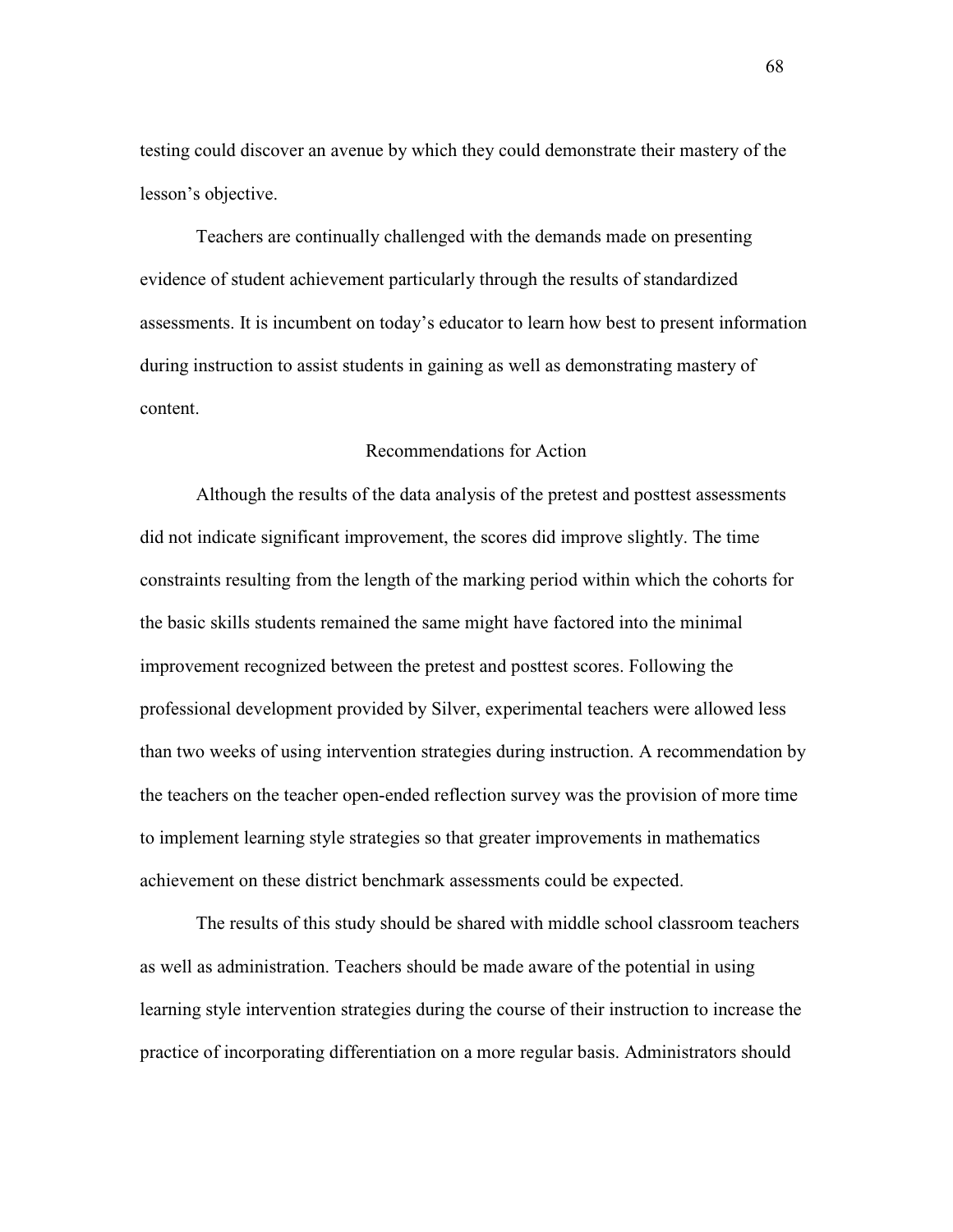be aware of learning style intervention strategies when observing lessons, particularly when identifying the activities implemented by staff to differentiate instruction to meet students' academic challenges. Additional professional development opportunities for middle school staff to learn about learning styles intervention strategies should be considered so that more teachers would have an improved awareness of how to implement its use in daily instruction.

### Recommendations for Future Research

The focus of this study into the investigation of learning styles intervention strategies and the results which supported the null hypotheses has led the researcher to raise additional questions for further consideration. Questions which may be considered when reflecting on recommendations for further research include:

• Would the continuation of the use of learning style intervention strategies over an extended period of time lead to significant improvements in students' mathematical achievement levels as noted on the district's benchmark assessments?

• Does a need exist during classroom instruction to incorporate the use of learning style intervention strategies for all levels of learners?

• Do teachers need to be informed of the concept of learning styles and be made aware of both their own individual learning style as well as the existence of the learning styles in their assigned classes? Would this knowledge affect their teaching style?

• Should professional development opportunities for all teachers be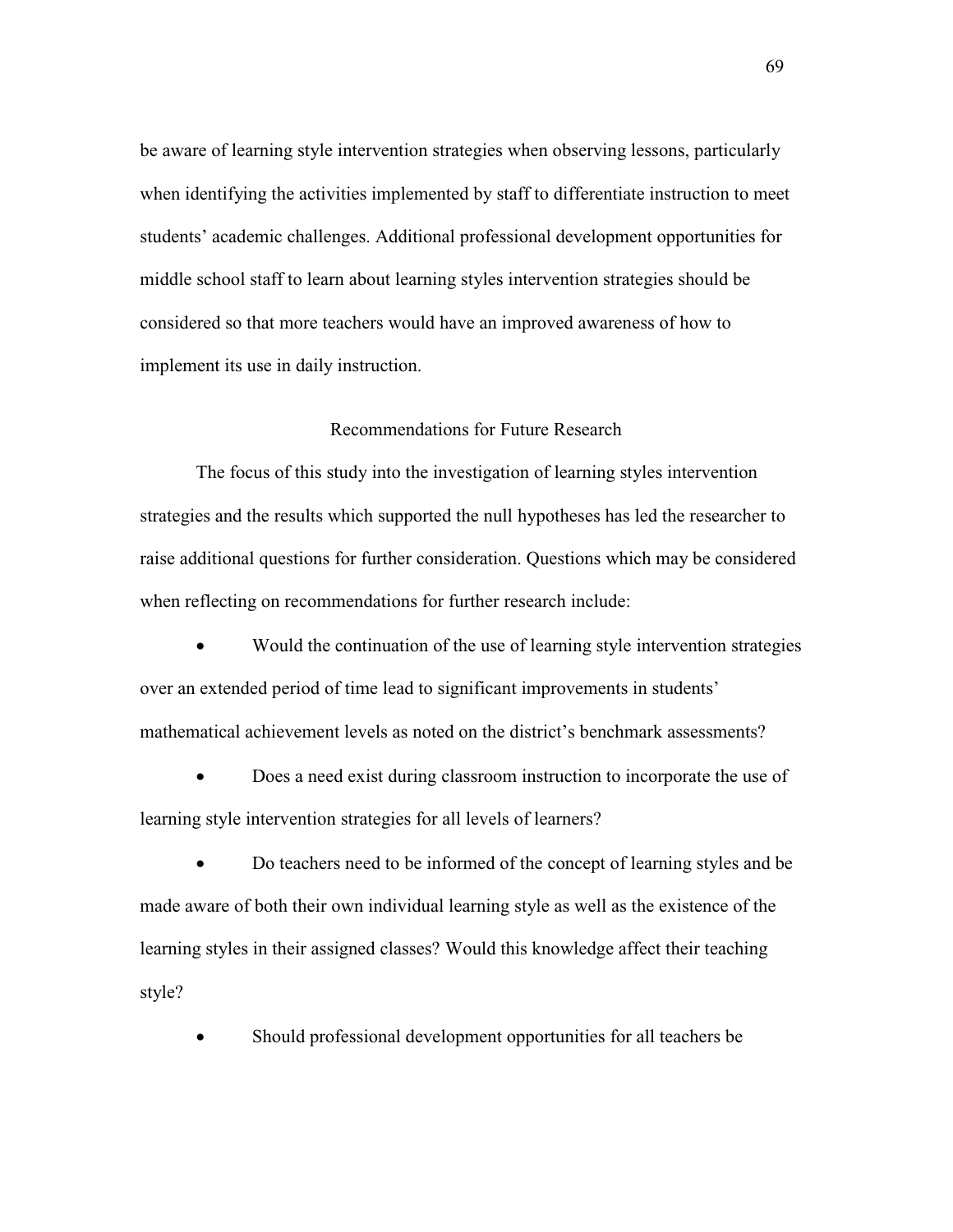considered part of the vision of the school district to improve student achievement through the recognition of learning styles and the need to differentiate instruction to obtain maximum learning?

• Should assessments and reporting of its grades be designed to measure and record individual gains in mastery levels in coordination with the recognition of learning style differences?

• Should resources be provided in the form of instructional materials to enable

and strengthen all four learning styles for students?

• Should further investigation be conducted to determine if gender has an impact on the difference in student mathematical performance?

#### Summary

This study acknowledged the concern of how middle school teachers can address the low standardized mathematics scores in a suburban school district. In concert with the objectives of NCLB, this study focused on the improvement of the mathematics achievement levels of students at the eighth grade level. The purpose of this study was accomplished by identifying learning styles of students and implementing instructional strategies that addressed the learners' needs within the mathematics classroom. The sequential mixed methods quasi-experimental causal comparative design of this study did investigate the effect of classroom intervention based on learning style differentiation on the improvement of mathematics achievement levels in district benchmark assessments.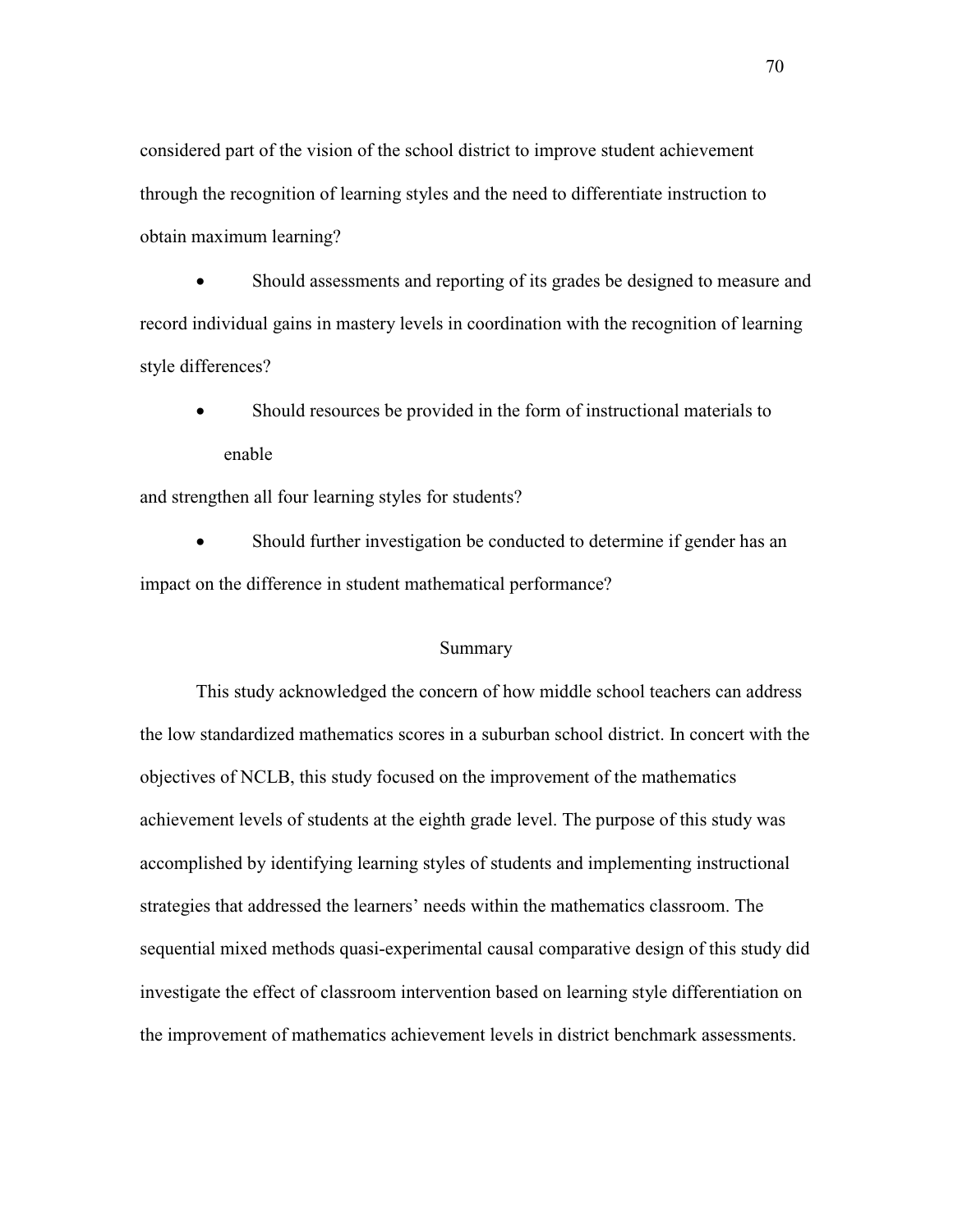The results of this study, namely the differences in scores from the pretest and posttest district benchmark assessments after the implementation of learning style strategies during instruction, did not indicate significant improvement in scores. Although there was a minimal change in scores between the two district benchmark assessments; this change was not deemed significant by ANCOVA and research supported the null hypotheses. Recommendations to this study suggest that additional professional development as well as additional time for implementing learning style intervention strategies could possibly lead to significant improvement in middle school mathematics achievement levels.

 This study does provide opportunities for further research. The incorporation of learning styles intervention strategies by teachers throughout their instruction is an area that would require further investigation with the intent of potential mathematical achievement gains. Increased awareness by teachers of the need to differentiate instruction to address students' learning challenges has also been suggested as a consideration for further research. The minimal results recorded from this short-term research study cannot be interpreted as evidence that intervention of learning style strategies during instruction would lead to the improvement in mathematical achievement of middle school students. However, this study impacted social change by the improved horizontal collaboration among teachers, particularly with their discussion regarding student performance and their recommendations for modifying the current mathematics program.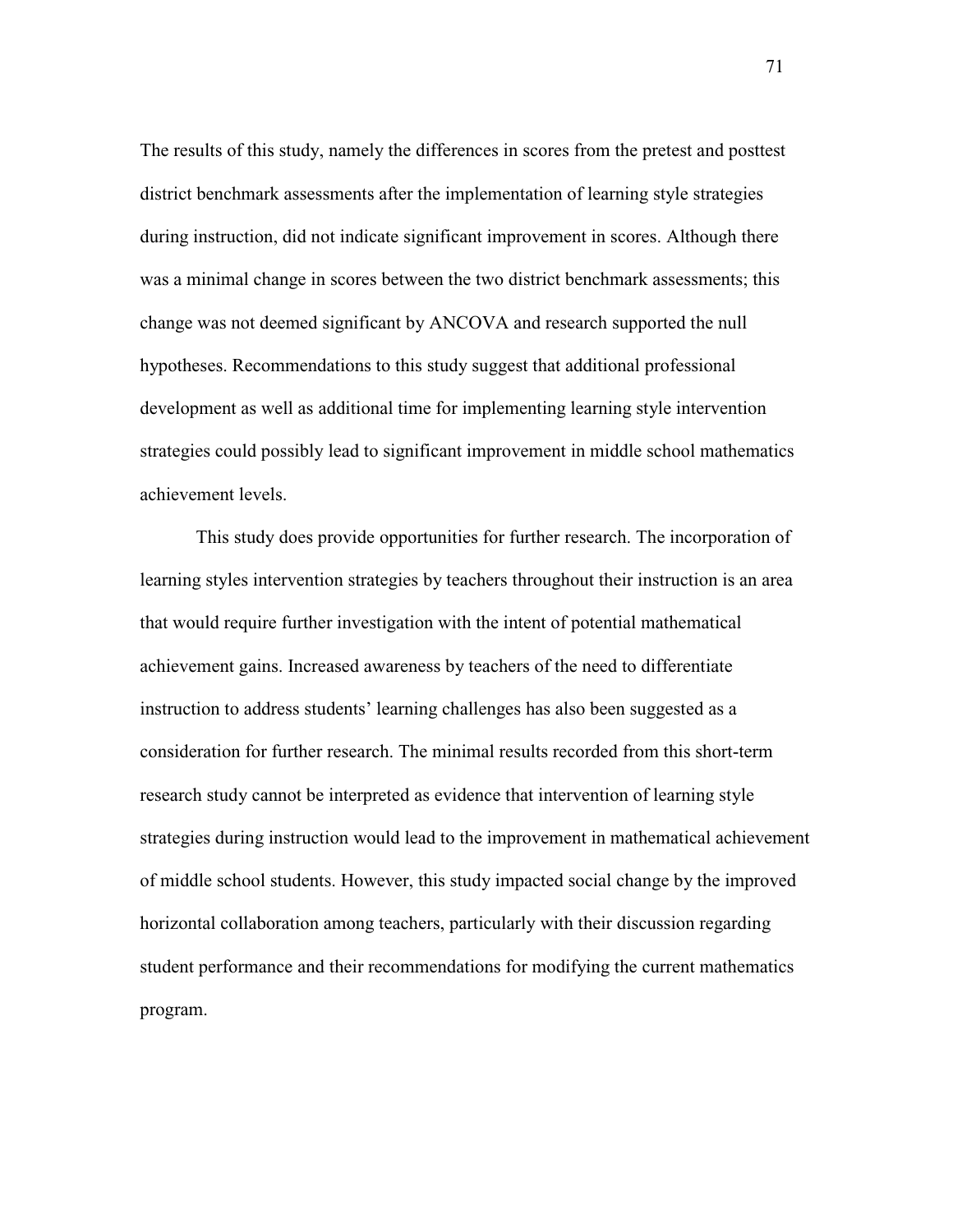#### REFERENCES

- Baker, E. L. (2001). Testing and assessment: A progress report. *Educational Assessment, 7*(1), 1-12.
- Bandlow, R. J. (2001). The misdirection of middle school reform: Is a child-centered approach incompatible with achievement in math and science? *The Clearing House, 75*(2), 69-74.
- Blankstein, A. M. (2004). *Failure is not an option; Six principles that guide student achievement in high-performing schools.* Thousand Oaks, CA: Corwin Press.
- Brooks, J. G, & Brooks, M. G. (1999). *In search of understanding: The case for constructivist classrooms.* Alexandria, VA: ASCD.
- Checkley, K. (2006). *Priorities in practice: The essentials of mathematics grades 7-12: Effective curriculum, instruction, and assessment.* Alexandria, VA: ASCD.
- Choi, K., & Kim, J. (2006). *Closing the gap: Modeling within-school variance heterogeneity in school effect studies.* National Center for Research on Evaluation, Standards, and Student Testing. Los Angeles: University of California.
- Conley, S., Fauske, J., & Pounder, D.G. (2004). Teacher work group effectiveness. *Educational Administration Quarterly, 40*, 663-703.
- Cooper, S. E., & Miller, J. A. (1991). Mbti learning style-teaching style discongruencies. *Educational and Psychological Measurement, 51*, 699-706.
- Cornwell, J. M., & Manfredo, P. A. (1994). Kolb's learning style theory revisited. *Educational and Psychological Measurement, 54*, 317-327.
- Costa, A., & Kallik, B. (2000). *Habits of mind: A developmental series. Book I: Discovering and exploring habits of mind.* Alexandria, VA: ASCD.
- Creswell, J. W. (2003).*Research design: Qualitative, quantitative, and mixed method approaches.* Thousand Oaks, CA: Sage Publications, Inc.
- Dewey, J. (2006). My pedagogic creed. *The School Journal*, *54*(3), 77-80. Retrieved from http://dewey.pragmatism.org/creed.htm. (Original work published January, 1897)
- Ding, D., & Navarro, V. (2004). An examination of student mathematics learning in elementary and middle schools: A longitudinal look from the U.S. *Studies in Educational Evaluation*, *30*(3), 237-253.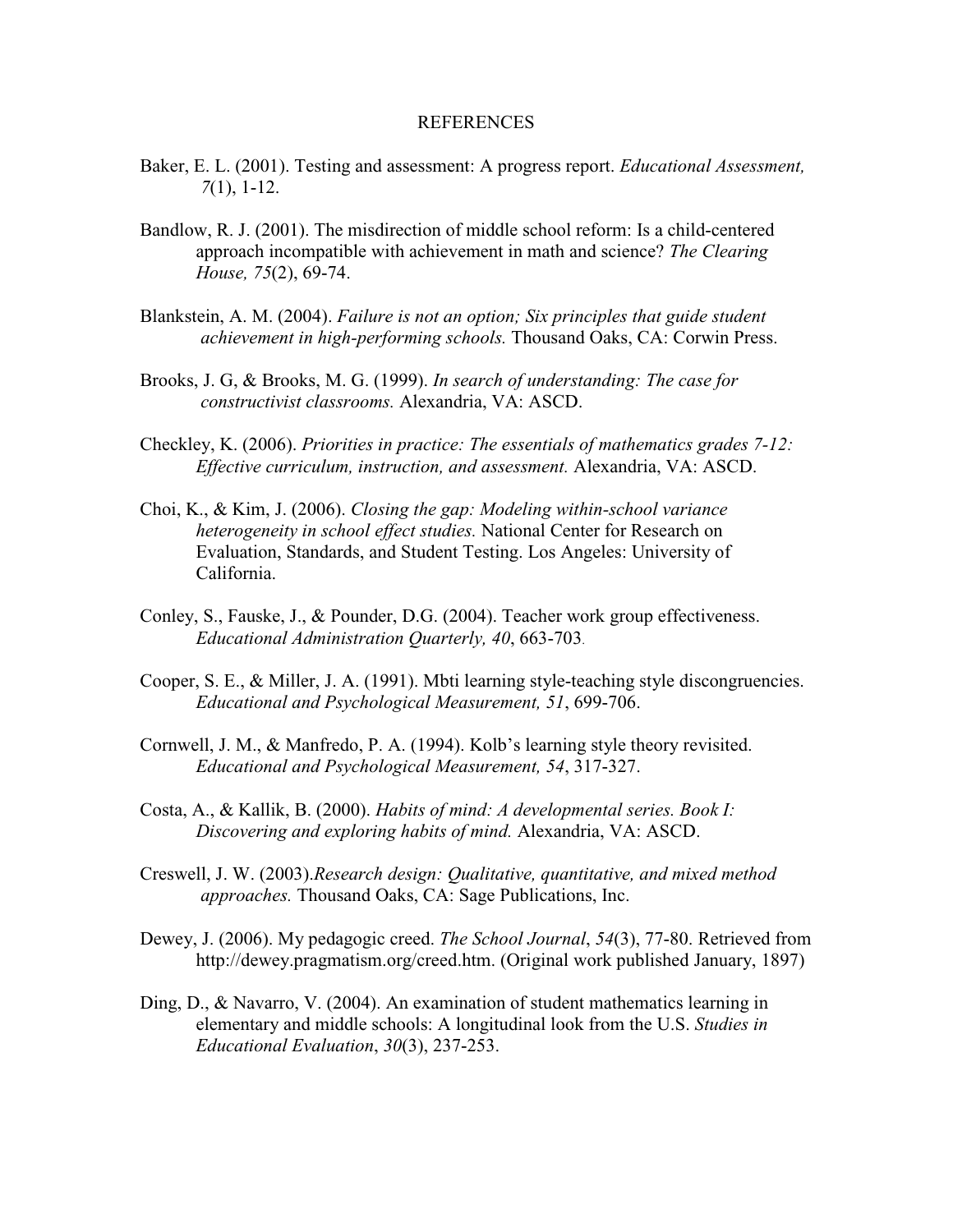- DuFour, R. (2004). *What is a professional learning community?* Educational Leadership, *61*(8), 1-6.
- Erwin, J. C. (2004). *The classroom of choice: Giving students what they need and getting what you want.* Alexandria, VA: ASCD.
- Felder, R. M., & Brent, R. (2005). Understanding student differences. *Journal of Engineering Education, 94*(1), 57-72.
- Felder, R. M., & Silverman, L. K. (1988). Learning and teaching styles in engineering education. *Engineering Education, 78*(7), 674-681.
- Freeman, J. G., McPhail, J. C., & Berndt, J. A. (2002). Sixth graders' views of activities that do and do not help them learn. *The Elementary School Journal, 102*(4), 335- 347.
- Gardner, H. (1983). *Frames of mind: The theory of multiple intelligences.* New York: Basic Books Inc.
- Gardner, H. (1991). *The unschooled mind: How children think and how schools should teach.* New York: Basic Books Inc
- Gardner, H. (1993). *Multiple intelligences: The theory in practice.* New York: Basic Books Inc.
- Gilbert, M. C., Reid, P. T., & Marzolf, K. (2004). Improving adolescent girls' math selfperceptions. *Academic Exchange Quarterly, 8*(2), 125-130.
- Giles, J., Ryan, D. A., Belliveau, G., DeFreitas, E., & Casey, R. (2006). Teaching style and learning in a quantitative classroom. *Active Learning in Higher Education, 7*(3), 213-225.
- Gravetter, F. J., & Wallnau, L. B. (2005). *Essentials of statistics for the behavioral sciences.* Belmont, CA: Thomson Learning.
- Gregory, G. (2005). *Differentiating instruction with style.* Thousand Oaks, CA: Corwin Press.
- Hall., D., & Kennedy, S. (2006, March). Primary progress, secondary challenge: A stateby-state look at student achievement patterns. *The Education Trust,* pp. 1-23.
- Hatch, J. A. (2002). *Doing qualitative research in education settings*. New York: State University of New York Press.
- Heacox, D. (2002). *Differentiating instruction in the regular classroom: How to reach and teach all learners, grades 3-12.* Minneapolis, MN: Free Spirit Publishing.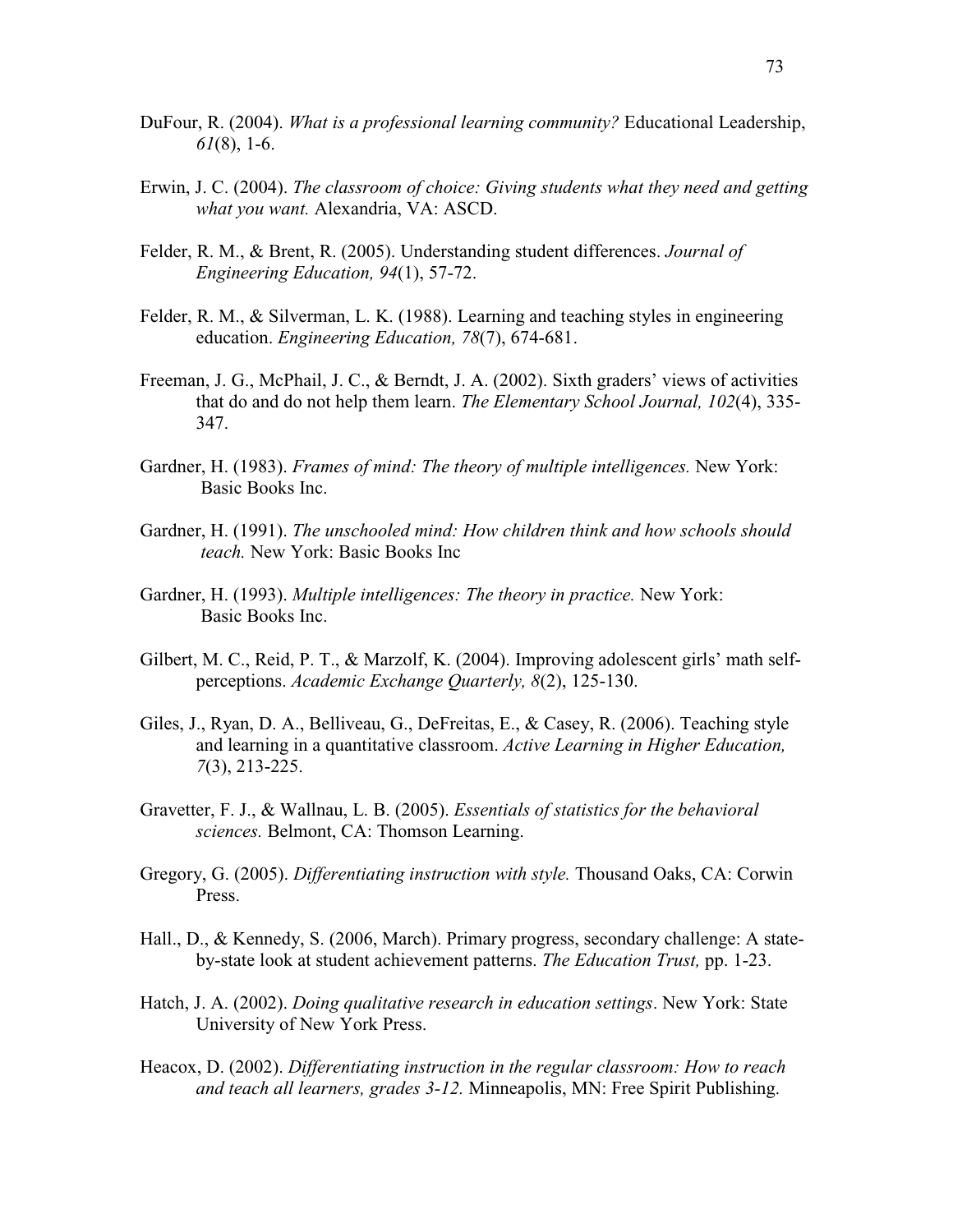- Ishii, D. K. (2003). Constructivist view of learning in science and mathematics. *ERIC Digest,* pp. 1-8. Retrieved from ERIC database. (ED482722)
- Jackson, R. R. (2009). *Never work harder than your students & other principles of great teaching.* Alexandria, VA: ASCD.
- Jensen, E. (2005). *Teaching with the brain in mind* (2<sup>nd</sup> ed.). Alexandria, VA: ASCD.
- Karns, M. S. (2006). A new kind of middle school. *Leadership-Burlingame, 35*(5), *20-23.*
- Kitchens, A. N., & Marsh, E. G. (2007). Using the MBTI instrument with elementary education majors in a learning community linking a college math course and freshman seminar. *Journal of Psychological Type*, *1*, 1-10.
- Kobayashi, K. (2006). Combined effects of note-taking /reviewing on learning and the enhancement through interventions: A meta-analytical review. *Educational Psychology,* 26(3), 459-477.
- Kornhaber, M. L. (2004). Appropriate and inappropriate forms of testing, assessment, and accountability. *The Educational Policy, 18*(1), 45-70.
- Lane, A. (2007). Comparison of teacher educations' instructional methods with the constructivist ideal. *The Teacher Educator*, *42*(3), 157-184.
- Lee, J. (2006). *Tracking achievement gaps and assessing the impact of NCLB on the gaps: An in-depth look into national and state reading and math outcome trends*. Cambridge, MA: The Civil Rights Project at Harvard University. Retrieved from ERIC database. (ED491807)
- Lee, V. E., & Smith, J. B. (2001). *Restructuring high schools for equity and excellence: What works.* New York: Teachers College Press*.*
- Linn, R. L. (2001). A century of standardized testing: Controversies and pendulum swings. *Educational Assessment, 7*(1), 29-38.
- Liston, D., Whitcomb, J., & Borko, H. (2007). NCLB and scientifically-based research: opportunities lost and found. *Journal of Teacher Education, 58*(2), *99*-107.
- Litzinger, T. A., Lee, S. H., Wise, J. C., & Felder, R. M. (2007). A psychometric study of the index of learning styles. *Journal of Engineering Education, 96*(4), 309-319.
- Loucks-Horsley, S., Hewson, P. W., Love, N. & Stiles, K. E. (1998). *Designing professional development for teachers of science and mathematics.* Thousand Oaks, CA: Corwin Press, Inc.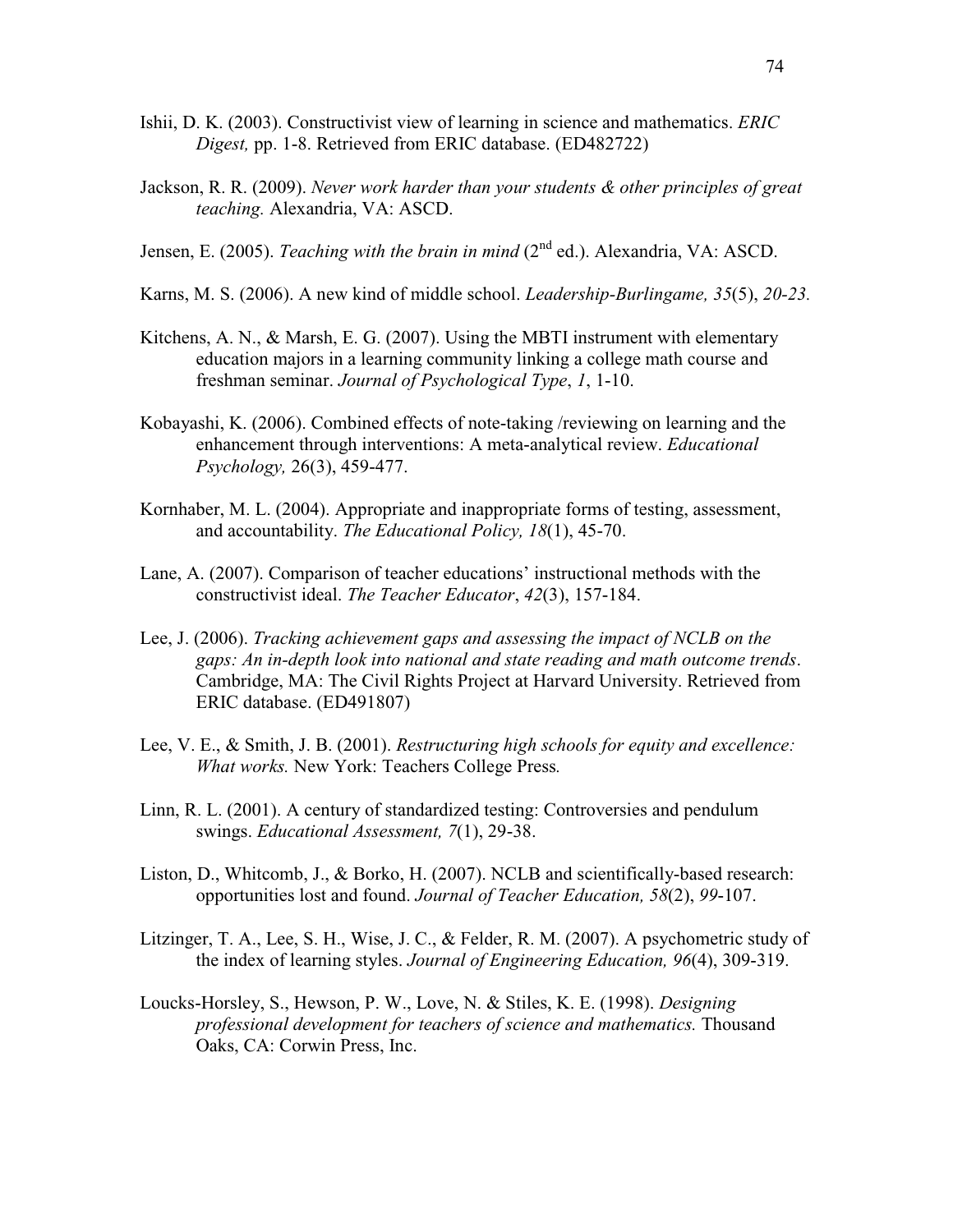- Marzano, R. J. (2004). *Building background knowledge for academic achievement: Research for what works in schools.* Alexandria, VA: ASCD.
- Marzano, R. J., Pickering, D. J., & Pollock, J. E. (2001). *Classroom instruction that works.* Alexandria, VA: ASCD.
- Mero, D. (2007). *Making mathematics curriculum count: A guide for middle and high school principals.* St. Paul, MN: NASSP.
- Merriam, S. B., Bloom, L. R., Brott, P. E., Burbules, N. C., Correll, S. J., Enomoto, E. K., et al. (2002). *Qualitative research in practice: Examples for discussion and analysis.* San Francisco: Jossey-Bass.
- Merriam, S. B. (1998). *Qualitative research and case study applications in education.*  San Francisco: Jossey-Bass.
- Nation's Report Card (2006). Retrieved April 6, 2007, from http://www.state.nj.us/njded/grants/nclb/
- National Commission on Excellence in Education. (1983). *A nation at risk: The imperative of educational reform.* Washington, DC: U.S. Department of Education.
- National Council of Teachers of Mathematics. (n.d.). *New jersey core curriculum content standards.* Retrieved March 15, 2007, from http://standsrd.nctm.org/standard/
- National Council of Teachers of Mathematics. (2000). *Principles and standards for school mathematics.* Reston, VA: NCTM.
- No Child Left Behind Act of 2001. (2002). Retrieved April 2, 2007, from http://www.ed.gov/legislation/ESEA02/
- Ogbuehi, P. I. (2007). Learning environment, attitudes and conceptual development associated with innovative strategies in middle-school mathematics. *Learning Environments Research*, *10*(2), 101-114.
- Pollock, J. E. (2007). *Improving student learning one teacher at a time*. Alexandria, VA: ASCD.
- Posamentier, A. S., Jaye, D., & Krulik, S. (2007). *Exemplary practices for secondary math teachers.* Alexandria, VA: ASCD.
- Reeves., D. B.(2006). *The learning leader: How to focus school improvement for better results.* Alexandria, VA: ASCD.

Ryckman, R. M. (2007). *Theories of personality.* Florence, KY: Cengage Learning, Inc.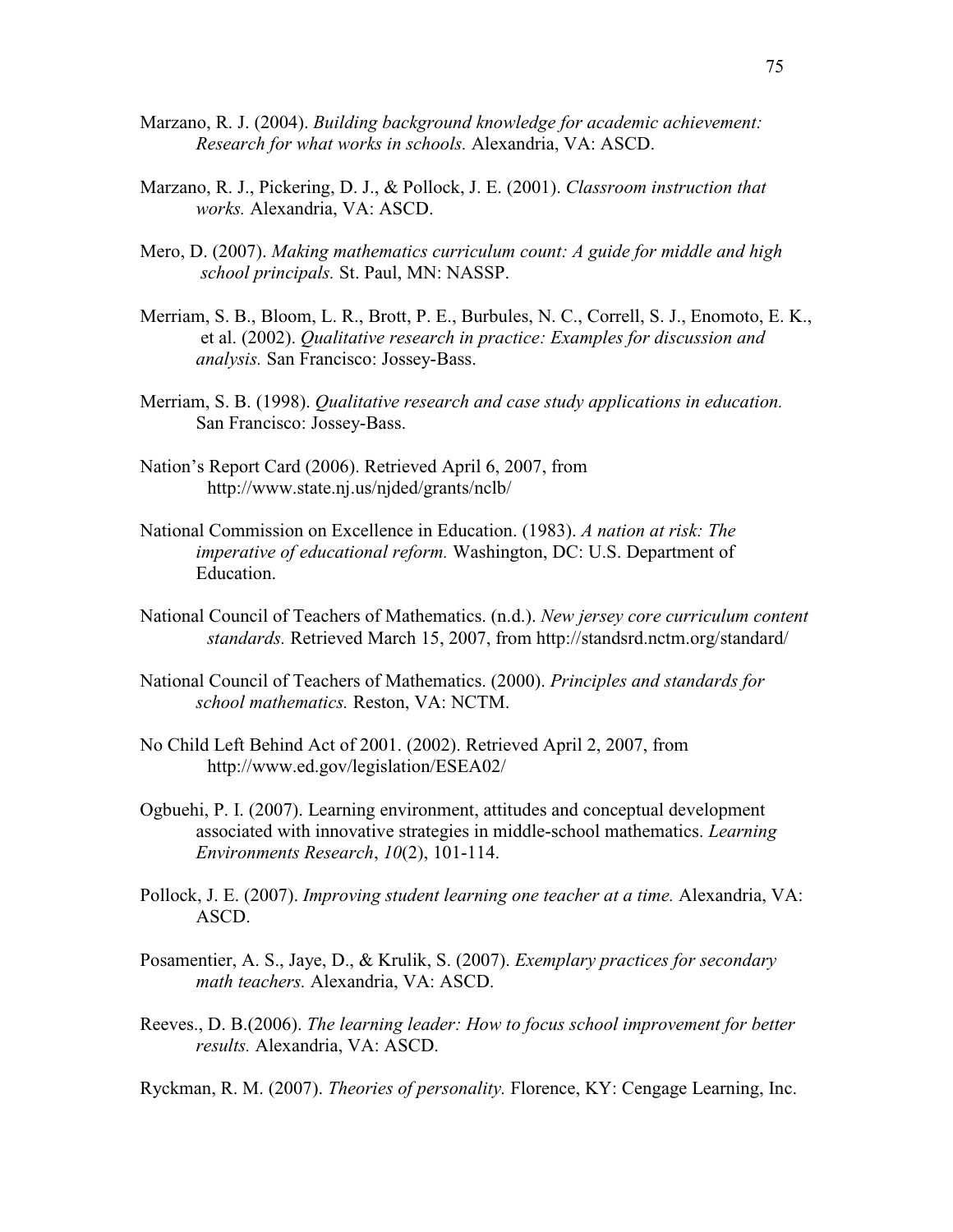Schön, D. A. (1987). *Educating the reflective practitioner.* San Francisco: Jossey-Bass.

- School Improvement Information Sheet: http://www.nj.gov/education/title1/accountability/ayp/0809/
- Schwartz, A. (2006). Learning math takes attitude, perseverance, and courage. *Educational Digest, 71*(7), 50-54.
- Senge, P. (2000). *Schools that learn.* New York: Doubleday.
- Shields, D. J. (2005). Teachers have the power to alleviate math anxiety. *Academic Exchange Quarterly*, *9*(3), *326*- 331.
- Silver, H. F., Brunsting, J. R., & Walsh, T. (2008). *Math tools, grades 3—12: 64 ways to differentiate instruction and increase student engagement.* Thousand Oaks, CA: Corwin Press.
- Silver, H. F., & Hanson, J. R. (1996). *Learning styles and strategies.* Ho-Ho-Kus, NJ: Thoughtful Education Press.
- Silver, H., Strong, R., & Perini, M. (1997). Integrating learning styles and multiple intelligences. *Educational Leadership*, *55*(1), 22-27.
- Silver, H.F., Strong, R.W., & Perini, M.J. (2000). *So each may learn.* Alexandria, VA: ASCD.
- Silver, H.F., Strong, R. W. (2004). *Learning Style Inventory for Students.* Ho-Ho-Kus, NJ: Thoughtful Education Press.
- Silver, H.F., Strong, R. W., & Perini, M. J. (2007). *The strategic teacher: Selecting the right research-based strategy for every lesson.* Alexandria, VA: ASCD.
- Snow, D.R. (2005). *Classroom strategies for helping at-risk students.* Alaexandria, VA: ASCD.
- Somech, A. (2005). Teachers' personal and team empowerment and their relations to organizational outcomes: Contradictory or compatible constructs? *Educational Administration Quarterly, 41,* 237-266.

Sprenger, M. (2005). *How to teach so students remember.* Alexandria, VA: ASCD.

State of New Jersey Department of Education. (2009). Retrieved September 7, 2009, from http://www.state.nj.us/education/

Sternberg, R. J., (1997). *Thinking styles.* New York: Cambridge University Press.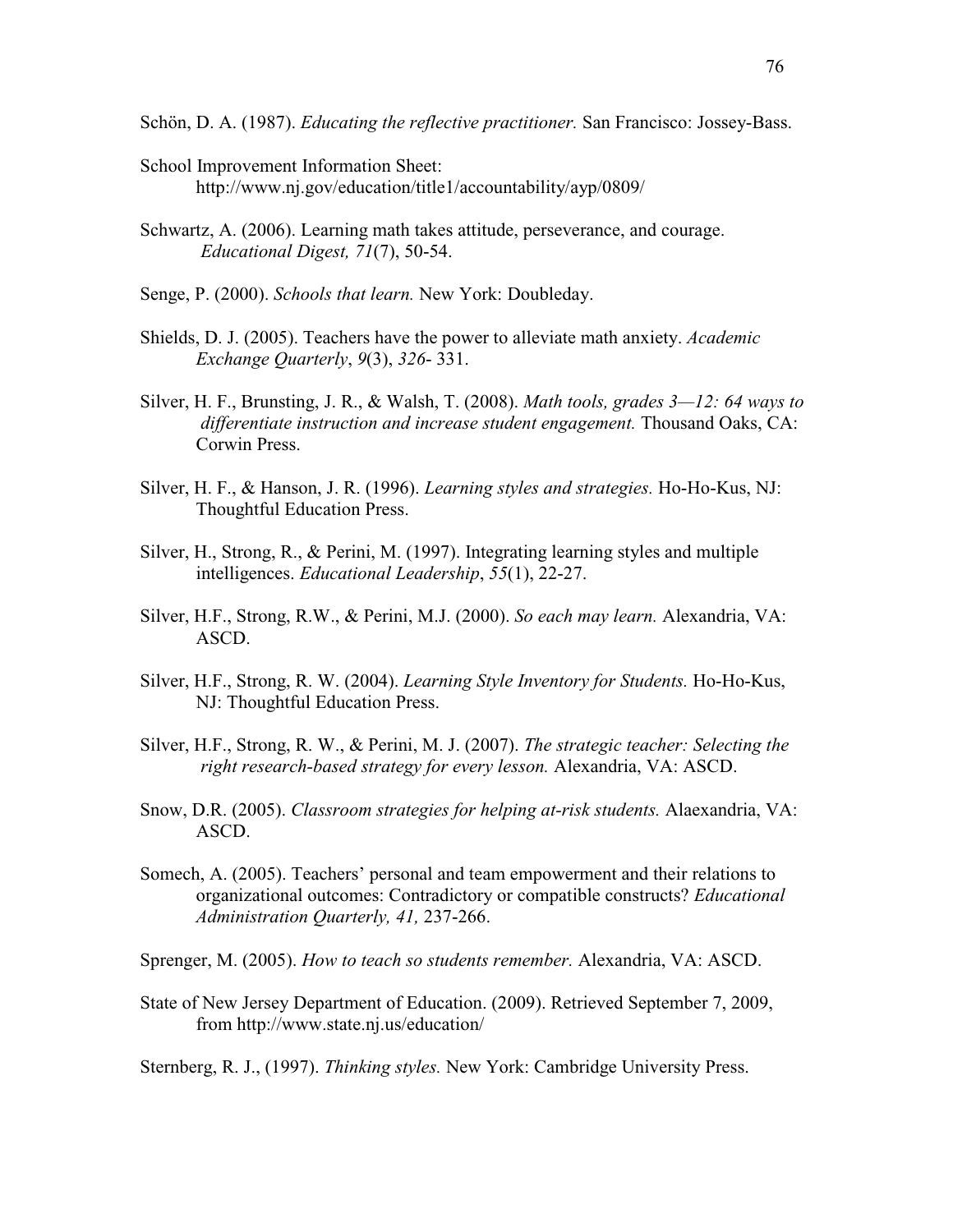- Sternberg, R. J., (2006). Recognizing neglected strengths. *Educational Leadership, 64*(1), 30-35.
- Sternberg, R. J., & Grigorenko, E. L. (2000). *Teaching for successful intelligence.*  Arlington Heights, IL: Skylight Training and Publishing Inc.
- Sternberg, R. J., & Grigorenko, E. L. (2004). Successful intelligence in the classroom. *Theory into Practice, 43*(4), 274-280.
- Sternberg, R. J., & Spear-Swerling, L. (1996). *Teaching for thinking.* Washington, DC: American Psychological Association.
- Strong, R., Thomas, E., Perini, M., & Silver, H. (2004). Creating a differentiated mathematics classroom. *Educational Leadership*, *61*(5), 73-78.
- Strong, R. W., Silver, H. F., & Perini, M. J. (2001). Making students as important as standards. *Educational Leadership,* 59(3), 56-61.
- Strong, R. W., Silver, H. F., & Perini, M. J. (2007). *The strategic teacher: Selecting the right research-based strategy for every lesson.* Alexandria, VA: ASCD.
- Stronge, J. H. (2007). *Qualities of effective teachers.* Alexandria, VA: ASCD
- Sweetland, S. R., & Hoy, W. K. (2000). School characteristics and educational outcomes: toward an organizational model of student achievement in middle schools. *Educational Administration Quarterly*, *36*(5), 703-729.
- Thomas, E. (2003). *Styles and strategies for teaching middle school mathematics.* Ho- Ho-Kus, NJ: Thoughtful Education Press.
- Tomlinson, C. A., & McTighe, J. (2006). *Integrating differentiated instruction and understanding by design.* Alexandria, VA: ASCD.
- Turner, J. C., Meyer, D. K., Midgley, C., & Patrick, H. (2003). Teacher discourse and sixth graders' reported affect and achievement behaviors in tow highmastery/high-performance mathematics classrooms. *The Elementary School Journal, 103*(4), 357-382.
- Wadlington, E. & Wadlington, P.L. (2008). Helping students with mathematical disablilities to succeed. *Preventing School Failure, 53*(1), 2-7*.*  doi:10.3200/PSFL.53.1.2-7
- Wiggin, G., McTighe, J. (2005). *Understanding by design.* Alexandria, VA: ASCD.
- Wormeli, R. (2005). *Summarization in any subject: 50 techniques to improve student learning.* Alexandria, VA: ASCD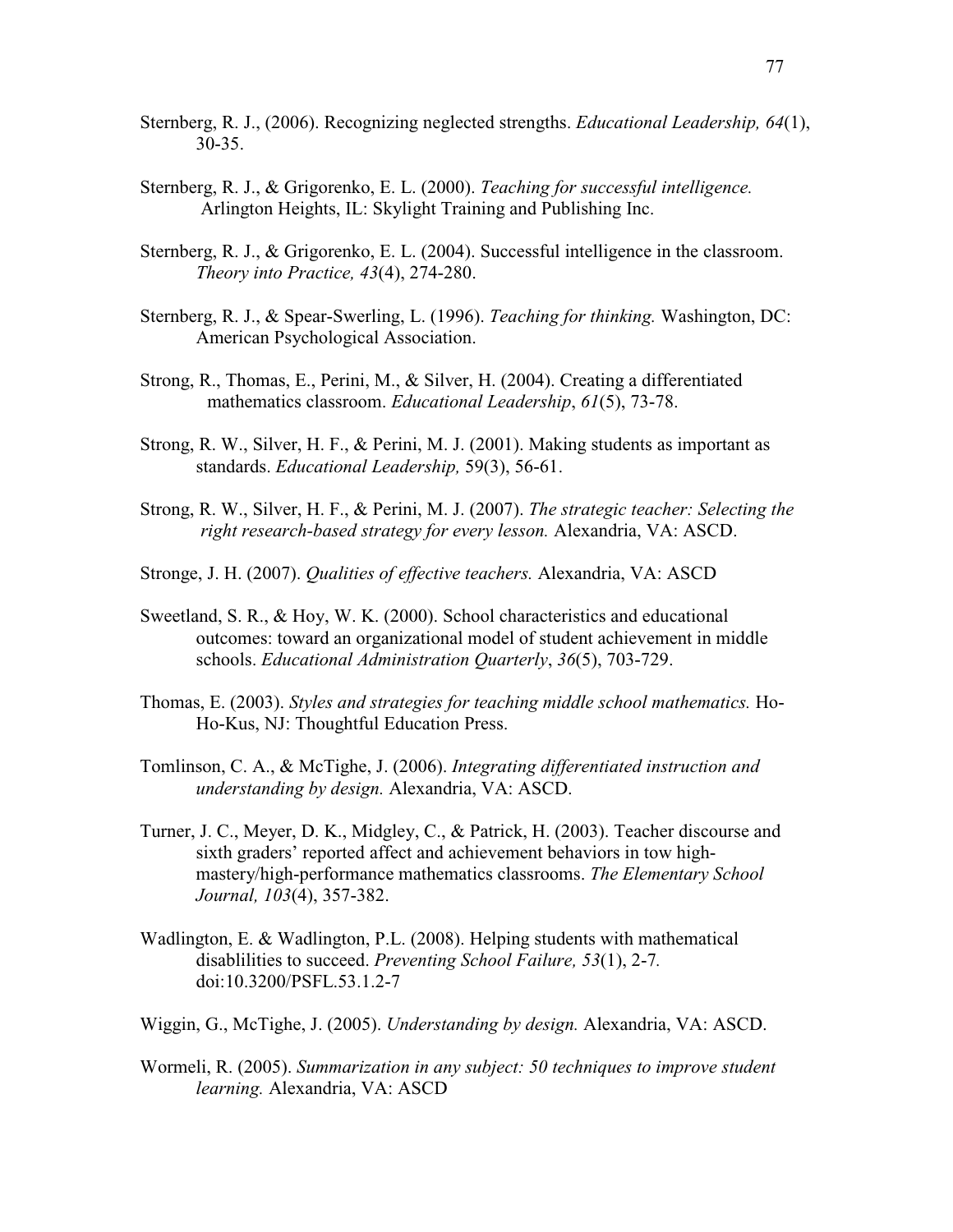- Yin, R. (2009). *Case study research design and methods: Applied social research methods series, volume 5.* Thousand Oaks, CA: Sage Publication.
- Zvoch, K., & Stevens, J.J. (2006). Longitudinal effects of school context and practice on middle school mathematics achievement. *The Journal of Educational Research, 99*(6), 347-356.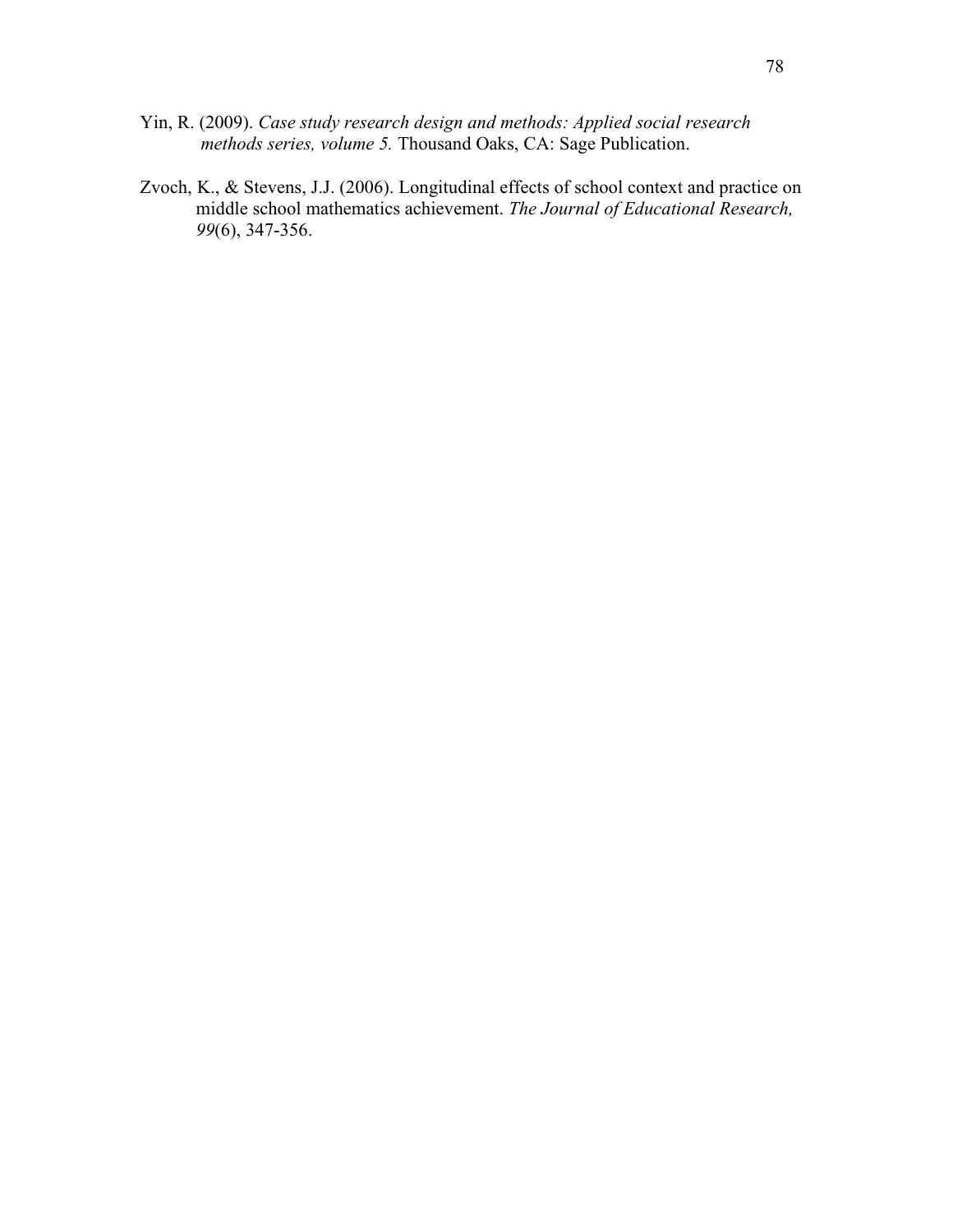## APPENDIX A

# Classroom Observation Form

Name of Teacher:

Classroom:

Date: Time of Day:

Number of Students Present:

Materials Used:

Objective of the Lesson: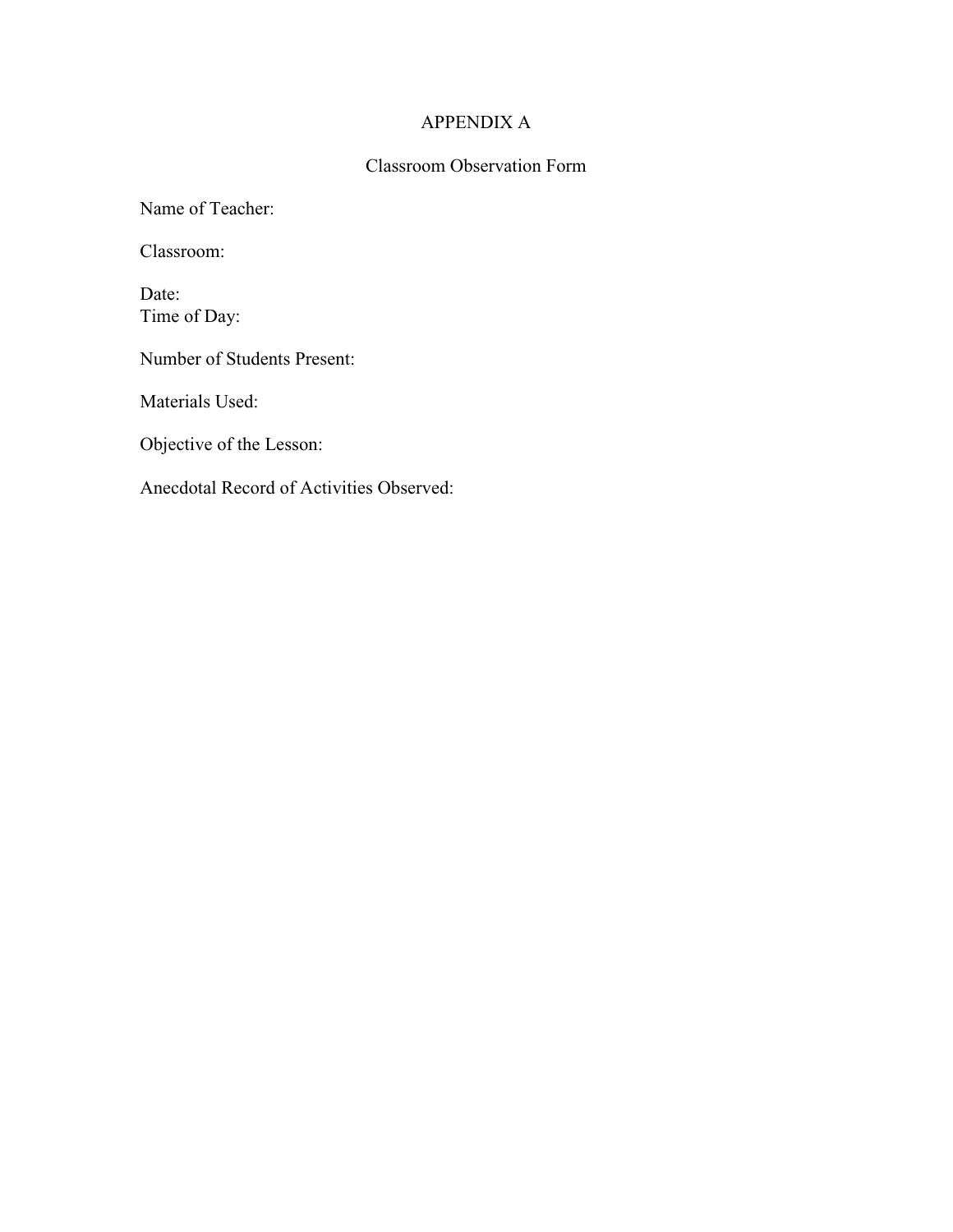## APPENDIX B

## Teacher Open- Ended Reflection Survey

Name (optional):\_\_\_\_\_\_\_\_\_\_\_\_\_\_\_\_\_\_\_\_\_\_\_\_\_\_

Rationale: The purpose of this survey is to collect information about your perception of learning style strategies.

Directions: Please answer all 10 questions as honestly as possible and provide your responses in a word document. All information will be kept confidential and will not affect your personnel records. You may choose to keep your survey anonymous. Please submit this survey back to the researcher within one week of receipt in the envelope provided. Thank you.

- 1. What questions regarding learning styles or instructional strategies are you now able to answer from being part of this intervention study?
- 2. How were you able to determine which learning styles performed better from your observations of student performance?
- 3. How were you able to determine which learning styles performed better from the final project results?
- 4. Did telling the students the expectations of the unit and of the final project assist with instruction and student mastery?
- 5. As the teacher, knowing the final task, did you "teach to the test" or for mastery of content? Could this present a problem?
- 6. How can we make learning more meaningful to students during and after this intervention study?
- 7. How would you redesign your curriculum after experiencing instruction using intervention strategies?
- 8. How did time impact your instruction?
- 9. Did the knowledge of your learning style impact your instruction? If so, in what manner did it change from your typical methodology?
- 10. Did the knowledge of your teaching style impact your instruction? If so, what changes did you notice?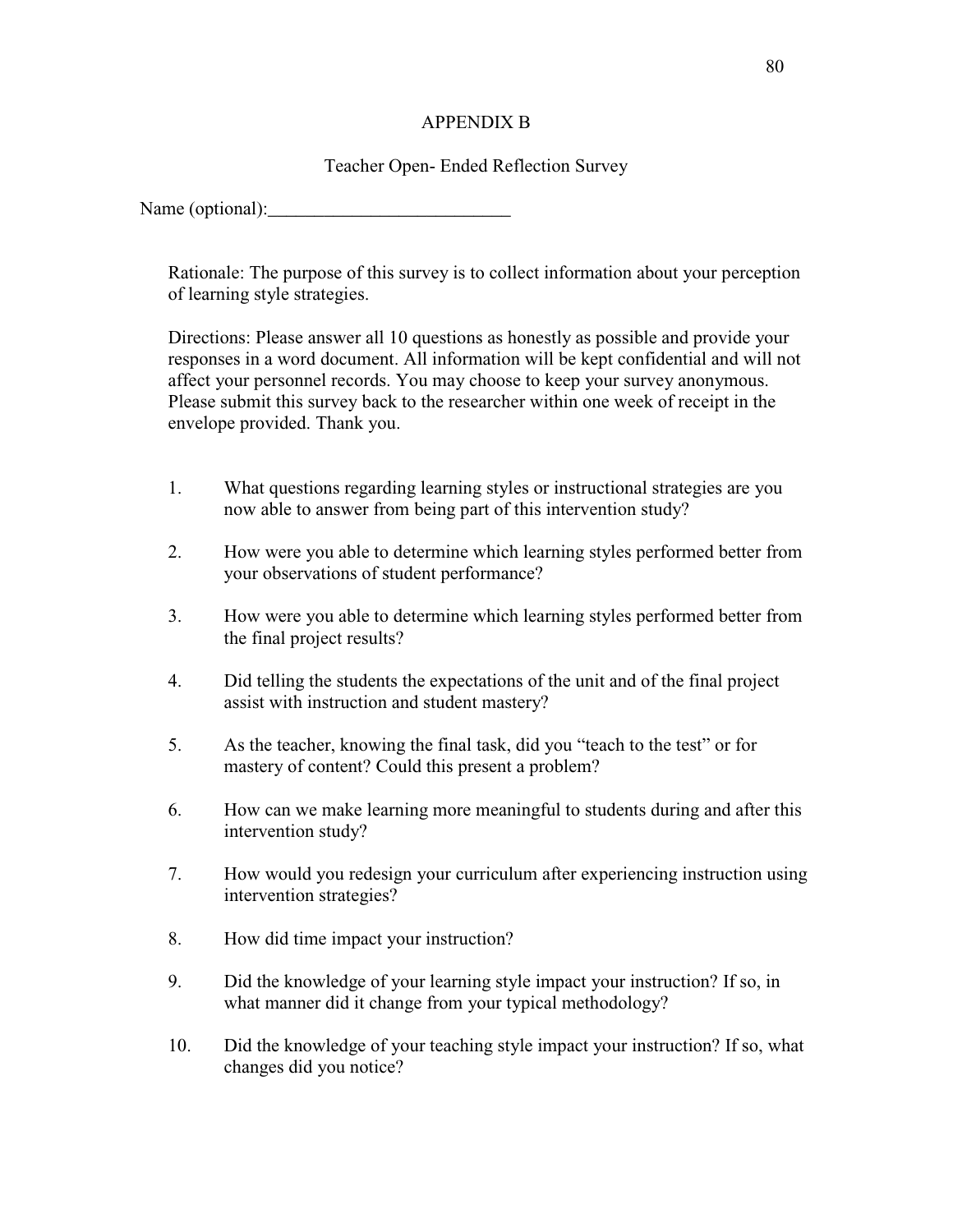## APPENDIX C

## Classroom Observation Form for Each Teacher

## Classroom Observation Form for Teacher A

Name of Teacher: Teacher A

Classroom: Pre-Algebra

Date: Wednesday, April 15, 2009 Time of Day: period 1

Number of Students Present: 23 students

Materials Used: Recipe cards; geometric manipulative shapes (namely, prisms and cylinders); calculators; worksheets

Objective of the Lesson: To identify prisms and cylinders and determine if they are more alike or different

- The teacher directed the students to take out their recipe cards for volume. The definition of volume was discussed.
- Visual shapes for a cylinder, rectangular prism and triangular prism were presented. Students were directed to complete recipe cards for each of these shapes. The teacher initiated a discussion among students comparing the similarities and differences among shapes.
- Using the recipe cards as a reference, students calculated volume of a cylinder with the diameter and height given.
- Rectangular prism was presented. Students completed recipe card for this shape.
- The same process continued for a cone. A relationship was created between a rectangular prism and cone. The formula for the volume of the cone was derived using the formula for the rectangular prism.
- Students on task and engaged in lesson; enthusiastic learners; dynamic class
- Teacher facilitated instruction after a preliminary exercise in explaining objective of the lesson; teacher created excitement in the room. Questions were posed and addressed throughout lesson.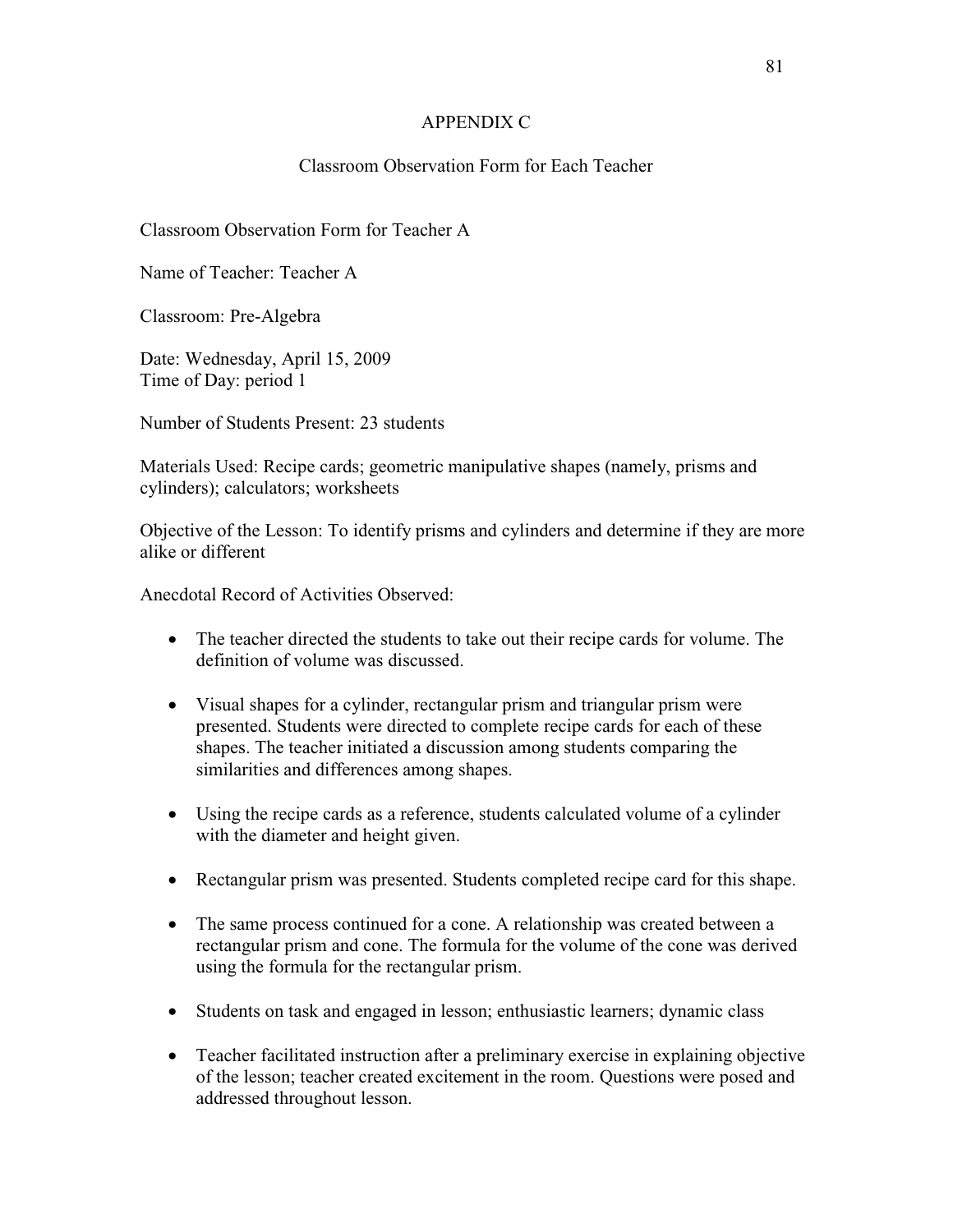Classroom Observation Form for Teacher B

Name of Teacher: Teacher B

Classroom: Pre-Algebra

Date: Wednesday, April 1, 2009 Time of Day: period 6

Number of Students Present: 17

Materials Used: Vocabulary Knowledge Worksheet

Objective of the Lesson: Introduction of three-dimensional objects

- Students completed a Vocabulary Knowledge Rating worksheet as a Do Now assignment.
- The class discussed what they would be doing with three-dimensional shapes over the next couple of weeks. A discussion continued about where they saw geometric shapes in real life.
- Power-point presentation of some real-life examples. Class discussed video
- Students were given the final task worksheet with the backwards learning organizer on the second page. A brief discussion was conducted by the teacher about the final task and what the student would be expected to do over the following days to prepare for the culminating assignment
- Students on task and engaged in lesson; enthusiastic learners; dynamic class
- Teacher facilitated instruction after a preliminary exercise in explaining objective of the lesson. Student questions were addressed throughout lesson.
- Students were "in charge" of their learning. There was much peer group discussion.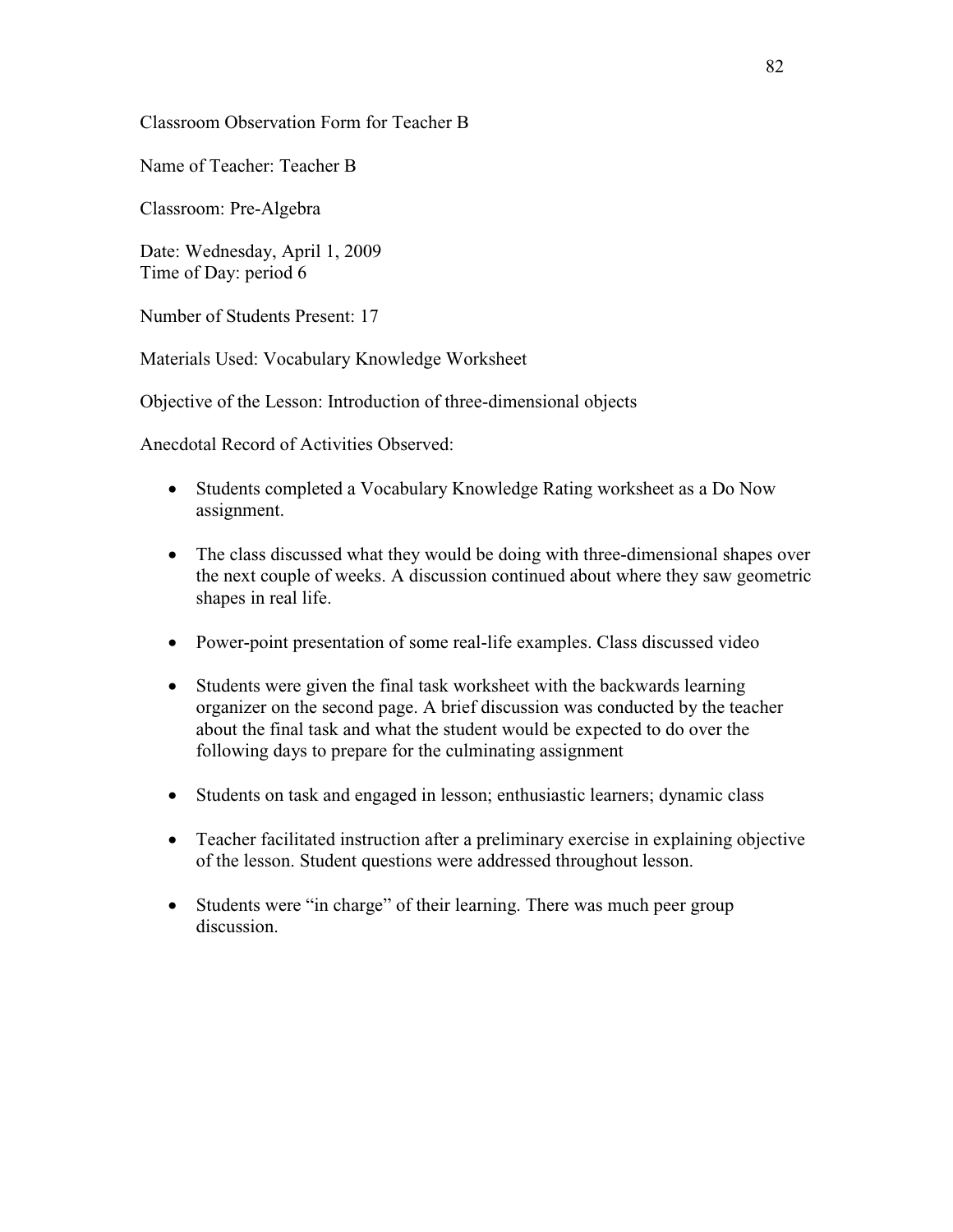Classroom Observation Form for Teacher C

Name of Teacher: Teacher C

Classroom: Pre-Algebra/ Basic Skills

Date: Wednesday, April 15, 2009 Time of Day: period 4

Number of Students Present: 12 students

Materials Used: Recipe cards; geometric manipulative shapes (namely, prisms and cylinders); calculators; worksheets

Objective of the Lesson: To correctly identify prisms and cylinders using notes and manipulatives

- The teacher presented the vocabulary and geometric shapes and asked students to recall definitions and draw comparisons.
- The objective of the lesson was introduced on the chalkboard. Students would learn to identify a cylinder and a cone, and to identify a rectangular prism and a pyramid. Formulas for each shape were provided.
- Worksheets were distributed with recipe cards. Students worked in groups; each of the four groups was given a shape. Two groups worked with cylinders/cones; two groups worked with prisms/pyramids. Students calculated volume of shape and recorded shapes to solve for volume on the recipe cards.
- At the conclusion of lesson, each group acted as experts on their shape and presented their findings of volume calculations to the remainder of the class.
- Students on task and engaged in lesson; participation noted
- Teacher facilitated instruction after a preliminary exercise in explaining objective of the lesson. Student questions were addressed throughout lesson.
- Information was disseminated in smaller "doses" and visually assessed intermittently throughout lesson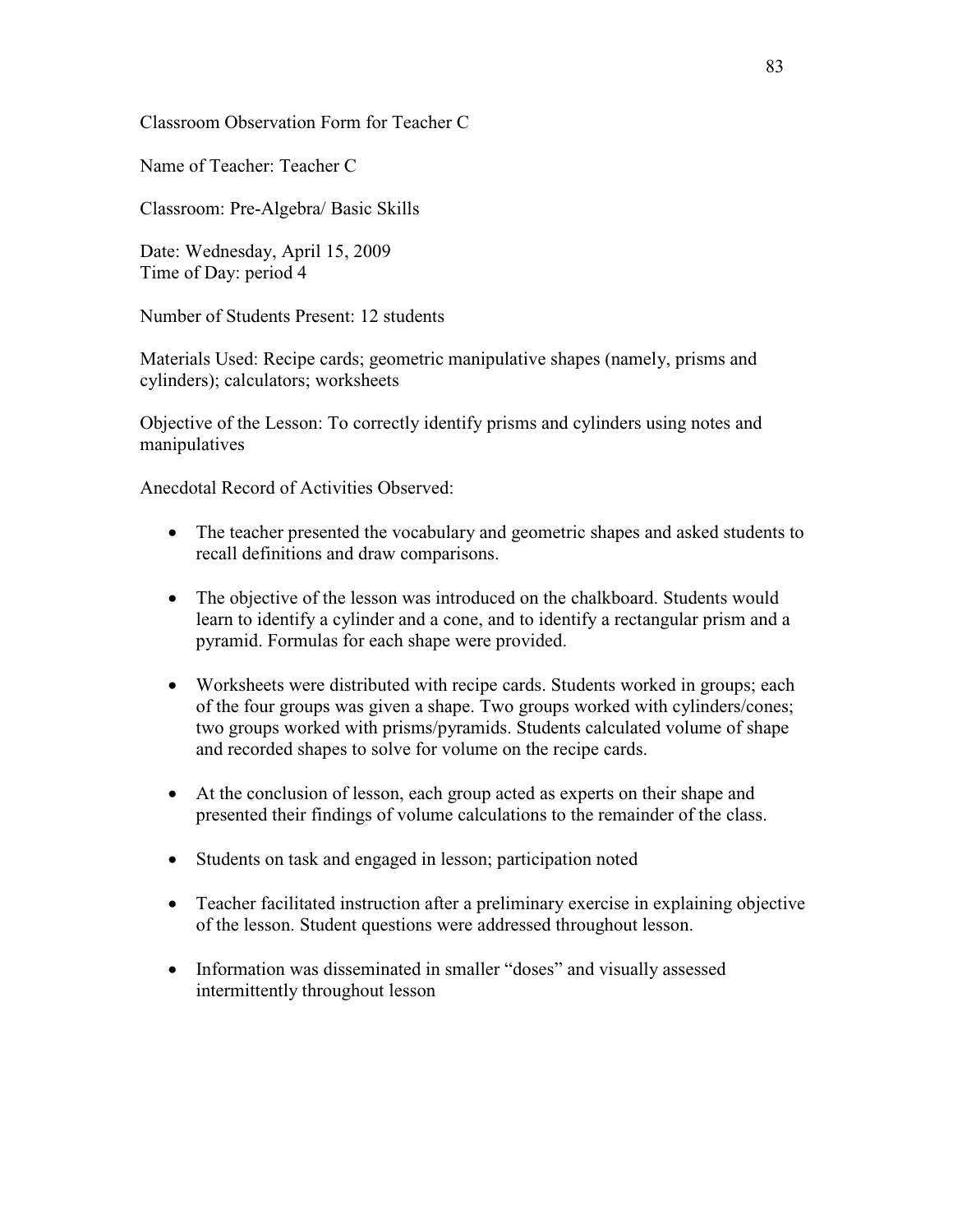### Classroom Observation Form for Teacher D

Name of Teacher: Teacher D

Classroom: Pre-Algebra/ Basic Skills

Date: Wednesday, April 15, 2009 Time of Day: period 3

Number of Students Present: 10 students

Materials Used: Recipe cards; geometric manipulative shapes (namely, prisms and cylinders); calculators

Objective of the Lesson: To compare and contrast surface area and volume; to formulate a way to calculate the volume and surface area of a given polyhedron

- Do Now: Complete a Venn diagram to compare and contrast surface area and volume. Review findings and discuss.
- The teachers distributed the recipe cards and directed the students to complete definitions for volume. Teacher reviewed vocabulary for polyhedrons, prisms and cylinders
- Teacher elicited description of shapes and asked for specific characteristics. Shapes were available as a visual display.
- Connections were made between rectangular prism and cylinder. For example, area of base times the height of prism will give volume. Student discussed common traits between two shapes.
- Teacher introduced triangular prism. Students were asked to reference recipe cards to demonstrate connection between triangular prism and rectangular prism.
- Highlights of lesson summarized by teacher with the input of students. For the closure activity, students were asked to write and recite the formula for one of the 3-D shapes.
- Students on task and engaged in lesson; enthusiastic about project
- Teacher facilitated instruction after a preliminary exercise in explaining objective of the lesson.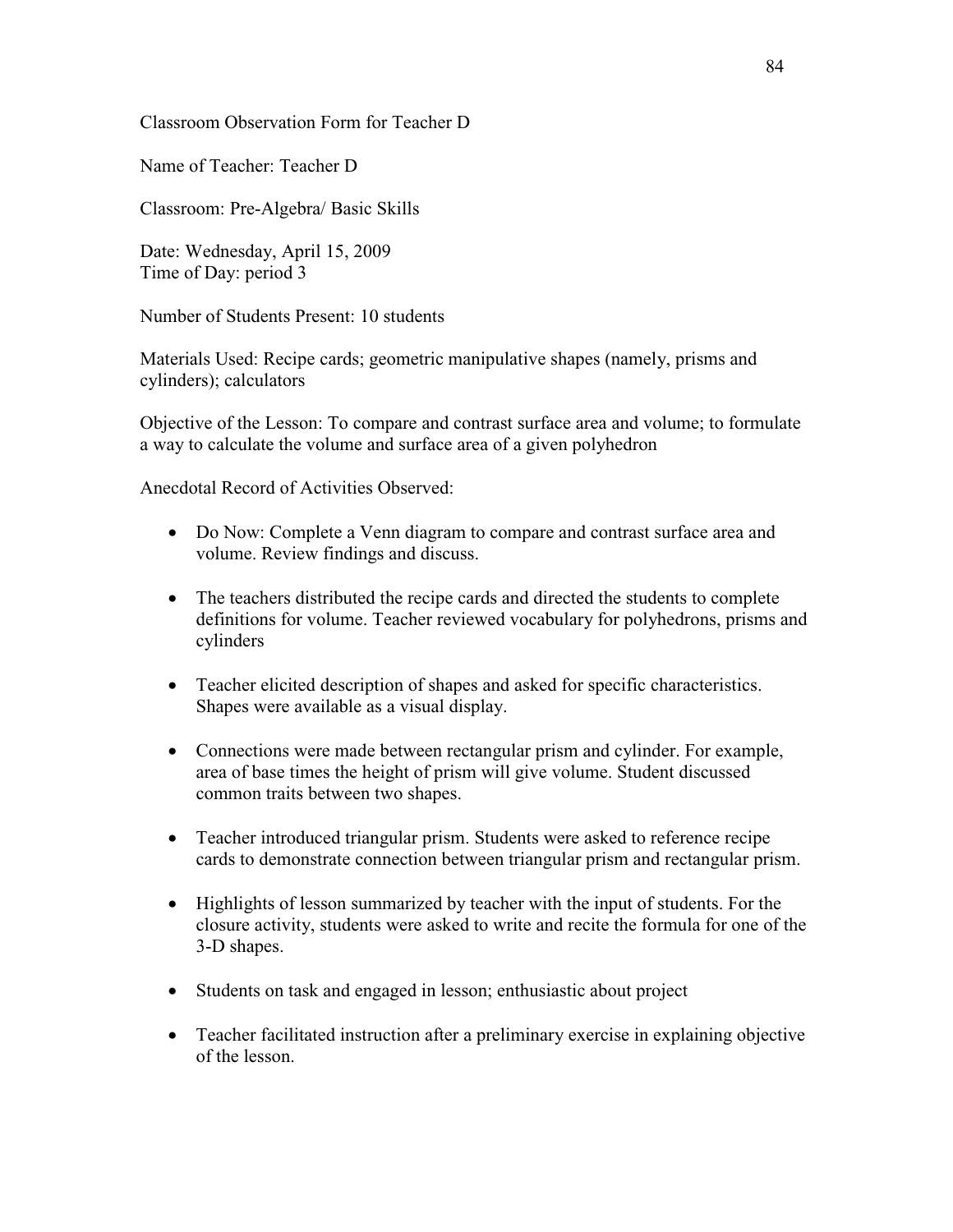Classroom Observation Form for Teacher E

Name of Teacher: Teacher E

Classroom: Pre-Algebra

Date: Wednesday, April 1, 2009 Time of Day: period 7

Number of Students Present: 24 students

Materials Used: Do Now worksheet; text, calculator

Objective of the Lesson: To find the volume of prism and cylinders

- The teacher presented a Do Now exercise for the standardized testing
- The Do Now was reviewed orally
- The homework was reviewed. Students were asked to discuss findings about the volume of prisms and cylinders. Students demonstrated their understanding of volume of these shapes by illustrating homework on chalkboard.
- The teacher emphasized the importance of showing each step of the solution for volume.
- The lesson was closed by reinforcing the steps for solving for volume for these shapes. The basic formula was reviewed and the students were reminded what the letter B was in the formula equation.
- Students on task and engaged in lesson
- Teacher facilitated instruction after a preliminary exercise in explaining objective of the lesson.
- Questions addressed; students excited about completing project
- Application to real world problems interested students. More discussion developed "where math can be used".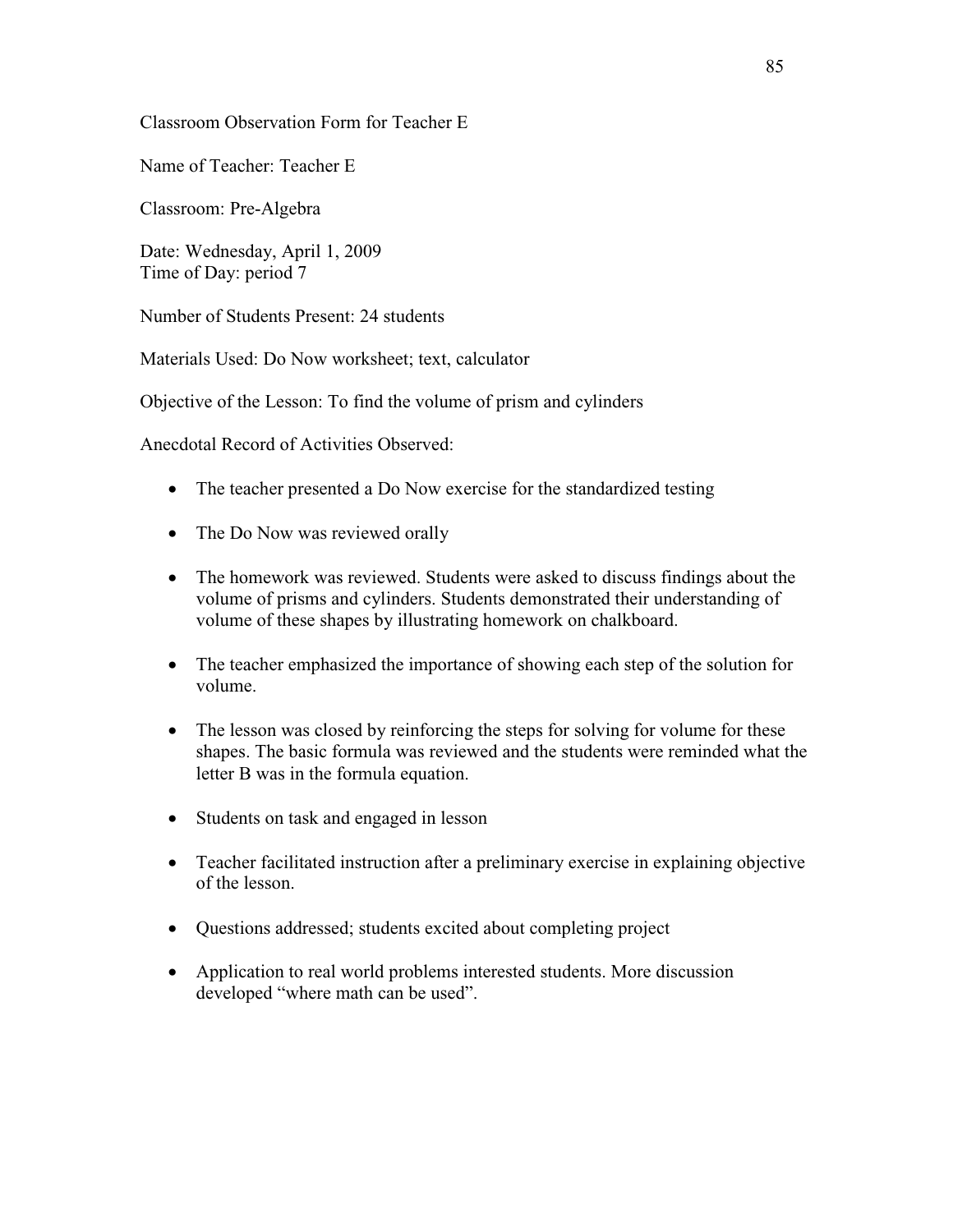Classroom Observation Form for Teacher F

Name of Teacher: Teacher F

Classroom: Pre-Algebra/ Basic Skills

Date: Wednesday, April 1, 2009 Time of Day: period 6

Number of Students Present: 9 students

Materials Used: Geometric manipulative shapes (namely, prisms and cylinders); worksheets

Objective of the Lesson: To name a 3-D figure and count the number of faces,, vertices, edges and surfaces on it.

- Teacher showed the students a rectangular prism and explained the meaning of faces, vertices, and edges
- The teacher gave out triangular prism dice and had the student identify the faces, vertices and edges on the dice. The students were directed to count how many of each there were and showed the bases.
- The teacher gave out a worksheet about rectangular and triangular prisms. The students had to name the figure and identify how many faces, vertices, bases and edges were on each shape.
- The teacher gave out a different worksheet of a rectangular pyramid. The students were directed to name the shape, and then count the faces, vertices, bases and edges on it.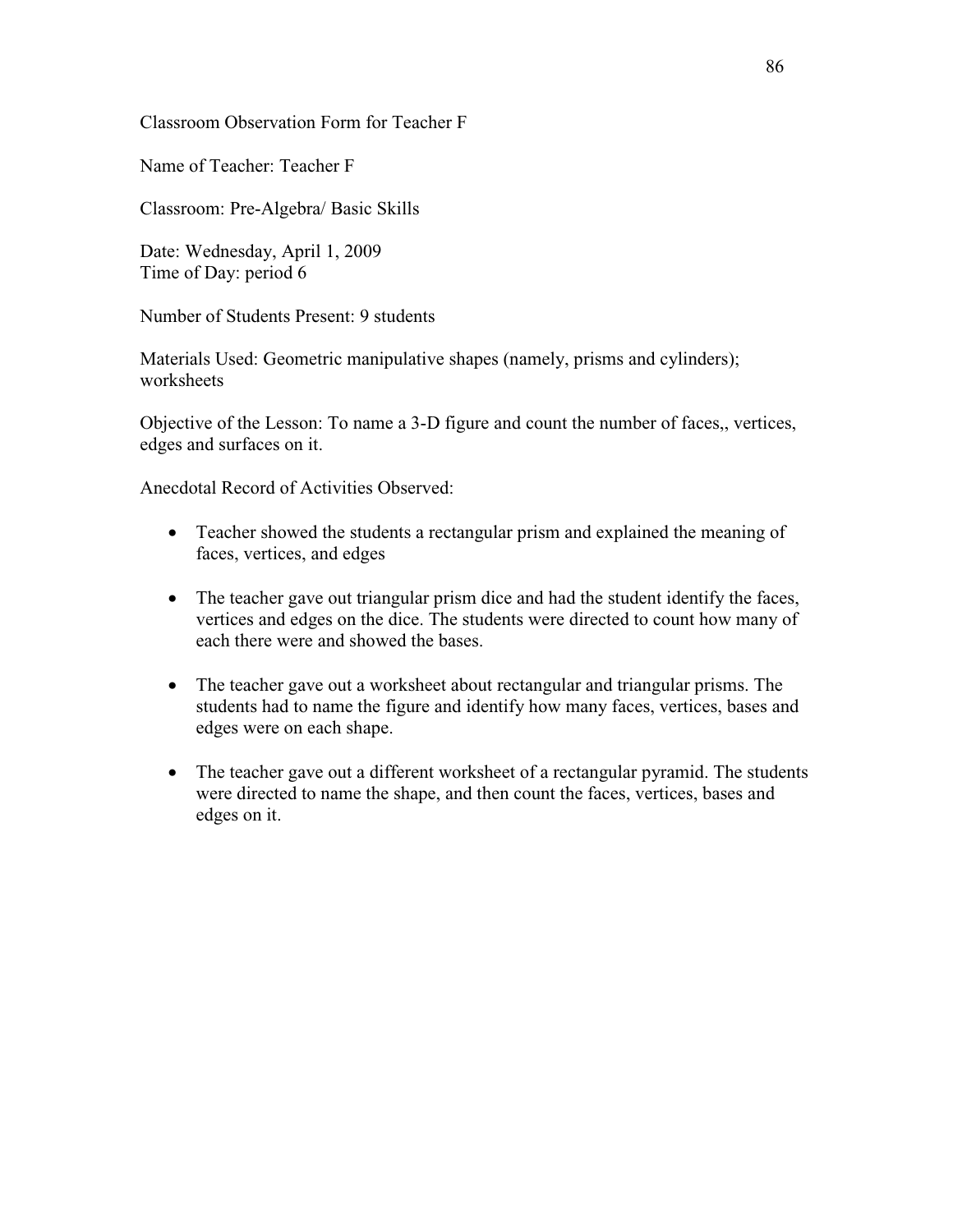### APPENDIX D

## Teacher Responses to the Teacher Open- Ended Reflection Survey

Teacher A:

- Q1. Questions on Learning Styles What questions regarding learning styles or instructional strategies are you now able to answer from being part of this intervention study?
- Q1A. Learning Style Response

Teacher A: In my Masters Degree program at Saint Peter's College in Jersey City NJ, I had taken learning style inventories, and had ascertained what learning styles worked best for me. I also had learned how these personal preferences impacted my daily classroom instruction. We were not shown many strategies that could be used to help differentiate our instruction, and fight our natural tendencies to teach the way we ourselves learn best.

I now have a much better understanding on what is meant by truly differentiating instruction. I also feel more comfortable knowing what a differentiated classroom environment should look like, as well as having a working knowledge of how to create a properly differentiated classroom.

- Q2. Which Learning Style How were you able to determine which learning styles performed better from your observations of student performance?
- Q2A. Preferred Learning Style Teacher A: I am not quite sure I understand this question.
- Q3. Final Project Learning Style How were you able to determine which learning styles performed better from the final project results?
- Q3A. Resulting Learning Styles

Teacher A: Students learning style preferences became most apparent when they completed their final project. Students' whom had a preference in reading and writing spent more of their time articulating their ideas, then they did on any other part of the project. Auditory learners were constantly talking their way through the completion of the final assessment, verbalizing their ideas. Many students might not have done a perfect job on every component of the project, but they were able to show competency giving strong performances in a few areas.

Q4. Knowing Expectations

Did telling the students the expectations of the unit and of the final project assist with instruction and student mastery?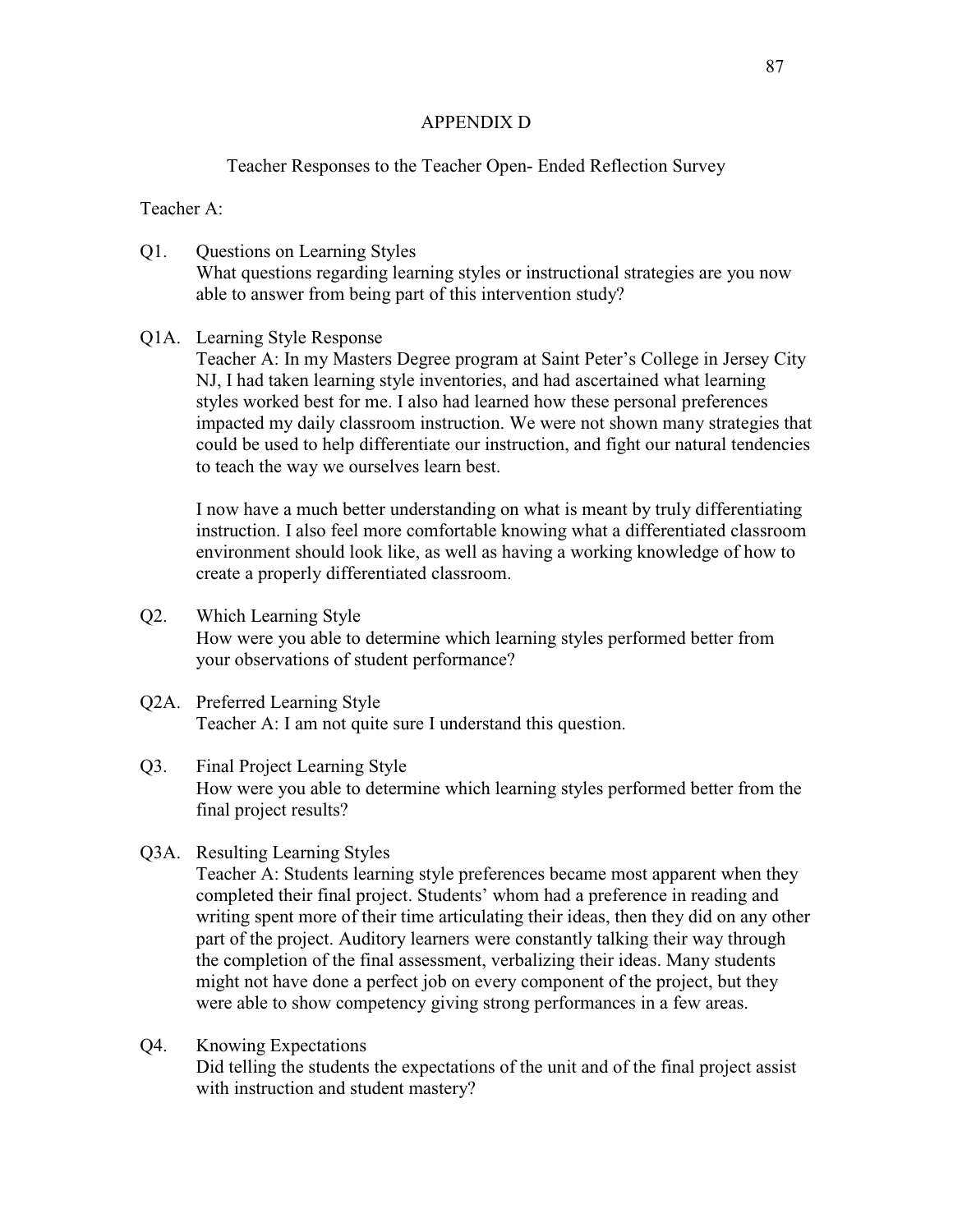Q4A. Student Results from Expectations

Teacher A: Yes. Because the students had a detailed explanation of what their final project was going to be. They were able to better understand how the lessons were engaged in would help them complete this final task. Once students knew where their final destination was going to be, I believe they better appreciated the steps they were taking along the way to get there.

## Q5. Teaching to the Test

As the teacher, knowing the final task, did you "teach to the test" or for mastery of content? Could this present a problem?

### Q5A. Teacher Results from Expectations

Teacher A: A combination of teaching to the test and mastery of content was utilized. I normally teach for mastery of content. Because of the strict time limitations, I was not able to teach completely to mastery, having to move at a greater pace then I would have liked. I did make sure all the concepts that would be needed for the final project were covered, but I would have appreciated a few more instructional days to maximize mastery of the concepts.

### Q6. Recommendations

How can we make learning more meaningful to students during and after this intervention study?

### Q6A. Change in Methodology

Teacher A: Many teachers only teach a few learning styles, typically the ones they are themselves most comfortable with. This study gave us training to help us teach outside our normal comfort zone, and allowing us to more adequately instruct a larger segment of our student population.

#### Q7. Curriculum Changes

How would you redesign your curriculum after experiencing instruction using intervention strategies?

#### Q7A. Curriculum Recommendations

Teacher A: In a perfect world, I would give a learning inventory to my students the first day of school to establish which styles of learning best suits their learning needs. This would help me to differentiate my instruction accordingly. I don't know if this is feasible due to time limitations.

I am now aware of different techniques that can be utilized to differentiate classroom instruction. Having a final project and creating a student portfolio is a method that could be implemented in a mathematics curriculum to help gauge and track student progress and individual student growth.

#### Q8. Time

How did time impact your instruction?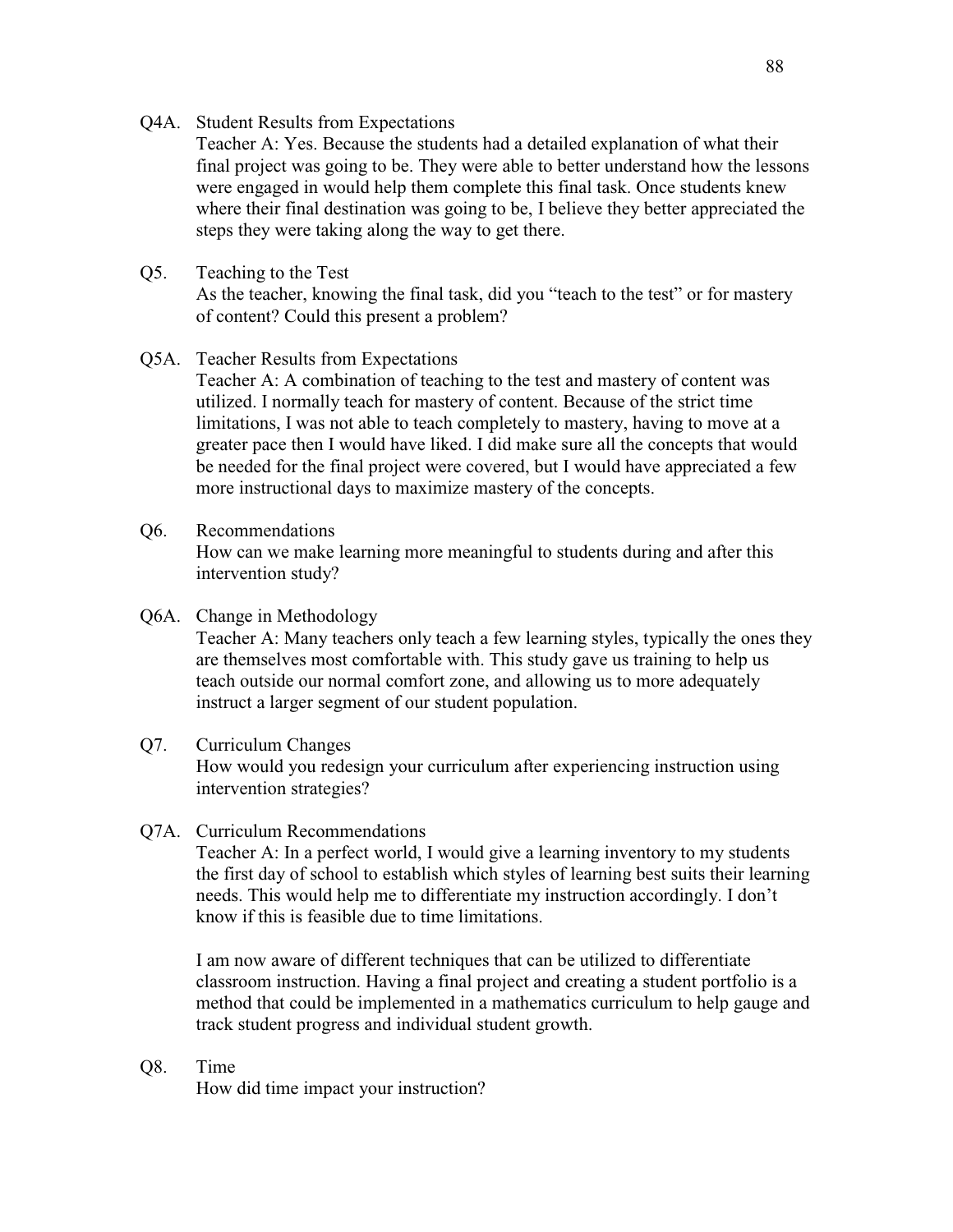Q8A. Time Impact

Teacher A: As mentioned previously, time did impact instruction, and more time before the issuing of the final project would have been helpful in ensuring student mastery.

- Q9. Learning Style Knowledge Did the knowledge of your learning style impact your instruction? If so, in what manner did it change from your typical methodology?
- Q9A. Learning Style Knowledge Effects Teacher A: Being given a "toolbox" of activities helped to ensure we were teaching to accommodate multiple learning styles. Without this toolbox, it would be easy for myself to instruct using only the few "tools" that I was most comfortable with.
- Q10. Teaching Style Knowledge Did the knowledge of your teaching style impact your instruction? If so, what changes did you notice?
- Q10A. Teaching Style Knowledge Effects Teacher A: The most significant difference I noticed was that students learned through more self discovery utilizing the differentiated instruction, as apposed to be given the information.

# Teacher B:

- Q1. Questions on Learning Styles What questions regarding learning styles or instructional strategies are you now able to answer from being part of this intervention study?
- Q1A. Learning Style Response Teacher B: I now understand that a balanced method of learning styles greatly increases the learning of each type of learner and that I do not have to necessarily teach a different lesson for each type of learner.
- Q2. Which Learning Style How were you able to determine which learning styles performed better from your observations of student performance?
- Q2A. Preferred Learning Style Teacher B: I had a tough time being able to say that one certain type of learner did better in this study.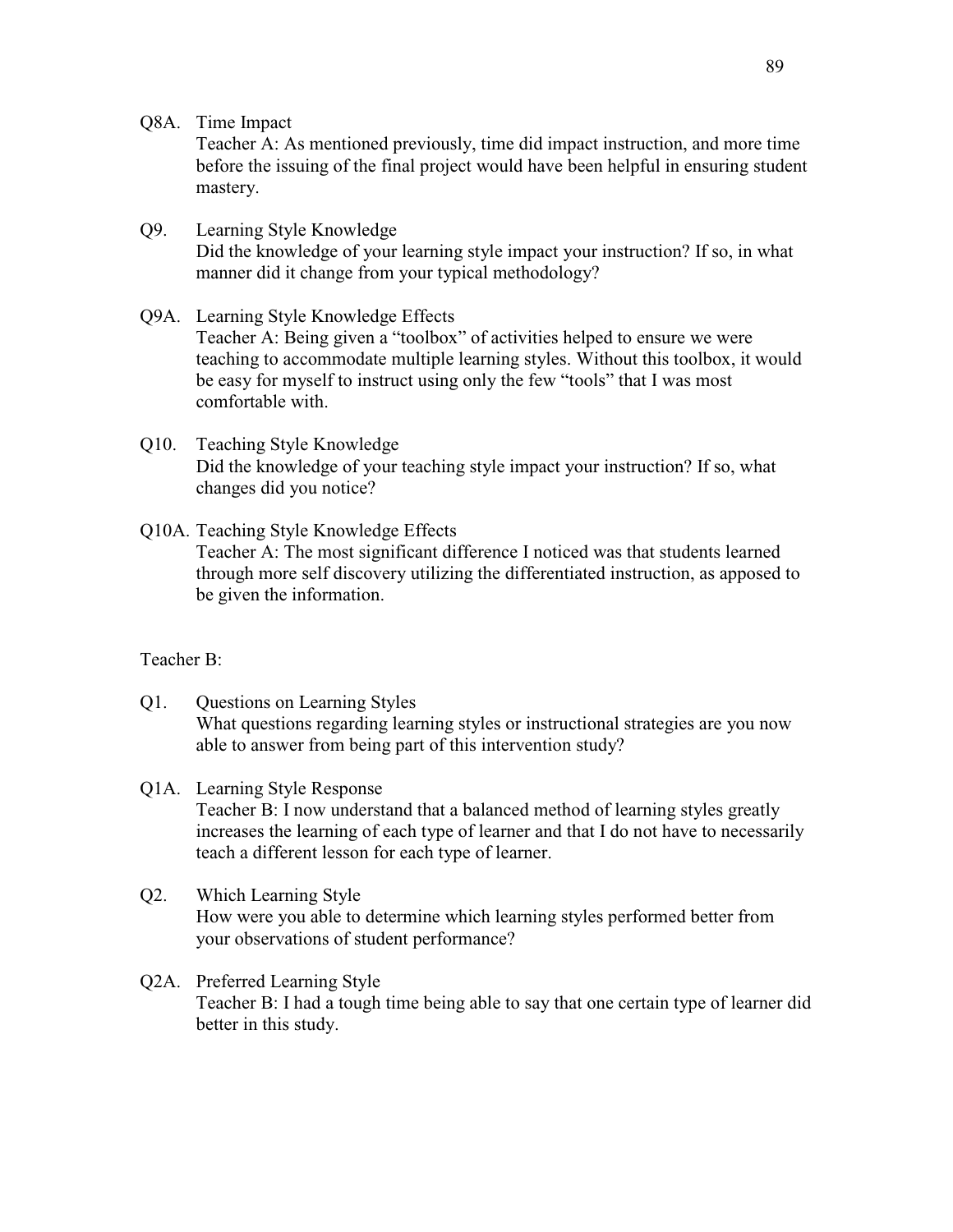- Q3. Final Project Learning Style How were you able to determine which learning styles performed better from the final project results?
- Q3A. Resulting Learning Styles Teacher B: I can not say for certain
- Q4. Knowing Expectations Did telling the students the expectations of the unit and of the final project assist with instruction and student mastery?

## Q4A. Student Results from Expectations

Teacher B: Telling the students the expectations did help in getting them ready for the final task and it also gave me a chance to take a step back every once in a while and check in with the students to see how well we were doing in getting the information and the understanding that we needed to complete the final task. They seemed more likely to take the time to make sure they were getting something right or understood what a word meant because they knew how and when it was going to be used.

- Q5. Teaching to the Test As the teacher, knowing the final task, did you "teach to the test" or for mastery o f content? Could this present a problem?
- Q5A. Teacher Results from Expectations Teacher B: I did feel like I was pressed for time and that I was teaching them more about what numbers and formulas to use and did not have enough time to spend on gaining conceptual understanding of volume or surface area. This could pose a problem because I don't think students are as likely to retain information if they are taught this way.

## Q6. Recommendations

How can we make learning more meaningful to students during and after this intervention study?

Q6A. Change in Methodology

Teacher B: Continue to make the learning personal and relate it to things in real life and discuss and explore the math that we are doing. It is also helpful to talk and write about the math we are doing.

## Q7. Curriculum Changes

How would you redesign your curriculum after experiencing instruction using intervention strategies?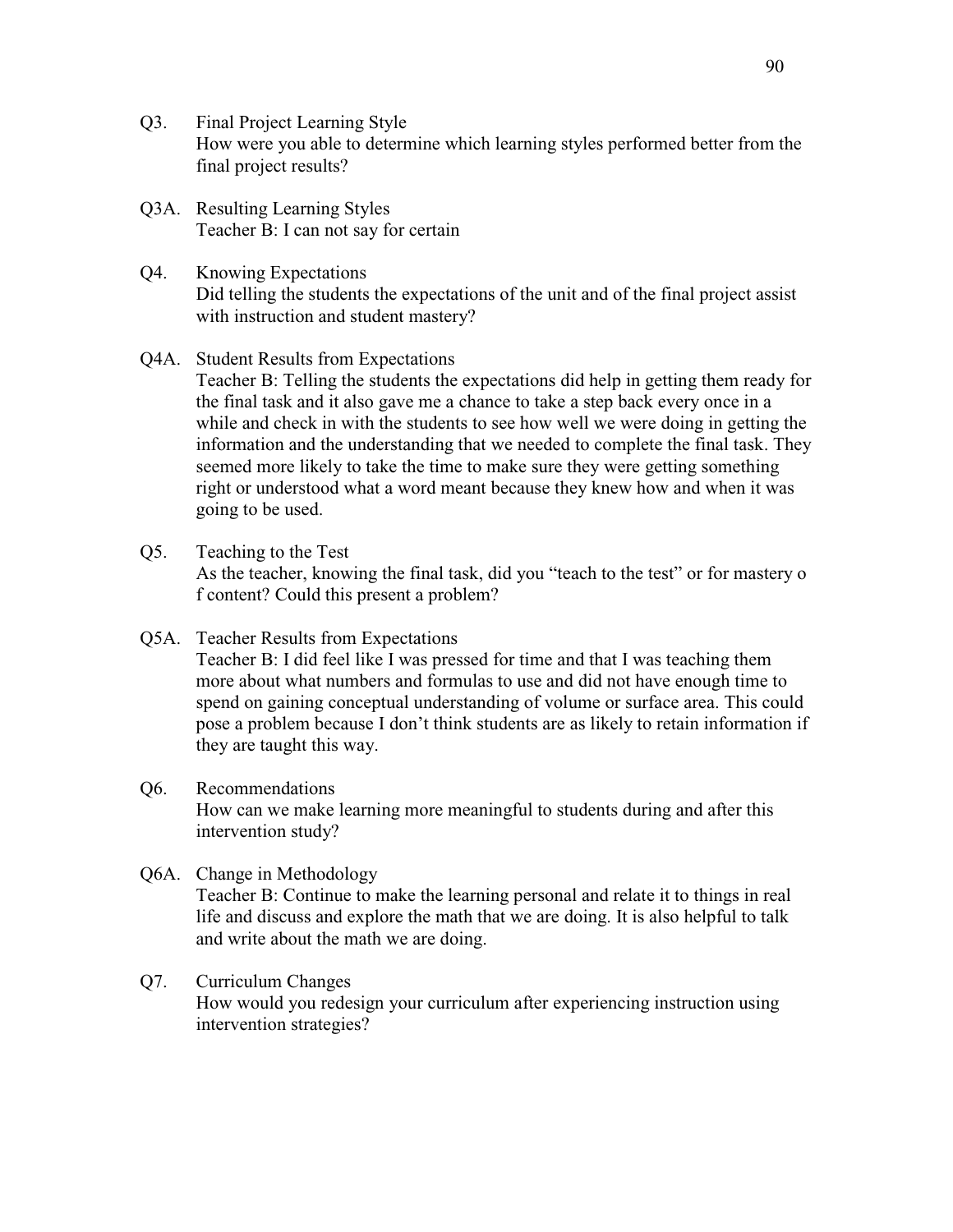#### Q7A Curriculum Recommendations

Teacher B: I would spend more time on each concept, even if that meant teaching fewer topics. I would also teach concepts instead of chapters, and give each teacher a certain amount of time in the pacing chart to teach that concept. I would also allow each teacher to come up with his or her won lessons or activities even though I think it would be a good idea to have teachers get together to help create tools.

### Q8 Time

How did time impact your instruction?

#### Q8A. Time Impact

Teacher B: Time was a factor because I did not feel like I had enough time to cover the concept of volume or surface area and I as not able to have time to reflect on each tool or discuss the topics the way I wanted to. I also would have liked to spend more time on the final task, and time to reflect on it with the students.

- Q9. Learning Style Knowledge Did the knowledge of your learning style impact your instruction? If so, in what manner did it change from your typical methodology?
- Q9A. Learning Style Knowledge Effects Teacher B: I don't think my knowledge of my learning style affected how I taught.
- Q10. Teaching Style Knowledge Did the knowledge of your teaching style impact your instruction? If so, what changes did you notice?

## Q10A. Teaching Style Knowledge Effects

Teacher B: I did try to do a little more connecting with the students and discussing the concepts and how things relate to real life because when I filled out my teaching style survey I became very aware that I do not do that very much and I am not much of an interpersonal.

#### Teacher C:

Q1. Questions on Learning Styles What questions regarding learning styles or instructional strategies are you now able to answer from being part of this intervention study?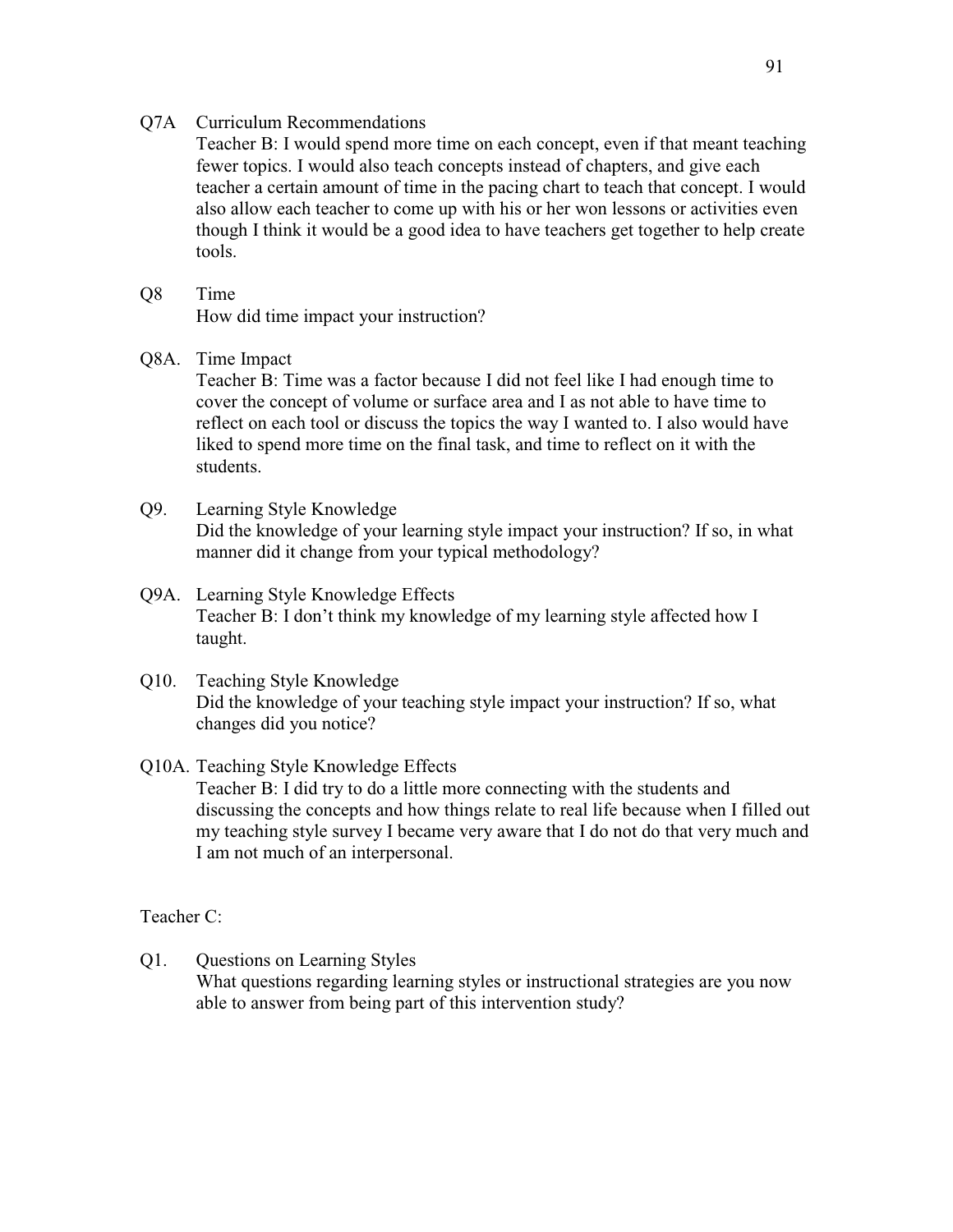Q1A. Learning Style Response

Teacher C: Students need a multi-sensory approach because it improves their critical thinking skills by "doing". They are more interested and motivated when actively involved in their own learning.

- Q2. Which Learning Style How were you able to determine which learning styles performed better from your observations of student performance?
- Q2A. Preferred Learning Style Teacher C: This was determined by the amount of student input, self-generated, and results of the final project.
- Q3. Final Project Learning Style How were you able to determine which learning styles performed better from the final project results?
- Q3A. Resulting Learning Style Teacher C: Students who used a kinesthetic and tactile approach were able to complete their projects with less support and difficulty, and in less time.
- Q4. Knowing Expectations Did telling the students the expectations of the unit and of the final project assist with instruction and student mastery?
- Q4A. Student Results from Expectations Teacher C: By utilizing a scaffolding approach, and giving the students specific directions, they were able to complete the task at hand with fewer questions and complete mastery of the final project.
- Q5. Teaching to the Test As the teacher, knowing the final task, did you "teach to the test" or for mastery of content? Could this present a problem?
- Q5A. Teacher Results from Expectations Teacher C: I taught for mastery of content. The problem it could present it is that the students would not know the format of standardized testing.
- Q6. Recommendations How can we make learning more meaningful to students during and after this intervention study?
- Q6A. Change in Methodology Teacher C: Learning can be made more meaningful by creating and applying real life experiences. Students need to be active and participating learners.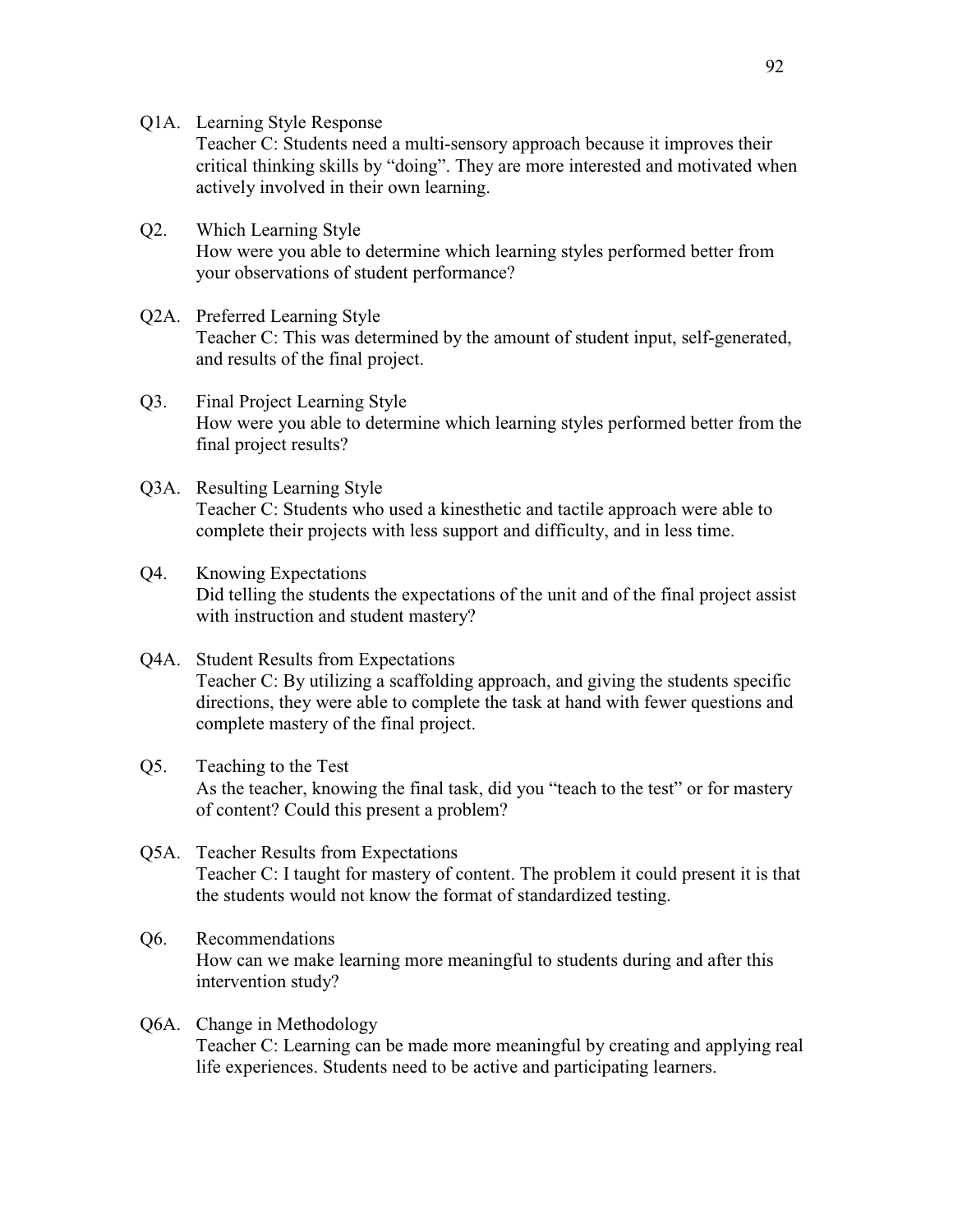- Q7. Curriculum Changes How would you redesign your curriculum after experiencing instruction using intervention strategies?
- Q7A. Curriculum Recommendations Teacher C: I use and will continue to use a hands approach, and incorporate cooperative learning enabling students to become active learners.
- . Q8. Time How did time impact your instruction?
- Q8A. Time Impact Teacher C: Time was an issue for this project. Students required more time than what was allotted to complete the project.
- Q9. Learning Style Knowledge Did the knowledge of your learning style impact your instruction? If so, in what manner did it change from your typical methodology?
- Q9A. Learning Style Knowledge Effects Teacher C: This project influenced my own personal belief that students do have different learning styles, and they learn best by "doing."
- Q10. Teaching Style Knowledge Did the knowledge of your teaching style impact your instruction? If so, what changes did you notice?
- Q10A. Teaching Style Knowledge Effects Teacher C: It impacted my instruction favorably. My methodology of teaching is that students need this type of approach. I will continue to motivate students by having them actively involved, both kinesthetically and tactile.

Teacher D:

Q1. Questions on Learning Styles

What questions regarding learning styles or instructional strategies are you now able to answer from being part of this intervention study?

Q1A. Learning Style Response Teacher D: I have learned that it is important and easy to differentiate instruction for most learners I my classroom. Although I am patient already, I am even more so since finding out that some learners really so not understand or absorb their learning through my personal instruction.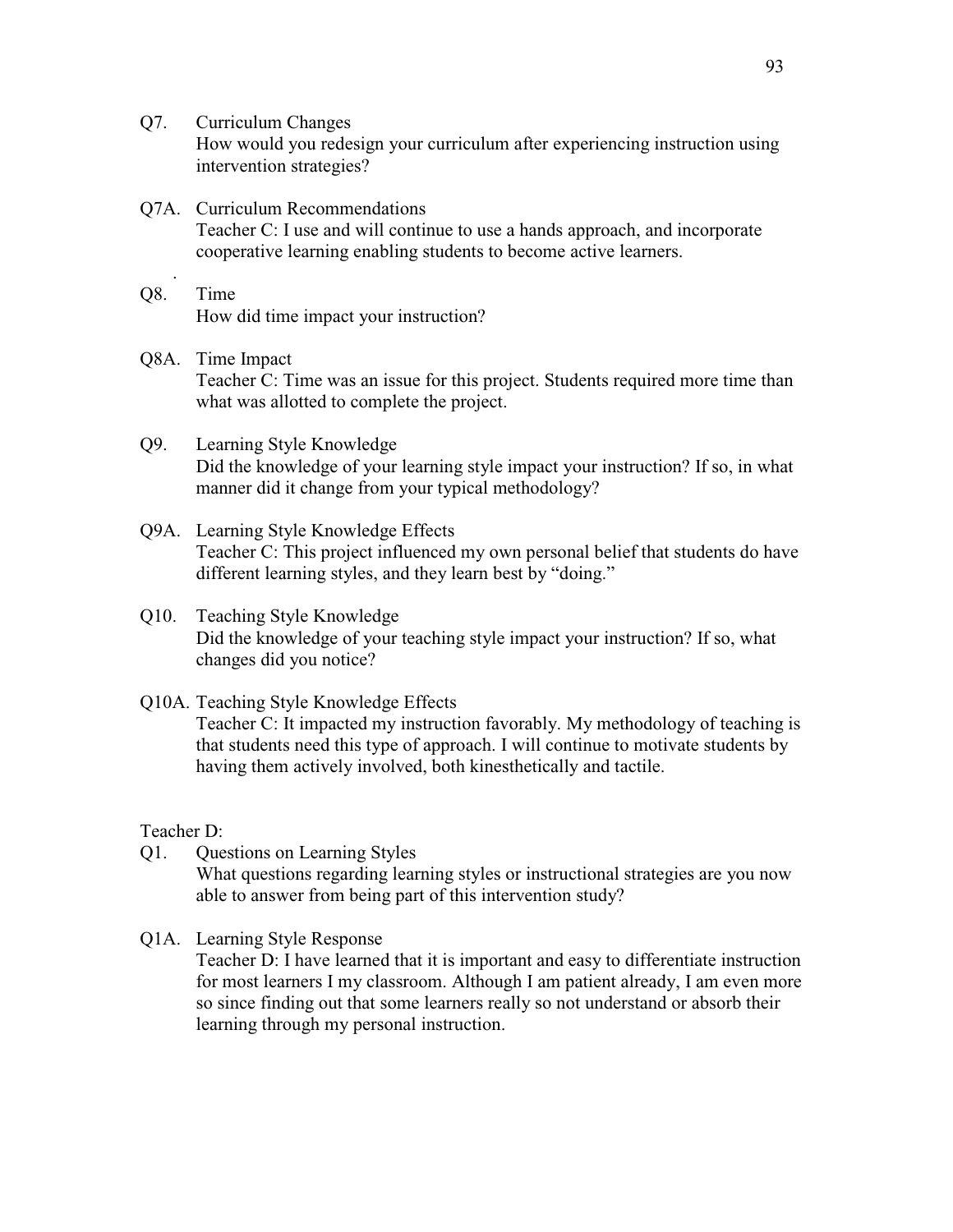Q2. Which Learning Style

How were you able to determine which learning styles performed better from your observations of student performance?

Q2A. Preferred Learning Style

Teacher D: I noticed, since I have basic skills students, that most of my students learn best by intrapersonal and hands on experiences. They always want a reasoning of how things work or why we need to know them. It was easy for me to see this because of students' responses at those teaching moments.

- Q3. Final Project Learning Style How were you able to determine which learning styles performed better from the final project results?
- Q3A. Resulting Learning Styles

Teacher D: My experience with the final project was not a success. My students needed me there every second guiding them towards the correct responses and steps. They felt it was too overwhelming with all that was expected of them. It made me realize my students need basic/simplified instruction. They needed ONE directions and ample time to complete it before being told step two.

- Q4. Knowing Expectations Did telling the students the expectations of the unit and of the final project assist with instruction and student mastery?
- Q4A. Student Results from Expectations Teacher D: Yes, I feel that they were able to focus on certain concepts and ASKING QUESTIONS was a big one. They asked more questions then usual because they wanted to make sure they knew whatever they had to.

## Q5. Teaching to the Test As the teacher, knowing the final task, did you "teach to the test" or for mastery o f content? Could this present a problem?

- Q5A. Teacher Results from Expectations Teacher D: I started off by teaching to the test, but as questions and observation came to hand, I did teach to mastery instead. Moreover, I do not think that it would present a problem with my instruction, but could somehow affect others.
- Q6. Recommendations How can we make learning more meaningful to students during and after this intervention study?
- Q6A. Change in Methodology Teacher D: I think this intervention really set a new perspective on my instruction. The students' attention was good enough for me to recognize how meaningful it is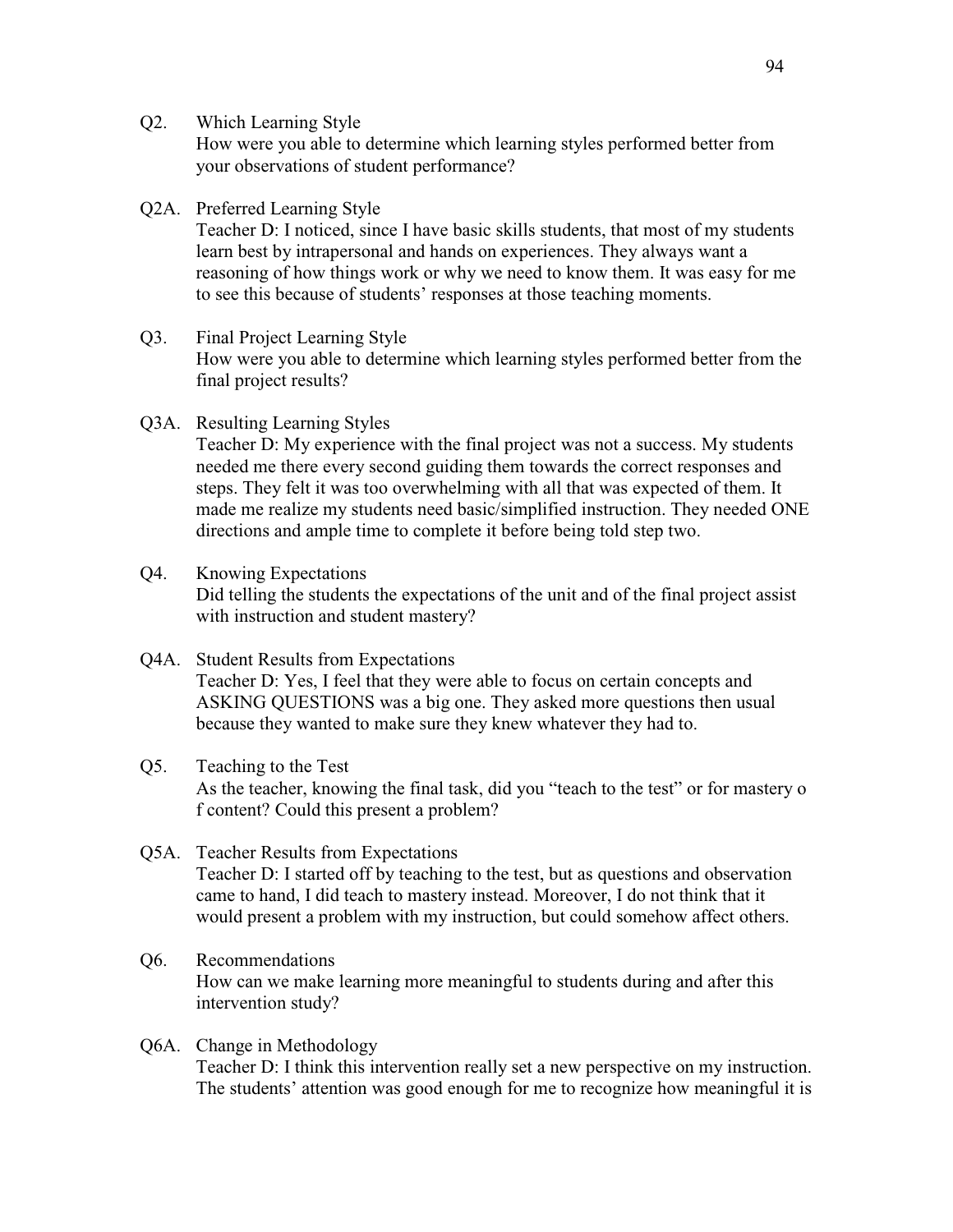to differentiate my instruction and that higher order thinking skills and motivational skills are definitely possible with basic skills students.

- Q7. Curriculum Changes How would you redesign your curriculum after experiencing instruction using intervention strategies?
- Q7A .Curriculum Recommendations Teacher D: It is meaningful it is to differentiate my instruction.
- Q8 Time How did time impact your instruction?
- Q8A. Time Impact Teacher D: I felt that this time of instruction presented is extremely time consuming. I am grateful that I do not have to follow a set curriculum like the "block" teachers do.
- Q9. Learning Style Knowledge Did the knowledge of your learning style impact your instruction? If so, in what manner did it change from your typical methodology?

## Q9A. Learning Style Knowledge Effects

Teacher D: The personal learning styles test brought to my attention that I teach in my learning style only, since this is what makes sense for me. This discovery helped me because I was able to add more to my instruction based on other learning styles (not just mine).

- Q10. Teaching Style Knowledge Did the knowledge of your teaching style impact your instruction? If so, what changes did you notice?
- Q10A. Teaching Style Knowledge Effects

Teacher D: As in my learning style, I was able to add more to my instruction based on other learning styles in the classroom. I combined visual aspects with hands-on as well as reasoning, listening, and personal connections.

## Teacher E:

Q1. Questions on Learning Styles What questions regarding learning styles or instructional strategies are you now able to answer from being part of this intervention study?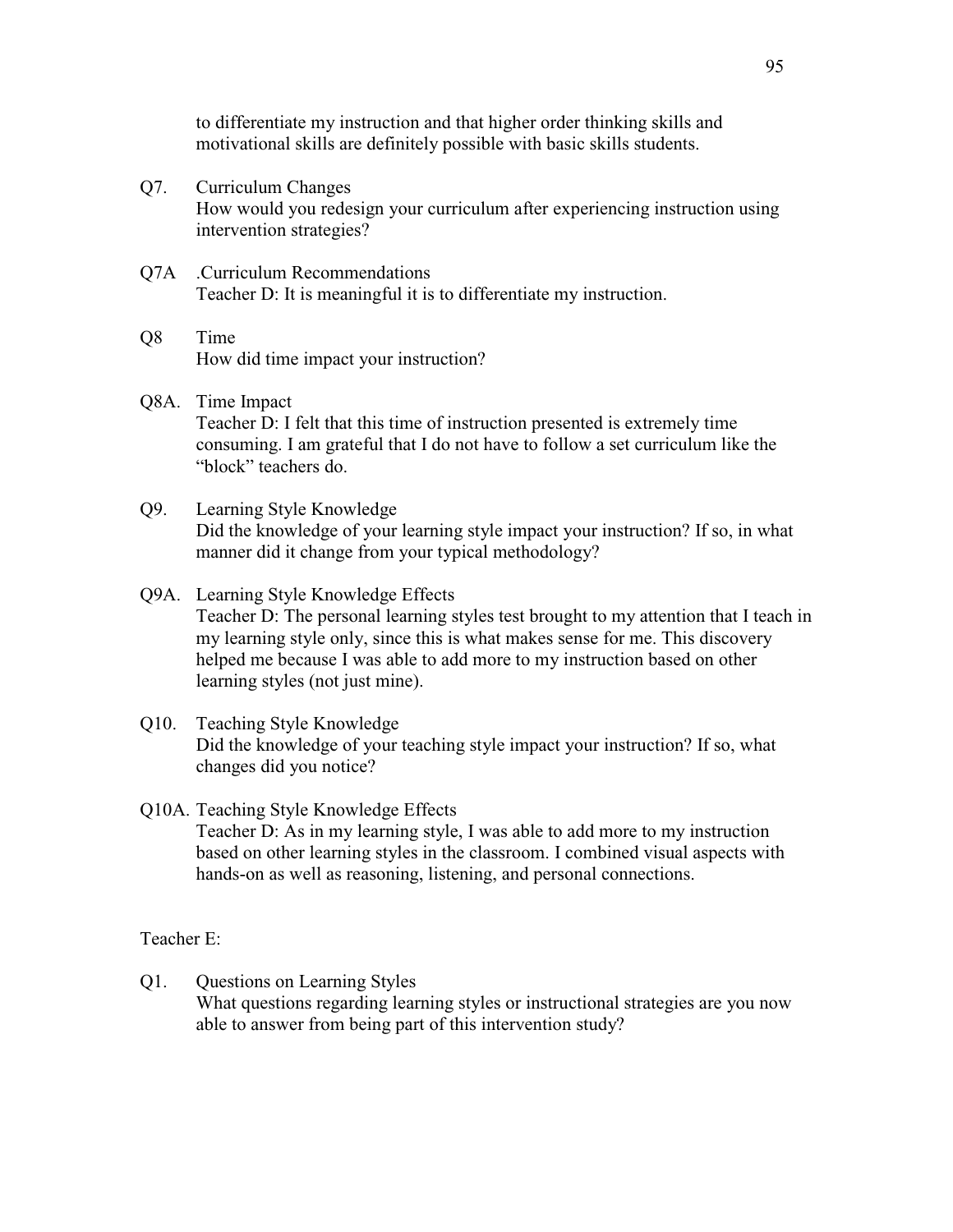Q1A. Learning Style Response

Teacher E: I learned that different instructional strategies allow you to connect with different students. It is important to use a variety of instructional strategies so you will reach all of your students.

## Q2. Which Learning Style How were you able to determine which learning styles performed better from your observations of student performance?

#### Q2A. Preferred Learning Style

Teacher E: I was able to tell the styles that worked best by the expressions on the students' faces. Their expressions are worth so much more than words. Also, the way they approach the independent work told me their confidence level at approaching it. If they went right into it, I knew they learned the lesson.

## Q3. Final Project Learning Style How were you able to determine which learning styles performed better from the final project results?

- Q3A. Resulting Learning Styles Teacher E: I was able to determine the learning style that worked the best by the questions they had during the final project.
- Q4. Knowing Expectations Did telling the students the expectations of the unit and of the final project assist with instruction and student mastery?
- Q4A. Student Results from Expectations Teacher E: Yes it did. They would ask me specific questions while being taught the information.
- Q5. Teaching to the Test As the teacher, knowing the final task, did you "teach to the test" or for mastery o f content? Could this present a problem?
- Q5A. Teacher Results from Expectations Teacher E: Because we were given a very rigid time frame, I did "teach to the test." I needed to make sure they knew the specific information that they needed.

## Q6. Recommendations How can we make learning more meaningful to students during and after this intervention study?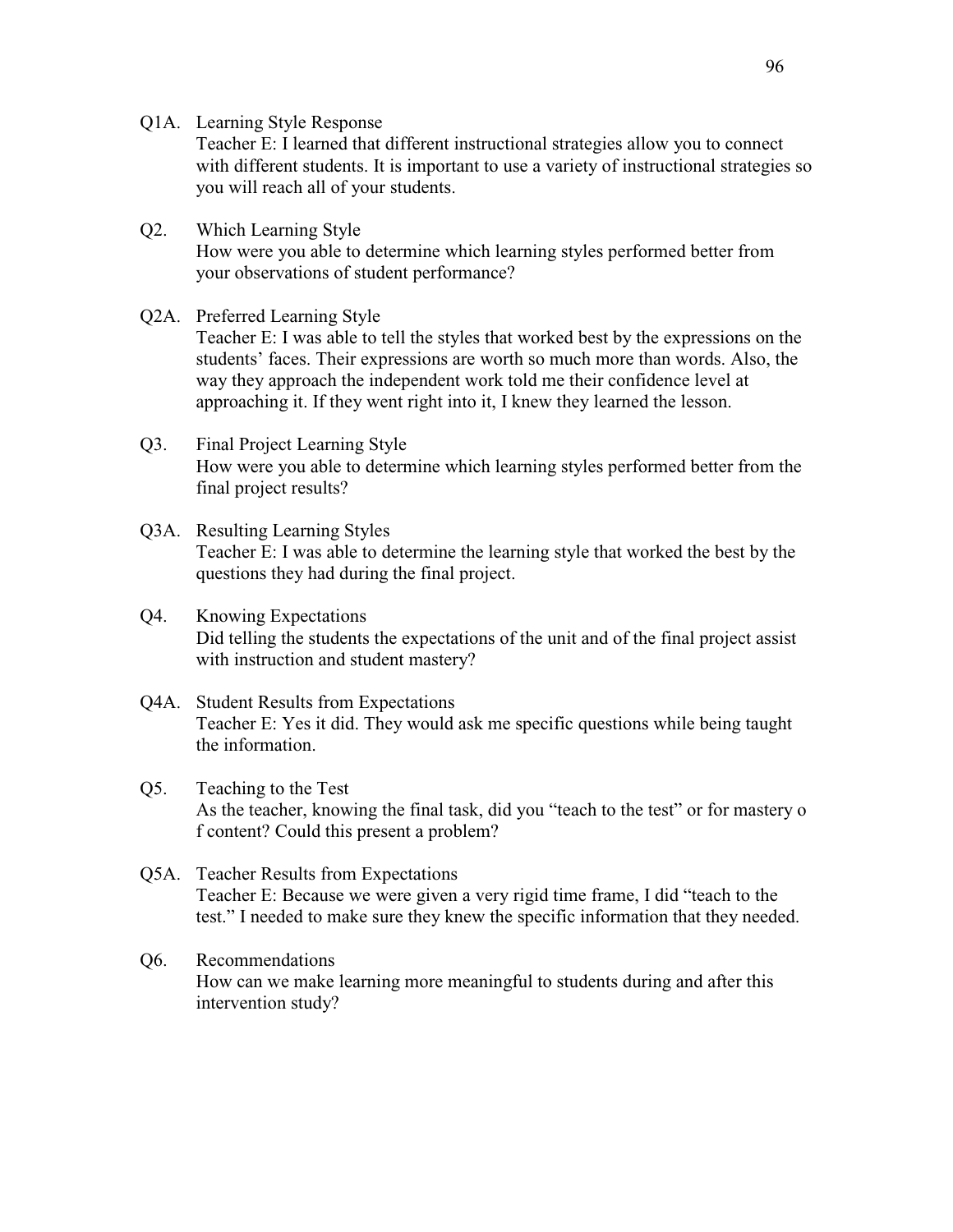Q6A. Change in Methodology

Teacher E: We can focus our teaching and examples on more "real life" problems and not as much basic algebra. More "real-life" word problems would benefit students.

- Q7. Curriculum Changes How would you redesign your curriculum after experiencing instruction using intervention strategies?
- Q7A .Curriculum Recommendations Teacher E: I was part of the control group so I was not made aware of the intervention strategies.
- Q8 Time How did time impact your instruction?
- Q8A. Time Impact

Teacher E: The way I have taught 3-dimensional figures in the past was different than this way. I usually take about a week just for them to understand what volume is. I then go into the formulas as to how to find volume. They retained the information better when I approached it this way. Because we only had a few days to teach more than volume, I had to give more notes and give formulas. I just had them plug numbers in.

- Q9. Learning Style Knowledge Did the knowledge of your learning style impact your instruction? If so, in what manner did it change from your typical methodology?
- Q9A. Learning Style Knowledge Effects Teacher E: No it did not.
- Q10. Teaching Style Knowledge Did the knowledge of your teaching style impact your instruction? If so, what changes did you notice?
- Q10A. Teaching Style Knowledge Effects Teacher E: No it did not. I was the control group and had to do everything the most basic.

Teacher F:

Q1. Questions on Learning Styles What questions regarding learning styles or instructional strategies are you now able to answer from being part of this intervention study?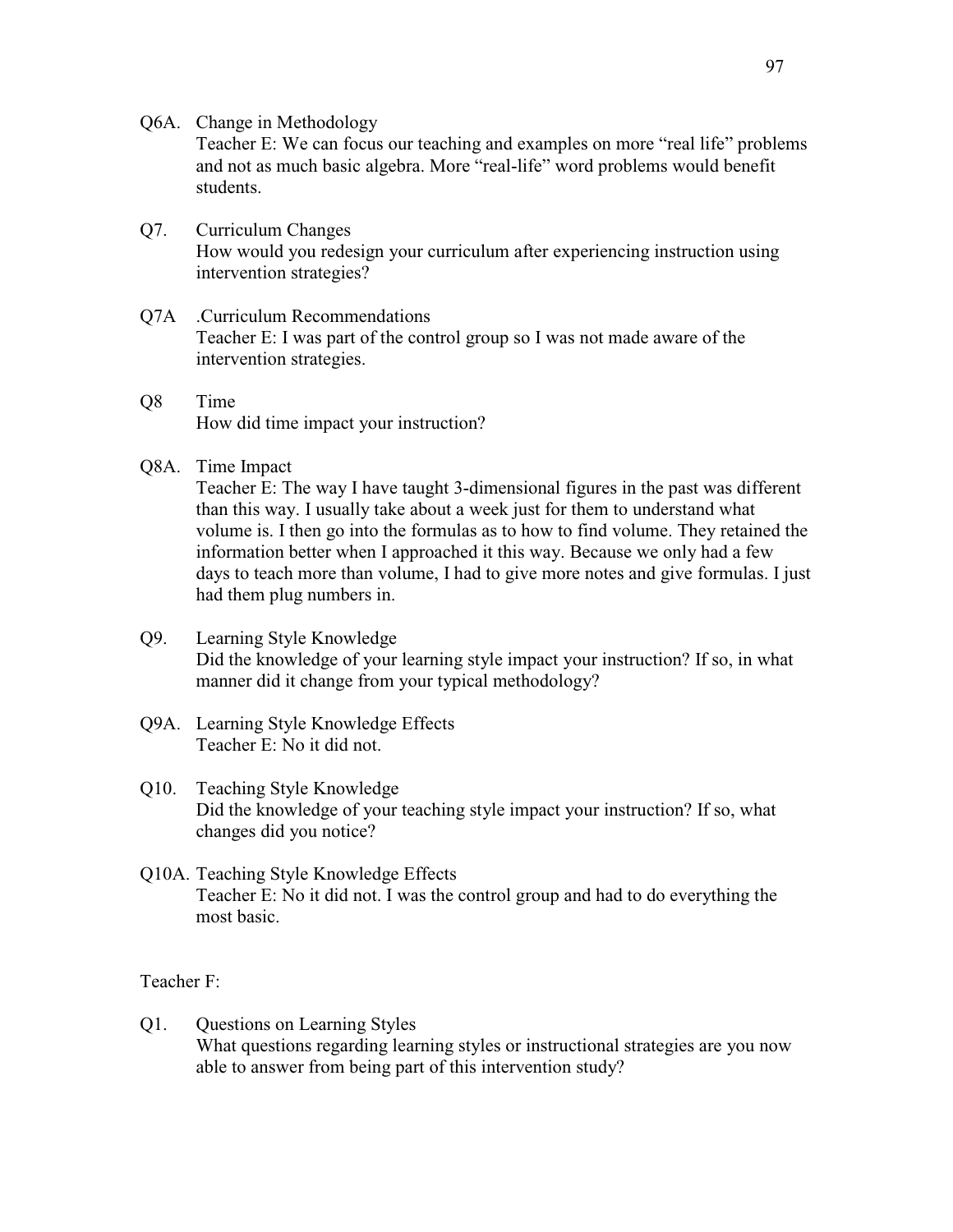Q1A. Learning Style Response

Teacher F: I wasn't part of the intervention study; however, I did research on multiple intelligences as part of my masters' thesis. I was also involved in a workshop using learning styles and am now able to make connections between learning styles and multiple intelligences.

Q2. Which Learning Style How were you able to determine which learning styles performed better from your observations of student performance?

## Q2A. Preferred Learning Style

Teacher F: I had a working knowledge of the learning styles of the students with whom I worked. Therefore I knew that my students were visual learners and made the lesson more user friendly and correspond with the existing learning styles.

- Q3. Final Project Learning Style How were you able to determine which learning styles performed better from the final project results?
- Q3A. Resulting Learning Styles Teacher F: I was able to see from the final project results that the students did perform better by addressing their visual learning style. I also made charts so that students were able to monitor progress of their learning. They could put together all the information and make connections.
- Q4. Knowing Expectations Did telling the students the expectations of the unit and of the final project assist with instruction and student mastery?

#### Q4A. Student Results from Expectations

Teacher F: Students knew that there was a final project; however, they were given information in a compartmentalized fashion. This method of giving information helped them digest information. The rapport in the room is one of confidence in the teacher and the lessons progressed smoothly.

- Q5. Teaching to the Test As the teacher, knowing the final task, did you "teach to the test" or for mastery o f content? Could this present a problem?
- Q5A. Teacher Results from Expectations Teacher F: I didn't teach to the final task. I taught more specifically to the objective of mastery of the topics.
- Q6. Recommendations How can we make learning more meaningful to students during and after this intervention study?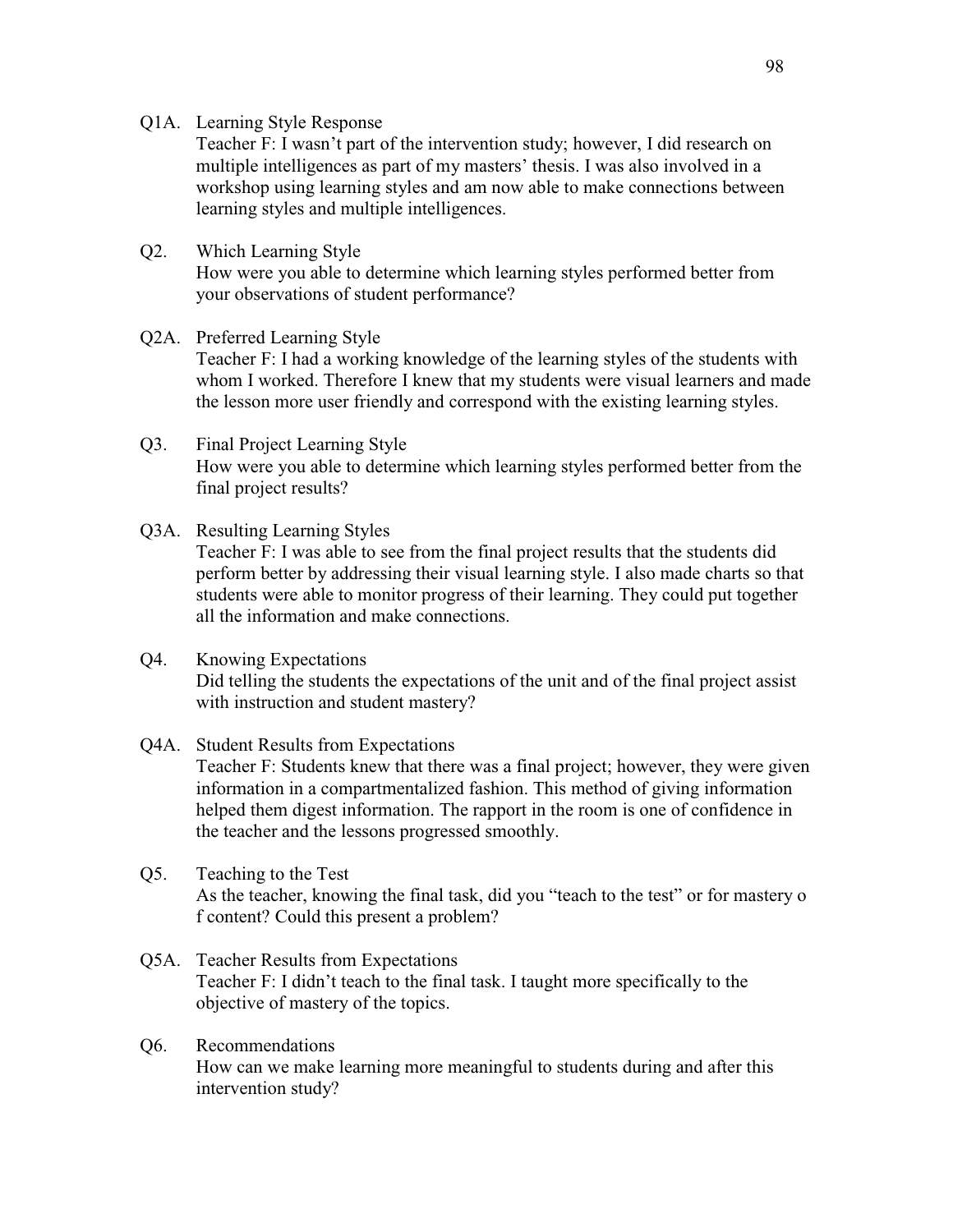#### Q6A. Change in Methodology

Teacher F: You wanted more time to present material in smaller bites—not so much information so quickly; it's overwhelming for the students. Normally, I would have presented an experiential lesson for students to discover the meaning of surface area before they progress to volume. I use materials with varying objects/shapes.

## Q7. Curriculum Changes How would you redesign your curriculum after experiencing instruction using intervention strategies?

## Q7A .Curriculum Recommendations Teacher F: Again, I was not part of the intervention study. However, I do pull information from multiple intelligences to present information in a manner to address the varying learning styles.

- Q8 Time How did time impact your instruction?
- Q8A. Time Impact

Teacher F: As mentioned previously, time did impact instruction, and more time before the issuing of the final project would have been helpful in ensuring student mastery.

- Q9. Learning Style Knowledge Did the knowledge of your learning style impact your instruction? If so, in what manner did it change from your typical methodology?
- Q9A. Learning Style Knowledge Effects Teacher F: I had prior knowledge of learning styles and have been incorporating this practice prior to this study.
- Q10. Teaching Style Knowledge Did the knowledge of your teaching style impact your instruction? If so, what changes did you notice?
- Q10A. Teaching Style Knowledge Effects Teacher F: I am a visual, problem solving teacher. I incorporate a lot of organizational and visual learning strategies and it works with my students' learning styles.